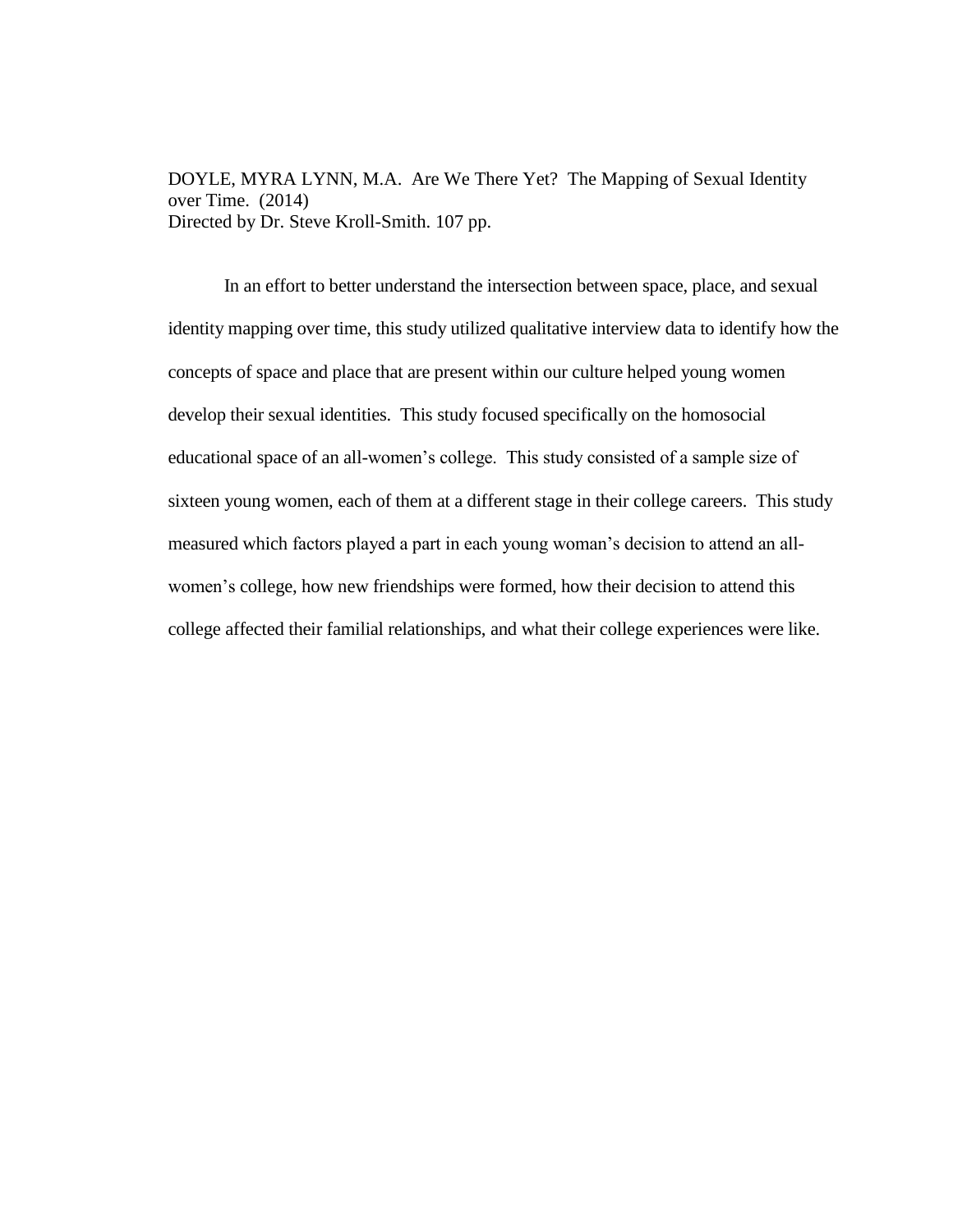# ARE WE THERE YET? THE MAPPING

# OF SEXUAL IDENTITY

## OVER TIME

by

Myra Lynn Doyle

A Thesis Submitted to the Faculty of The Graduate School at The University of North Carolina at Greensboro in Partial Fulfillment of the Requirements for the Degree Master of Arts

> Greensboro 2014

> > Approved by

Committee Chair

 $\frac{1}{\sqrt{2}}$  ,  $\frac{1}{\sqrt{2}}$  ,  $\frac{1}{\sqrt{2}}$  ,  $\frac{1}{\sqrt{2}}$  ,  $\frac{1}{\sqrt{2}}$  ,  $\frac{1}{\sqrt{2}}$  ,  $\frac{1}{\sqrt{2}}$  ,  $\frac{1}{\sqrt{2}}$  ,  $\frac{1}{\sqrt{2}}$  ,  $\frac{1}{\sqrt{2}}$  ,  $\frac{1}{\sqrt{2}}$  ,  $\frac{1}{\sqrt{2}}$  ,  $\frac{1}{\sqrt{2}}$  ,  $\frac{1}{\sqrt{2}}$  ,  $\frac{1}{\sqrt{2}}$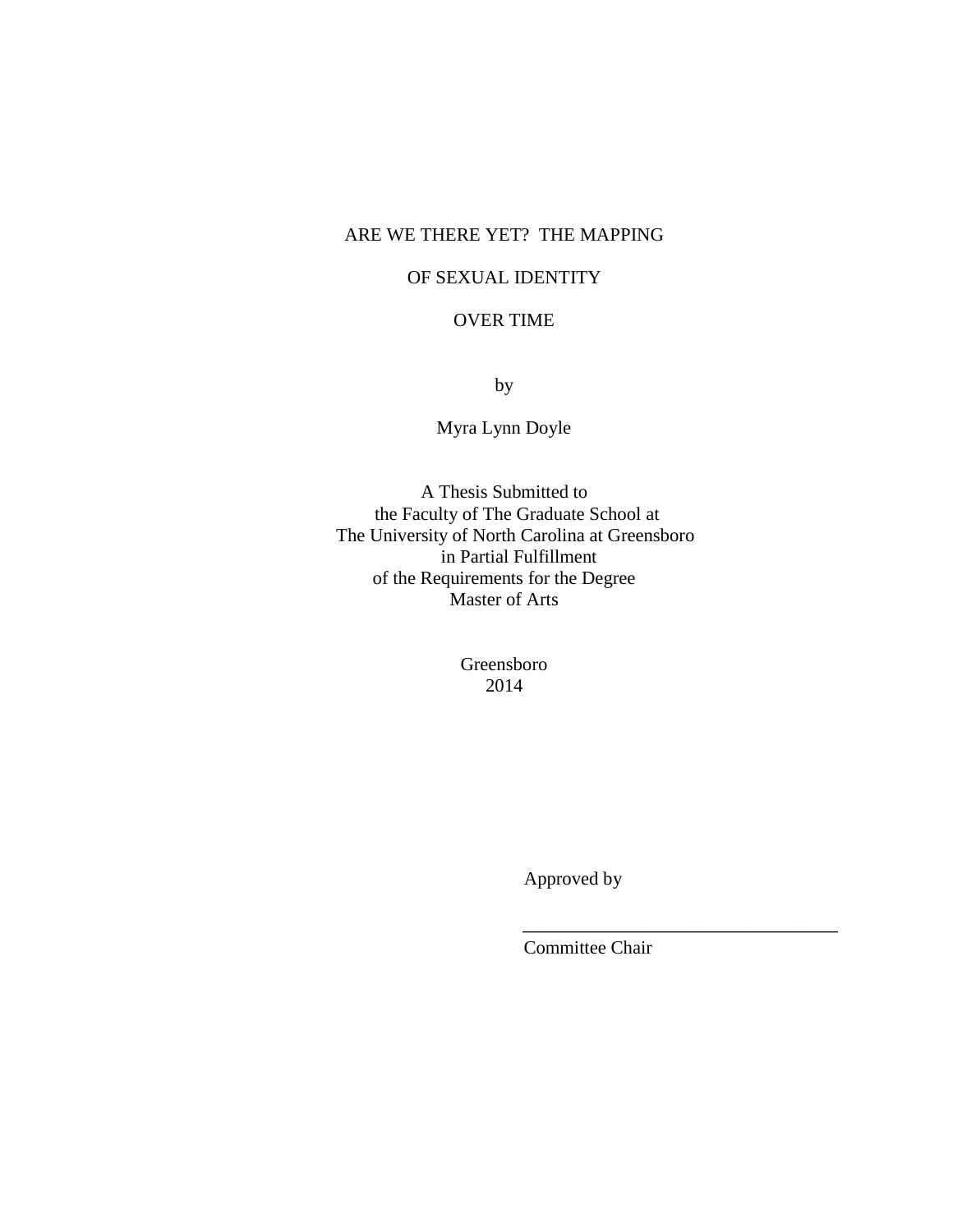© 2014 Myra Lynn Doyle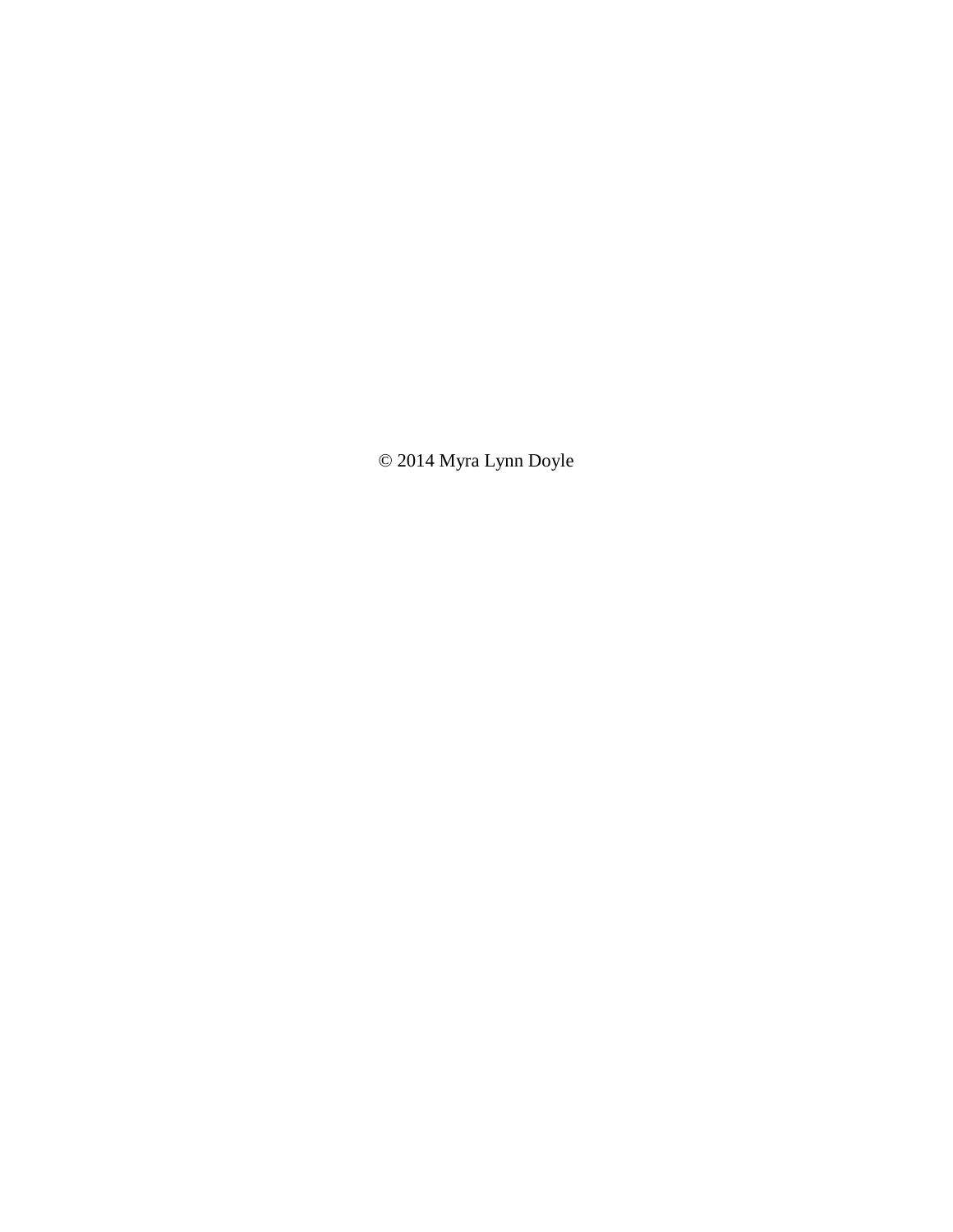To my children, Joshua Thomas Doyle and Jacob Aaron Doyle, it has been a long hard road, but I have made it. I just want you both to know that you can realize your dreams,

no matter how old you are. To my wife, Lucy Crawford Dunn, I could not have completed this part of my education without your unfailing support and love. To my parents, Tony and Charlene Dancy, whose words of encouragement and tenacity will always ring in my ears; I am forever in your debt.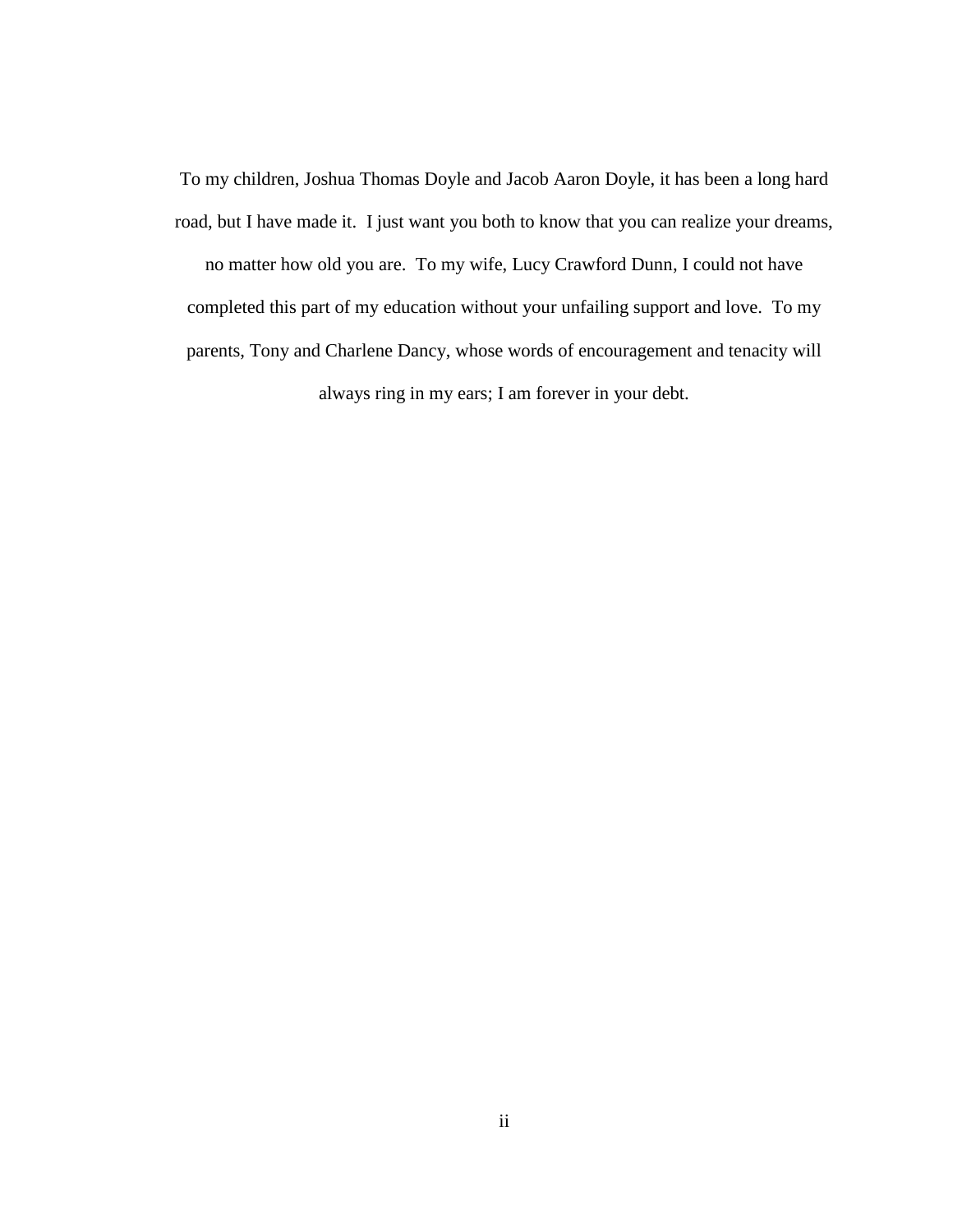## APPROVAL PAGE

This thesis written by Myra Lynn Doyle has been approved by the following committee of the Faculty of The Graduate School at The University of North Carolina at Greensboro.

Committee Chair \_\_\_\_\_\_\_\_\_\_\_\_\_\_\_\_\_\_\_\_\_\_\_\_\_\_\_\_\_\_\_\_\_\_

Committee Members \_\_\_\_\_\_\_\_\_\_\_\_\_\_\_\_\_\_\_\_\_\_\_\_\_\_\_\_\_\_\_\_\_\_\_

\_\_\_\_\_\_\_\_\_\_\_\_\_\_\_\_\_\_\_\_\_\_\_\_\_\_\_\_\_\_\_\_\_\_

\_\_\_\_\_\_\_\_\_\_\_\_\_\_\_\_\_\_\_\_\_\_\_\_\_\_\_ Date of Acceptance by Committee

Date of Final Oral Examination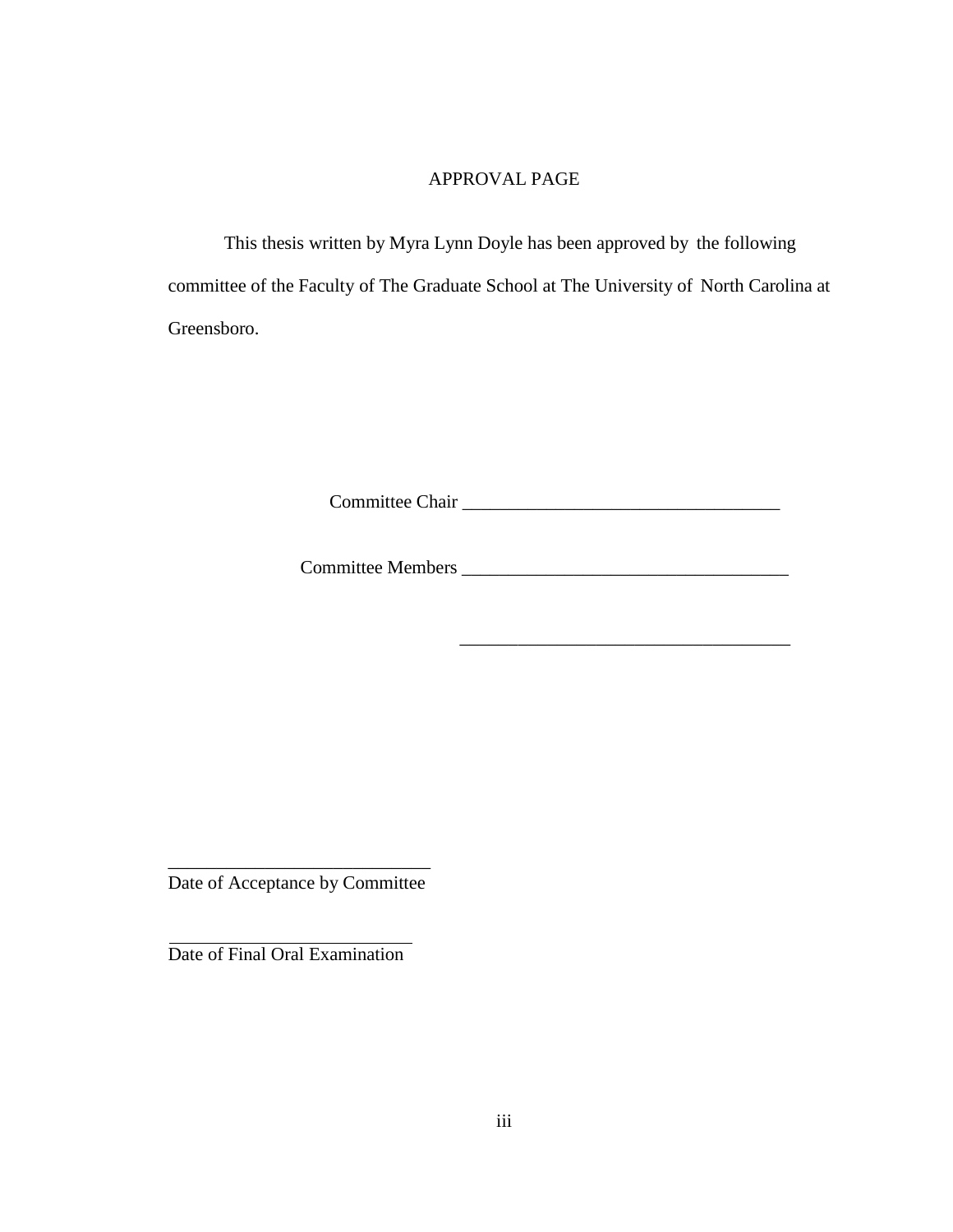#### ACKNOWLEDGMENTS

I wish to thank my committee members who were more than generous with their expertise and precious time. A special thanks to Dr. Steve Kroll-Smith, my committee chairman for his countless hours of reflecting, reading, encouraging, and most of all patience throughout the entire process. Thank you Dr. Gwen Hunnicutt and Dr. Ken Allan for agreeing to serve on my committee. I would like to acknowledge and thank Salem College for allowing me to conduct my research on their lovely campus and providing any assistance requested. Finally, I would like to thank all the students and alumnae that assisted me with this project. Their excitement and willingness to participate made the completion of this research an enjoyable experience.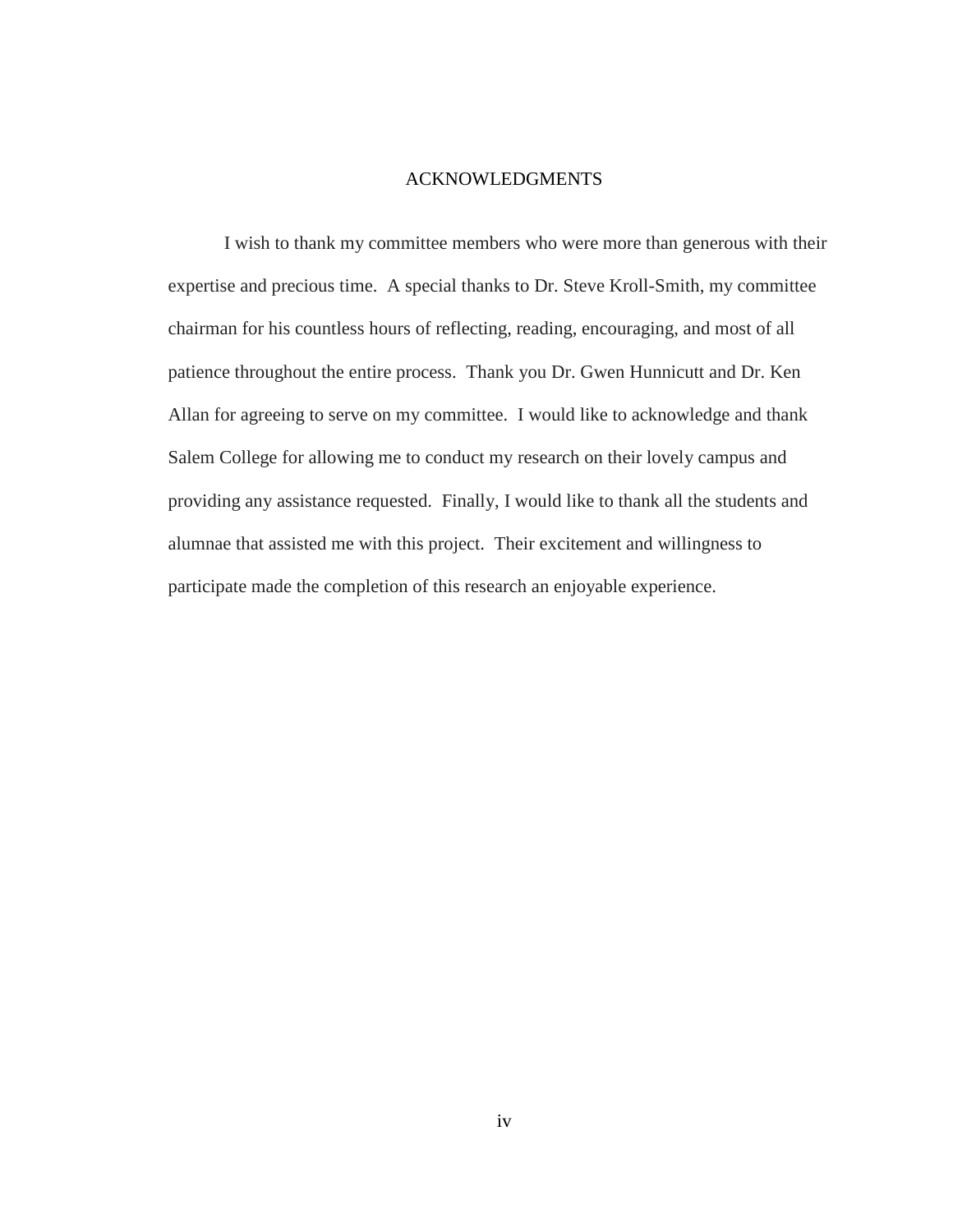## **PREFACE**

#### **Being There: A Prelude**

Clifford Geertz (1988) argues that one way of assuring our audience views our fieldwork critically is not merely our retelling of the stories we have heard, but also our potential to write about our experiences of having "been there" (p. 16). My experiences as a student, an alumna, and adjunct instructor at Salem College have allowed me to see what these young women see, hear what they hear, and feel what they feel. The following narrative is one way of navigating this conceptualization of homosocial relational place and echoes my own stories of both the college at which I studied and where I returned as an instructor.

With the glow of the morning sun lighting the way, I walk across cobblestoned sidewalks and stop to listen to the tolling of the bells from Home Moravian Church, announcing the hour. A soft breeze stirs leaves of ivy climbing up aged red brick walls. Looking up, majestic white columns rise from the brick staircase leading into Main Hall. The main entrance into Salem College looks even more imposing close up. Doors, heavy with layers of white paint, swing slowly open and once inside, the palpable stillness envelopes me like a cocoon. There is a faint musty smell, reminiscent of old lace stored in trunks in an attic, with just a hint of the modern smell of cleaning supplies. Finely splintered sunlight streams in through stained-glass windows, softly illuminating the pale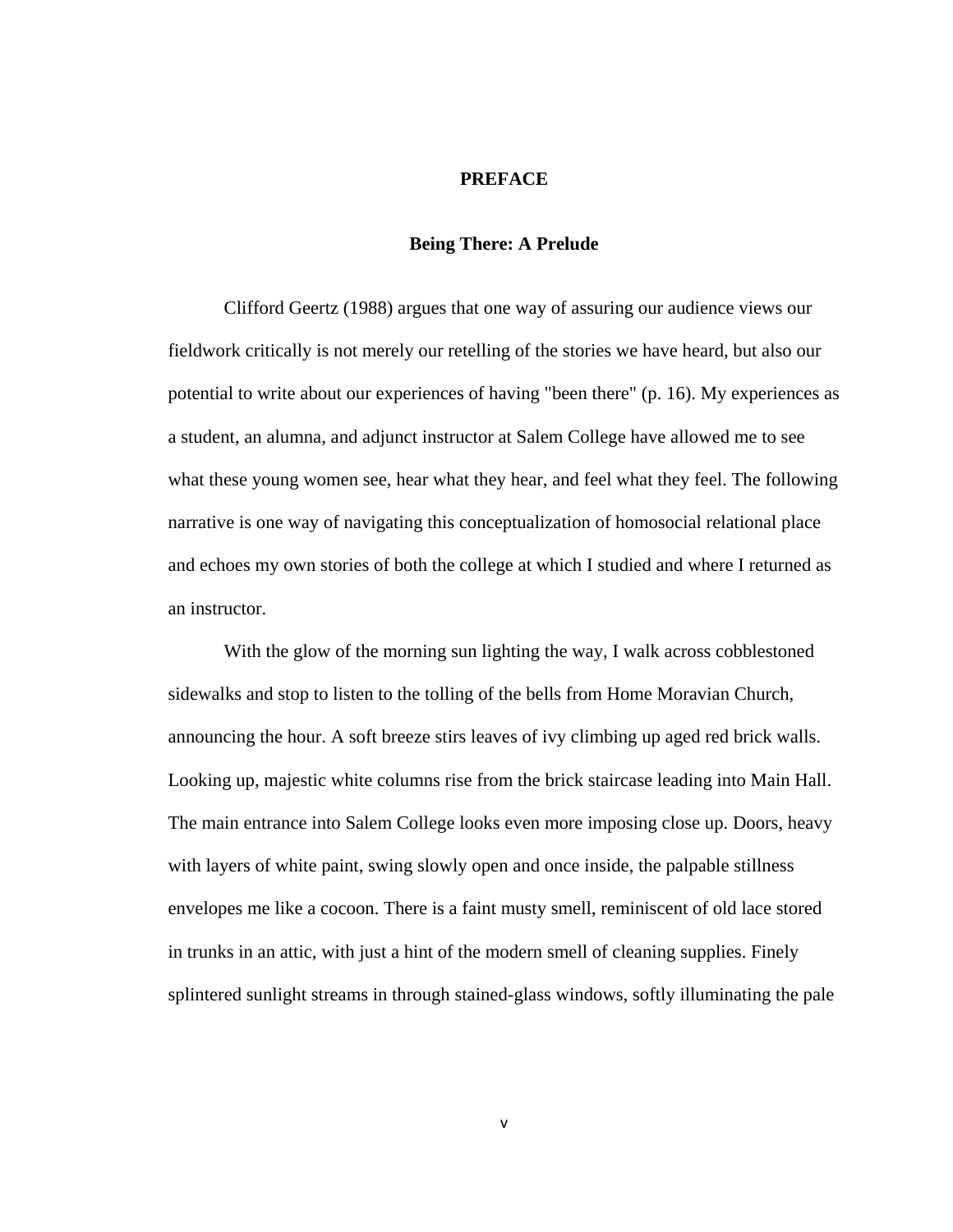green walls, adorned with portraits of benefactors long since passed and wooden floors, which are worn to a soft patina from hundreds of years of use. Soon this area will be bustling with activity, but for now, the only sound is the ticking of the ancient grandfather clock, slowly counting down the minutes until the bells toll for morning classes to begin.

The smell of boxwoods intermingles with the loamy scent of freshly turned earth. Looking out over the back porch of Main hall, a small courtyard surrounded by massive old oak trees provides a playground for numerous grey squirrels and a sitting area for the students. This juxtaposition of modernity and timelessness creates the backdrop against which the sounds of students' voices echo through the courtyard. Two students walk by me, lost in their own thoughts, until one yells "I love you" and the other one replies "I like you a lot" to which the other one responds, "UGH!" and finally the student whispers " I love you too, Katlyn".

I continue walking towards the library. The smells of old books and fresh coffee greet me as I enter Gramley library's lobby. The walls of the lobby are adorned with students' artwork and a few stand-alone pieces grace the floor, lending an aura of sophistication to this space. I go through a glass door, which separates the lobby from the actual library. The smell of coffee is stronger now. There are three students sitting on rust colored couches around a fireplace, all with laptops and earphones. All I can hear are the key strokes as they type furiously away, I wonder if one of them is Emily. As I approach the young women, a redheaded young woman is approaching me from the stacks, "Excuse me, are you Ms. Doyle?" she asks almost shyly. "Why yes and you must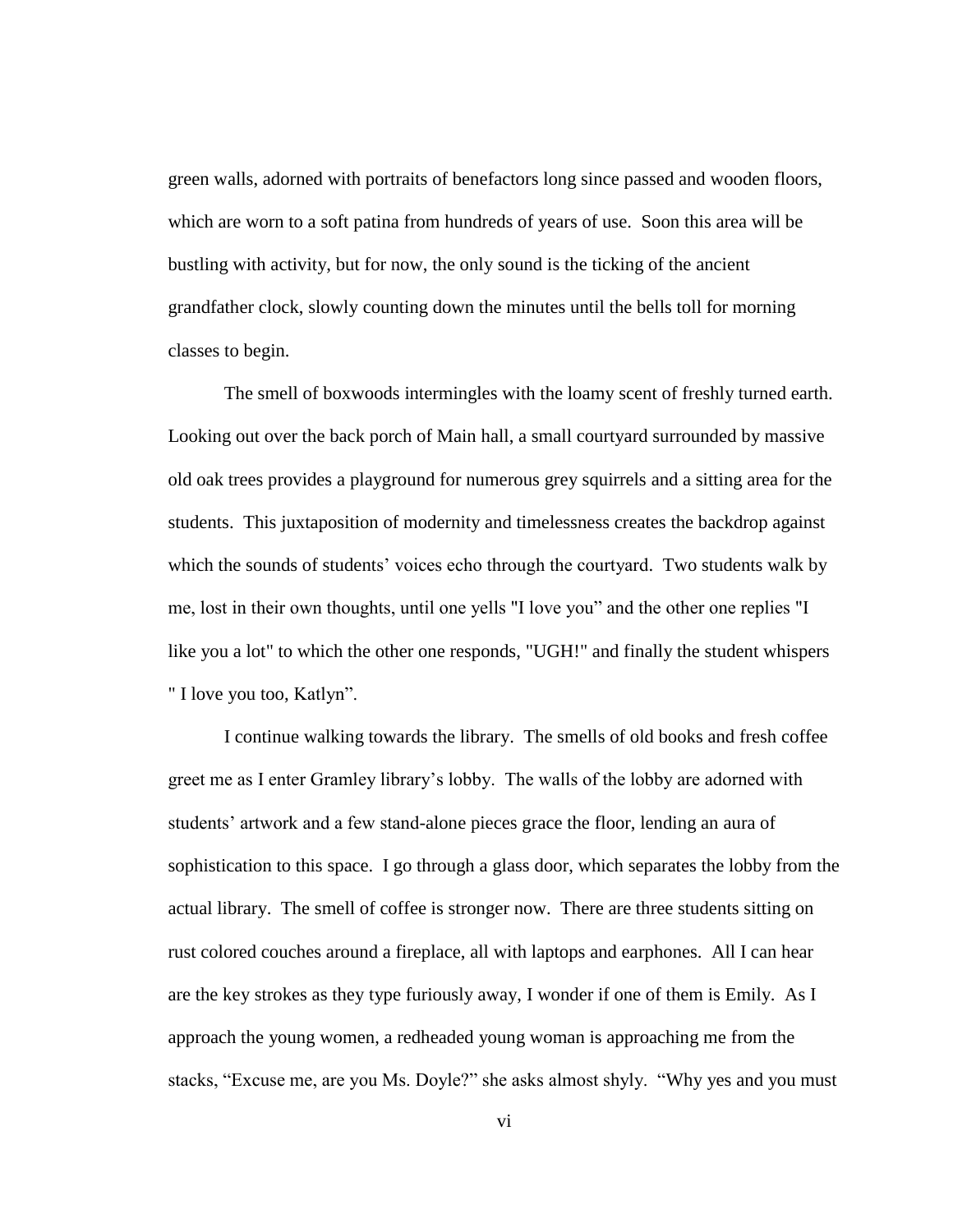be Emily" I reply. Emily nods her head in agreement while walking towards one of the yellow chairs that flank the couches, coming to rest hesitantly on one of the arms. I immediately try to put Emily at ease by introducing myself as an alumna of Salem. This seems to do the trick and Emily settles down into the chair crossing her legs underneath her. After a few minutes of commiserating about shared professors and experiences, I ask Emily to talk to me about her high school experiences. Her story begins.

## **Emily**

I was the senior class president at an all-girl's high school. I consider myself social; I rather went with the flow. Over the summer of my junior year, I started losing weight and people really starting to notice me. I played softball all four years and because I participated in a sport, I had many friends and felt included and on the same page as everyone else, however, this was not always the case. When I started high school, I had my first "real" boyfriend and I rather neglected my friends to hang out with him all the time. I dated him through my sophomore year and we broke up over the summer, which I was somewhat glad we did. I had started to notice my friends were not talking to me as much and that really bothered me. You see, my friends were more like my family. I mean I had a somewhat ok family life, but I had started shutting out my family when my baby sister was born. This created a very uneasy relationship with them.

In Emily's own words, she describes the feelings that she felt towards her family during this time.

Before the end of middle school I was really close to them, and because I had those problems with friends and the social, the social scene, like as far as being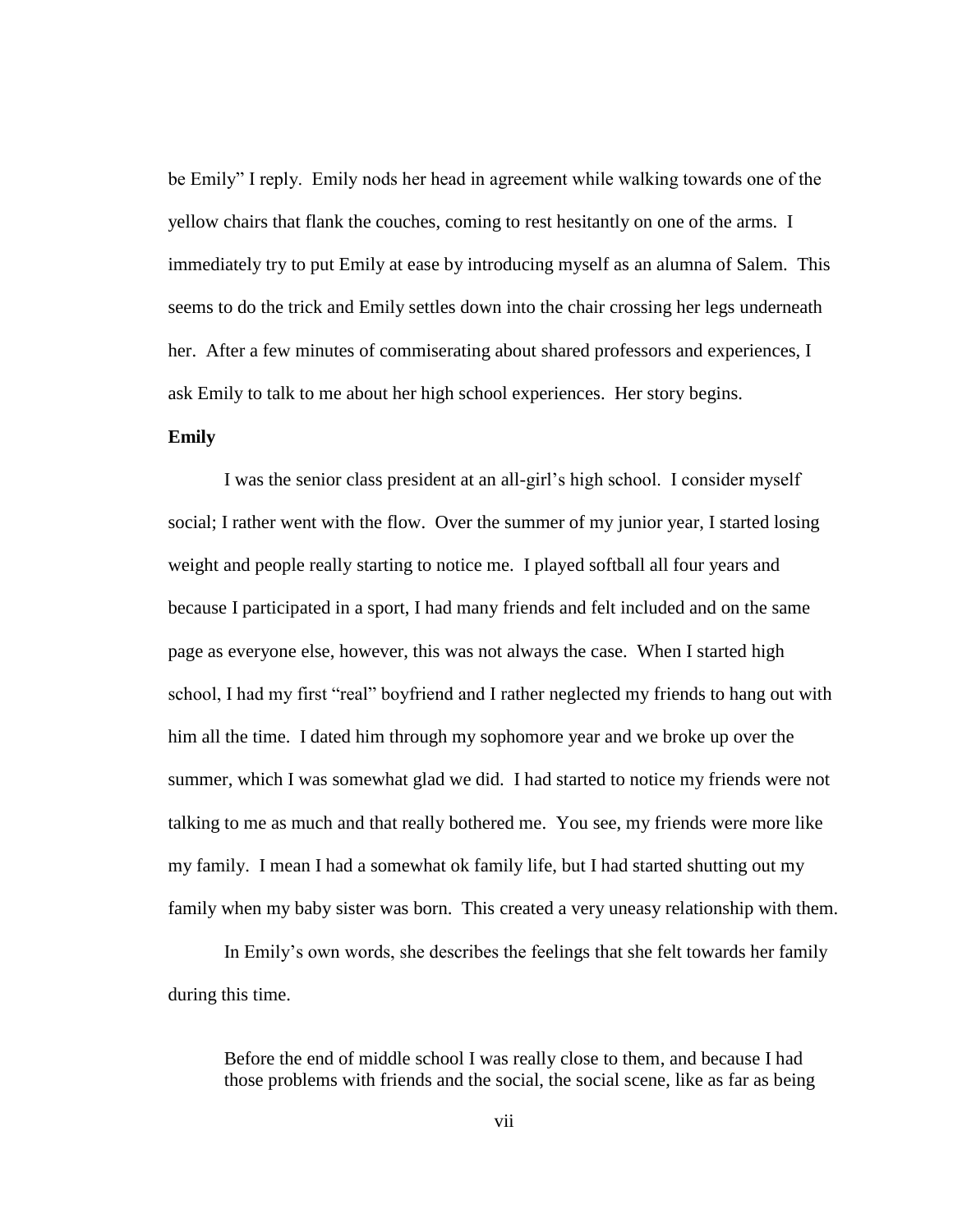accepted, I was picked on a lot so like my family was like my best friends. So, once I started getting that social feeling and atmosphere of being involved and being like popular, or whatever, being around my friends, like I just kinda shut them out. But once I got to the point where I realized your family's there for you all the time, where your friends may not be, then you know, and I needed their help, so I asked them for it and they gave it to me. We became a lot closer. Plus I'm older so I think like it was like, I shut my mom out until I got to college. I didn't really want to tell them anything about me, like, I just kinda wanted to be left alone and a part of that was that my sister was born when I was thirteen and I felt like I was just didn't have the attention that I wanted or that I used to have, so a lot of that I think was like not like I was just kind of bitch about it. Like I didn't like the fact that I wasn't getting the attention I wanted, but at the same time I got away with a lot more because of that.

Emily talks into existence a few of the central themes I will explore in this thesis.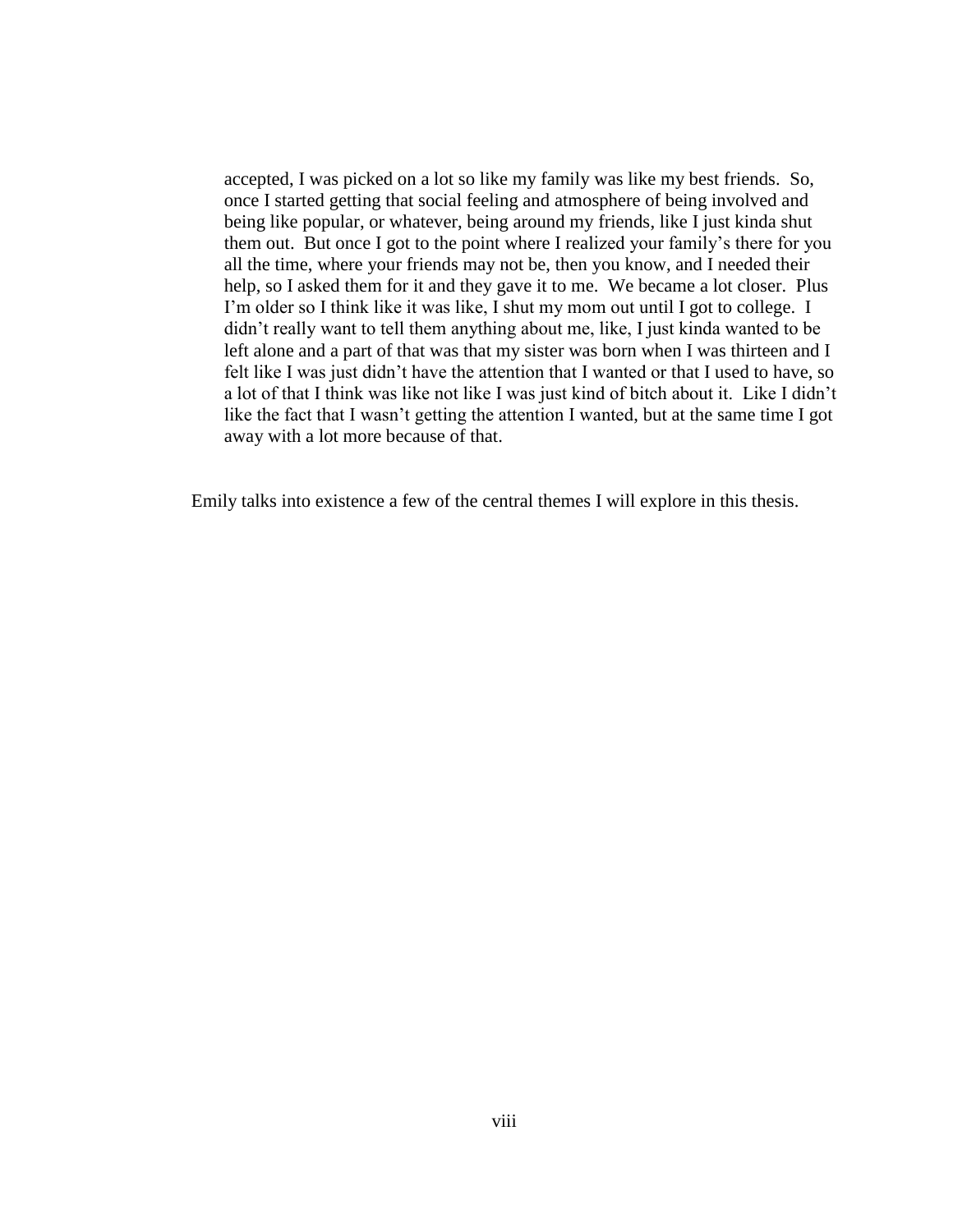# TABLE OF CONTENTS

Page

| <b>CHAPTER</b> |  |
|----------------|--|
|                |  |
|                |  |
|                |  |
|                |  |
|                |  |
|                |  |
|                |  |
|                |  |
|                |  |
|                |  |
|                |  |
|                |  |
|                |  |
|                |  |
|                |  |
|                |  |
|                |  |
|                |  |
|                |  |
|                |  |
|                |  |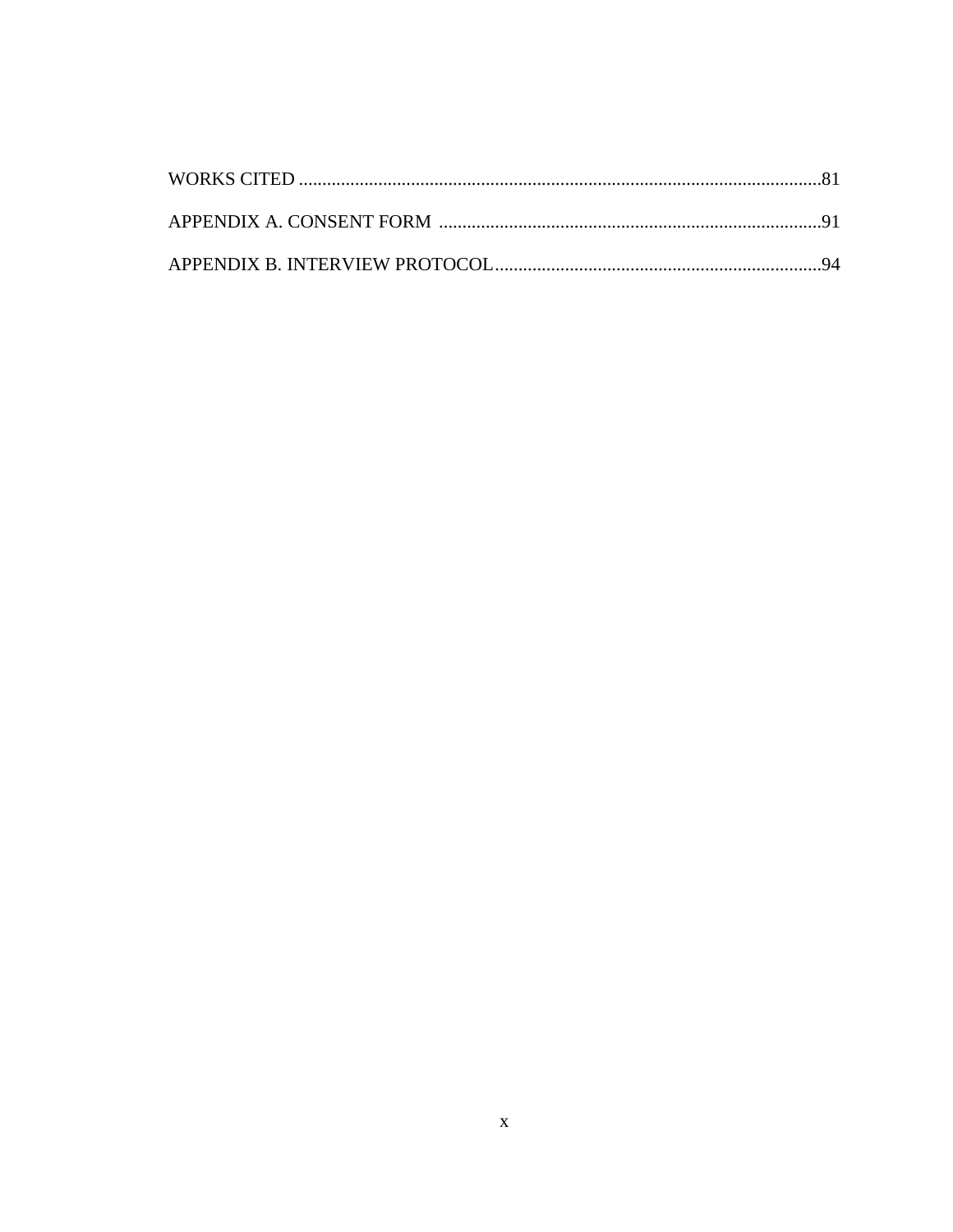## **CHAPTER I**

## **A THESIS STATEMENT**

A homosocial space is a space where people of the same sex develop friendships that may or may not be sexual in nature. This study explores the impact of homosocial educational spaces and places in the work young women do to map their sexual identities. In most discussions surrounding sexual identity, one controversial issue that continues to confound researchers has been the nature versus nurture debate. On the one hand, essentialists argue that sexual orientation is biologically determined (Chapman & Brannock, 1987; Savin-Williams R. C., "--And then I became gay: Young men's stories, 1998; Troiden, 1988). On the other hand, social constructionists contend there are more than just essential biological characteristics in determining sexual orientation (Cass, 1984a; D'Emilio, 1983; 1992; Kitzinger, 1987; Valentine, 1993b). Still others maintain that arguing for only an essentialist or social constructionist view of sexual identity formation is naïve (DeCecco & Shively, 1984; Jenkins, 2010; Milton & MacDonald, 1984). By focusing on the nature versus nurture debate, researchers are overlooking the effect of space and place on young women's sexual identity mapping.

Via the concepts of space and place, I would like to introduce the notion that there is an additional pathway to understanding how young women map their nascent sexual identities, which the dichotomy of the nature versus nurture debate overlooks. By introducing space and place theories alongside identity theories, this study examines how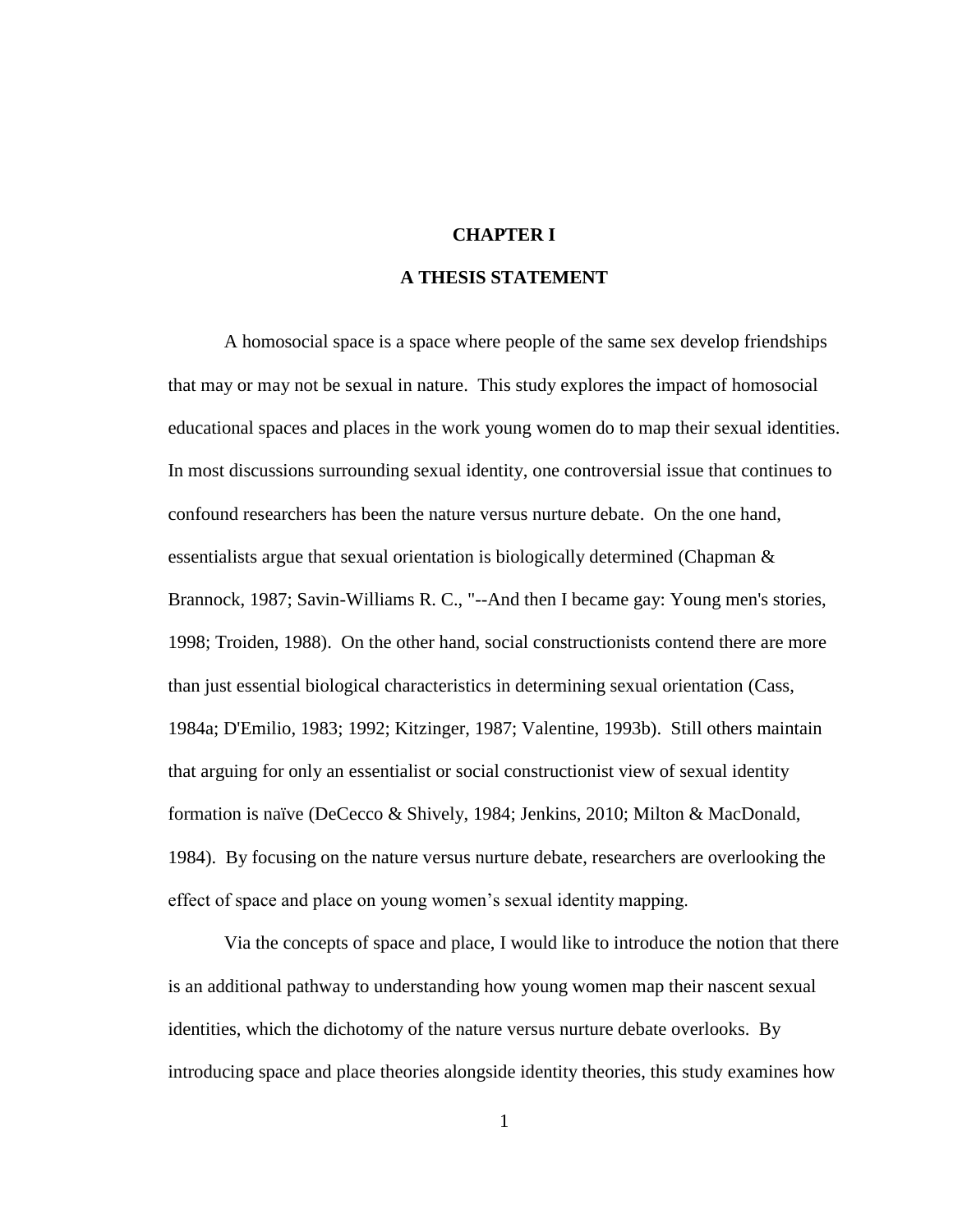space and the idea of place become a part of and affect young women's experimentation with their sexual identities. According to Kimmel (2000), the junction of essentialism, social constructionist and space/place theories can be briefly summarized as: our biological differences provide the necessary raw materials from which we begin to create our identities within our culture. In many women's colleges, this space provides a necessary place for young women to explore and map their sexual identities (Hammers, 2009).

This study is set in a small women's college in Winston-Salem, North Carolina. In this setting, I interviewed students to understand how their emerging and evolving sexual identities were affected by the relationship between patches of geography and place within a cultural context, focusing particularly on the connection between sexual identity and place. I also explore the way place becomes a normative part of the relationships between the students and the set of expectations that come with it. This relational place allows the students to answer the how, who, and when they are going to be. It is within this relational place that the external influences of the educational space become internalized over time and social identities emerge in the interaction between space and place. A woman's social identity is a constant negotiation between spaces, within which one is constantly moving through, navigating, and mapping as they go, and places, which are significant because the people that interact there create maps of significance for themselves. It is the purpose of this thesis to examine in a specific geographic, social setting how this negotiation between space and place shapes sexual identity.

2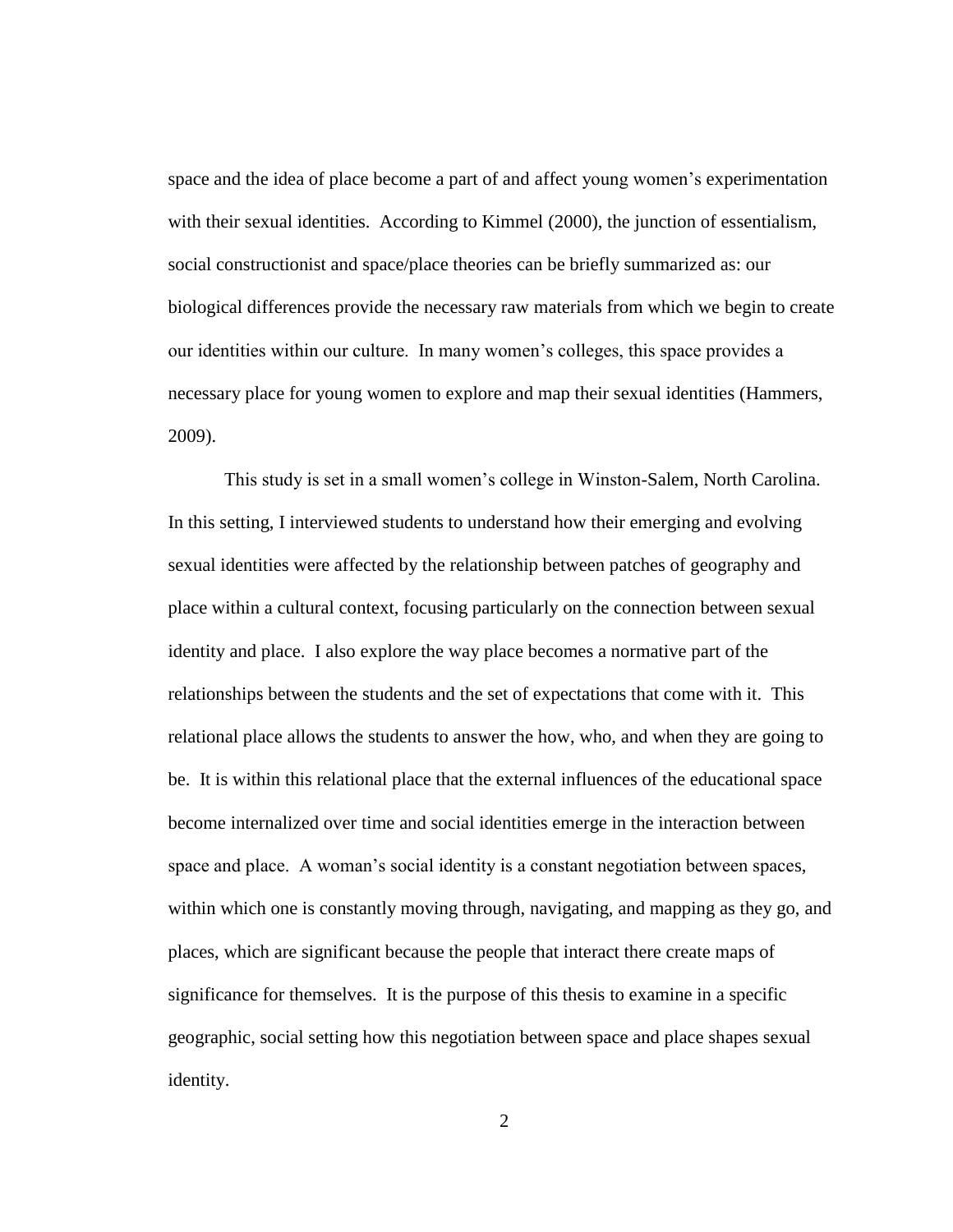My goal in this thesis is to understand how young women navigate homosocial spaces in the course of forming and shaping their sexual identities. In the midst of mapping their sexual identities, they transform these homosocial spaces into homosocial relational places. While several researchers have acknowledged the way in which men construct and justify homosocial spaces (Bird, 1996; Lipman-Blumen, 1976; Sedgwick, 1985), less has been written about female homosocial spaces. Kimmel (2006) states throughout history homosocial spaces among men were established via fraternities and other male dominated arenas, like the military.<sup>1</sup> I would argue that the concept of homosocial space is a bit of a misnomer for homosocial relational place. A more refined idea is to make a distinction between homosocial spaces and homosocial places.

#### **Overview of Chapters**

 $\overline{a}$ 

In chapter two, I provide a synthesis of the literatures surrounding identity theories, sexual identity development, and space and place theories. Chapter three details the methodology I used to carry out my research as well as my positionality in the study. In chapter four, I introduce you to my participants during their high school years. This chapter also addresses how the young women began their journeys to Salem. In chapter five, the young women have made their decisions and talk to me about why they finally decided on Salem. Chapter six finds the young women finally on Salem's campus and discusses how the young women navigated through this space to create places of meaning as well as cultivate new friendships. In chapter seven, the young women have been on

 $<sup>1</sup>$  The gendered way in which homosocial spaces are used tends to place men in the context of military</sup> conflict and military life. See additional discussions surrounding this topic in Kaplan (2005) and Sinclair (2009).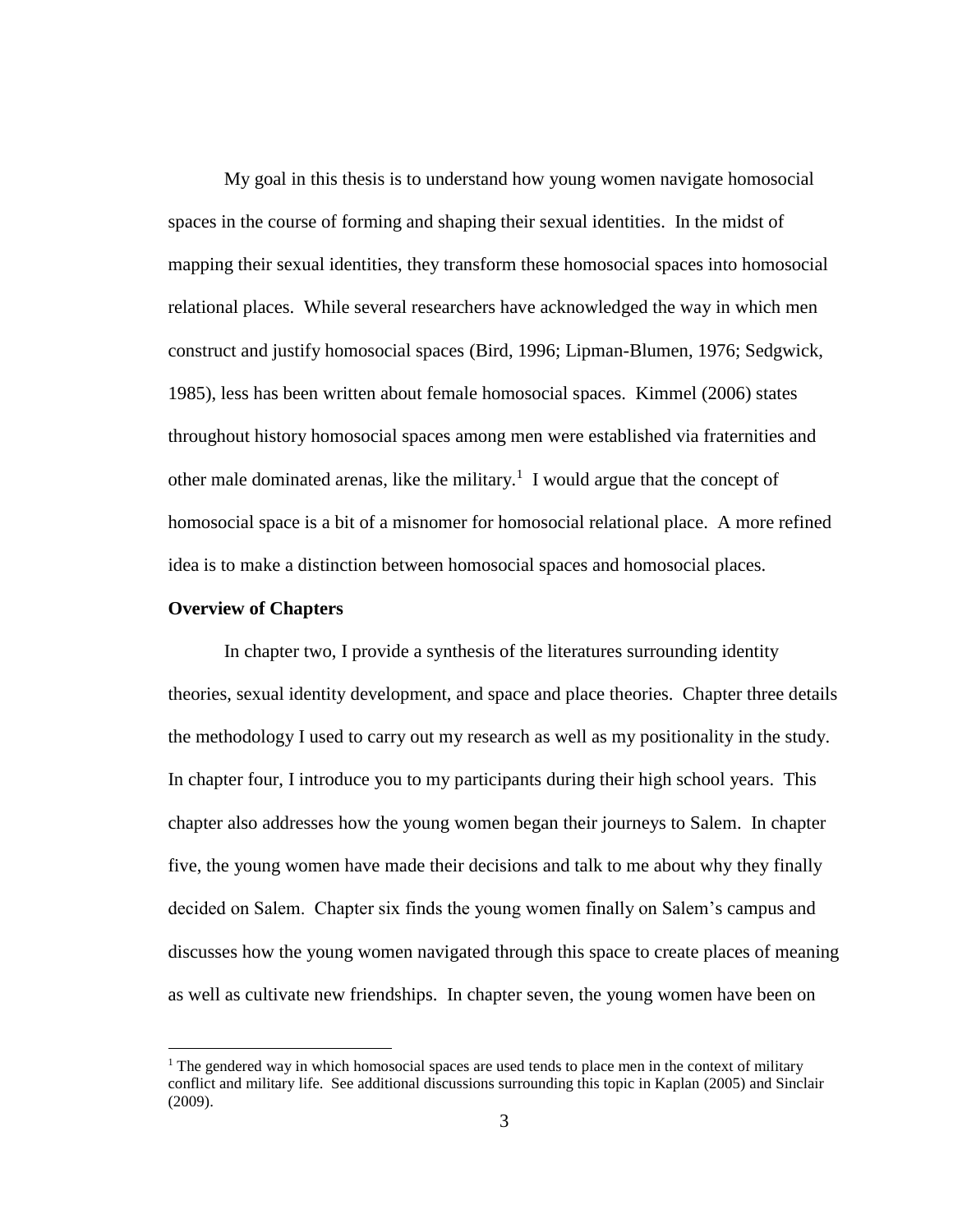campus for a while now. In this chapter, the young women are beginning to fashion their own places within this geographic space of Salem College. Chapter eight deals with the disconnect several of the young women felt towards the iconic "Susie Salem" and how the administration seemed to promote this ideal type and how alienating "she" really is to most of them. The final chapter concludes with me explaining how, through my research, several of the universal assumptions surrounding identity work have been challenged. I also discuss several questions that remain to be answered regarding space/place theories and identity work among young women.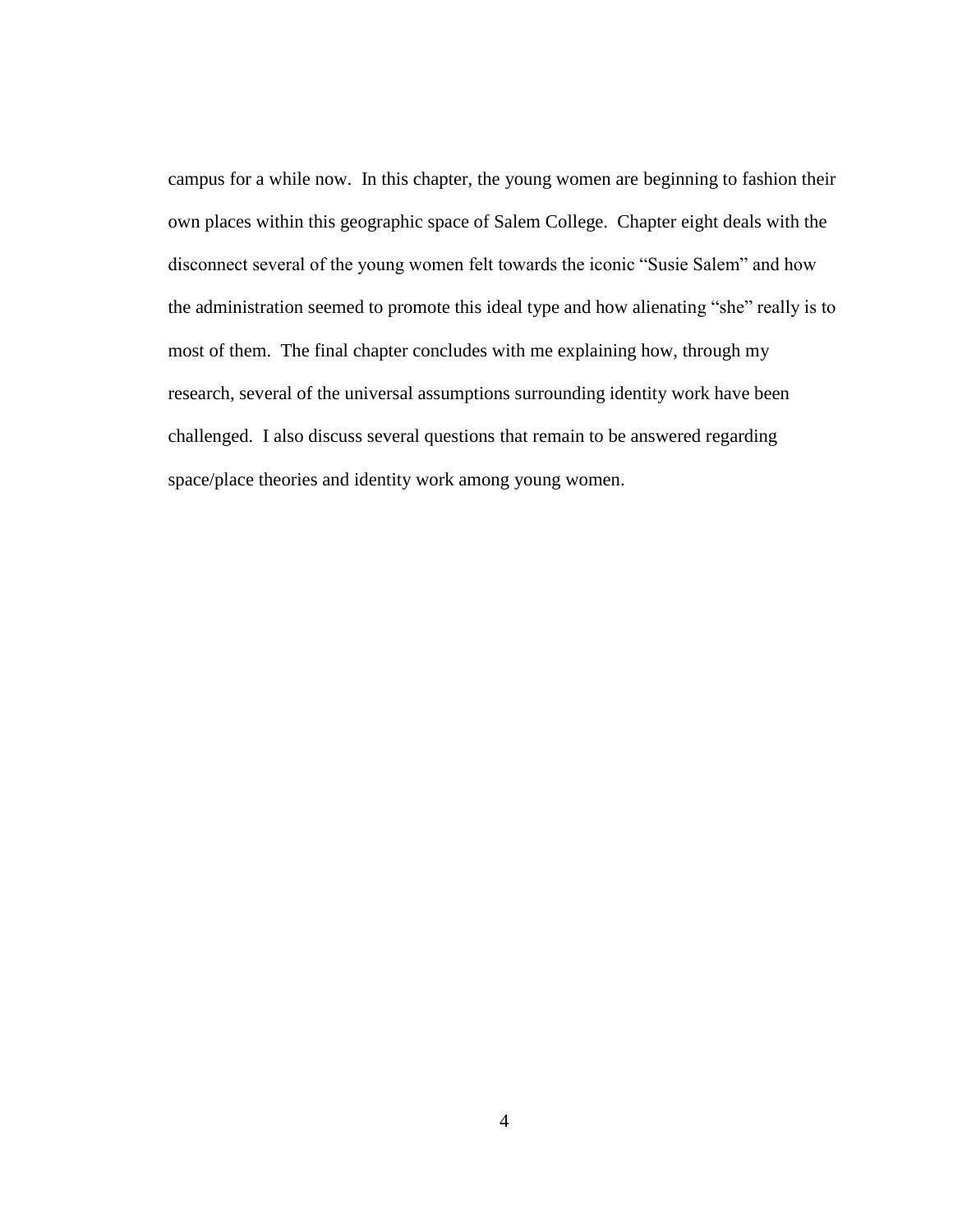## **CHAPTER II**

## **A CONCEPTUAL ORIENTATION**

Most people use the words place and space interchangeably. According to Gieryn (2000) however, it is worth drawing a distinction between these two words. This thesis will follow Gieryn in defining place as a patch of geography filled with people, emotions, practices, and objects. Space is that patch of geography that we move through as we travel from place to place in our lives (Rosing, 2003). When we are not able to name a space then it is not a place. Places are constructed through individual relationships, practices, physical objects, streets, and monuments. We make places as we connect emotionally with others and the physical boundaries within which those connections occur.

To assist me in this project I draw on two literatures to set the context for an exploration of sexual identity mapping in a homosocial educational space. One literature is conceptual; the second is empirical. The empirical literature is composed of research that explores how individuals develop and map their sexual identities over time, as well, as how space and place are ways in which individuals are invited to experience and explore their sexuality. In the beginning, I found the task of defining and building a conceptual framework itself being more descriptive than analytical. Therefore, in trying to make it more analytical, I chose the approach of trying to fashion a more theoretical notion of homosocial space and identity mapping. The idea of homosocial place as I use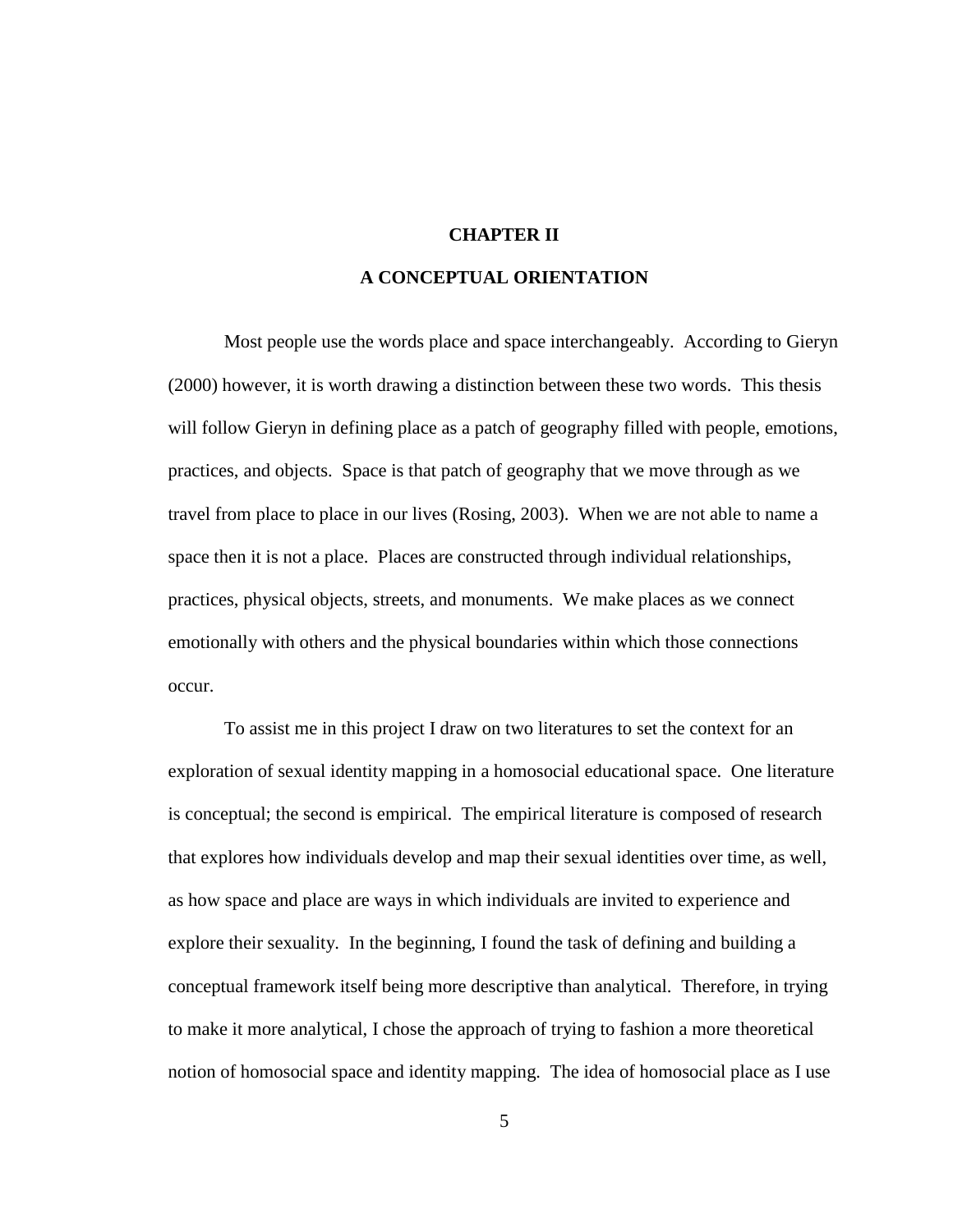it here is relational and that is one key to building a more robust take on this concept. It is not the physical but the relational that defines this place and allows for the development of different perceptions for each individual.

I have arranged my review of the literature into three sections. The first section concerns identity theory. The second section relates to sexual orientation and sexual identity. The third section is about space/place theories. The connection between these three frameworks is centered on identity, sexual orientation, and geography.

### **Identity Theory**

Personal identity is explored as a way to highlight the importance of individual cognitive development, which may bring understanding to the social choices an individual makes. Stets and Burke (2000) would seem to acknowledge the significance of the personal and the social when they write, "…we see substantial similarities and overlap between social identity theory and identity theory…this overlap ultimately will cause these theories to be linked in fundamental ways…" (p. 224). The essence of Stets and Burke's argument is that even in spite of how the two theories originated, both theories have several things in common, and that both "being" and "doing" are central parts to personal identity (p. 234).

One of the most significant aspects of being an individual is our ability to be reflexive, to be self-aware. In his theory of identity development, Erikson (1968) argues that during adolescence the developmental task that involves figuring out who I am as a person and what I want in life occurs. According to Erikson, this developmental task occurs in a series of phases. Passing through each phase is achieved by a resolution of a

6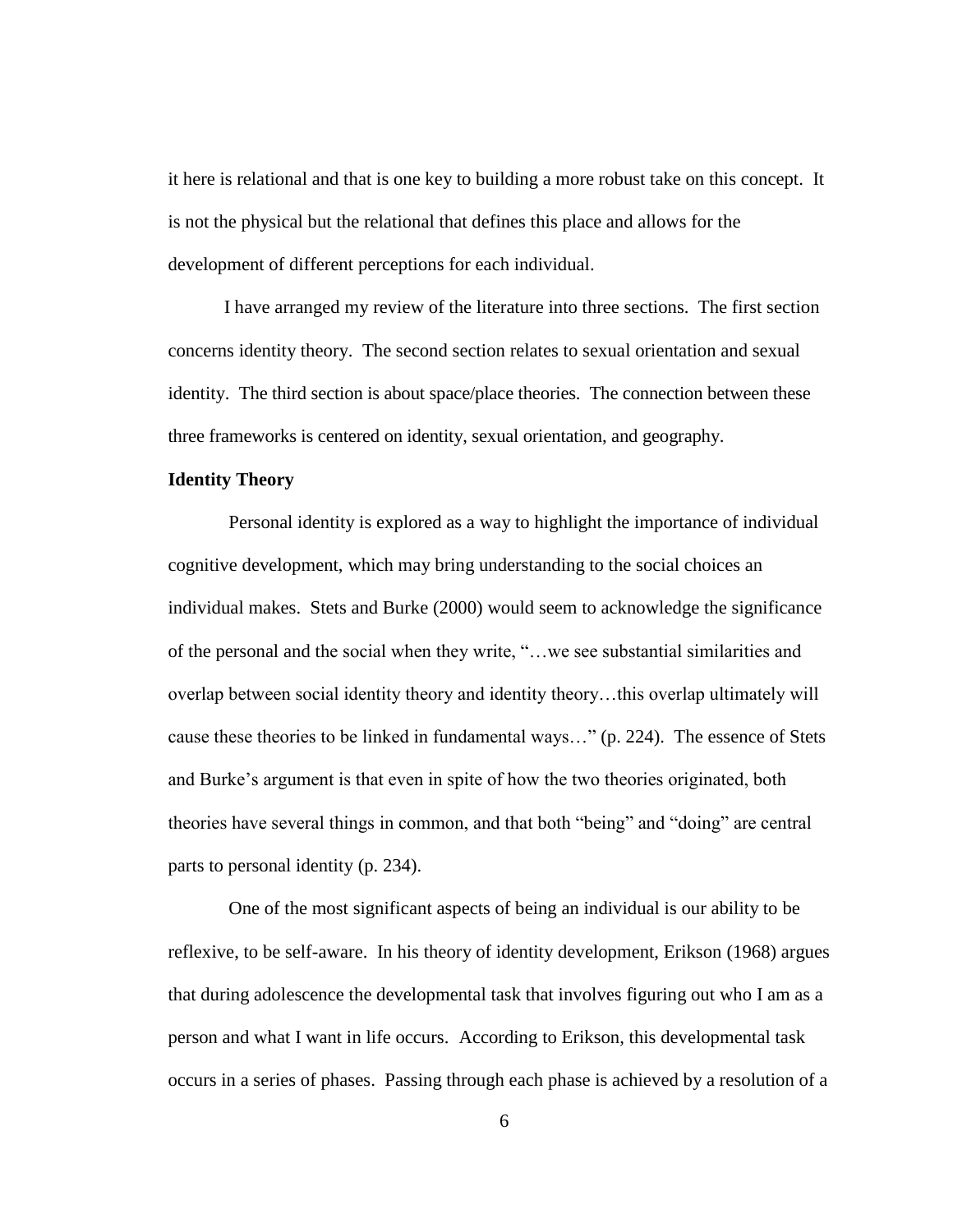particular problem the individual faces. One of the problems occurs at the end of adolescence when the individual must choose an identity. Erikson states that this progression is a normal part of human development.

Drawing on Erikson's work, Arnett (2000), states the period between the ages of 18 to 25 should be labeled emerging adulthood. This signifies an intense period of identity development and exploration where ideas regarding love, work, and worldviews takes place. This identity development includes both social identities as well as selfidentities. It is about us as well as others. Chris Barker (2008), argues, "Identity is best understood not as a fixed entity, but as an emotionally charged discursive description of ourselves that is subject to change" (p. 216). In other words, identity is not static but is a more fluid process of how we become. It is subject to change according to time, place, and discursive practice.

Identity theory explains how social behavior is codified by the interaction between self and society. Hogg, Terry and White (1995) state, "…identity theory postulates that self reflects the wider social structure in so far as self is a collection of identities derived from the role positions occupied by the person" (p. 258). The category membership that a person feels they belong to, for example, nationality, sexuality, student/teacher, and in which they fall, provides a definition to the person as to who they are in relation to the group (p. 259). Jay Lemke (2008) agrees that we internalize the ways in which we live. According to Lemke, our identities are a composite of all the roles and identities that we perform and we sometimes use complex ways of describing the categories in which we perform them.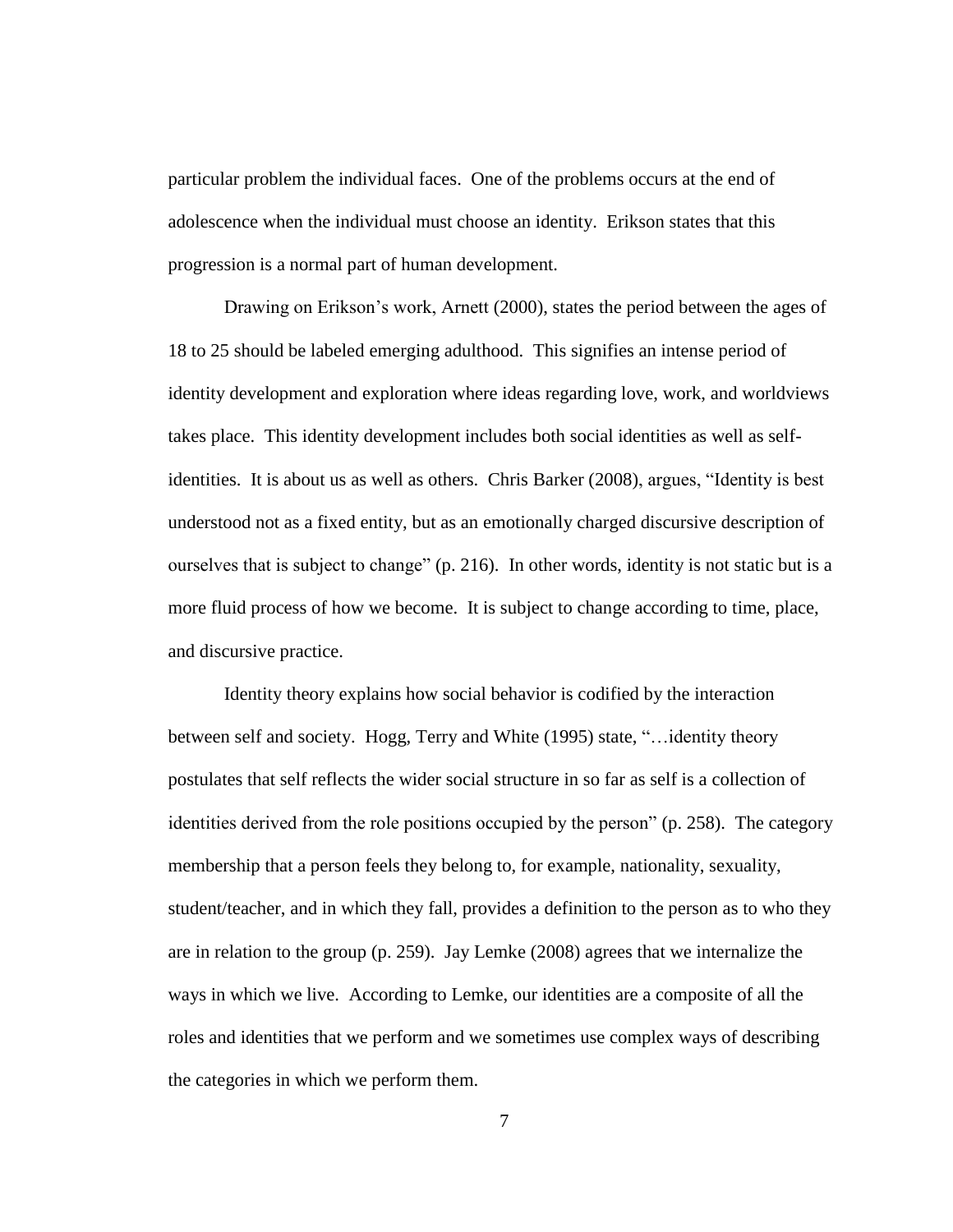While the concept of identity theory helps us understand how an individual develops her notion of identity, this notion is more than two-dimensional. Most individuals follow multiple pathways for development (Diamond & Savin-Williams, 2000). Savin-Williams (2001) and Diamond (2000b) proposed models with multiple trajectories for development that take into account the diversity of young women's identities and their integration (Winter, 2004). Sexual orientation and sexual identity are two, some might say essential, paths that individuals must travel. Like James' (2012) "forced option" (p. 37), we cannot avoid them. It is not just the how and when, but also the where we become. I have introduced the concept of identity as a way of describing the journeys these young women are on to map their sexual identities over time.

#### **Sexual Orientation and Sexual Identity**

Sexual orientation is usually recognized as an essential, early-developing, stable proclivity towards sexual attractions for persons of the same sex, the opposite sex, or both sexes in an individual (Bell, Weinberg, Hammersmith, & Alfred C Kinsey Institute for Sex Research, 1981). Sexual identity, in contrast, refers to the self-image an individual establishes around this predisposition (Cass, 1990). Individuals may label themselves "heterosexual," "gay," "lesbian," "bisexual," or "transgendered." However, sexual identity and orientation do not always correspond with each other.

Most of the research conducted on sexual orientation has stressed the importance of developmental causes, both biological and psychosocial, (Bailey & Zucker, 1995; Bell, et al., 1981; Savin-Williams R. C., 1998) through which "false" orientations can be distinguished from "true" orientations (Diamond L. M., 2003). According to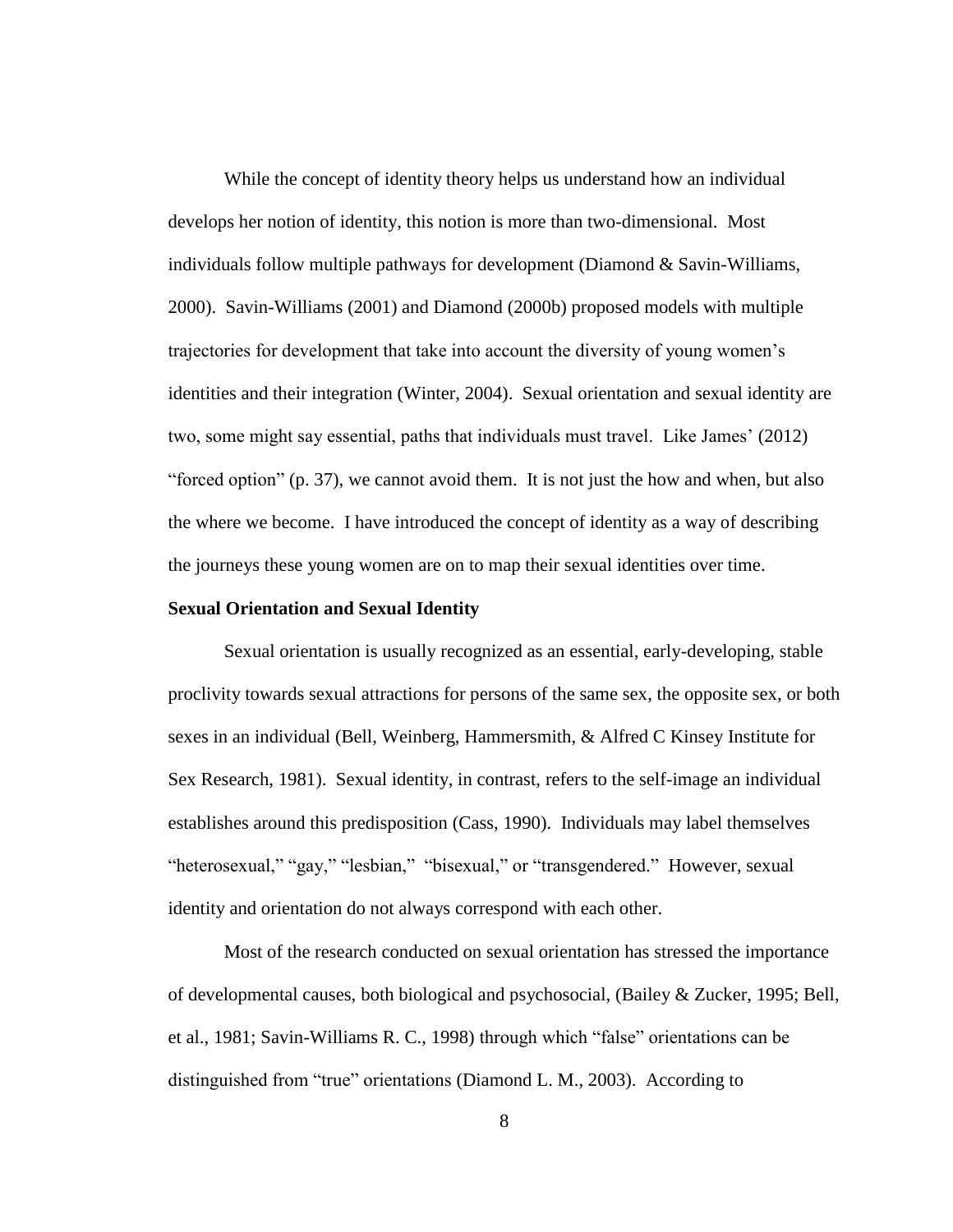Burch (1993), true same-sex orientations are comprised of persons that have experienced the onset of their orientations at a very early age, independent of external influences, and have more exclusive same-sex attractions and behavior. False same-sex orientations are comprised of persons that did not experience their same-sex orientations at a very early age, and who experience both same-sex and opposite-sex attractions equally. Sexual orientation is defined as "an ever-present, invariant biological or psychological truth," as opposed to sexual identity, which is "a historically and culturally located social construction" (Savin-Williams R. C., 2001, p. 14). "Sexual orientation is generally understood as an essential, early-developing, stable predisposition to experience sexual attractions for persons of the same sex, the other sex, or both sexes" (Diamond L. M., 2003, p. 352). Jenkins (2010) discusses the naivety of trying to argue for only an essentialist or social constructionist view of sexual identity formation.

Both sexual orientation and sexual identity are so imbedded in culture, that culture does not just give meaning to them but helps in the creation of sexuality and sexual orientation (Ford & Norris, 1993; Gagnon, 1990; Gagnon & Simon, 1973; Giles, 2006). According to McElwain, Grimes, and McVicker (2009), society has developed a way to talk about sexual identity and sexual expression from a cultural aspect. These social processes do not act as constraints but actually produce sexualities through discourse – desire, religion, gender, and so on (Blackwood, 2000). By making sexuality a social product, certain fluidity exists which allows sexuality the opportunity to change with locations and cultures (Baumrind, 1995; Blackwood, 2000). This fluidity is also

9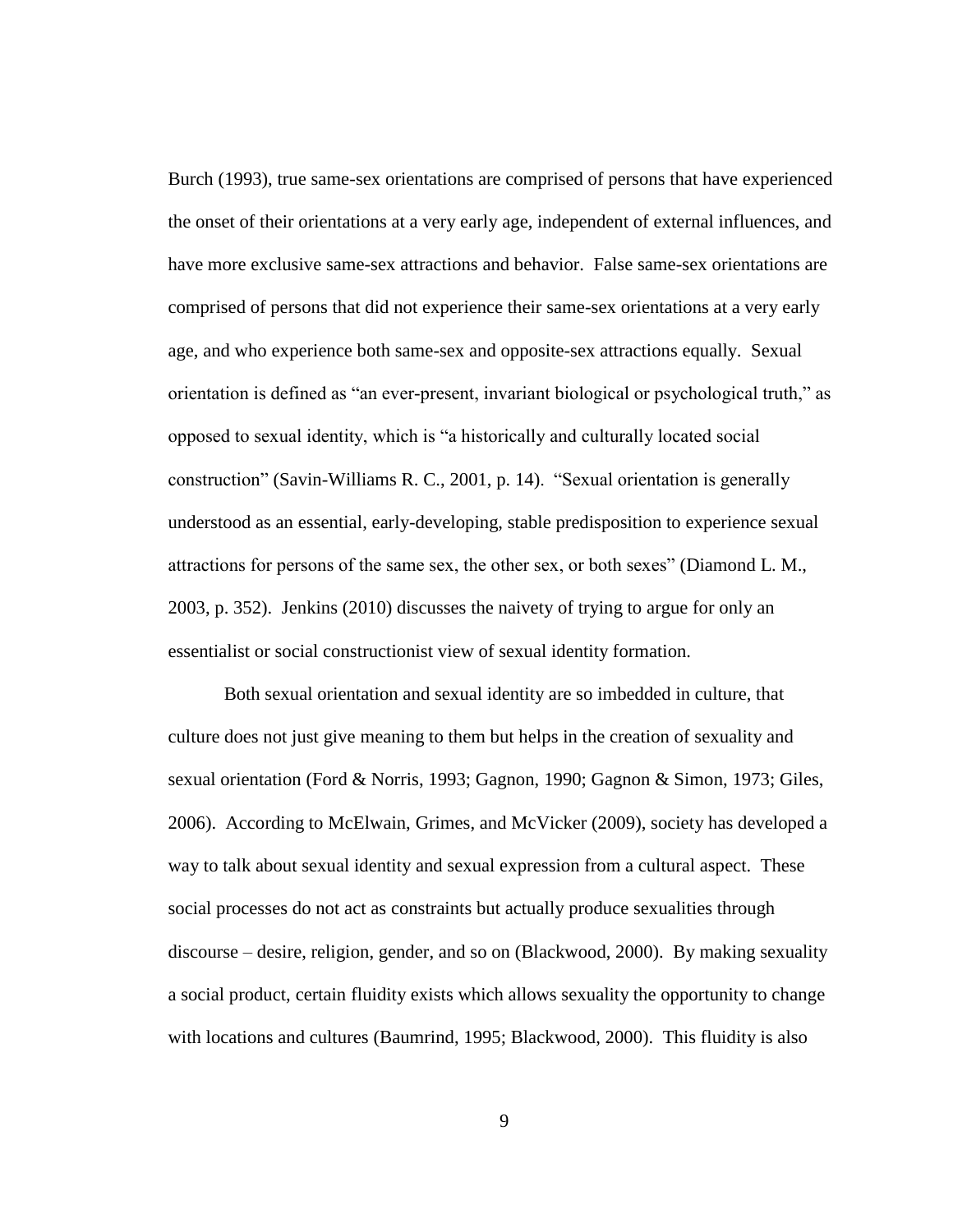connected to a certain erotic plasticity (Baumeister & Stillman, 2006), and how cultural, situational, and social agents shape our sex drive.

We tend to think of ourselves as falling within certain sexual categories. These categories invariably make us subjects to them. While trying to couch sexual categories within a scientific realm, Davidson (1992) argued that if we used anatomy to describe a person's sexual identity then it would be based solely upon the physical presence of either male or female genitalia; however, since we are sentient beings, there is no longer a link between the sex organs and a person's sexuality, rather sexuality is based on a person's attitudes, preferences, and tastes. This sexual fluidity has been the focus of several studies (Baumeister, 2000; Diamond L. M., 2003; 2008; McDowell, 1999). According to Kauth (2006), sexual orientation is not specifically essential or socially constructed, it is both. This research highlights the non-linear process of identity formation. According to Rosario, Schrimshaw, Hunter, and Levy-Warren (2009), this notion of sexual fluidity could be attributed to how individuals choose to "come-out" as lesbian.

Baumeister (2000) identifies several important factors in predicting female sexual fluidity. Some are personal changes for example marriages, adopting new activities in adulthood, and changes in sexual preference. Others include sociocultural factors such as religion, education, political affiliation, and peer influence. According to Baumeister, while changes to sexual identity over time are possible, very little research has been done to support this (2000). However, Rosario, Schrimshaw, Hunter, and Braun (2006), found that young women, who identified as lesbians in the beginning, were more consistent in identifying themselves as lesbians. Additionally, Rosario et al. (2006), found in young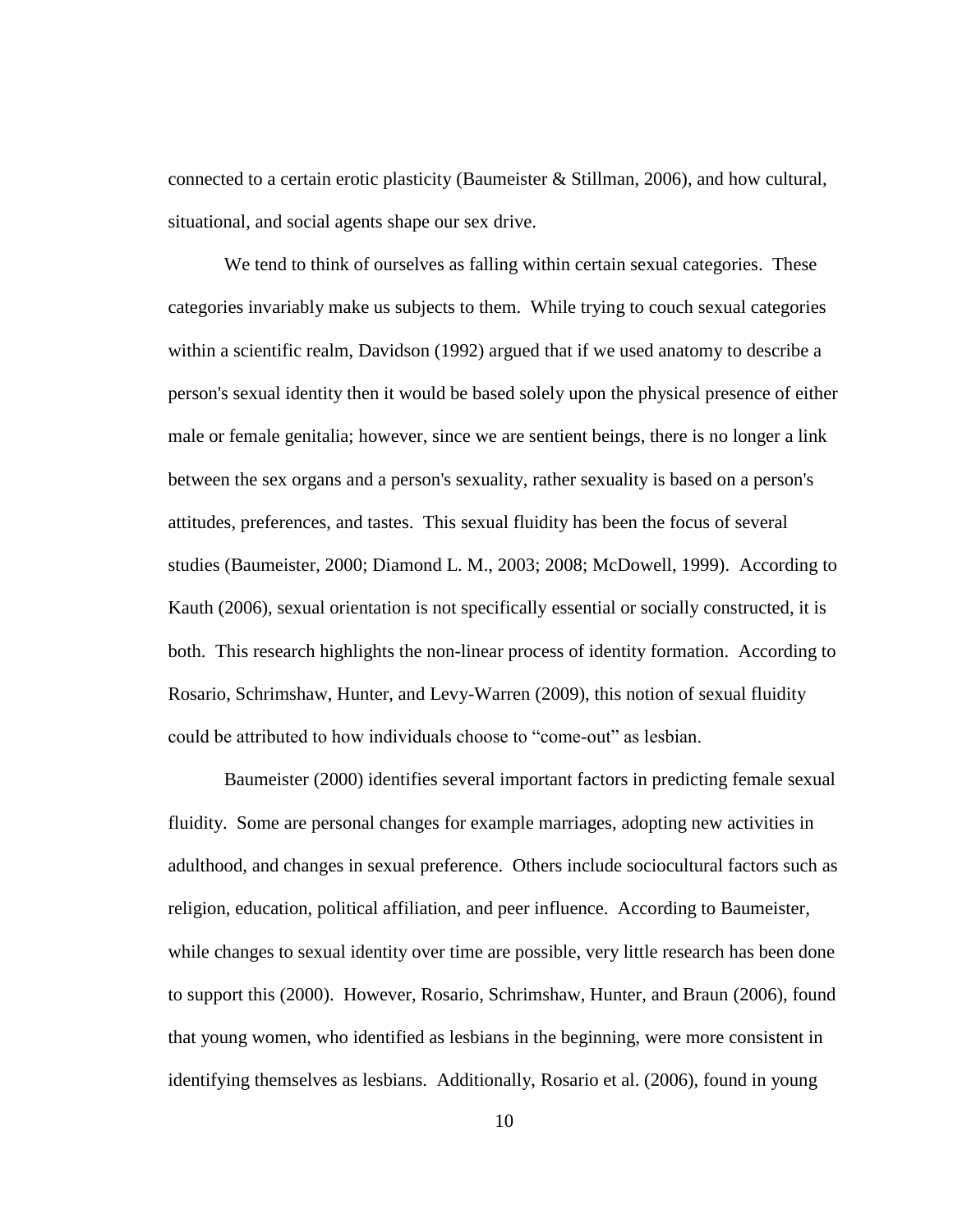women that identified as bisexual there was more fluctuation in their identities over time. Rosario et al. (2006), purports to dispel the current belief that there are two types of lesbians-- *primary* lesbians—early developing and exclusive, and *elective* lesbians subject to external influences and less stable. According to Diamond (1998), multiple models are necessary to describe the development of sexual orientation among women.

Peplau and Huppin (2008) argue that a "one-size-fits-all" approach to understanding the formation of sexual identity in young women is not a valid approach. They argue for a paradigm shift, one that recognizes the diverse ways in which young women map their sexual identities. Garnets and Peplau (2000) argue how the neat categories society uses to categorize women's sexuality do not encompass the full range of women's desires within same-sex and/or opposite-sex relationships. Griffin (2000) claims that in western societies, close personal relationships between women are not encouraged. She attributes this to the eroticized view that is bestowed on most female-tofemale relationships. According to Griffin, it is during adolescence that identity formation is solidified and one's sexuality will be determined. Laws and Schwartz (1977) purport that the female experience is a central tenet to female sexuality. According to Laws and Schwartz, personal contacts and experiences can lead women to participate in sexual relationships they would never have anticipated participating in.

According to Meier, Hull, and Ortyl, (2009) the intersectionality between gender and sexuality significantly influence relationship views and longevity of these same relationships. Friendship scripts were the most widely used in developing lesbian relationships (Rose & Zand, 2002). According to this research, several women

11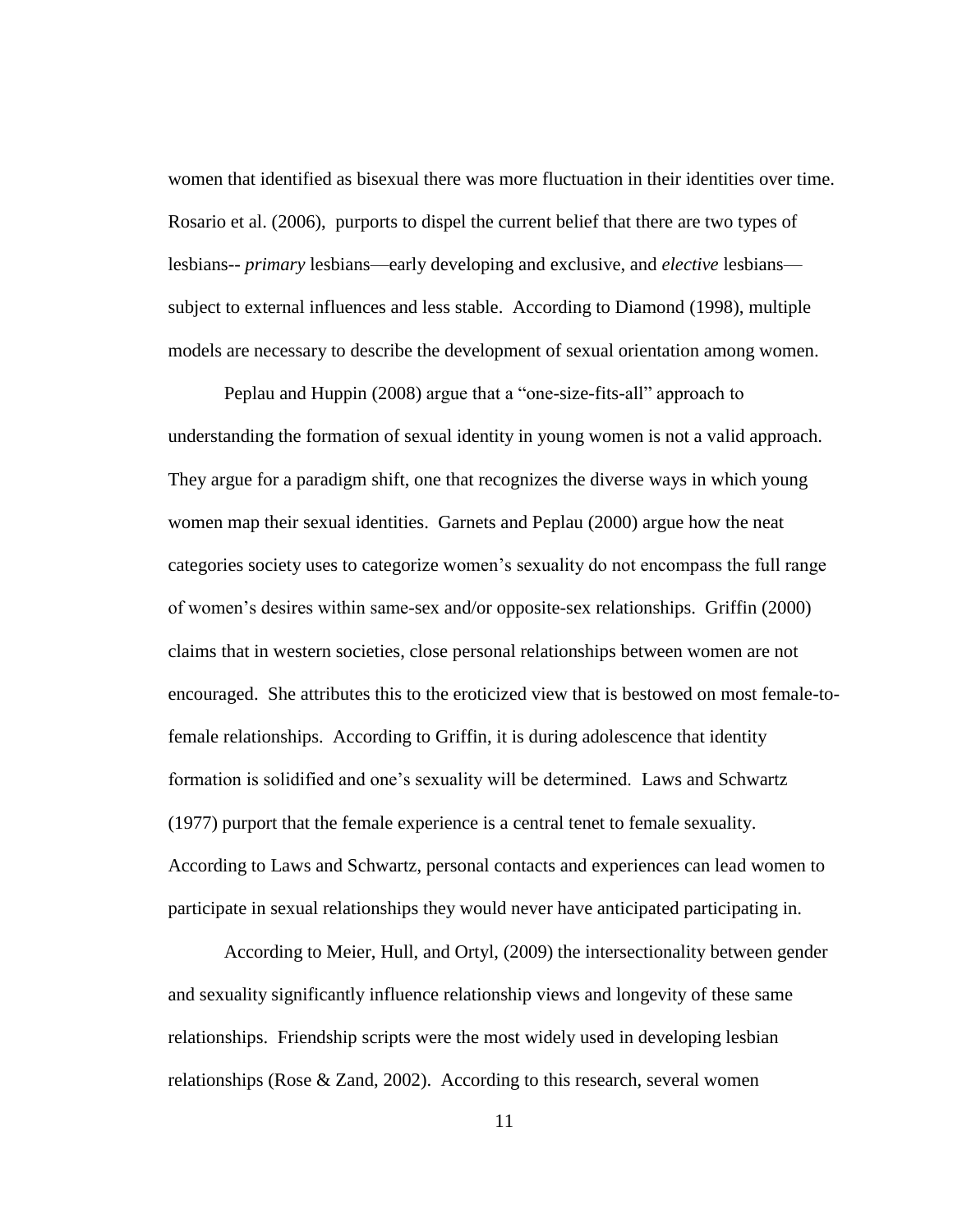developed friendships with other women prior to coming out as lesbian, and women already self-identified as lesbian preferred the friendship script to dating around. Certain social conditions must be present for women to forego heterosexual relationships and form lesbian relationships (Peplau, Spaulding, Conley, & Veniegas, 1999). In addition to these social conditions, the existence of female homosocial spaces is an important area to consider when discussing sexual orientation in women.

Peplau et al., (1999) also discuss the implications of reading women's sexual identity formation through the lens of research that is focused solely on men. The focus should not be on sex acts when discussing relationships that women form with other women, but rather should focus on the emotional aspects of the bond. If the term "lesbian," defined as women loving other women in romantic relationships, is applied to all the close relationships that women form with other women, then we have limited our ability to understand why women form these relationships. By problematizing the word "lesbian," Bennett (2000), illuminates the fluidity of the term. She creates another term "lesbian-like" to denote *practices* rather than *persons,* for women who engage in some lesbian-like behaviors; for example, living in single-sex dorms or communities, but not others such as having sexual contact with other women. Diamond (2000a) focuses on these close personal friendships between young adult women. She found that these passionate friendships were not prime indicators of young women eventually identifying as lesbian or bisexual. However, Diamond does argue that quite possibly the young women will more quickly become aware of same-sex attractions and be more comfortable with this identity.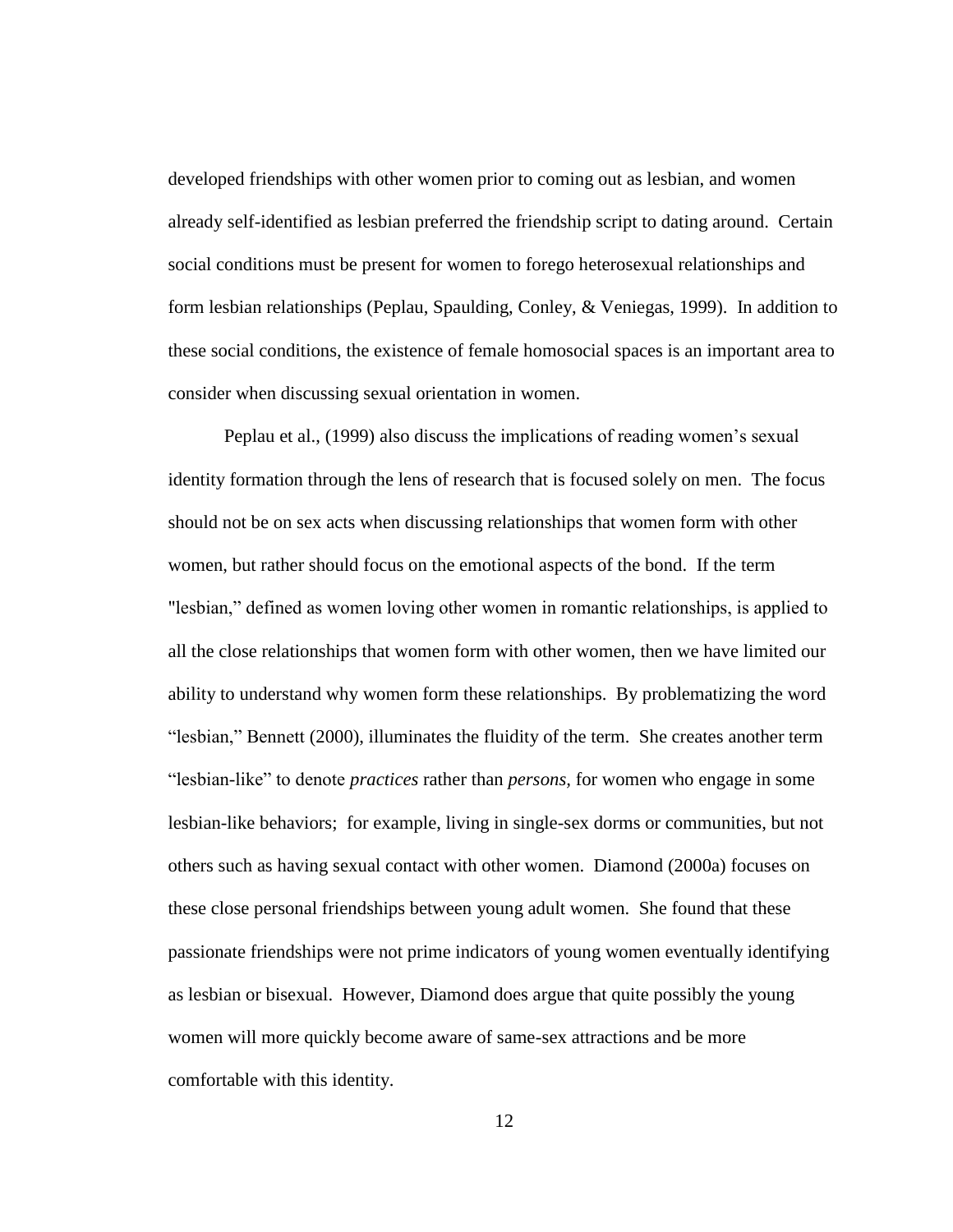Diamond (2003) highlights the fluidity and plasticity in women's attractions and behaviors. Diamond's (2008) research into the sexual fluidity of young women persuasively argues that for some women, sexual identity and orientation are not rigid, but rather fluid and dependent upon her life circumstances, membership in social groups, the places where they live, and her relationships between both men and women. While this might normally be considered more of an anthropological/geographical viewpoint the concept of how place is solidified within culture, just how this solidification affects young women's experimentation with her sexual identities and the space where this occurs is important. A young woman's sexual identity as lesbian, bisexual, or heterosexual is often seen as an essential component of her sexual orientation. However, neither sexual orientation nor sexual identity is fixed or universal; both can change over time and place. We cannot separate sex from geography.

## **Space and Place**

A young woman connects with a particular space she inhabits and transforms this patch of geography into a place through an intuitive cognizance wherein she is able to identify, access, and utilize the emotions and objects from these spaces (Camiz, 1996). This relational place within a space is created through practices and interactions between individuals and it is these interactions that provide relational place its intransience. It is in relational place where body, mind, and emotions come together in the making of identity. Psychiatrist Mindy Fullilove (1996) described this concept of relational place as that patch of geography where we consolidate our sense of who we are as particular kinds of individuals.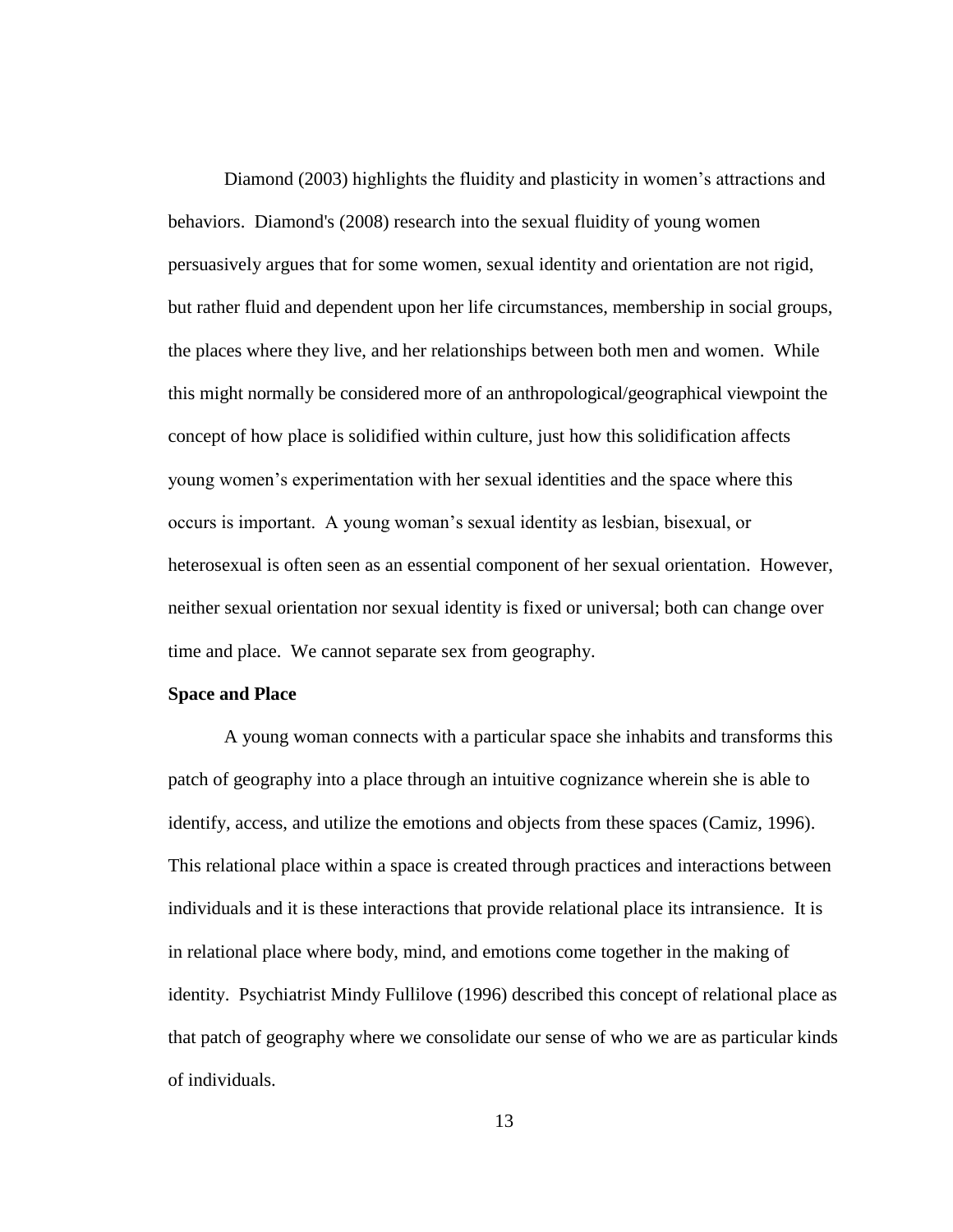According to Fullilove (1996), this perception of relational place is a part of each individual's sense of identity and is an essential building block of a person's primary personal identity development. She goes on to define place as a center or location of specific events, which can be construed as a patch of geography where personal relationships occur. Additionally, she discusses the meanings of place and how every individual defines these relational places. She also distinguishes the way in which every place possesses unique meanings for each individual. In essence, one's sense of place is shaped by her past, together with her behaviors, emotions, and actions. Therefore, when we combine the above-mentioned elements, place "…can be understood as the sum of resources and human relationships in a given location" (Fullilove, 1996, p. 1518).

For Stedman (2002), place is a center of meaning, based on human interaction, emotions, and thoughts. Sense of place is a collection of symbolic meanings and attachments that settings provide for individuals and groups. Additionally, individuals and groups create bonds with places, which in turn aids in creating and defining their personal identities (Finkelstein, 1999; Hayden, 2000). The how, who, and when we are going to be, along with our ideas, lived experiences, and expectations manifest themselves during social interaction. Through the construction of place, ways of being are produced, fashioned, and reinforced (Forest, 1995). According to Valentine (1996), the characteristics and identity of a particular place are interconnected with the identities of the individuals present within a particular space.

By constructing a relational place through language and movement (Vianello, 1996), and by controlling her movement within this relational place (Umiker-Sebeok,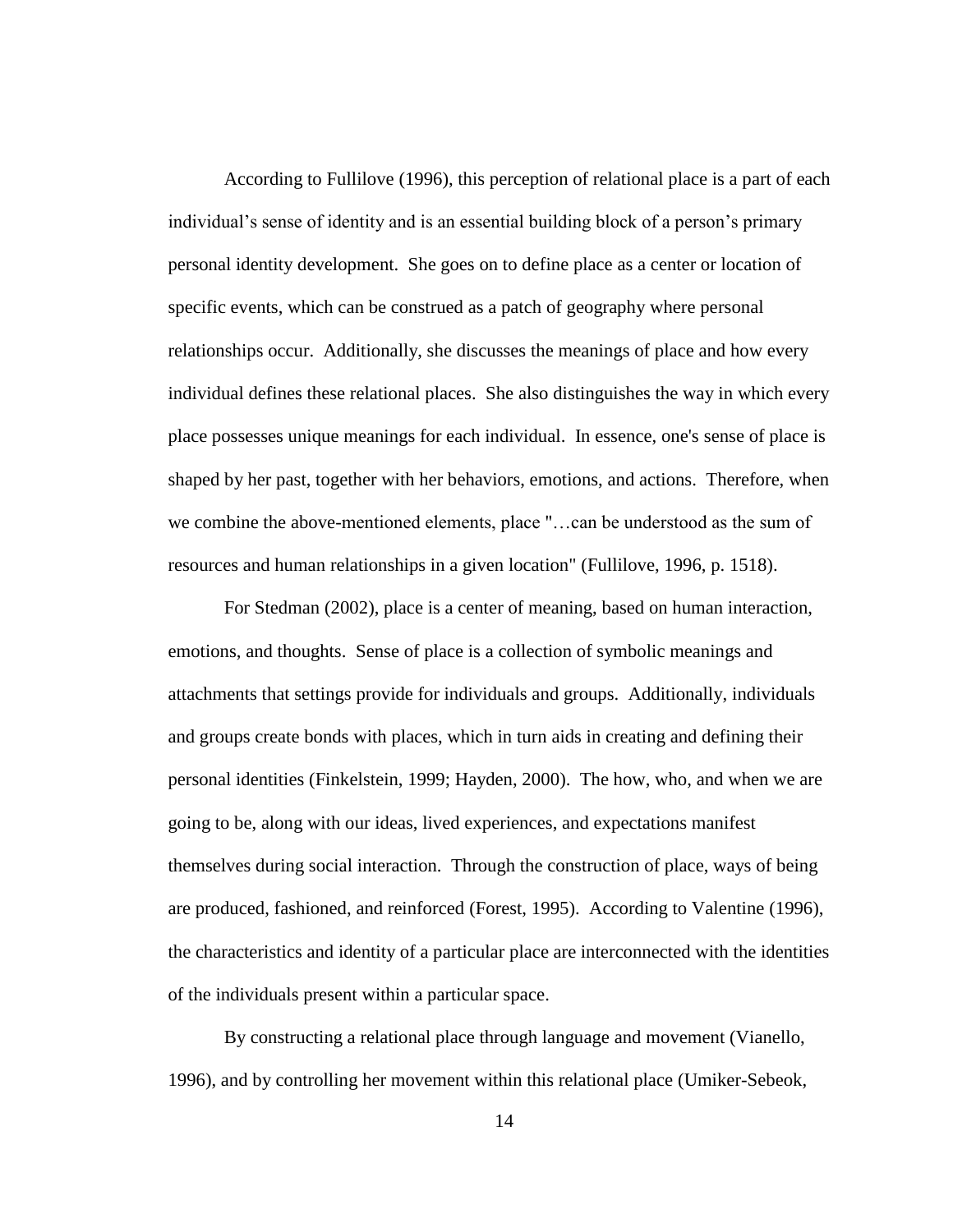1996), a young woman can maneuver herself into different positions within a particular space (Goffman, 1959). By utilizing Goffman's language about the theater, Valentine (1993a) argues that women engage in different presentations of self in different spaces. Valentine (1996) contends the sexual identities of individuals can produce the identity of the place they are occupying. The gaze of the audience present rather than the performers is, in effect, producing this identity. This reifies the concept of fluidity in female sexuality.

Anbjørg Ohnstad (2009) stresses the importance of how movement between different places can contribute to the creation of a specific sexual identity and help young women interpret their gender and sexuality. At the intersection of place and sexual identity is the center of how young women map their sexual identities over time and through relational places. According to Kimberle Crenshaw (1991), this intersectionality is applied in various ways in which multiple dimensions of a person's identity can be used to construct her social world.

#### **Towards a Working Synthesis**

I carved out this section to bring together and examine the intersections of identity and space/place theories. According to Kimmel (2000), the junction of identity, space and place can be briefly summarized as: our biological differences provide the necessary raw materials from which we begin to create our identities within a specific space and in turn find our sense of place.

The homosocial space in women's colleges provides a necessary area for young women to explore and map their sexual identities (Hammers, 2009), carving this space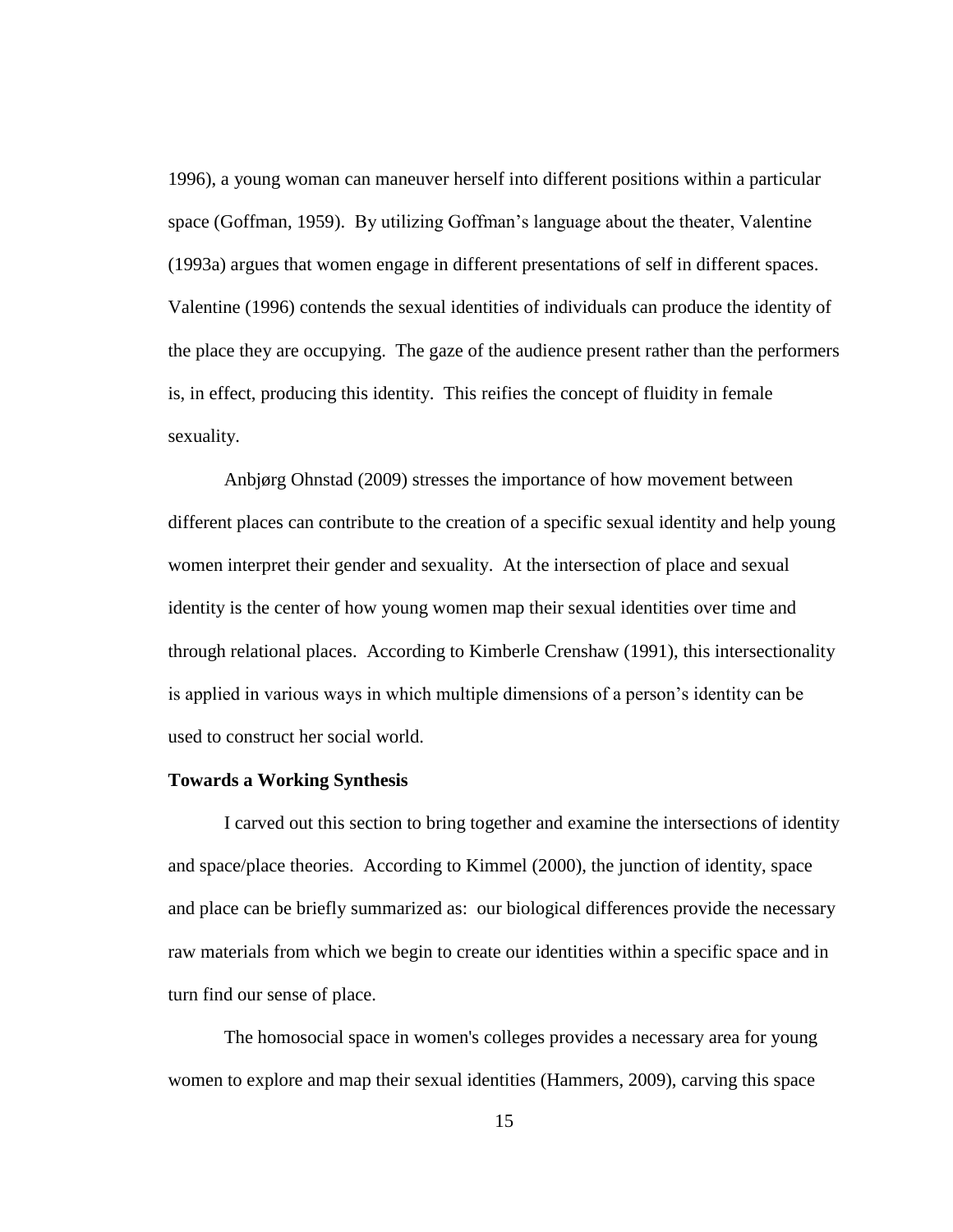into relational places filled with emotions, attachments, people, objects, and practices. Within this comfortable homosocial space, young women may explore several sexual identities (Bennett, 2000; Blackwood, 2000). Every facet of their personality and interactions within these relational places is affected by their sexuality. In turn, the spaces they inhabit affect their sexuality. By identifying the complexity of the intersections of space, place, and identity, place becomes not just a fixed point on a map, but rather, it is the social practices that intersect with space and the relationships inherent in each place. This in turn defines who belongs to a certain place and how they experience it.

Our identities are closely related to the geographies we inhabit. This relationship between geographic space and place is positioned at the center of our awareness of selfhood and belonging. It is impossible for us to imagine or even conceive of relational places without also taking into consideration the practices, emotions, and attachments inherent within those spaces. As we move through these relational places, our personal and sexual identities are mapped around and through interactions with others. In other words, our identities are not static; they are ongoing productions. Sexual identities are continuously mapped via the ways in which these young women refashion these spaces into relational places where they can consolidate their sexual identities, and are as myriad as the young women I interviewed.

A young woman's sexual identity as lesbian, bisexual, or heterosexual is frequently viewed as an important element of her sexual orientation. However, neither sexual orientation nor sexual identity is static; both can shift with time and place.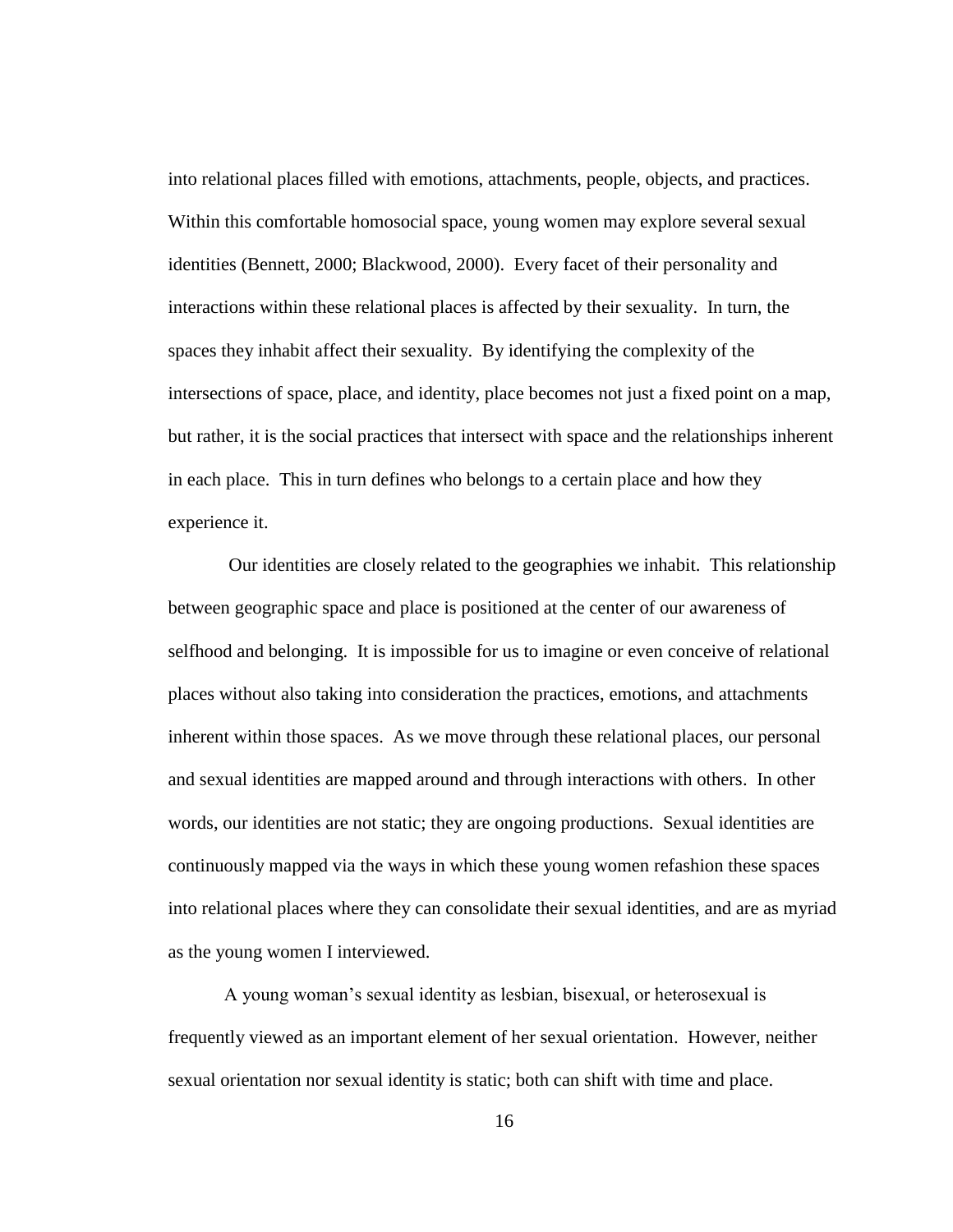Through a careful reading of space, place, and identity, theories I intend to illuminate how the immediate, tangible lived experience of sexual beings, ideas of self, spaces, and places animate the quotidian world.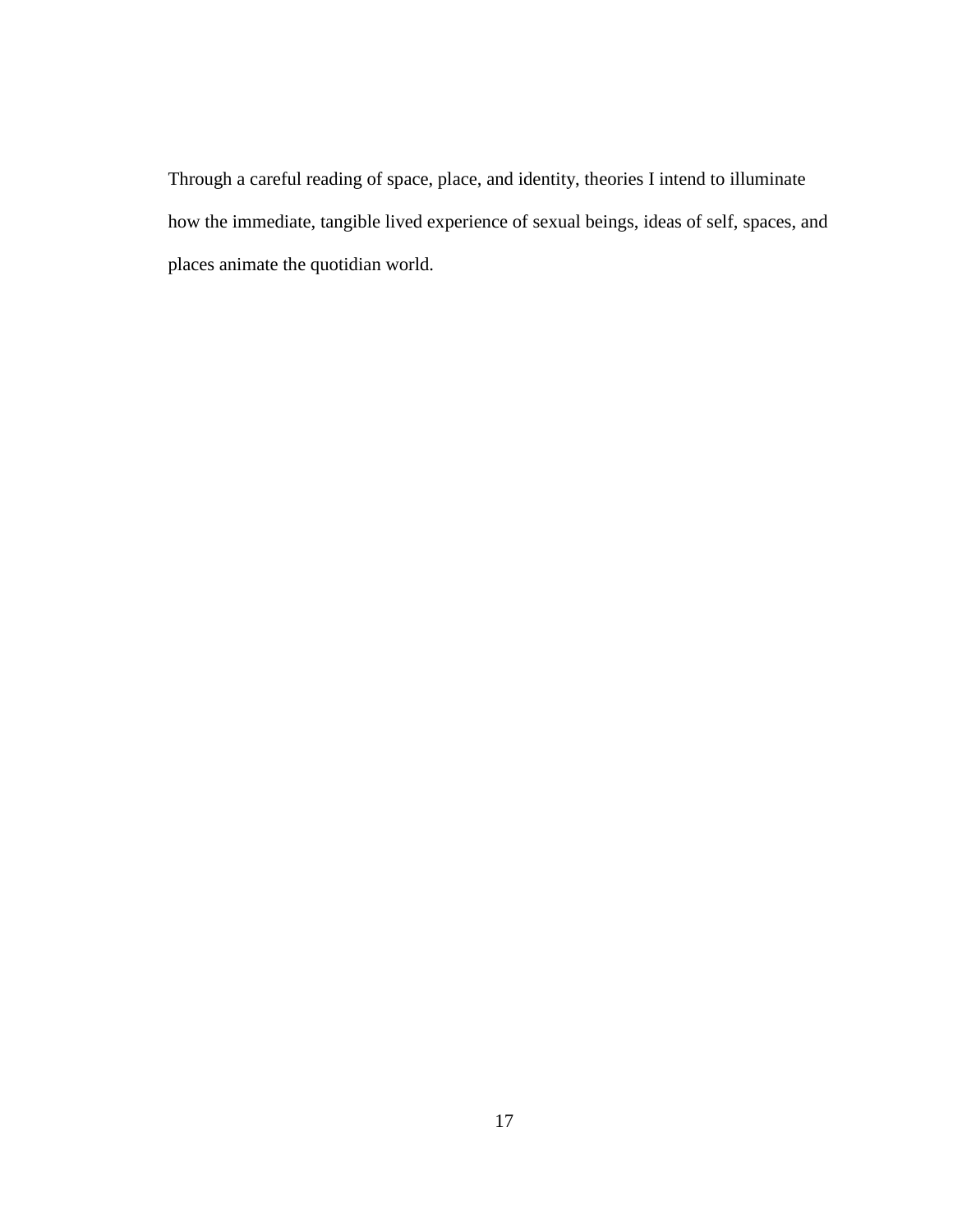# **CHAPTER III**

# **METHODS**

For my research, I utilized a qualitative study approach using semi-structured interviews from my participants. Qualitative research, roughly defined, means, "any kind of research that produces findings not arrived at by means of statistical procedures or other means of quantification" (Strauss & Corbin, 1990, p. 17). Strauss and Corbin (1990) also state that qualitative methods can be used to better understand any phenomenon about which little is known. I also chose to use an interpretive approach for the data analysis. My analysis is based on the intersection of the essentialist/social-constructionist arguments concerning sexual identities, and how space and place add additional facets to the research. By utilizing qualitative data, subjective experience, a small number of respondents, and detailed examinations of the text from the interviews, I have examined how each young woman's view of themselves is dependent on the many subjective experiences of their place within this homosocial educational space and how those experiences encourage these young women to map their sexual identities over time.

## **Data Collection**

The setting for this study was a small, private women's liberal arts college in the southeast. The participants of this study were traditional aged students that were currently residing on campus, traditional aged students that were currently living off campus, and traditional aged alumnae. I found my participants using the snowball

18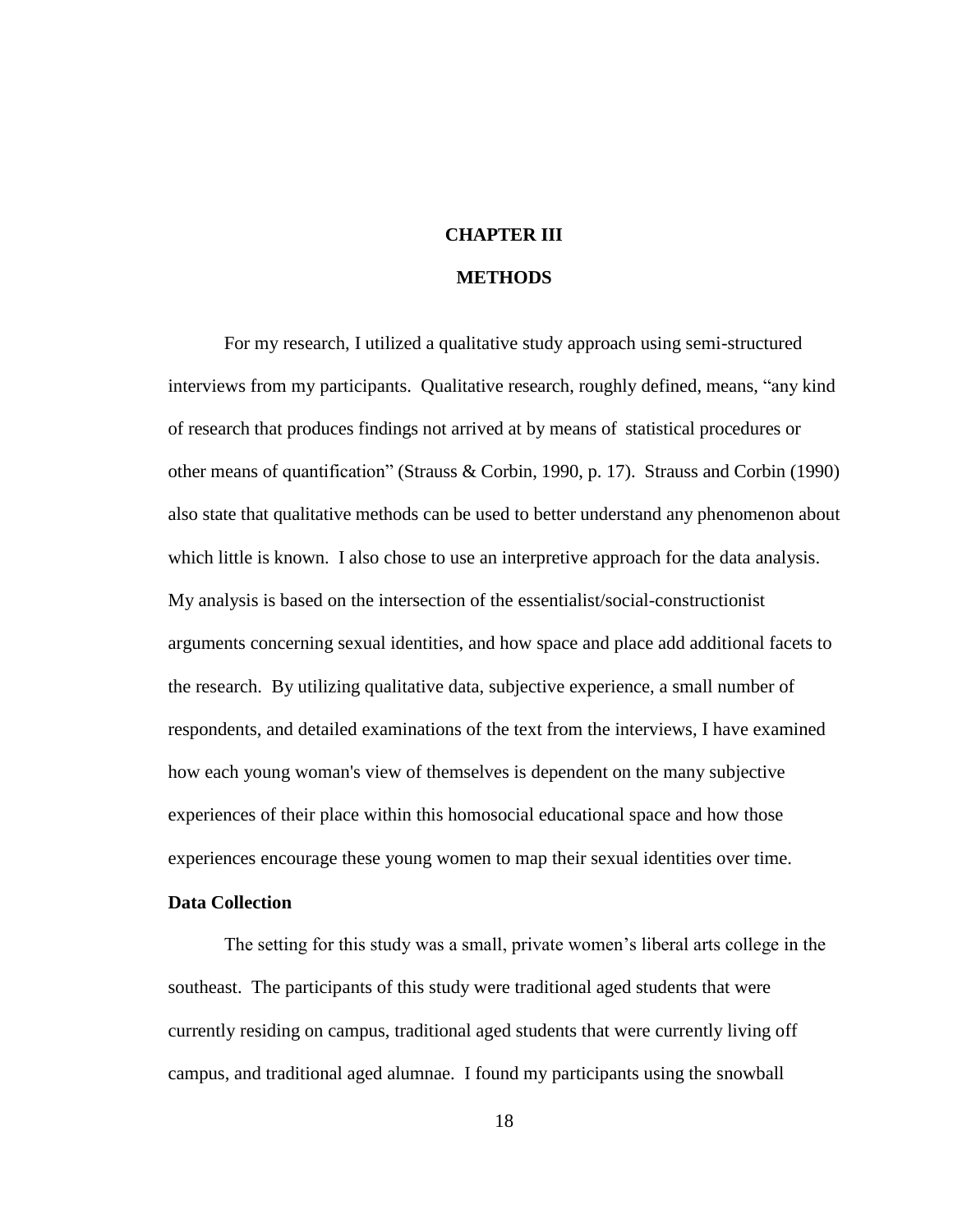method of sampling by asking for recommendations from the faculty. One of the benefits in utilizing this type of sampling method is it allowed me to access my personal network of friends to ask for recommendations (Browne, 2005). In addition to the ease of access, according to Noy (2008), snowball sampling is one of the most "widely employed methods of sampling in qualitative research in various disciplines…" (pg.330). Furthermore, several researchers have utilized snowball sampling to access populations that might prove difficult to contact due to the sensitive nature of their particular studies (Valentine, 1993a; Valentine, 1993b; Diamond L. M., 1998; Savin-Williams & Diamond, 2000).

I provided each faculty member with an abstract of my study and several of them sent me names of students who they thought might be interested. I also met with the Dean of Students and was given permission to address student clubs on campus to recruit students that might be interested in participating in my study. Several students responded to the initial request by giving the faculty their permission to be contacted via email. I then contacted the students via email, providing them with the same abstract. To those who exhibited interest, I emailed more information before meeting with them. My only requirement was the students read and sign an informed consent form prior to their participation. The form explained, in detail, what my project entailed. I then contacted the individual students via email with a request to send me their hours of availability.

Once a student responded, we set a day and time for the interview. All of the students were asked to choose where they wanted to conduct their individual interviews. I felt that by giving each student the opportunity to choose where their interview took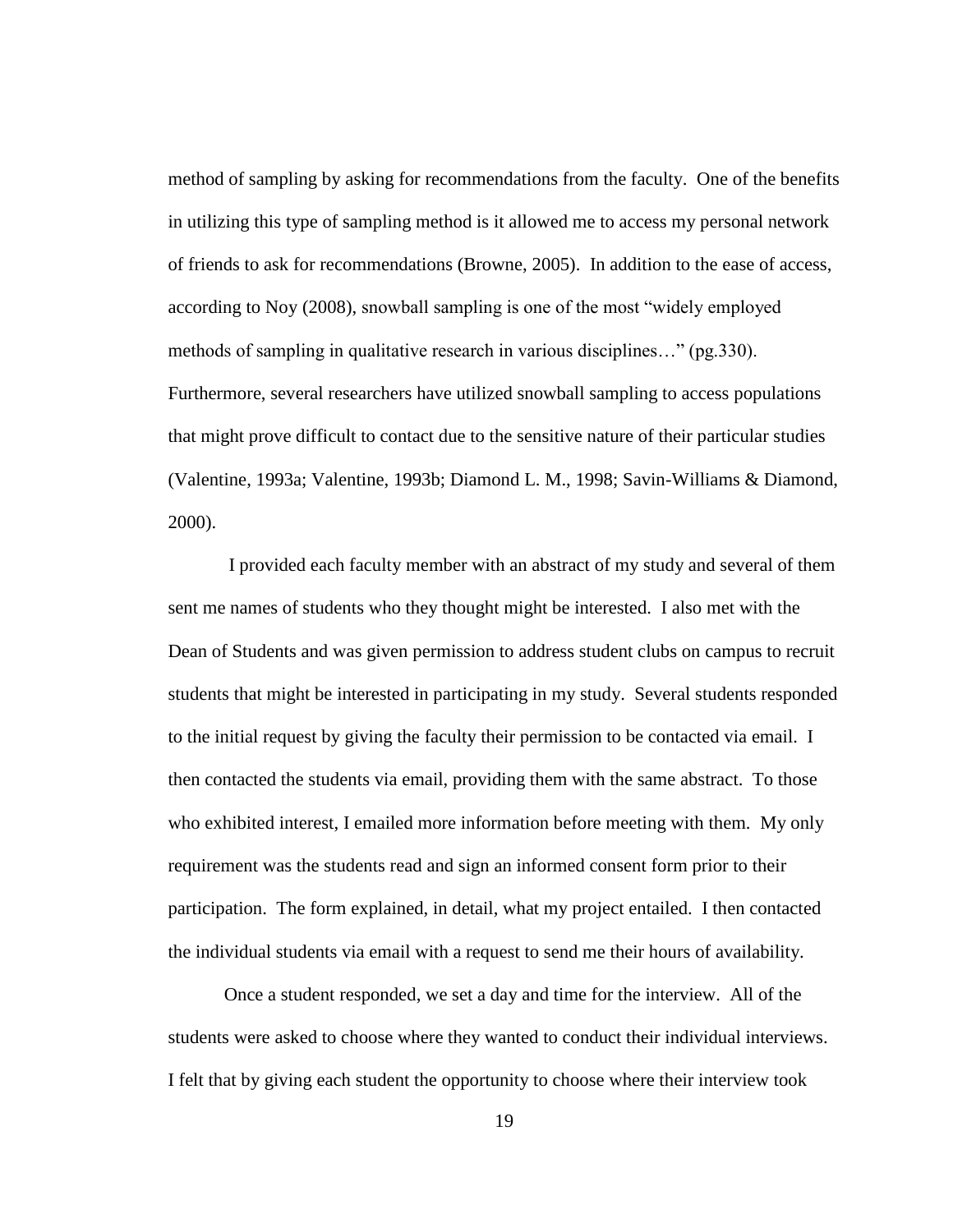place they would be comfortable and this in turn would make them feel more at ease and open with me. Three of the interviews were conducted at the local public library, one in the library on campus, eight in the chapel on campus, one in a professor's office, and two in a residence hall lounge. Each student was given a consent form to read and sign. A copy is included in Appendix A.

With the student's consent, I turned on a digital audio recorder and began the interview.<sup>2</sup> The interviews were semi-structured in nature. I had an outline of topics, questions, and prompts to be covered during the interview. I used these as a general guide, while allowing for flexibility in response to the answers. All of the questions were open-ended, and participants were encouraged to discuss everything that came to their minds when answering. A copy of the outline may be found in Appendix B.

Additionally, with the exploratory nature of this study, I asked follow-up questions to explore any tangents that arose during the interview. Furthermore, I made side notes during the interviews, concentrating on each respondent's body language, tone of voice, as well as anything else, which was said that triggered my curiosity during the course of taping each interview. While fifteen individuals might appear to be a small number of participants, it is not unusual for qualitative researchers to accumulate transcriptions totaling many hundreds of pages for just a few individuals. I used my personal laptop to transcribe each of the interviews.

 $\overline{a}$ 

 $2$  A decision was made in the beginning to keep the interview text in the vernacular of the students. I did not edit the interviews for grammar or syntax.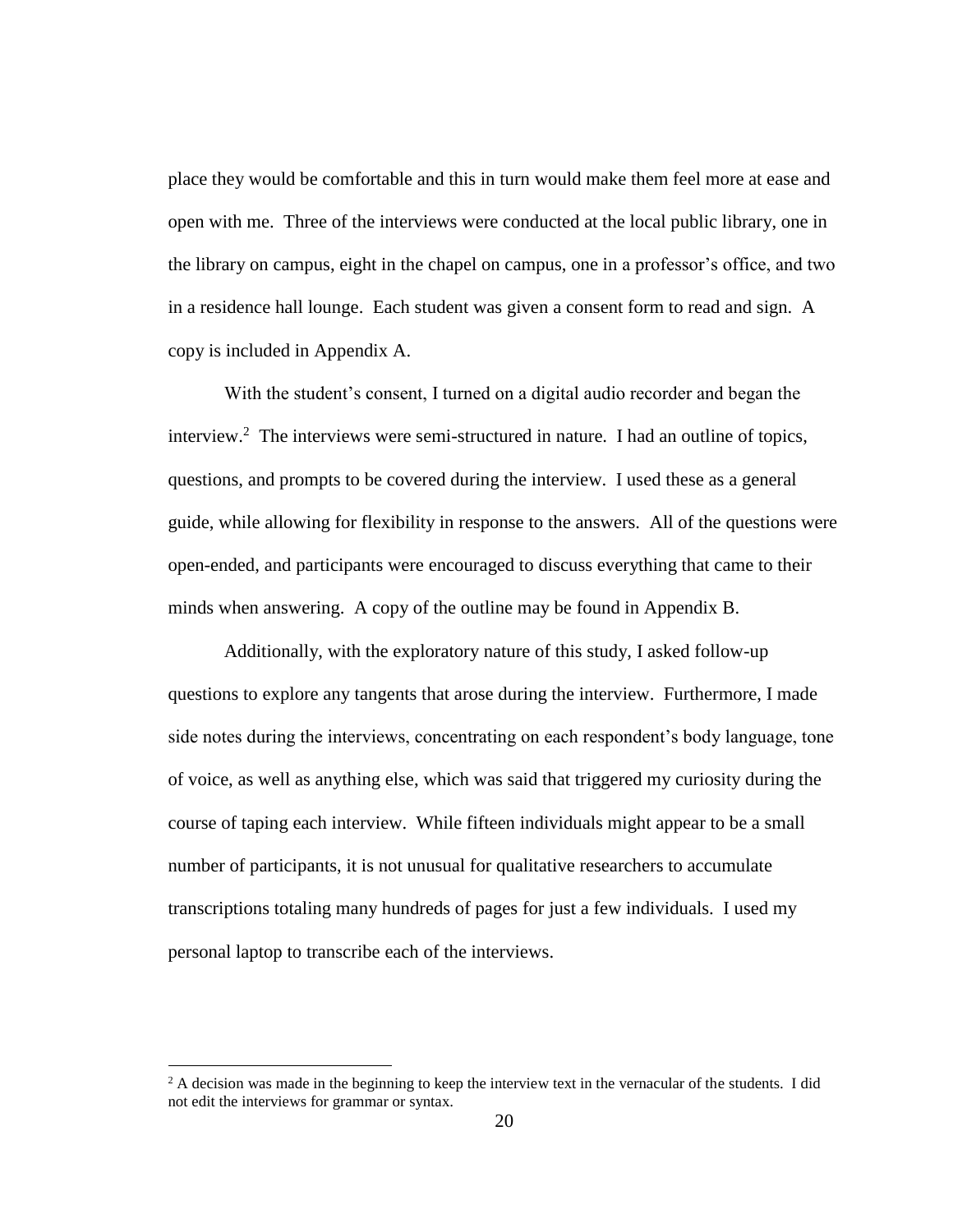## **Emergent Themes**

There are invariably areas in which individuals merge in their views, ideologies, as well as experiences. Even though my participants differed according to race, class, and sexual orientation, I focused on the areas in their stories that coincided in an attempt to recognize their commonalities. Once I did this, several themes emerged from their stories, such as sisterhood, family histories, and high school experiences. However, there were variations and I incorporated those themes, such as sexual orientation, class, and participation in extracurricular activities on campus, into my analysis as well.

### **Positionality**

An issue that I also had to deal with was my place among the young women I interviewed. For all of the young women, I was not only the engaged listener, but outside of this research, I was an alumna, tutor, as well as "sister." As part of my role as a tutor in the Writing Center as well as a tutor in the Sociology department at this college, I had reviewed a few of these young women's research papers or had tutored them in some of their classes. As an alumna, I had also had a number of the same professors as they had. At the beginning of several of the interviews, I noticed some of the young women were very nervous. However, once they realized that I was interested in what they had to say their faces lit up and they became decidedly more animated and loquacious. It was at that point their stories started materializing and my positionality towards them became an active and attentive listener.

For this research project, using a semi-structured interviewing technique was somewhat risky for a couple of different reasons. As I mentioned earlier my positionality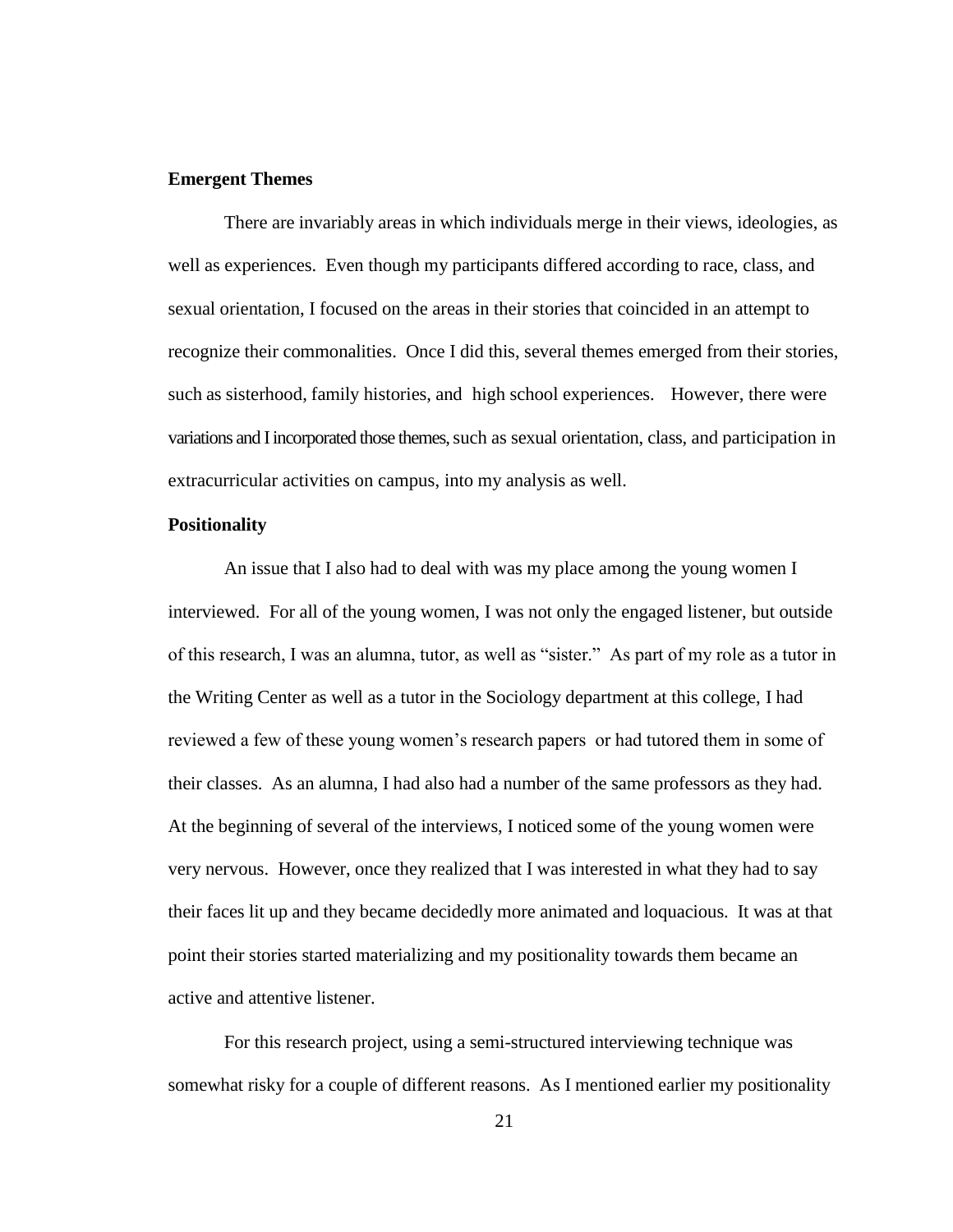with the young women ranged from being their tutor to being an alumna and "sister." As a result, establishing credibility and sincerity were crucial to enable the young women to feel comfortable enough with me to share their experiences. Many of these young women had never participated in a research interview and most did not know what to expect. Moreover, I did not know which themes would develop as the young women told me their stories or even if any of their experiences would genuinely connect with each other. Additionally, a few of the young women, who really wanted to help out, became stressed when I actually turned on the recorder. For example, Anna repeatedly twirled her hair and kept asking me if she was answering correctly. Emma kept apologizing for not being very interesting and Carli began by her narrative very slowly, it seemed like she was disconnected from the experiences she was talking to me about. So, I just reiterated that all I really wanted was to learn about their life experiences and reassured them the information that I gleaned from our interview sessions would only be used for this research project and none of their names, or other identifying information would be used in the finished project.

Another reason using this type of research was risky was simply I became fatigued. Even though I only listened to and transcribed fifteen interviews, I really did not have any idea of how these interviews would affect me both emotionally and mentally. While listening to several of the young women speak about their middle and high school years, I could not help but think back to my own experiences and several of their emotions I found myself also claiming as my own. Although I did expect to experience some emotional stress (Shaffir & Stebbins, 1991), I truly was not prepared to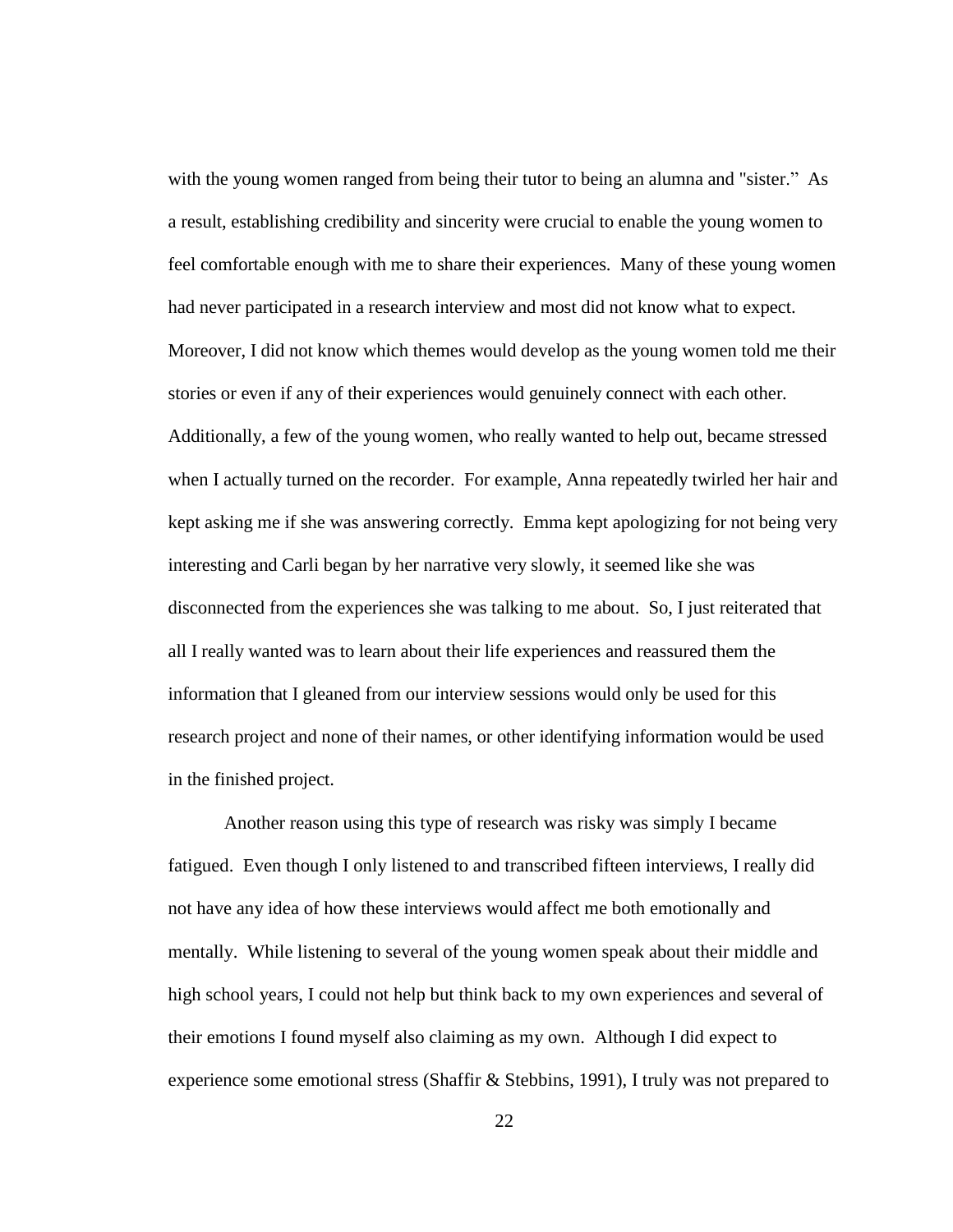feel somewhat out of place at my alma mater. In addition, as the researcher I knew that I needed to be supportive yet cordial, interested, courteous, understanding and sympathetic, yet I found this to be considerably more difficult to put into practice than I had thought. Despite these emotional hardships, the voices of these young women never wavered, and their stories related their experiences of how place, space, and identity played a part in their journeys.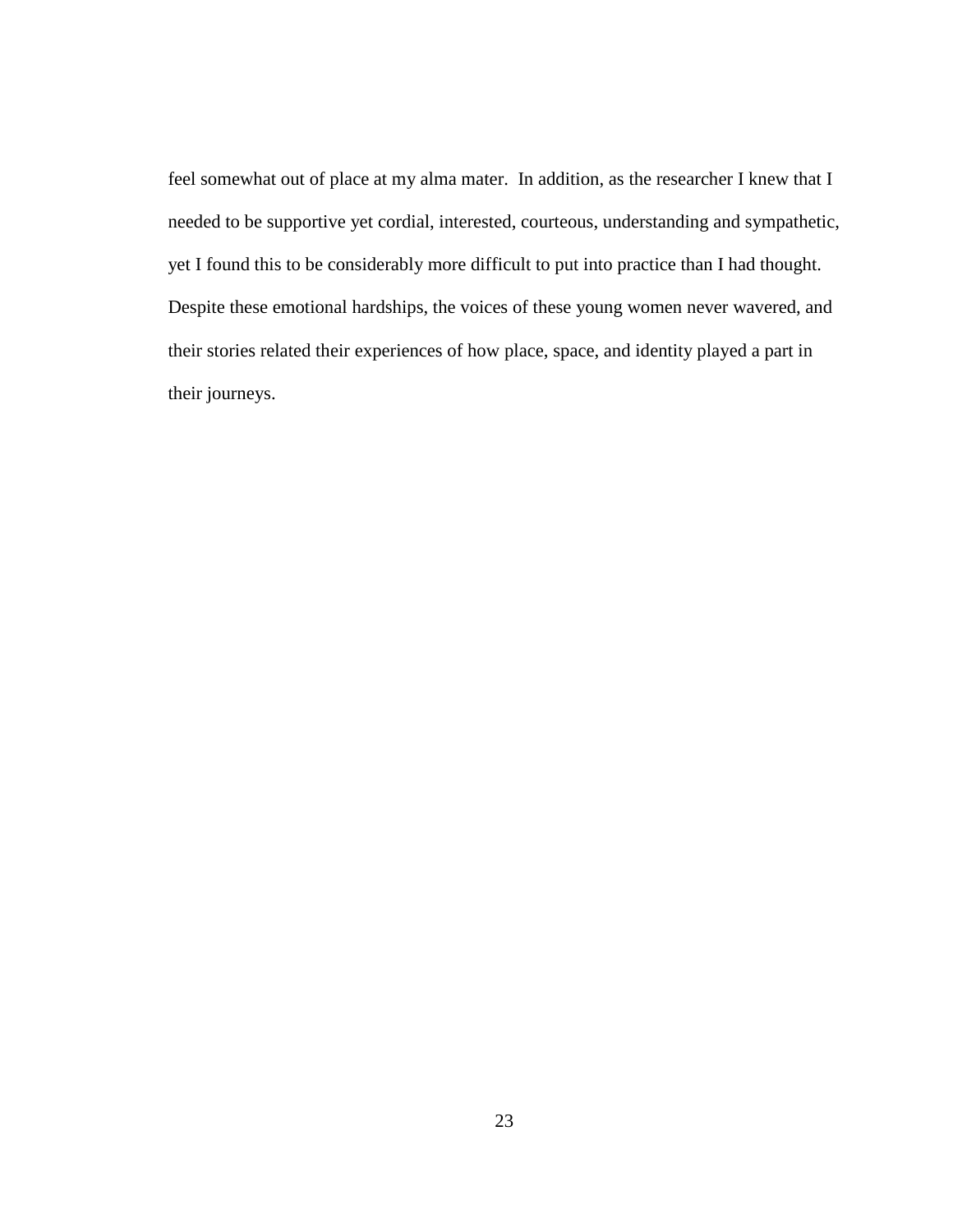## **CHAPTER IV**

## **WHAT THE WOMEN SAY: A PLACE TO BEGIN**

I asked the young women to begin their stories with their high school experiences; however, several of them began with late middle school experiences. I decided not to question the reasons they started their stories where they chose, nevertheless, I listened to how they began their stories as well as where they took me from that point in time. The majority of the stories were shared in chronological order; however, there were instances when the young women found it necessary to "backtrack" to ensure I grasped minor situations that contributed to major ones. For many of the young women I interviewed, it appeared that their middle school years were laden with thoughts of the persons they were becoming.

While I framed my first question around their high school experiences, for a few of the participants, middle school was fraught with questions about whom they really were and their place within middle school culture. For example, Anna described it in this way:

I had been picked on like basically from elementary school to like seventh grade and I didn't want to bring attention to myself because then somebody might pick on me. Like I said, in eighth grade I started caring more about what I looked like than school, and I seriously, like, throughout middle school I was scared of people, I was scared of being picked on, I tried to stay invisible, I guess you could say. Eighth grade I opened up a little bit more, because I was losing weight and I felt more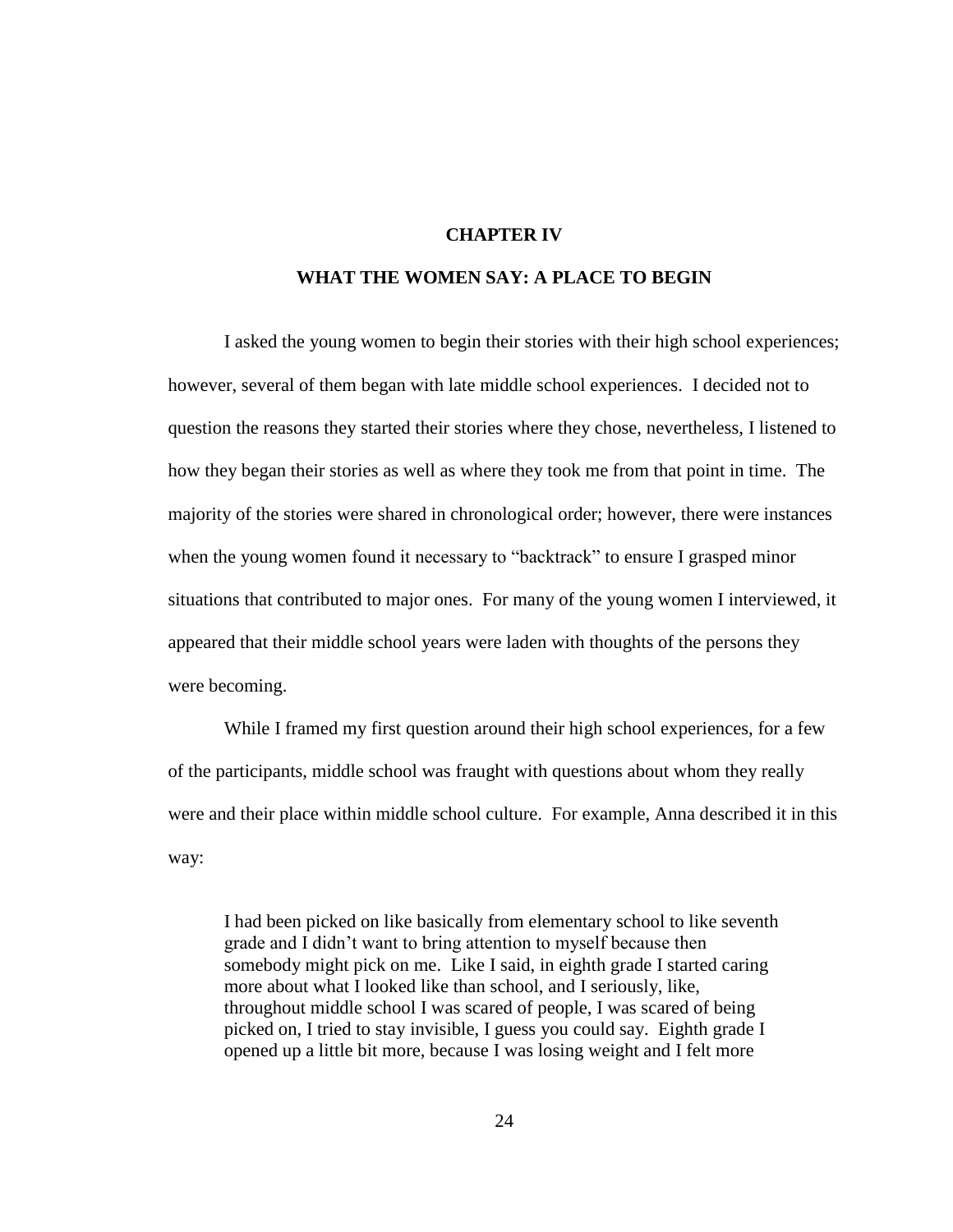confident in myself because I was not socially, like unaccepted or whatever.

As Anna was talking, I noticed that she kept twirling her long hair around her fingers and seemed to be very agitated. When I interviewed Anna, she had just graduated the spring before from college. However, the feelings she had from middle school apparently were still with her. Another student, Bella, who presented herself as a very energetic and bright young woman, conversely described her middle school years:

I had a small group of friends of maybe six, seven people that I knew since I was maybe third grade elementary school, I knew them since then and we've stayed really, really close throughout our middle school and our high school years. It was mixture of guys and girls.

Bella was very sure of herself during the entire interview. This was her first year in college, yet she had an aura of one much older than her nineteen years. While Bella's forthrightness was illuminating, so was the reticence of Evie, another first year student, who described her transition from middle school to high school in this manner:

Coming out of eighth grade was a very difficult year, so for me when I entered high school, I really felt that you know, fresh slate, new sort of starting point, kinda flip the page in a book like starting a new chapter.

While a few of the students did begin in middle school, the greater portion interviewed began with their move to high school. Erikson (1968) suggests that it is in adolescence that a person struggles with figuring out who she is in this world, who they will be, how they will be, and with whom they will be. Erikson identifies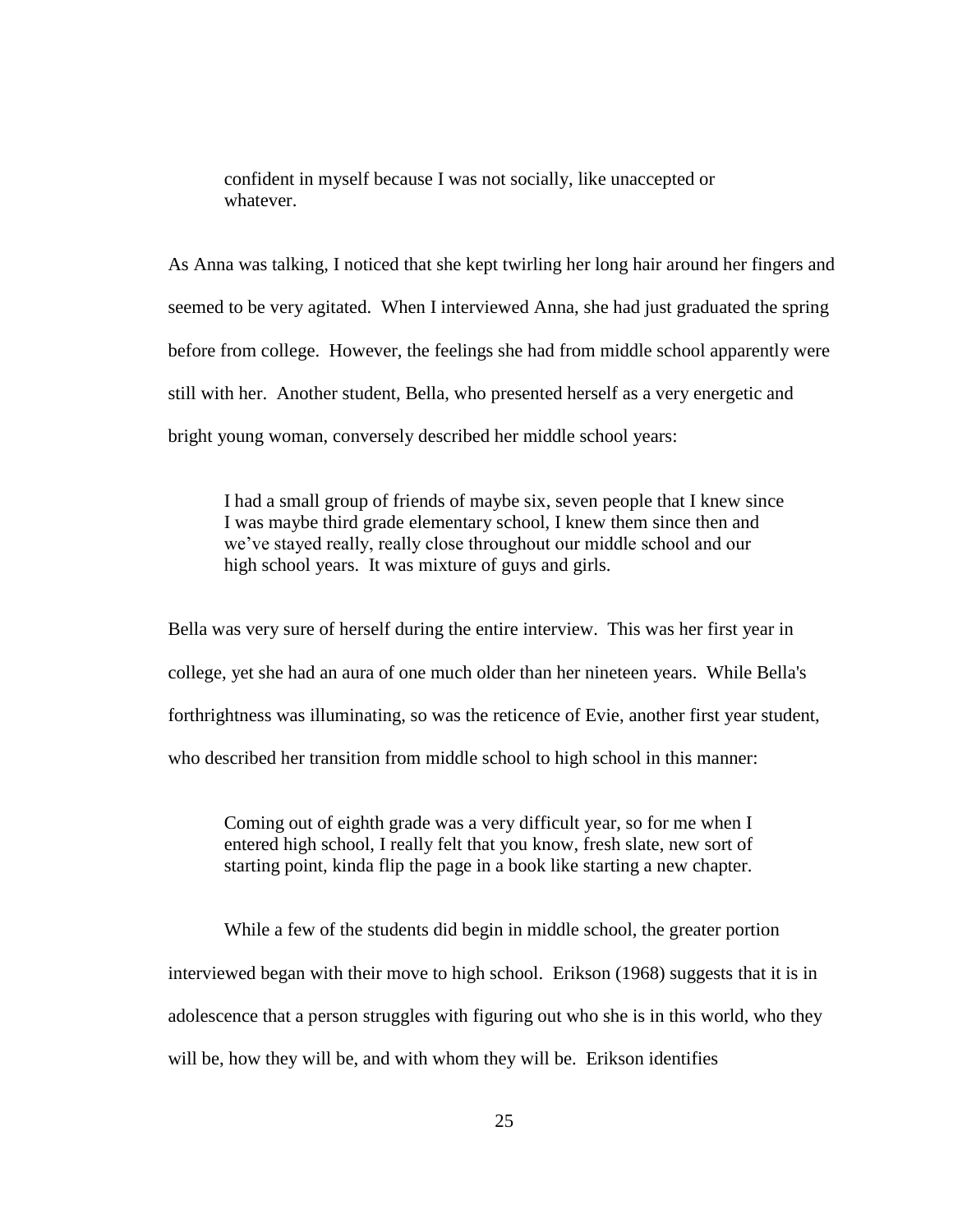this development as a "natural" and important part of human development. Interestingly, however, Erikson does not consider the ways in which space, place, and culture also contribute to the development of personal identities. I will use the idea of identity in a descriptive manner to signal the ways in which these young women consolidate their sense of who they are as sentient beings. In the process, I am considering how space, place, and culture are related to their identity work.

Several of the young women I interviewed talked about how stressful high school was and how hard it was for them to figure out where they belonged. Beth discussed how the transition to high school was fraught with internal questions about who she really was and where she fit in this new space:

High school was very stressful for me. Um, it was a big transition going from middle school to high school. Um, you know and I didn't really have a place, I wasn't on any of the sports teams, I wasn't involved with any of the big cliques, you know I really wasn't into that. Um, so I remember my ninth grade year was very difficult trying to find myself, trying to figure out where I fit in this new school, 'cause I went to a fairly large school for this area, you know like we had 1,500 hundred students, about 400 in my graduating class, so it was a lot of people. So, um as I went through, but senior year I think I finally figured out who I was and what I wanted to do with my life, um, but getting there was very difficult.

Beth's use of the word 'place' echoes Gieryn's (2000) definition of place. She was not able to find a home. Her account lights up the connection between place and identity as she experienced it in high school. Another young woman, Patty, a third year, spoke about how difficult it was for her to "fit in" with the other girls at her high school. While Patty does not explicitly say that she could not find a place, she alludes to this idea of not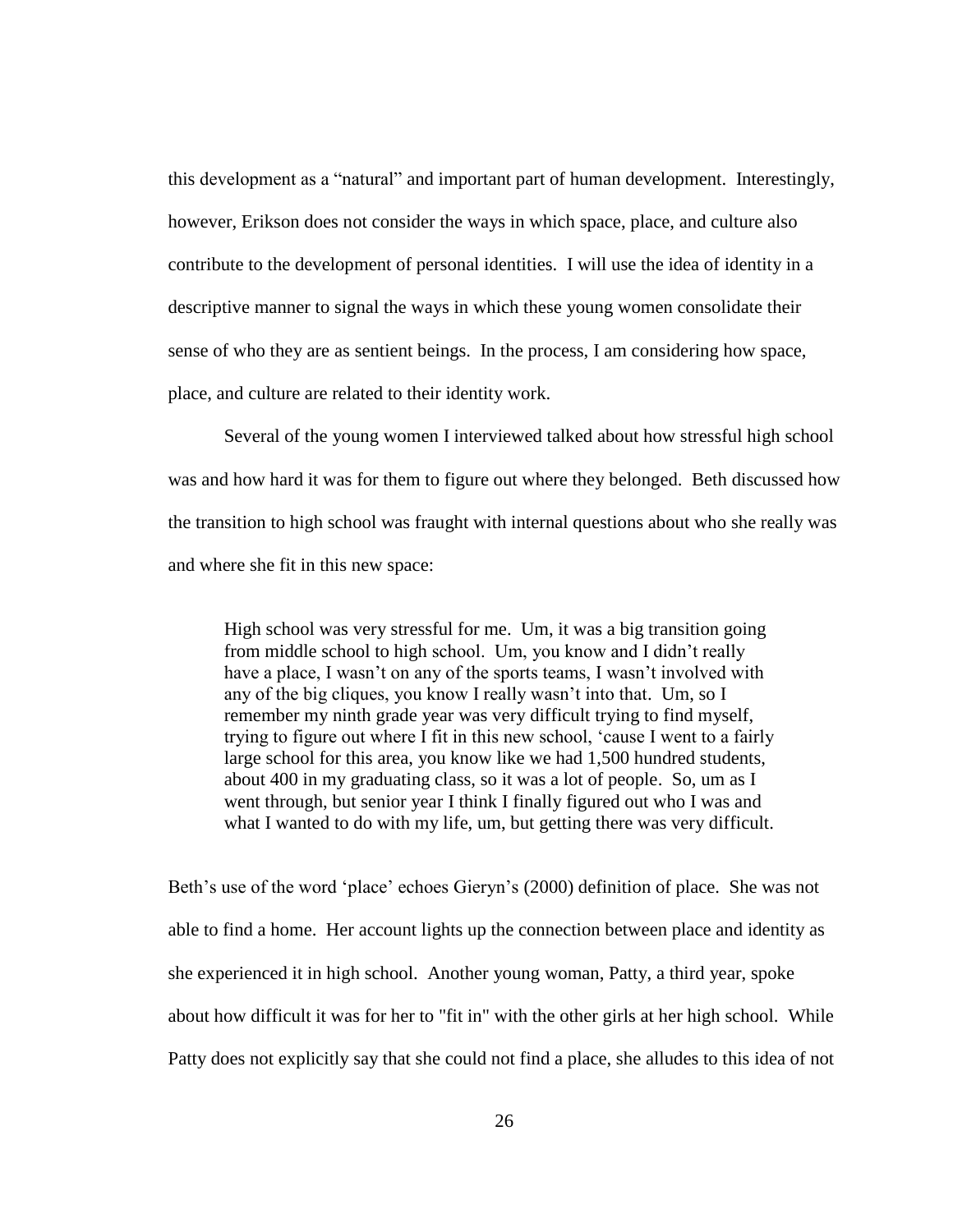having a place where she felt like she fit in. Patty had attended a state sponsored school

for performing arts, where she was going to pursue a career in ballet:

I guess I've always been more of an introverted individual, so I've never been one to group with um girls who were always talking about other people or drama, I couldn't like all of that. I guess I sort of floated in and out with people while I was there.

Joyce, a first year, put into words her feelings about her transition when she moved from a public to private high school.

My high school experience was kind of interesting. I went to a K-12 school, but I entered in ninth grade, so that was already a kind of difficult transition, besides the fact that I entered into a private school and I had gone to public school my whole life. So, for the first two years I kinda was just getting my footing, trying to figure out what I was doing, and what I liked. Didn't have a ton of friends the first few years because I didn't play sports, my school is a very sports school, and I was new and everyone else already knew each other. I was really quiet. So that was pretty much my first two years was just sort of hiding and trying to figure things out.

Joyce also suggests that during her high school years she did not really have a place where she felt comfortable. However, Joyce chose to regulate her movement within this new place, and by doing so, Joyce was constructing a place for herself in this new space.

(Vianello, 1996)

Several of the young women spoke about feelings of anonymity, others of

anathema, while others spoke of the wonderful friendships they had formed and all the

activities they had been active in. For instance, Carli spoke about her high school

beginnings in a sort of disconnected manner that was almost taciturn. The entire time she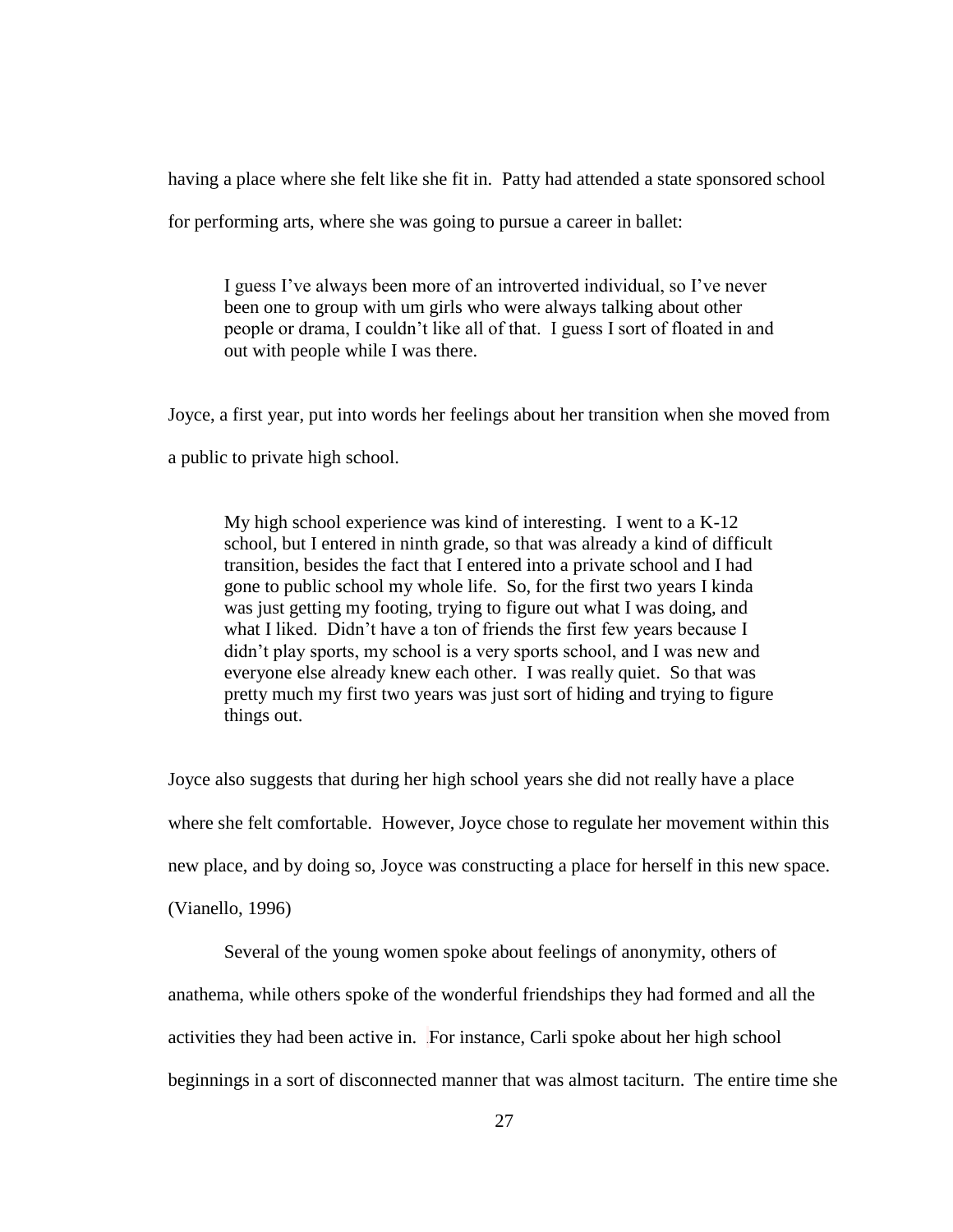was talking, her arms were crossed over her chest almost as if she were trying to hold in the volatile emotions that were threatening to spill over. Carli speaks into existence the problems some adolescents encounter when they are bereft of place:

Well in high school, I was kind of like a loner I only hung out with the art kids, so I was literally in the art room every day. So I didn't really interact with anyone else except the same five people every day. and I really hated high school. I was really glad to be out and I was looking forward to the day I was graduating so I would never have to step foot near that place again.

Portia was very animated when she was talking about participating in sports, yet she

became quieter when she started talking about the relationships she had with other

students:

In high school, um I was probably, to be me it was complicated, I think especially in high school everyone's trying to figure out who they are and how they belong in the environment that they are in. Um, however, when I was in high school I was, I played three sports, so I was identified as a jock, um and then I was also very smart, so I had really good grades so I was also on the scale of um being smart and athletic. But um, I think it's, it's all a process. Um, I think in high school um I had um I always say that I have a lot of acquaintances, but I have few friends.

Others, like Emma, were more reticent in their responses, almost to the point of

being apologetic for not being very interesting. According to Emma:

I was really shy, I was really quiet. I did orchestra and that's where most of friends came from. I was very involved in high school I did about five different orchestras, two community, one on Saturday. I played on the academic team and for the most part I hung out with the same group of people over and over again.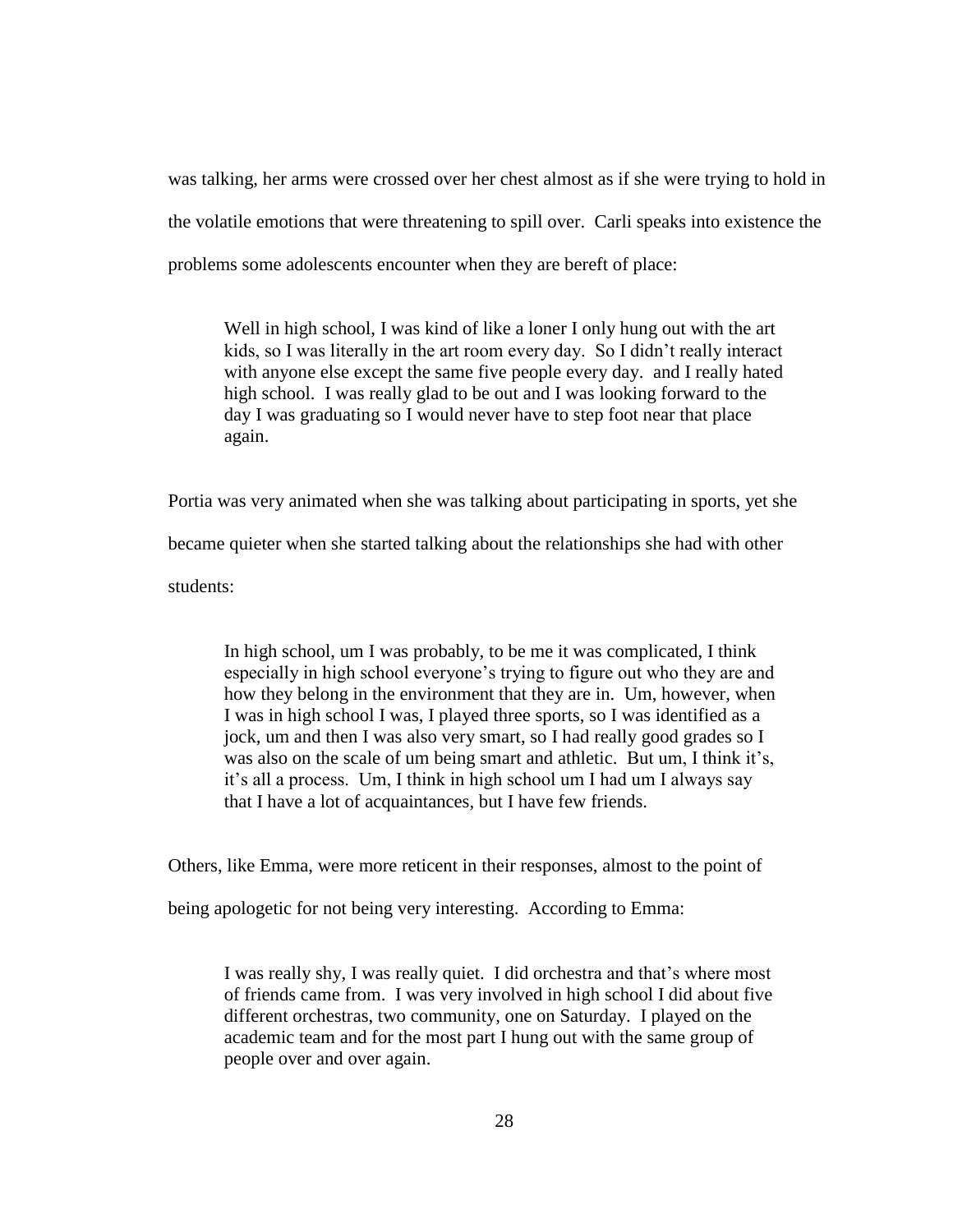Emma also spoke about how she was treated by some of her classmates and how she tended to use silliness to refute them as well as how her friends would speak up for her.

I was bullied a little bit in high school, a lot more in middle school, but a little bit in high school, I was quiet, I was fairly likeable as a person, I was short and sometimes when I did speak up I would say some silly things, I was a bit of a goof ball but um I got through high school. I had a lot of really close friends who took care of me, who would you know stand up for me, um and just had a lot of really close friends who were there for me.

Identity development includes both social identities as well as self-identities. It is about us as well as others. We create identities from connecting with other individuals, yet we also make decisions about how we respond to other individuals, our environments (space), our place within a specific space, and our own selves. Our identities are our own unique creations; furthermore, they continue to be malleable, changing as our places change. Abby talks into existence how our identities are fluid and how difficult it was for her to come to terms with her sexual identity:

High school was interesting for me because my sophomore year I actually, my mother actually moved, so I moved in with my sister so that I could stay at my high school. So that was a weird time, 'cause you are a sophomore in high school so that's just weird in general you know, you're not quite old enough to hang out with the older people, 'cause you're like at that weird stage when you're like just turning sixteen, like you can just drive, you're like growing into your body. But uh, so I guess my sophomore year was the fir..., well my junior year was the first time I ever had a girlfriend, which was really stressful. Um, as someone growing up in Georgia, I'm originally from Georgia, so it's the south, very, very Southern Baptist type area, um and I was, did a lot of things on campus, I was a prominent leader on campus, so I thought crap I can't be gay and do these things, how's that going to happen, that's not going to work. Um, and then my senior year I uh became senior class president, head of, president of like five other clubs on campus. Um I did a lot my senior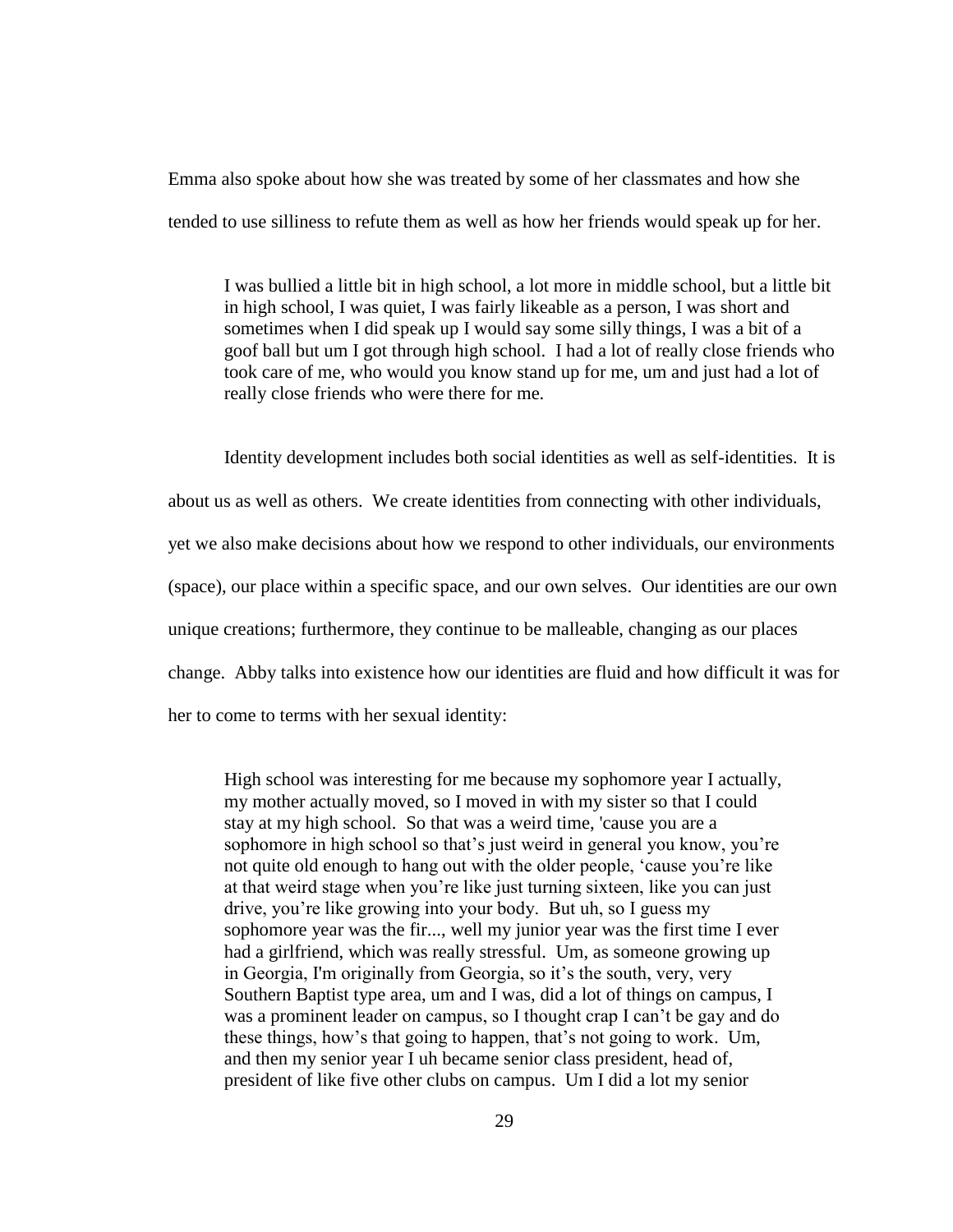year and I found this girl that I was ready to date and we both came out together and that was interesting, well at school at least, socially at least. Um, which was fun, it was a good experience, it was a freeing experience.

In the high school years peer groups and relationships emerge as some of the most pivotal, simply because teenagers develop closer connections with other teens. Amy's response delineates how the internalization of cultural expectations affected her dating life and how she felt conflicted and confused when her identity did not match what was expected of her.

I was involved in a lot of things, did music programs, my senior year I was drum major, that's about it. Um, when I first, well when I went into high school, I was in a relationship with a young man, I had been with him for two years, never kissed or anything, he never understood why, I understood why (laughing). Um, when I started to have relationships with women, because I had grown up in a really Christian background, it was hard, 'cause like while it felt like natural to me at the same time I had all these voices in the back of my head, like you're going to hell, and all this stuff I had heard while sitting in the pews on Sunday.

Young adults struggle to understand who they are and where they fit it, while starting to form their own identity in relation to others, which is a critical component of healthy social development. Lemke (2008) posits that our identities are comprised of all the roles that we perform on a daily basis and how the internalization of these roles helps one to map their identities. Jennifer epitomizes this concept of social development as she describes her senior year of high school:

Well when I was in high school, the relationship with my parents was great until um probably my senior year. I was an athlete, I did four sports a year, I was an honor roll student, I was known in my community. I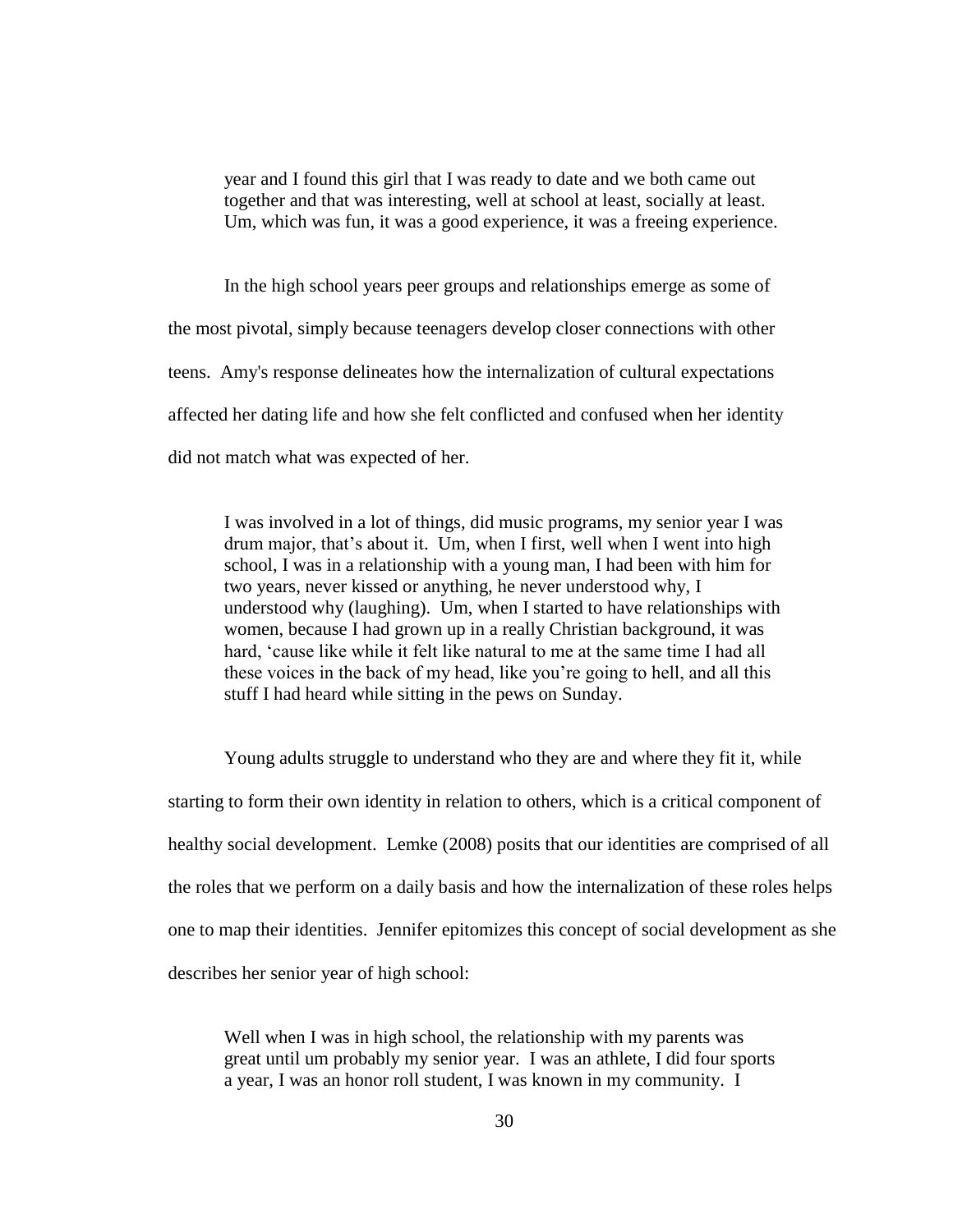mean high school was great. I had some great friendships. I mean everything was good the first three years um and then senior year everything kinda went downhill for me. Um, I lost pretty much all of my contacts, all of my friends; um I am a bully victim. I was bullied very harshly my senior year. My parents wouldn't listen and they didn't understand what I was going through I ended up leaving the high school I was at and moving back home to my hometown with like three months left in my senior year, it was a great, a great move. I had a very close group of friends, of girlfriends they, there were five of us, we were all cheerleaders, three of us ran track together, um, yeah, I mean, it was, it was good. I had one best friend Laura, she and I are, she and I were very close, we're not close anymore she's kinda gone off the deep end in her own little world of immaturity. Um and I grew up really fast, I never really had a childhood, I didn't ever, I didn't really know how to hang out with friends.

Identity development is a natural element of emerging adulthood (Arnett, 2000) and there seems to be significant overlap with the social responsibilities of adolescence that Erikson describes. During this time of emergence, most adolescents describe their friendships in terms of the emotional connections they have as well as the common beliefs they share with other young adults. Several of the young women I interviewed were very involved in social activities during their high school years. Sally describes her high school experience as full of activities yet she felt she was closer to the young men that she was to the young women:

I was involved in a lot of different activities, um Honor Club, sports and that kind of thing so my relationship did grow with my parents as I um ventured through high school. Um, I had a lot of relationships with women as in just friends aspect. I had a lot of girlfriends but I had way more guy friends than I did girls; I just found girls to be uh malicious and conniving and that kind of thing and I guess that happens in high school anyways. But the other friends were just um people that you kinda hung out with if you had a party, or you were playing cards or something one night. And in high school, these two friends, I mean I still talk to them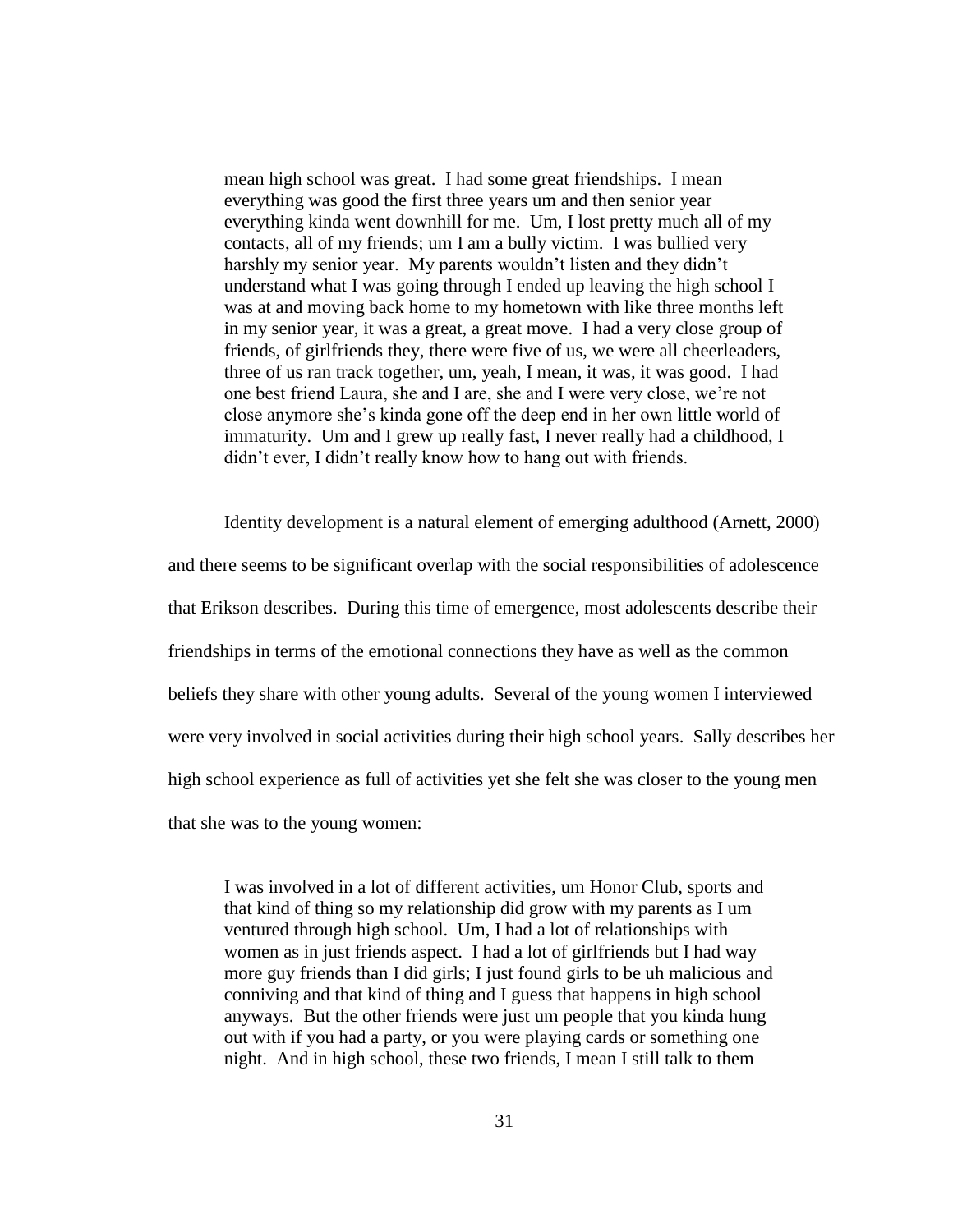almost daily, today, so it's been almost three years since I've been out of college and we're still super close friends yep.

Additionally, adolescence is a time when friendship groups emerge. These friendship groups are generally based on common beliefs and behaviors as well as interests. It is these friendships that can turn space into place (Stedman, 2002). Cathy spoke about the friendships she made during her high school years and how they

supported her through a very traumatic personal experience:

Um, my experience in high school is pretty easily divided into; I went to a small private school in North Carolina. I loved it; I had been there since I was three. Um, and in high school, it was really small and my first two years I pretty much enjoyed it a lot and I didn't stop enjoying it junior and senior year but I, my like life experience shifted dramatically because at the end of sophomore year, um I began to be anorexic and that just totally shifted my worldview. I made some really good friends. In particular I had really close friends with um like between four and five girls and they were just like really awesome.

However, Jeanette described her friendships with other students with an almost laissez-

faire attitude:

Um, I was, I've always kind of had a wandering personality anyway, so I didn't realize it at the time but I wasn't, like yeah I had like friends and I was doing the whole high school thing, trying to fit in, conformity like high school very much is, but um I always kind of had a wandering spirit in that I didn't really want to make connections with a lot of the students and the people that were permanently going to be there, I tend to have like five or six really close friends compared to like twenty semi acquaintances that you hang out in large groups with.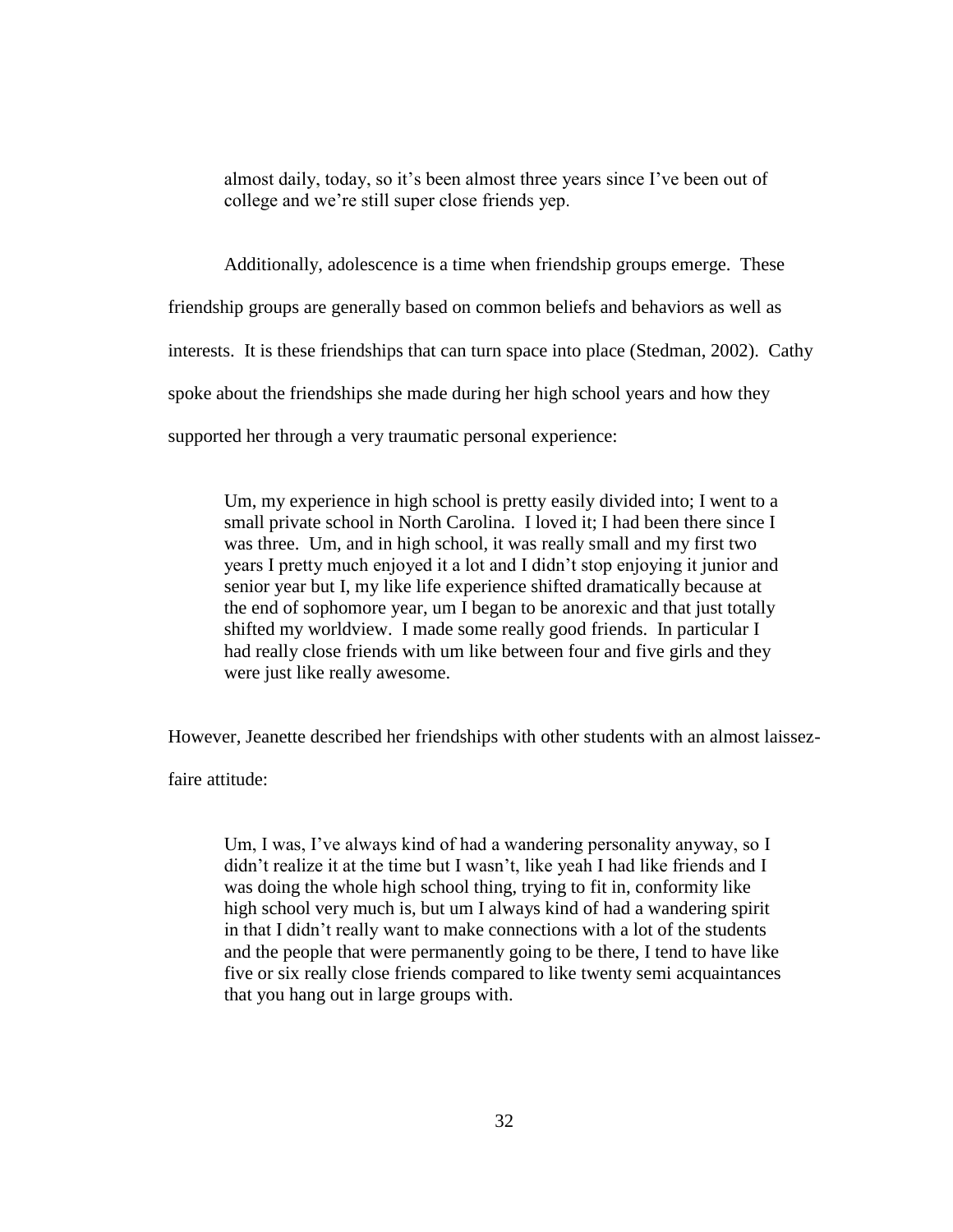During adolescence, friendships sometimes undergo changes in both intensity and duration. It is often during late adolescence that an important transition occurs from high school to college. This transition frequently results in both the loss of old high school friendships and the addition of new college friendships, which often force an individual to not only work harder at maintaining their old friendships but also to dedicating more time and energy to building new ones. This ability to form friendships is a very important part of maturing. While the young women I interviewed were acutely aware that going away to college would change some of their friendships, they were also excited at the prospect of making new friends. It is also during this short time between high school and college that these young women have the opportunity to contemplate whom they are and who they wish to become.

The minute we gain sentience and we can begin to think reflexively, we are thinking about who we are, how we are, and what we are. Identity then, is not a given, a once and for all process, but it is gained through an evolution of maturing. Erikson introduced the idea of identity as a never-ending process, a quandary if you will, for a person. We come to a fork in the road, one way leads us to our future, and the other takes us back towards our past. The young women I interviewed were in the process of navigating their way down these two roads, continuously mapping their identities through time, via their places in their worlds.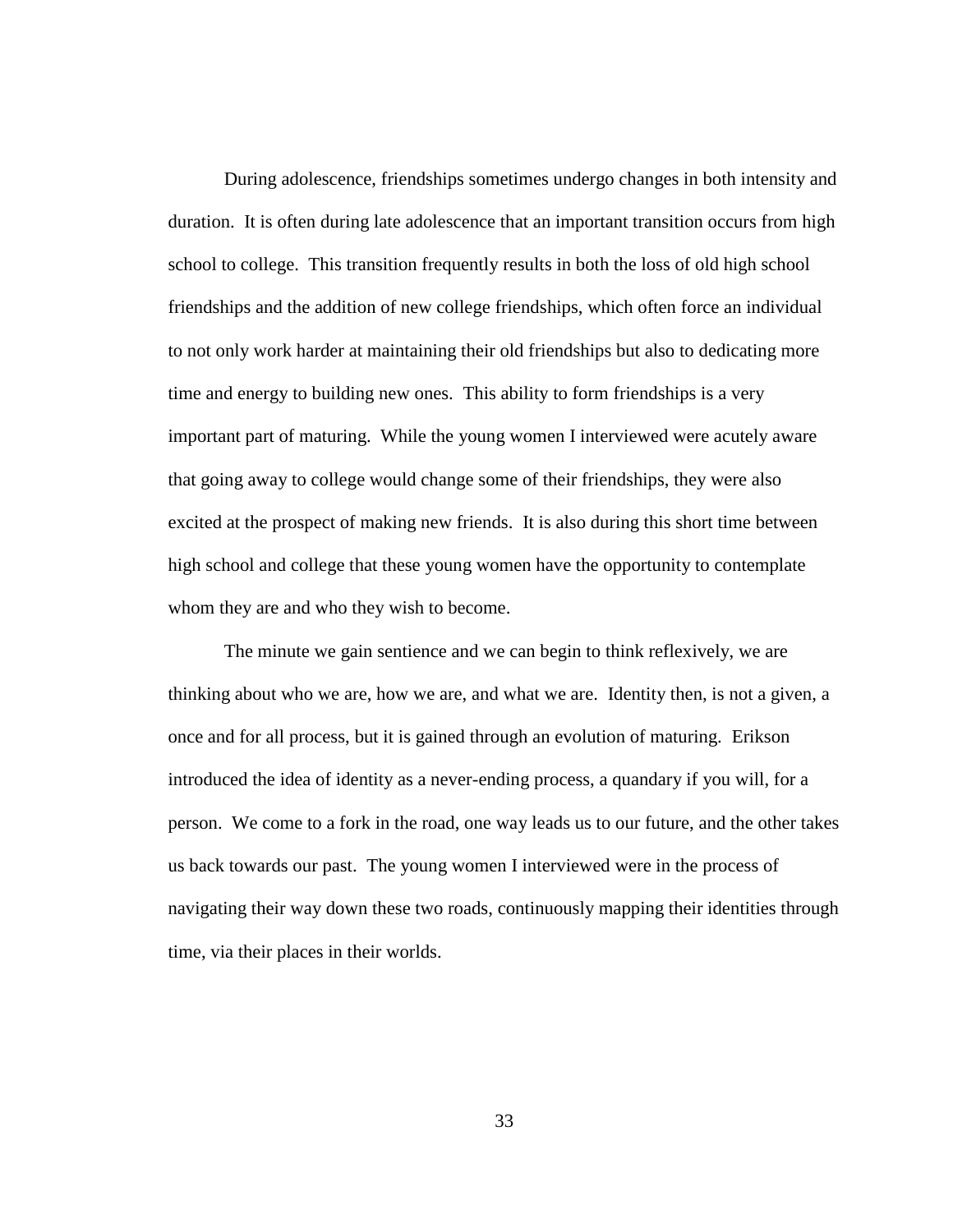### **CHAPTER V**

# **A DECISION IS MADE**

Typically, the time surrounding applying for college, eventually choosing a college, as well as preparing for the actual move necessitates an awareness of strategies in which an individual may begin to map their identity. There are always places where people come together in their thoughts, ideologies, and experiences. These young women found themselves connecting with a particular place at a time in their lives when identity formations are vital. As these young women recounted their stories, I began to notice several of the stories surrounded the relationships with their families, friendships they had in high school, their reasons for choosing an all-women's college, and the sisterhood among the students on campus. Even though each young woman eventually made the decision to attend Salem College, the rationales behind their decisions were varied.

According to Stedman (2002), the ways in which individuals bond with their environment allows a place to develop into a "center of meaning" (p. 562) for them. Three of the young women I interviewed said they chose Salem because of the close proximity to their homes as well as having visited the campus during their elementary and middle school years. Carli discussed the attachment that she had formed to Old Salem was her main deciding factor in choosing Salem:

34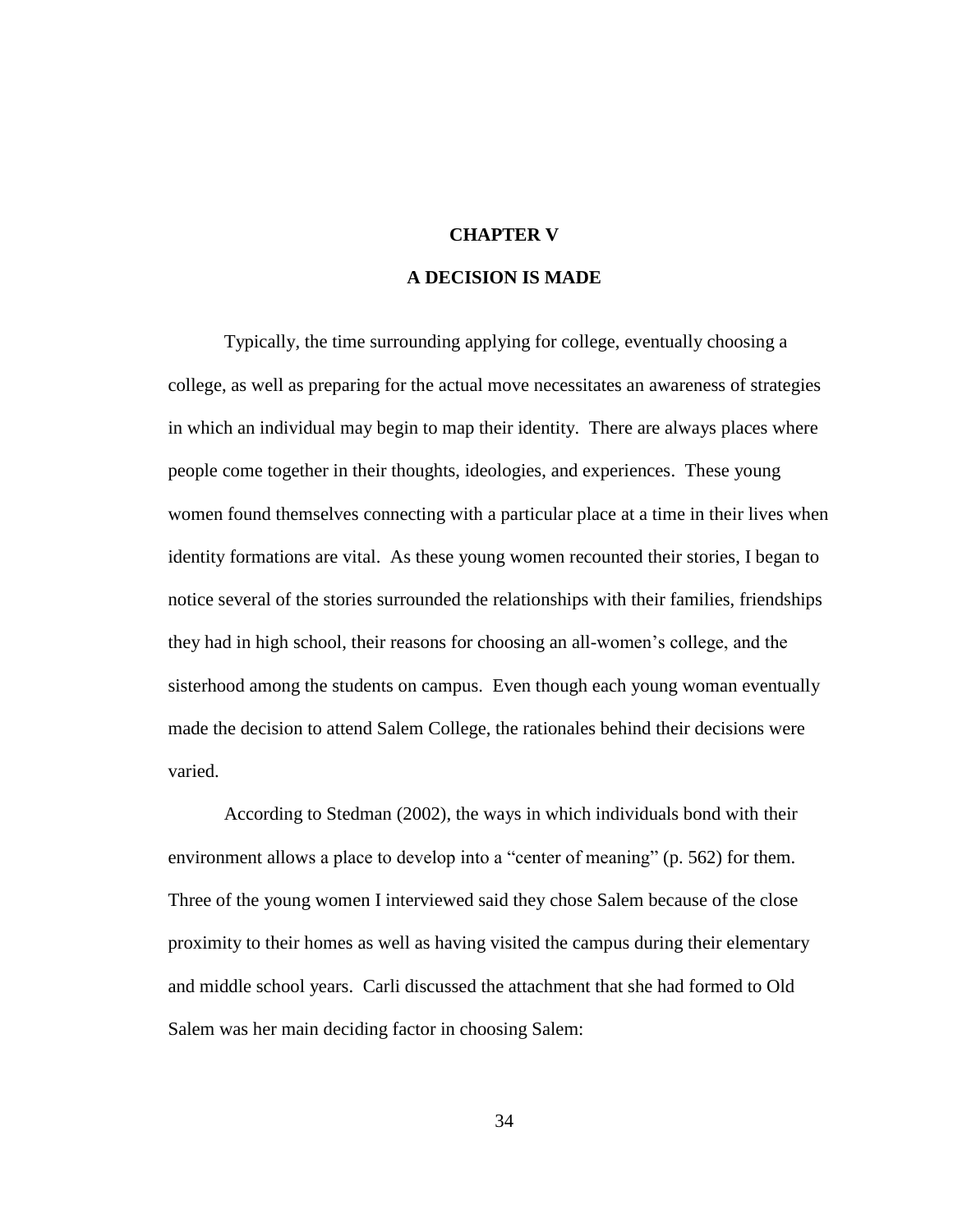Well, ok, ever since I was little for some reason I've had an attachment to this place 'cause you know, in elementary school you always go here and everything, and the campus is so beautiful and I always kinda wanted to go here…

When Sally started thinking about college, she chose to visit Salem College first

and immediately "fell in love" with the campus. She also wanted to stay close to home,

which was a factor in where she chose to go:

I knew college was something that I would enjoy but we came to Salem College (chuckling), first, like when I was thinking about colleges and I fell in love with it right away, just because of the atmosphere of the college, I love the history, um I do like small classroom size. um I did want to stay close to home, because it does cut down on cost to not have to you know board, so I do like commute back and forth every day.

Jeanette echoes some of the same feelings of nostalgia that Carli spoke about regarding

the beauty of the campus. According to Jeanette, for as long as she could remember she

had wanted to attend Salem:

Salem was my first choice overall, like I got accepted to two other colleges that I had applied to, and um but as soon as I got that acceptance letter from Salem, which did come first, I didn't even care about the other acceptance letters. It was like in the back of my mind as soon as Salem came I knew that's where I wanted to go and I think I decided to go there because it is so small it kind of implied that there would be more of a personal connection Salem's campus is gorgeous, it's breathtaking, and that's immediately what got me I actually liked the fact that it was a women's college 'cause at the time I had a very different idea of success than I do now after being there. I very much had a different idea about success back then which didn't include boys as a distraction, which I can get distracted by guys. I think it was always in the back of my mind for several years that I kind of wanted to go to Salem.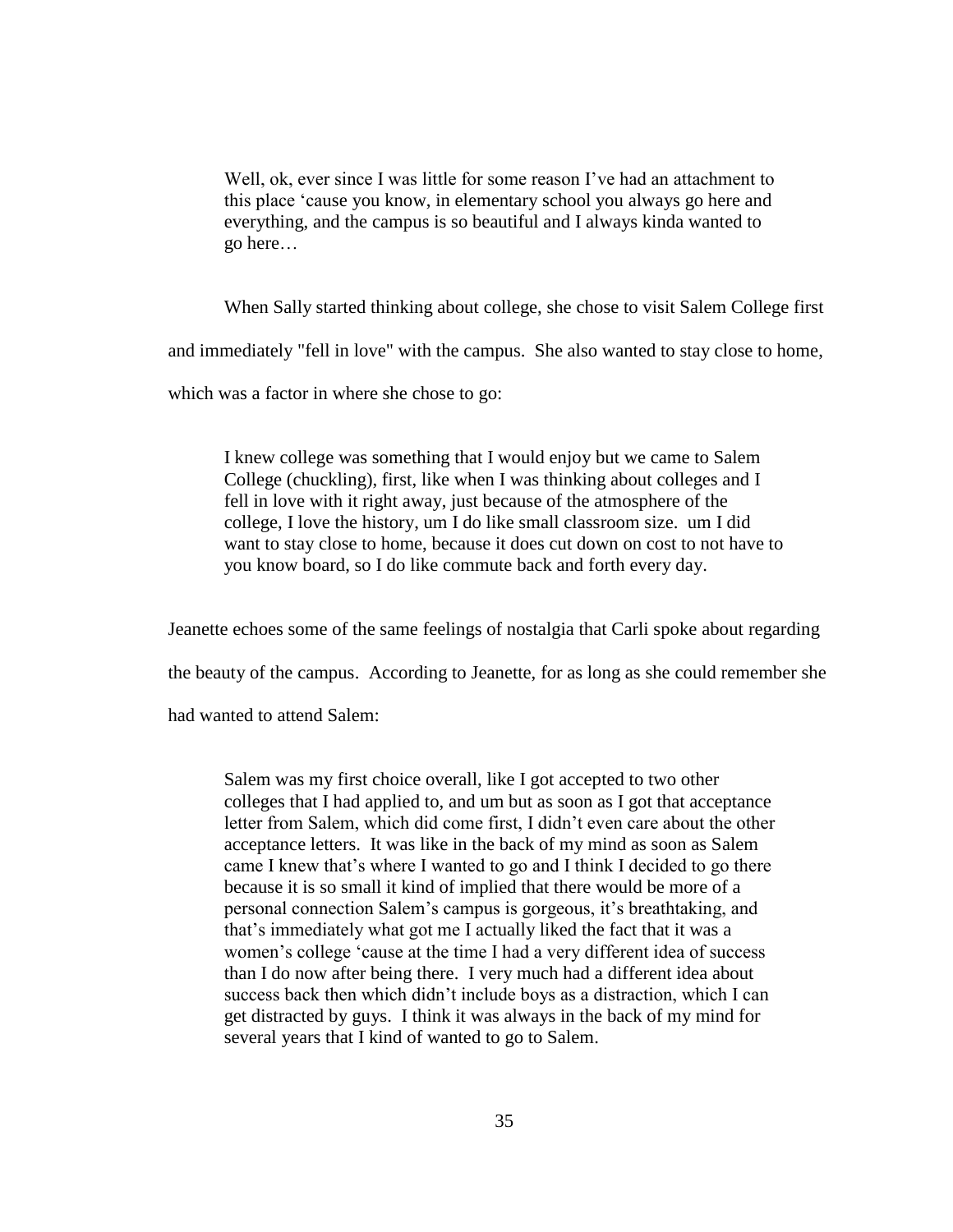Another young woman, Anna, had attended Salem Academy and her mother and grandmother were both graduates of the Academy and College. Anna also talked about her relationships with her boyfriend as well as her family as being very important to her decision making process:

Well, I don't think my reasoning for going to Salem is like everybody else's because I was thinking more about being at home, being near my you know I was used to being at home, my grandparents are here, you know, It was good to be around my family I was like comfortable with myself, my main deciding factor is that I wanted to stay at home with my family, and my dog, and my boyfriend, I was used to that setting of being all women. It was nice just knowing, having that comfort zone of just being around, in an all-girls school it didn't bother me and it just kinda made things a little easier 'cause that was one less thing that I didn't have to worry about.

Prior to attending Salem, a few of the young women had toured or attended other colleges, but failed to find a place that felt comfortable to them. Beth had originally planned to attend an in-state public university where her father had attended. However, during her junior year of high school she applied for a scholarship to Salem College and actually won. This still did not dissuade her from touring other in-state universities as she recalls. Beth also mentioned a health related reason for finally deciding to attend Salem College over the larger in-state universities:

Well I found out about Salem and applied um by chance. Um, I had a counselor in high school who found out about a scholarship for juniors, it was the Salem Book award, I believe. I ended up winning up, so I was like ok, I already have a scholarship to this college in my junior year. Senior year I toured a lot of different colleges. And um when I was in high school I was diagnosed with an anxiety disorder, it was middle school or high school, so I've always been very nervous in crowds um I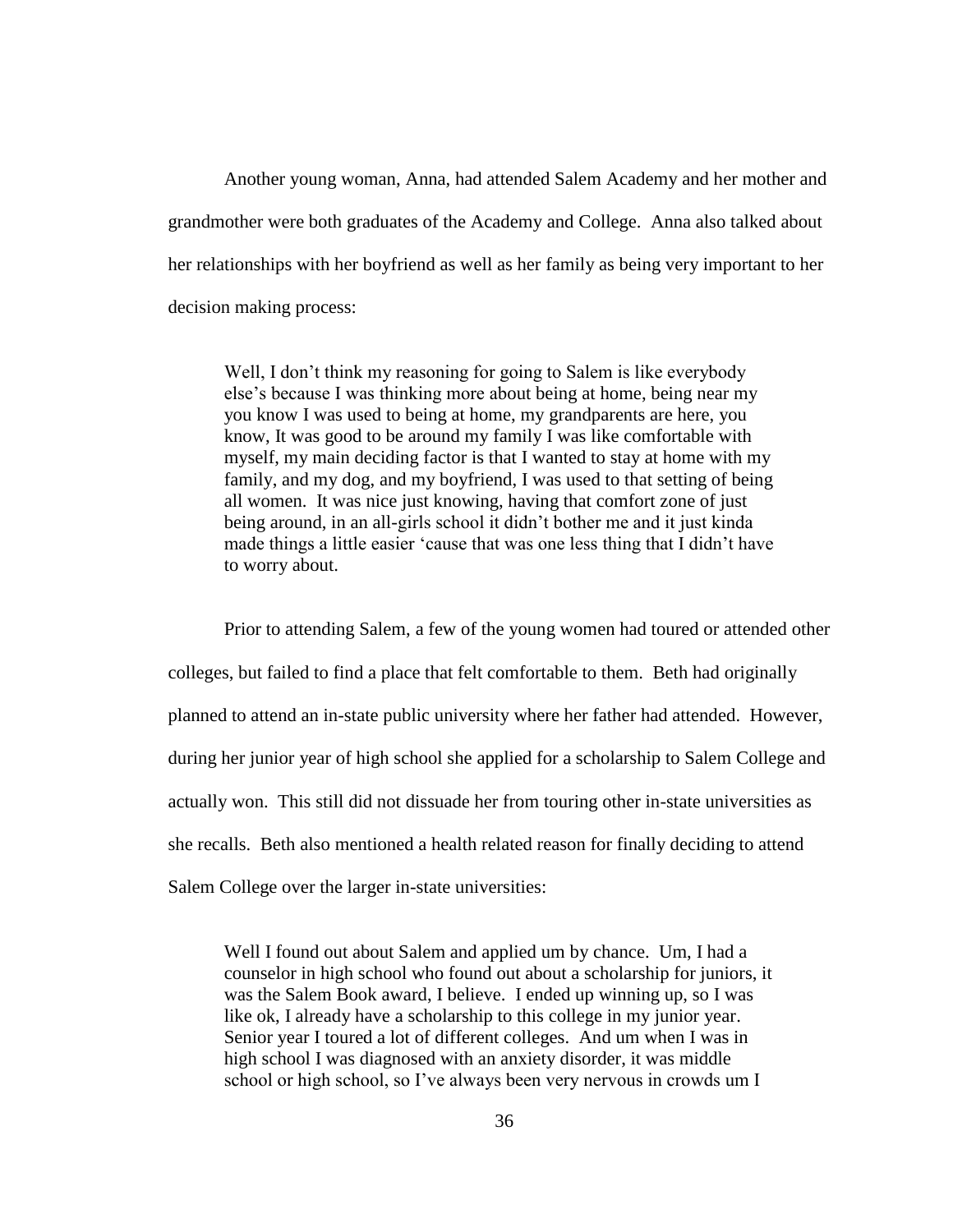don't like being around a lot of people, so whenever I got out there and started walking those campuses (laughing) I realized this probably wasn't for me. Um, came to Salem and they were just very welcoming, I loved the campus, I really like the idea of having a small classroom and having professors that knew my name. Um, what really sold me on Salem was the privacy and the small size I just feel like it's kind of inclusive compared to most colleges. I just feel very safe here. We're just a small campus.

Melissa vocalized her feelings of regret and her misgivings about the decision to

attend a large in-state public university:

I didn't go to Salem first. I went to a different school before I came to Salem as a transfer, well I went to NC State, um I had also been accepted to Salem as well but I chose to go to NC State, um it was not a good environment, I wasn't happy, I didn't you know, I didn't like, I wasn't, the girl I had been I wasn't feeling good about myself, I you know, there was, nothing was going right and so I was like you know what my grades are suffering, I'm quitting, I'm here to be in school.

Conversely, Sally did not get into the university she had wanted to attend and ended up

attending a local community college for a semester. However, due to her mother's

influence she decided to tour Salem and ended up transferring to Salem during her first

year.

I had went to Rockingham Community College for one semester because I didn't get in to NC State, which is where I wanted to go. My mom was going to Salem so she was very adamant about Salem, Salem, Salem. And I had heard it so much, it just made me want to throw up, I did not want to go there, didn't want to have anything to do with it you know, it was not for me. I thought you know, the women thing I don't want it, it's going to be petty, you know catty little people, I don't want to do it. I still to this day can't really pinpoint what it is that in the initial stages 'cause I can tell you what it is afterwards after you get in there, but it's before is almost just something you know like it's just a cool place to be you know, it's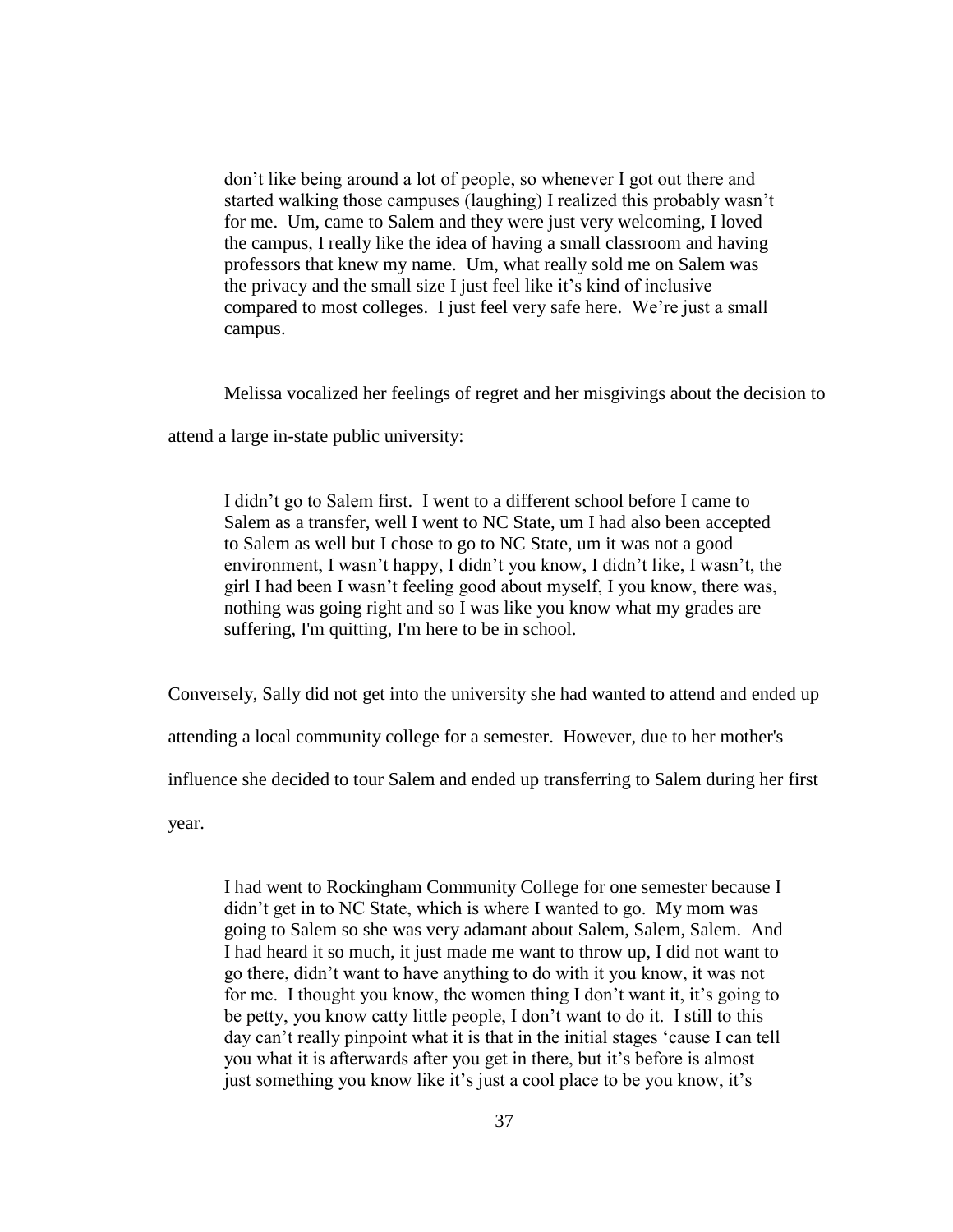very serene and it made you kinda peaceful but it was relaxing you almost feel, felt liberated to be on the campus, I know that it sounds crazy but that's kinda the way it was.

While each of the young women above traveled a different road to Salem, each one of them eventually found their place at Salem. According to Fullilove (1996) , being able to find one's place is crucial in developing not only personal identity but a feeling of safety as well.

Jennifer attended another in state private school prior to attending Salem. Even though Salem was one of her choices, she knew at the time she did not have the grades to get in to Salem. Therefore, she decided to apply to a school that was still close enough for her to come home if she had to. While Jennifer really liked the social atmosphere at this college, her grades were taking a back seat to her social life. After two years, she decided to apply to Salem again and this time was accepted. What follows is her account of how all of this transpired.

I didn't have the grades to get into Salem; Um, so there were a lot of different factors, but Salem was one of my options but I knew I couldn't get in based on my grades in high school. So I was like you know what that's ok, let's go venture out, get out from home, I need to spread my own wings, I need to get away anyways. So I went to LR in Hickory, still could get home easily if I needed to. Well at LR I wasn't receiving the best educational experience I could've been, socially it was great. Um, but my social life was overcoming my academics, which I felt like was wrong. So I moved home, applied to Salem, did my tour, got accepted. So when I came here um and when I made this choice I just felt like this is where I will be pushed, this is where I will be tested, this is where I'm actually going to learn something. I'll be close to my family, I can live at home, it's going to save me and my family money. So it's a very comfortable atmosphere for me, which I think helps, um and being a women's college and not having very many men on campus it helps me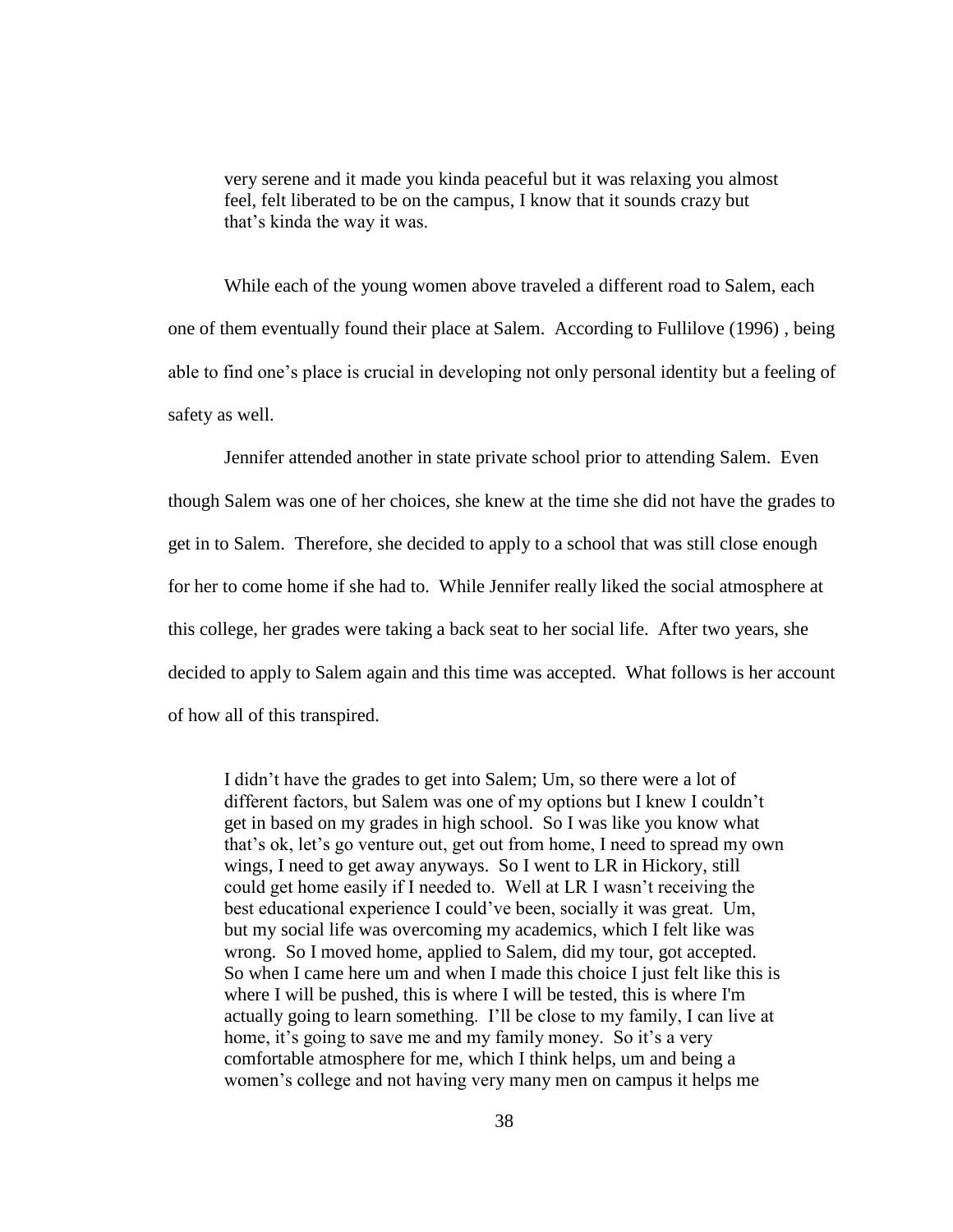focus more in class because I don't really care about drama or anything else, that's just not my personality.

Cathy applied to Salem quite by accident at a college fair her high school was

hosting. The only prerequisite for her was that the college had to be located somewhere

warm, so she applied to Salem and was accepted, but ended up having to take a year off

for medical reasons.

 $\overline{a}$ 

Um, I first went to the college meeting with Livni, she came to my school and my college teacher, the guidance person at the Friends School was like no one had signed up to go so she like cornered me and another girl and was like come on you can do it, and since I didn't really want to go to class, so I did and I met with Livni. And then I forgot about it until Livni called me and was like are you coming to visit, when are you coming? So I came and visited and it was really pretty, um and I liked it. I applied to 6 schools and they were all chosen pretty randomly and my only requirement was that it had to be somewhere warm because I don't like being cold and once here I liked it, so I applied and got in. Um, but I ended up not being able to go away to college; I had to take a year off to do treatment. Um, and during that year off the only, I didn't apply to any other schools, and I emailed Salem in like March, and I was like oh, I was like what do I have to do to reapply? And they were like oh just tell us what you did for this year. And I enjoyed Salem when I visited, so I came when I was a senior it was, I really liked the feeling on campus and especially the relationship that I had with my hostess and then on my year off, I think I ended up coming here because it was convenient.

According to Stedman's (2002) concept of place attachment<sup>3</sup>, individuals develop a bond with a particular patch of geography via emotional attachments and turn this patch of geography into place. According to Stedman, identity is a very important part of place. Two of the young women, Bella and Evie had never heard of Salem College

<sup>&</sup>lt;sup>3</sup> For additional discussions of place attachment, see (Williams, Patterson, Roggenbuck, & Watson, 1992).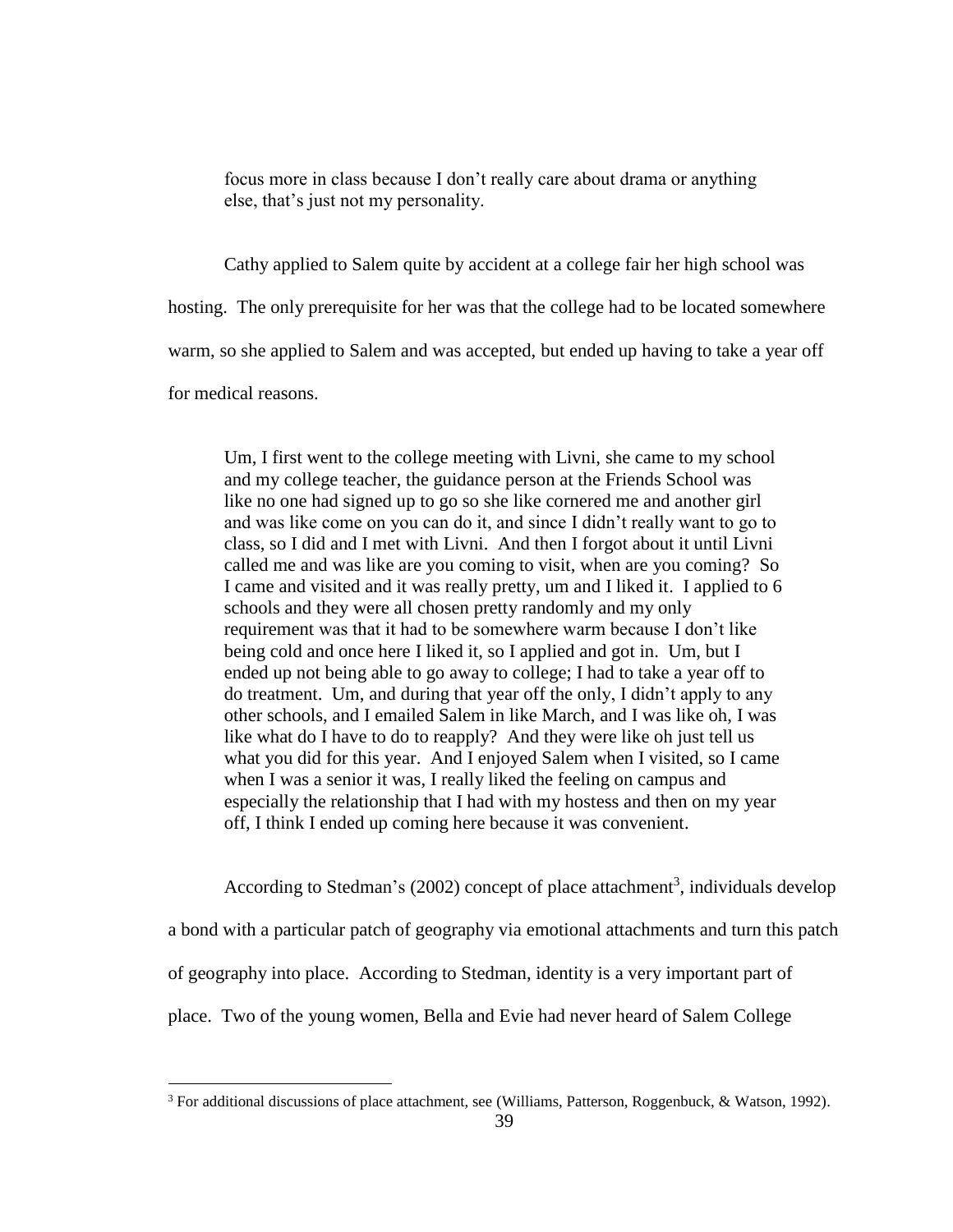before attending the college fairs their high schools offered. However, once they learned about Salem, they both decided to participate in a visitation weekend that Salem offers several times a year. After Bella's visit, she was not exactly enamored with the idea of an all-women's college, yet in the end, Bella chose to attend.

I had never heard of Salem College until the um one of the um admissions counselors at our college fair, I had never thought about coming into, coming to a women's college until they talked to me about and they got me interested so I came and visited and it was really, it was a um a really neat experience seeing all the women and everything and uh when I applied I, I wasn't entirely sure I wanted to come here for sure but I wasn't entirely sure of the um going to a women's college because I'm not, I well, in high school I got along well with girls but I wasn't entirely um, I wasn't the great, I wasn't the best around them, I was very awkward I was used to more guy stuff so I wasn't really comfortable around girls so it was a whole new experience coming to a school that was only girls.

Evie, on the other hand, thoroughly enjoyed her visit and afterward decided that Salem College was the perfect fit for her. In her own words, she tells how instead of her choosing Salem, Salem chose her:

I was actually a sophomore in high school and I had started attending various college fairs and umm, just kind of getting my feet wet and what I wanted to do and things like that my senior year and really discovered that I wanted to do business or law. So when I discovered that, then I started opening my mind to OK, maybe the college will pick me. And a year ago, I would definitely say that Salem chose me, Salem found me. And I still partly believe that, I umm, but Salem found me at a college fair, uh in Athens GA and I even came to Salem my, I think my first part or second, I don't know, sometime in my junior year. It was my first college visit and I fell in love with it and I wasn't able to give any other school a fair chance and I knew that from the beginning. Um, I think it was the community of Salem you know they say pictures are worth a thousand words, and the pictures and just coming here and seeing what it had to offer was just, it kinda spoke to me that you know, this is where I belong, this is, it just felt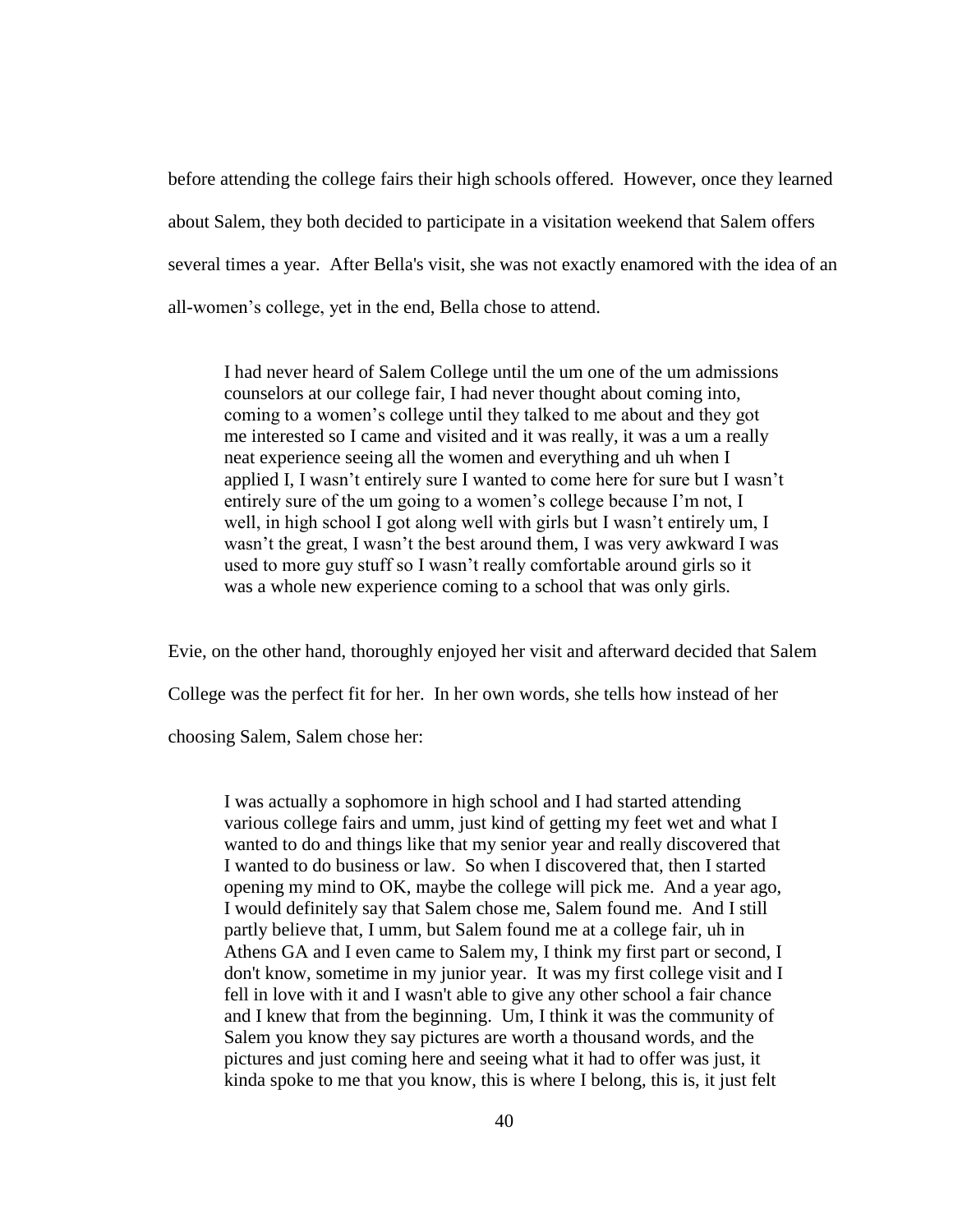right and it was Salem had set the bar so high and I did come back to Salem for two more tours, umm and my family was pretty much, my parents were sold on Salem, we all pretty much mutually decided that Salem was the place for me. And to me it was kinda like here I am and um it just kind of caught my attention and from there it just kept pulling me. I instantly fell in love with Salem. I was so sold on Salem; this is where I wanted to be.

Two young women did not even have Salem on their short list of colleges to attend. One student, Amy, had a friend who attended Salem and encouraged her to apply, even though she really wanted to attend an in-state university so she could study flute. However, after applying to Salem and receiving her acceptance letter, Amy scheduled an audition for the orchestra and met with several professors. After this meeting and touring the campus, she made the decision to attend Salem.

Well originally Salem hadn't been on the list at all. Um, I was planning wholeheartedly to go to UNC-G, I got accepted there, and my friend Karen, who also goes here, was like you need to apply to Salem, so I was just like fine. And so I came here to do my musical audition first and I met Lister-Sink, and I met Ms. Pivetta, and I met Donna Rothrock and they were all so nice and sweet and it was just like a laid-back environment. And so then, I mean the campus is beautiful too which was another thing that caught my eye and then me and mom walked around here and we were talking and she said that she would feel safer with me being here, she said it's a small campus, it's beautiful, like you know it's a good community and I was like yeah like I think so too like I could see me being happy here and here I am.

The other student, Emma, after learning that Salem was an all-women's school, gave a resounding NO to Salem. She really wanted to go out of state to college, but the stigma of being gay, which sometimes surrounds single sex environments, was still more than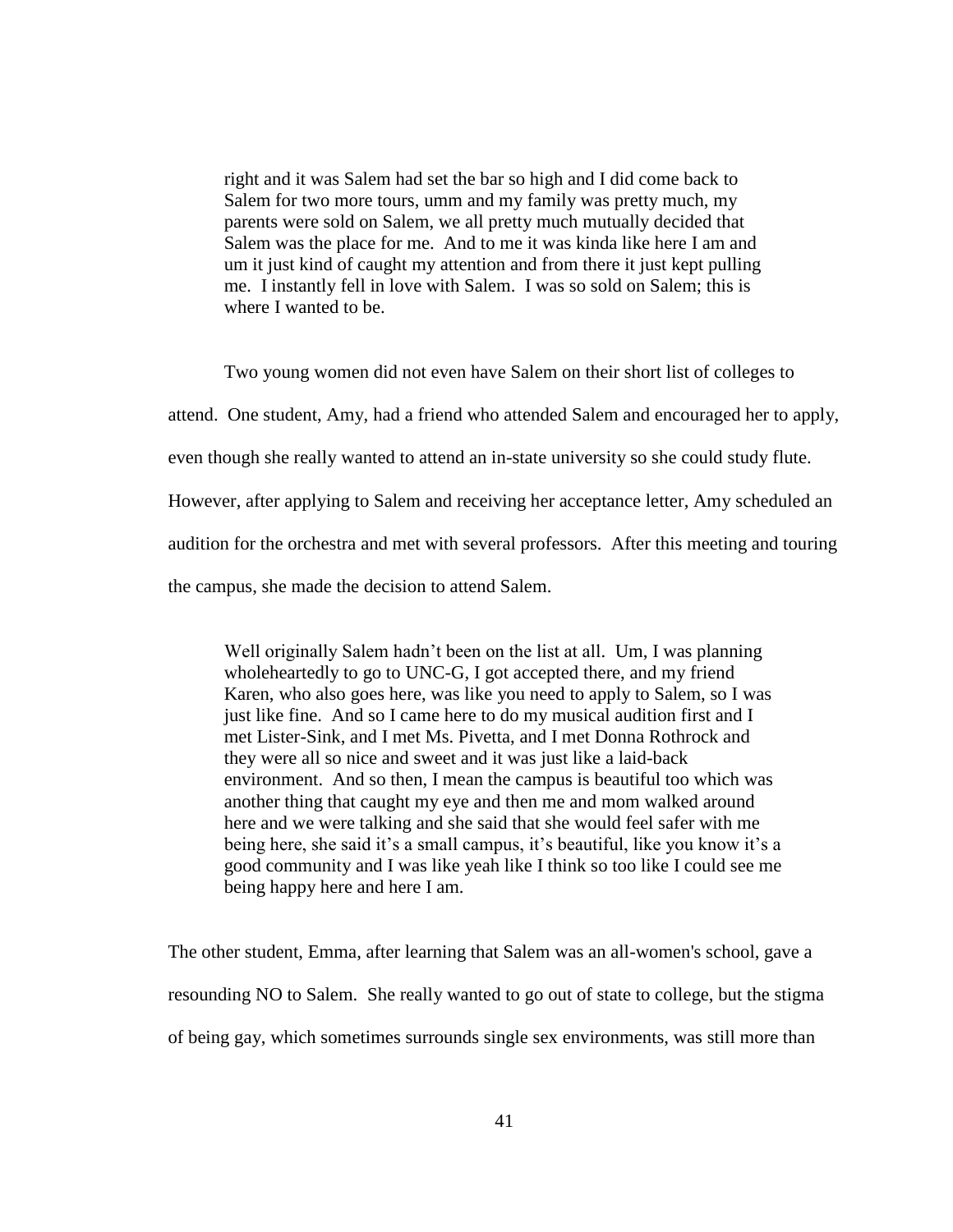she wanted to deal with. Nevertheless, she scheduled a weekend visit and fell in love

with the area surrounding Salem College. Here is her story:

When I started deciding to look at colleges, I was a junior in high school. I really wanted to go out of state, I had always seen all the college movies growing up or something where the student would you know hop on a bus or train or something and take off to somewhere new and I kind of really wanted that. So, um, distance was an important factor, um I also knew I wanted to go to a small school, I have a lot of offers from places in New York but I leaned more towards North Carolina because it was smaller and more rural area and I had grown up in a really suburban area so it was different and I thought it would be a challenge. But Salem actually got a big NO tag from me when I found out it was an all- girl's school. That was definitely not something I was looking into, Um, and especially there's that whole tag associated with it that whole oh a female college you're either feminist or you're gay (laughing). When I came here, my first time staying here, I was just kind of overwhelmed by the historic district and how beautiful that seemed that we were attending something so old that was set in such a beautiful historic district. And my mom really liked it as a fit as well and of course, if she's paying the bill then of course she gets a little bit of the say in where you go. Um, but there was something really welcoming and something really great about the fact that not only was I going to go that far away from home but that they were kind of going to be there enough to take care of me or at least that's what my parents got out of it, they had made it seem like a really welcoming homey environment.

I also included themes in which only a few of the participants related to such as sexual orientation and sexual identity. Personal and sexual identities are often explored during the college years. Independence from friends and family members oftentimes permits more possibilities for young women to figure out who they really are. Three of the young women I interviewed identified as lesbians, however, only two of them actually talked about their sexual orientations as the reasons why they chose Salem. One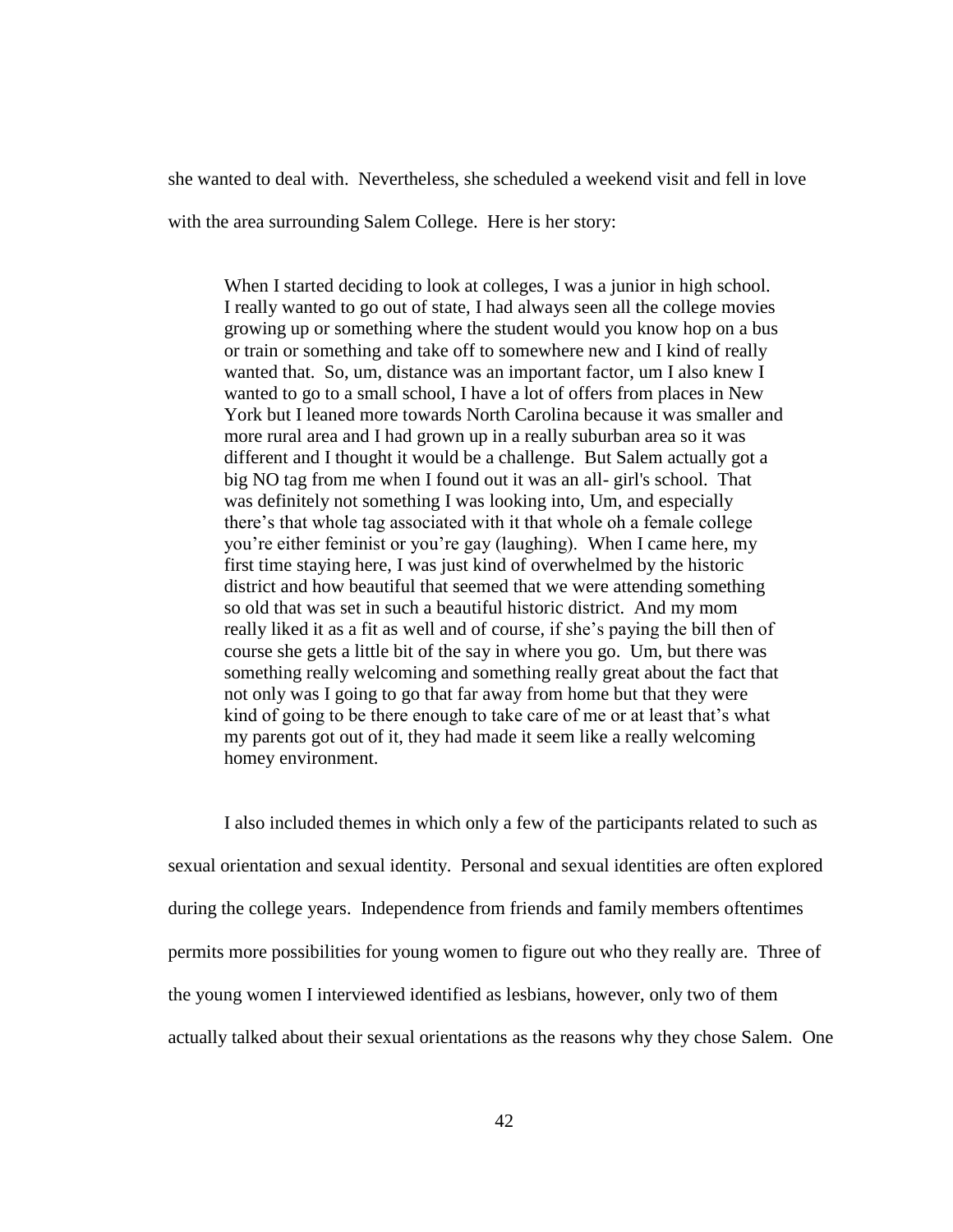young woman talked about having same-sex feelings but not really feeling comfortable with actually identifying as lesbian.

Abby felt the need for safety. Being from the Deep South, she had grown accustomed to having to hide her identity around people she was not familiar with. During this part of the interview, Abby kept looking at the floor, almost as if she was embarrassed:

Um, I looked at a lot of different institutions, large and small, this was actually one of the two, three, one of the three all-women's institutions I actually considered. Um, at the end of the day I knew that I was looking for three things. I was looking for safety, I was looking for rigorous academics, and I was looking for a place that I felt comfortable. I was looking for, whether it was a big school or a small school, at the end of the day I wanted to be on campus and feel like I was welcome on campus being who ever I happened to be that day.

Joyce began by relating her desire to attend a college in California to be near her mother's family and she only applied to Salem because it was free to apply and she liked the admissions counselor she met at her high school college fair. She was accepted to Salem and was offered a scholarship to attend so she came to campus for scholarship weekend, which was her first campus visit to Salem, and realized that there were other people like her on campus. That is when she first really thought about attending Salem.

Uh, ok so coming to Salem was funny. I toured twenty-one schools, Salem was my  $21^{st}$  school that I toured and I wanted to go, I knew I wanted to go to a small school, um I really was looking to go in the Northeast or in in California, because my mom's whole family lives in California. And I applied to Salem kind of for fun because it was free, the application, and the woman, who I met at a college fair, seemed really nice. I applied to almost all private schools, I applied to one, no two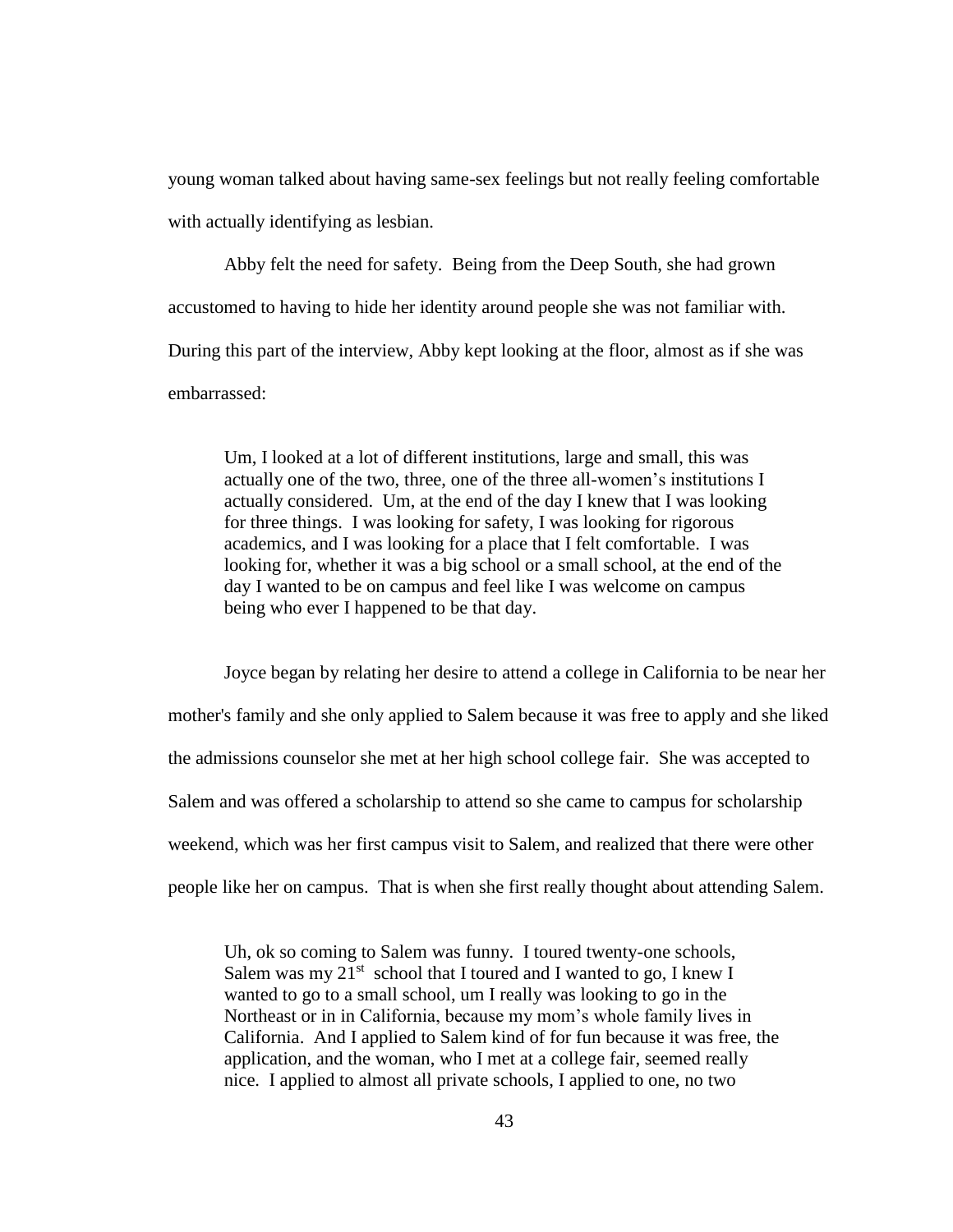public schools in Florida I really almost didn't even come to scholarship weekend here, the only reason I really came is because they offered to fly me up because I was a full tuition candidate. The girl I stayed with really interesting and really kind of like me, vegetarian, really interesting, really smart, interested in like a lot of the same things I was, very politically active, very involved, things like that. And I was like oh there are people like me here, because I was very worried about this kind of pearl girl reputation that Salem has, the Suzie Salem, because that's not me at all. I just really felt so comfortable and at home here, which was something that I haven't felt at very many of the other schools. Um, (pauses) this sounds really bad, but the people. Like that's such a silly reason to pick where you are going to go to school but, well here's the funny thing. So I met all these people that I loved and they were great and I met all these professors that I loved.

Portia began by addressing how insecure she was in herself. She had been

struggling for some time about her identity. Coming to Salem provided her the impetus

to change.

I was very insecure about myself um and it was only until Salem did I understand, did I have to delve into myself and figure out who I was. So when I was um ultimately choosing the places that I chose I thought of all the places that you would need to fly in order to get home. I guess I still struggled with my own identity. Um, because I was told what I was and I didn't believe it. I was told oh you're really, you're really beautiful, you're really nice, you're really kind, you're, you know and I didn't, I hadn't believed it yet, it was only until I came to Salem did I actually find out who I really was and believe who I was. As far as Salem directly, Salem I feel ultimately has helped because it provided a chance to start over. There wasn't that past history that I had in high school, where everyone understood me as this particular thing and, and now I am changing it, or you are not going to make me feel like I have to change it. I have the opportunity, um, to become what I want to become and let that be ok, without as much judgment. Um, an example, I really embraced that possibility of change when I came to Salem, and not necessarily with my sexual identity, that, that was just sort of an after effect. I was like there's something about this place that I like.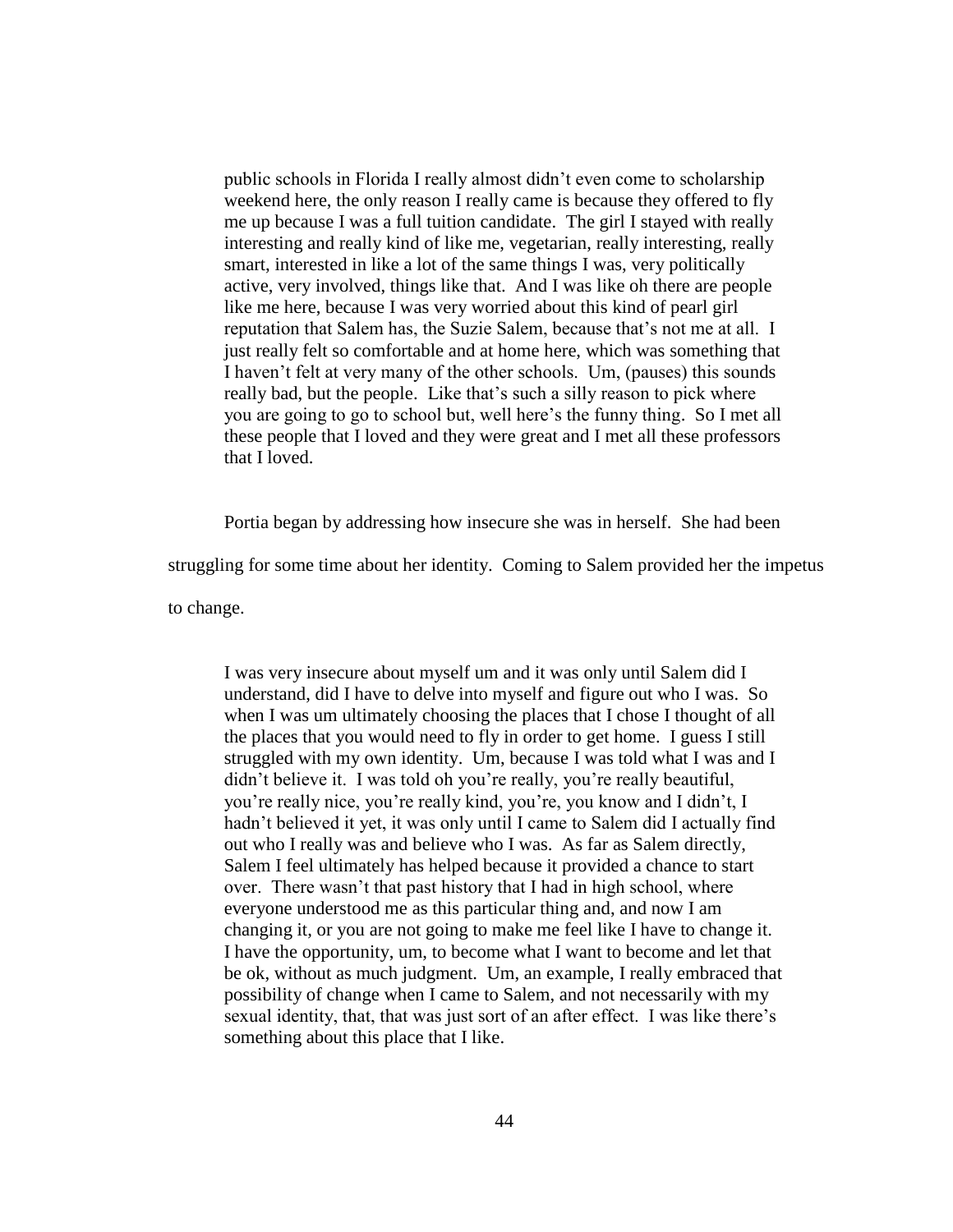The connection between place and identity would suggest that identity work is dependent upon the patches of geography we inhabit and occurs when we interact with our environment either consciously or unconsciously. By acknowledging this relationship, the connection between place and identity can be illuminated as more than just a specific patch of geography in which one might find themselves. Our identities are directly linked to the patches of geography we live in. This connection between geographic space and place is the core of our understanding of selfhood as well as belonging. It is difficult for us as individuals to envision or even comprehend relational places without also considering habits, feelings, and attachments we form within those places. As we move through these types of relational places, our personal and sexual identities are mapped around and via the relationships we develop with others.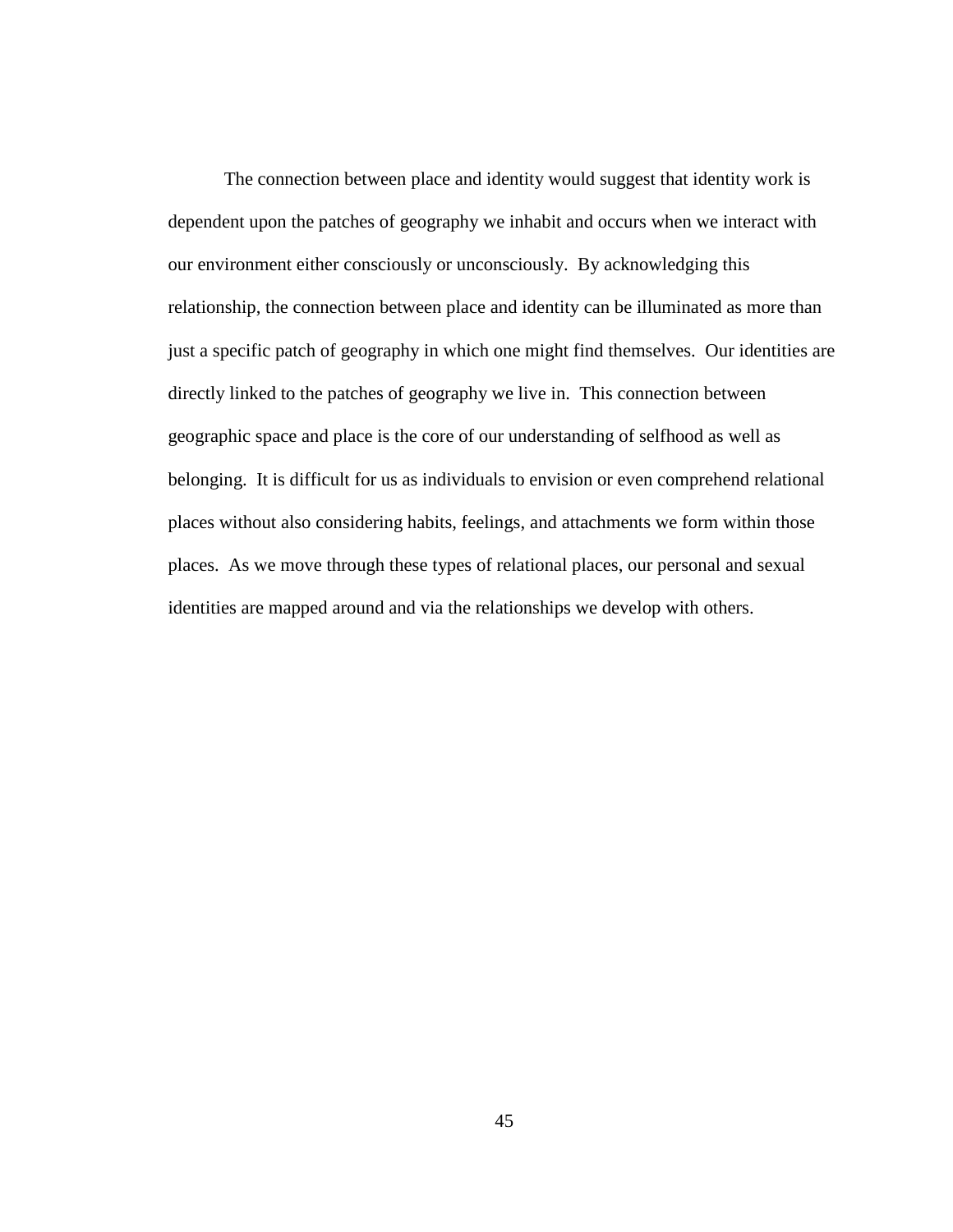### **CHAPTER VI**

## **RELATIONSHIPS EMERGE**

Our lives are always shaped in part by whom we happen to meet, where we meet them, and what kinds of experiences we have with them. It is between late adolescence and emerging adulthood when young women start developing close, intimate relationships with others. In many cases, young women will cultivate very close friendships with other young women prior to recognizing same-sex feelings within themselves. Conversely, not all close friendships are indicative of young women eventually identifying as lesbian or bisexual. These emotionally close friendships most often occur when young women have substantially more opportunities for interactions with female peers. For many young women the school environment is one of the most influential. Most of the young women I interviewed had never lived in a single-sex environment.

While living in a single-sex community is not always a precursor to a young woman eventually identifying as lesbian or bisexual, the existence of this important homosocial space is critical when thinking about sexual orientation development in young women. If a young woman already has identified as lesbian or bisexual this homosocial space enables them to further explore their sexual orientation. Even if a young woman has never questioned her sexual orientation, this homosocial space provides a safe place for questioning to occur.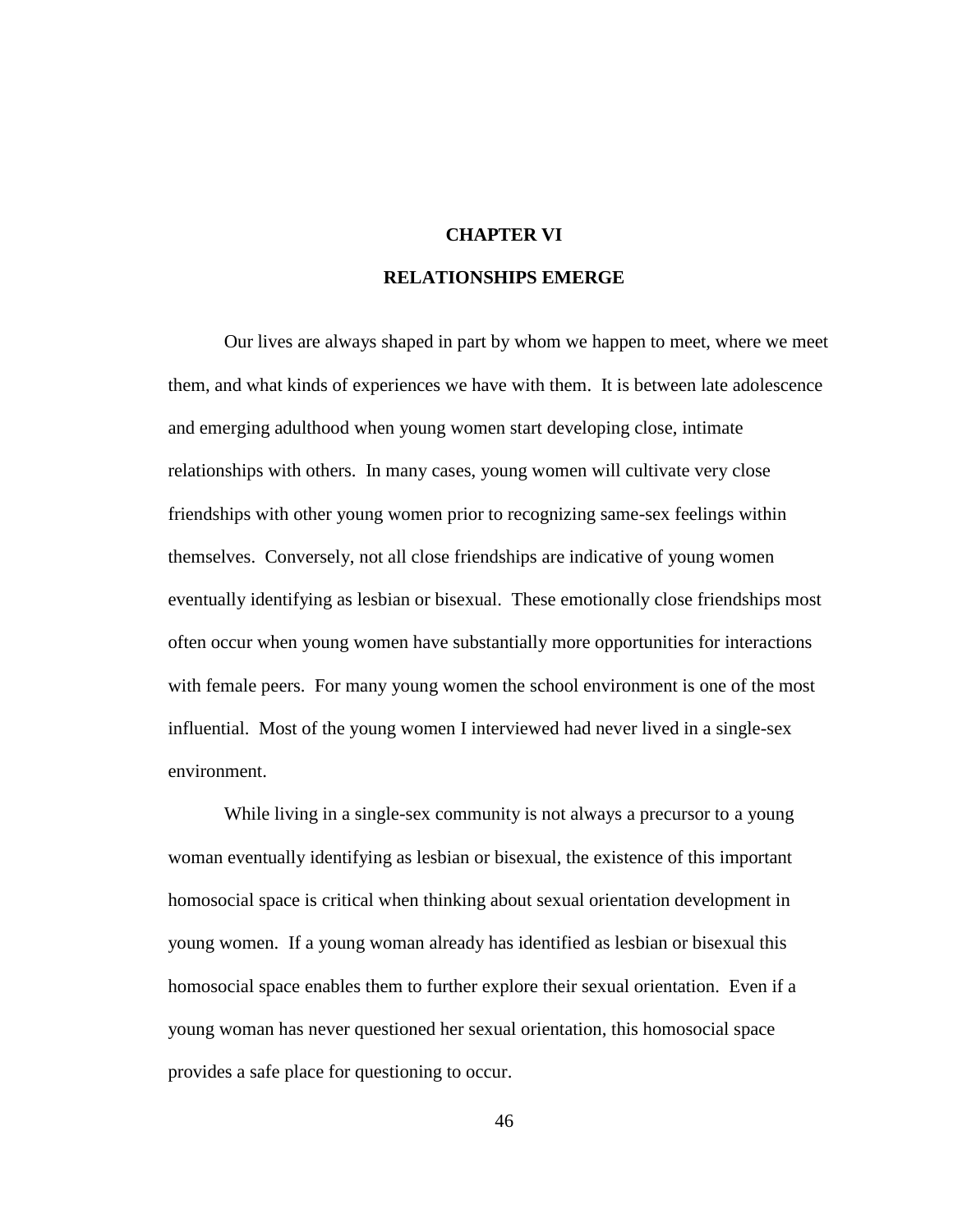Take Emily, for example, who by her own admission had a serious relationship with a young man, yet found herself questioning her sexuality when she meets an 'out' lesbian student on campus.

I don't know if I should admit this or not, but there was this one girl that was clearly a lesbian but she looked like, more like a guy than she did a girl, and I almost like was kind of attracted to her for a little while. So, I kinda had that, not really an attraction, but like, it was like wow you know, I don't know. Well, I wasn't like, I wasn't like, oh my god they're so hot I want to be with them or anything. It was more like it was strange for me I was like oh my god. I just had this, it crossed my mind a couple of times, I was like, wow she's kinda cute, she looks like someone I used to date, but it wasn't like I wanted to be with her or even go near, like flirting or anything like that, because I had a boyfriend and I didn't really, I didn't want to do anything like that, but, I don't know. I mean, I wasn't like attracted but it just crossed my mind and I was like that's kinda of strange, like it just kind of shocked me a little bit, you know. I mean it really wasn't I want to get with her…or even go beyond just having a conversation in class kind of thing, it just, I don't know, it just crossed my mind a coupla times, I was like wow, And it just was like, I just was kind of was in awe, I guess.

When Emily started talking about these same-sex feelings, she became very reticent and withdrawn. While same-sex attraction may evolve slowly over time for some young women, for others it may just suddenly appear without any early indication (Diamond L. M., 1998). As we create (our)selves by participating in social communities, we also make decisions about how we respond to others and the geographic spaces we inhabit. While Emily was quite astonished regarding her reaction to having same-sex feelings, Joyce was more relaxed and open about how she came to realize that she was definitely interested in dating women. According to Joyce, she had noticed same-sex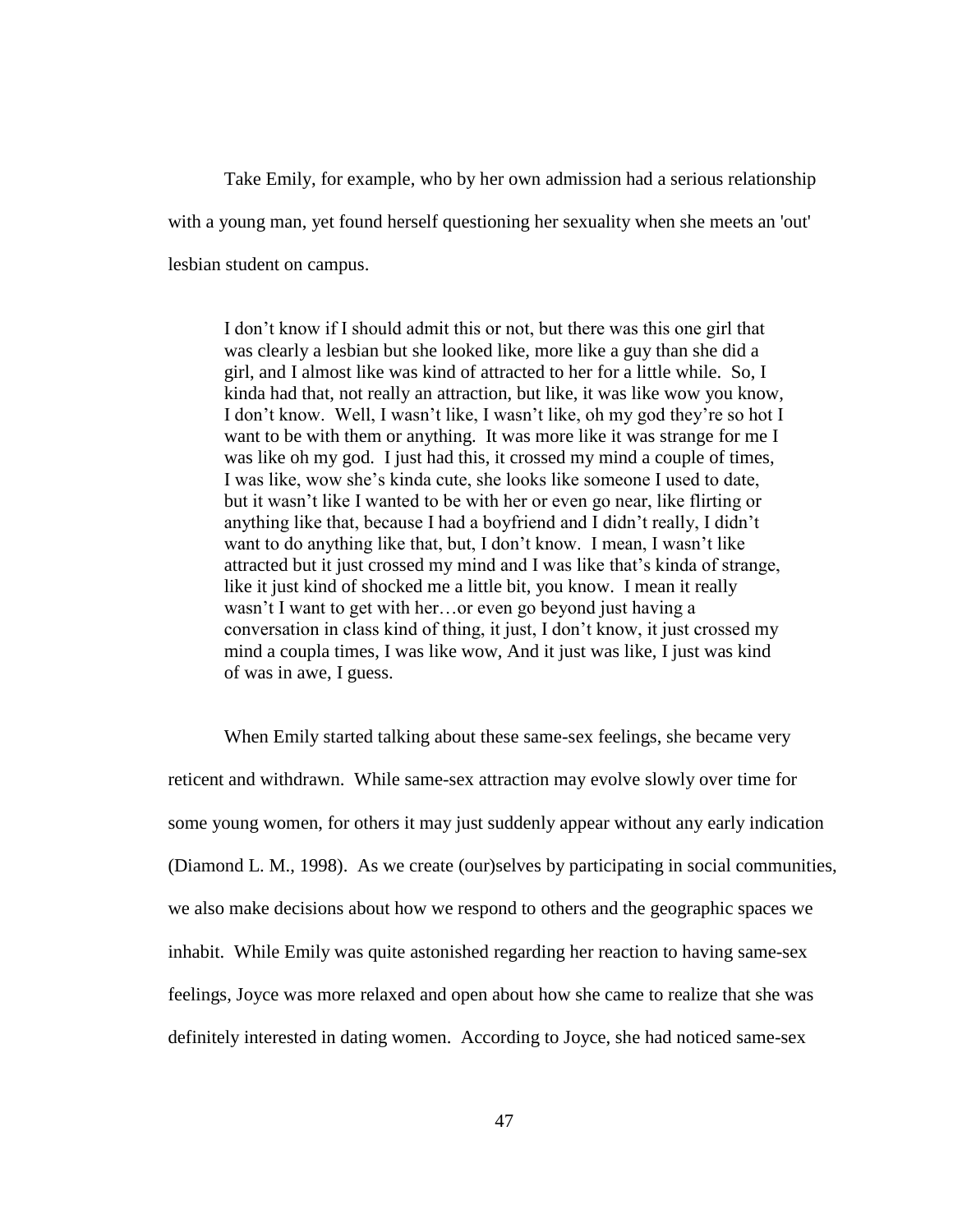feelings during high school but she pushed those down. It was not until she arrived on

Salem's campus that she felt more comfortable acting on those feelings. She states:

I've been pretty much dating E this whole year. I knew I was attracted to women, I wasn't sure if I wanted to pursue that and how much. But I've known since my sophomore year in high school, then I kind of like pushed that away again and then I got here and uh, started having more encounters with women and was like oh ok, no I'm definitely, definitely interested in women. And boys would try to talk with me and I was just so bored with it and I was like oh, I think I just going to kind of steer clear of them for a while. Um, so that's kind of how I knew, it was like an evolutionary process. And then E's my first girlfriend. She's my first serious like really relationship actually. It helped because I felt very comfortable coming out and dating her and I wasn't scared or, but I'm so naïve like, we're an interracial lesbian couple. We all live in this tiny, tiny space and it's very easy for your relationship to move very quickly. Because what happens is, like the same thing happened with me and E, so we you know sleep in the same bed and like oh I'm going to sleep in your bed tonight ok no I'm going to go back to my bed, and then we're like well then why would we ever sleep apart?

Amy, on the other hand, was very nonchalant when she mentioned she had a

girlfriend. To her it was more important for me to know that she felt safe to be who she

was rather than whom she was in a relationship with.

Um, I definitely can tell though that since I've been here I've become more of my own person and not like following exactly what they say, because I have become more I guess empowered as a woman. And I mean it's not because the gay thing, like I just I don't know, I guess I feel safer, not saying all men attack people but I do feel safer because I feel like if a women tried to jump out and attack me I would have a better chance. Um, it's it seems to be generally more like I said accepting and loving environment and also too I don't feel like, I don't feel pressure like even though I'm not trying to attract men. I can do my own thing; I can be my own person. Well, right now, I am in a relationship with a girl and she is very sweet, and I like her a lot. Here no one really, no one really reacts to it. I feel very comfortable here, especially, it really helps too being around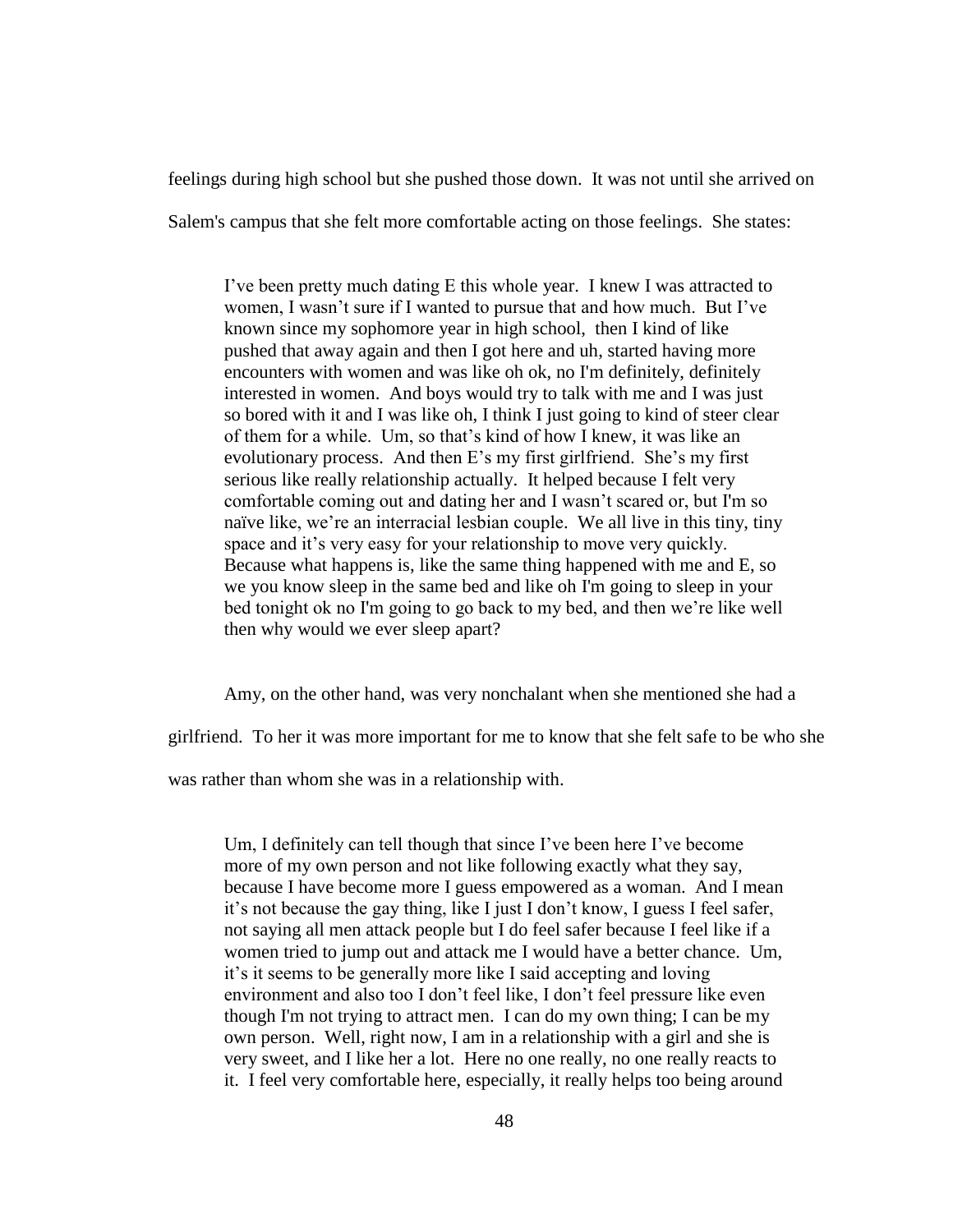my friends, like if it were just me and I didn't talk to anyone, didn't have relationships with anyone yeah it would be hard to be completely myself.

According to Beyers and Seiffge-Krenke (2010), young women start developing close, intimate relationships during emerging adulthood. However, if they attend college they are able to delay this development, while at the same time, they also have the freedom to explore alternate routes without penalties. While Joyce decided to wait and act on her same-sex feelings until her first year of college, Abby came out during high school to her friends and some of her family, yet it was not until her first year in college that she felt comfortable coming out to her mother and immediate family. Abby relates her experiences:

I actually didn't tell my family that I was gay until um Christmas Break, of my first year at college, which was this last Christmas. So this year I just, I told my mom, my brother, and my sister and um I told my cousin when I was in high school, but I finally just told my mom, my brother, and my sister uh over Christmas. I was like what I want for Christmas is for you to be ok with me liking women the way that I'm supposed to like men is the text message they got (laughing). Because it's really difficult um 'specially in the African-American community being gay and being a woman because the assumption is that you just haven't found the right man, um not that you're not looking for men. I can honestly say that coming to Salem from where, the point I was when I came here to the point I am now is completely different. It's not so much that I have to shy away from the person that I am or hide behind what I think my family wants me to do or wants me to be.

The relationship between emerging adults and their parents is also a predicator of how smoothly young adults can perform identity work. If the relationship is an affirmative one, young adults are more likely to feel safe to explore their sexual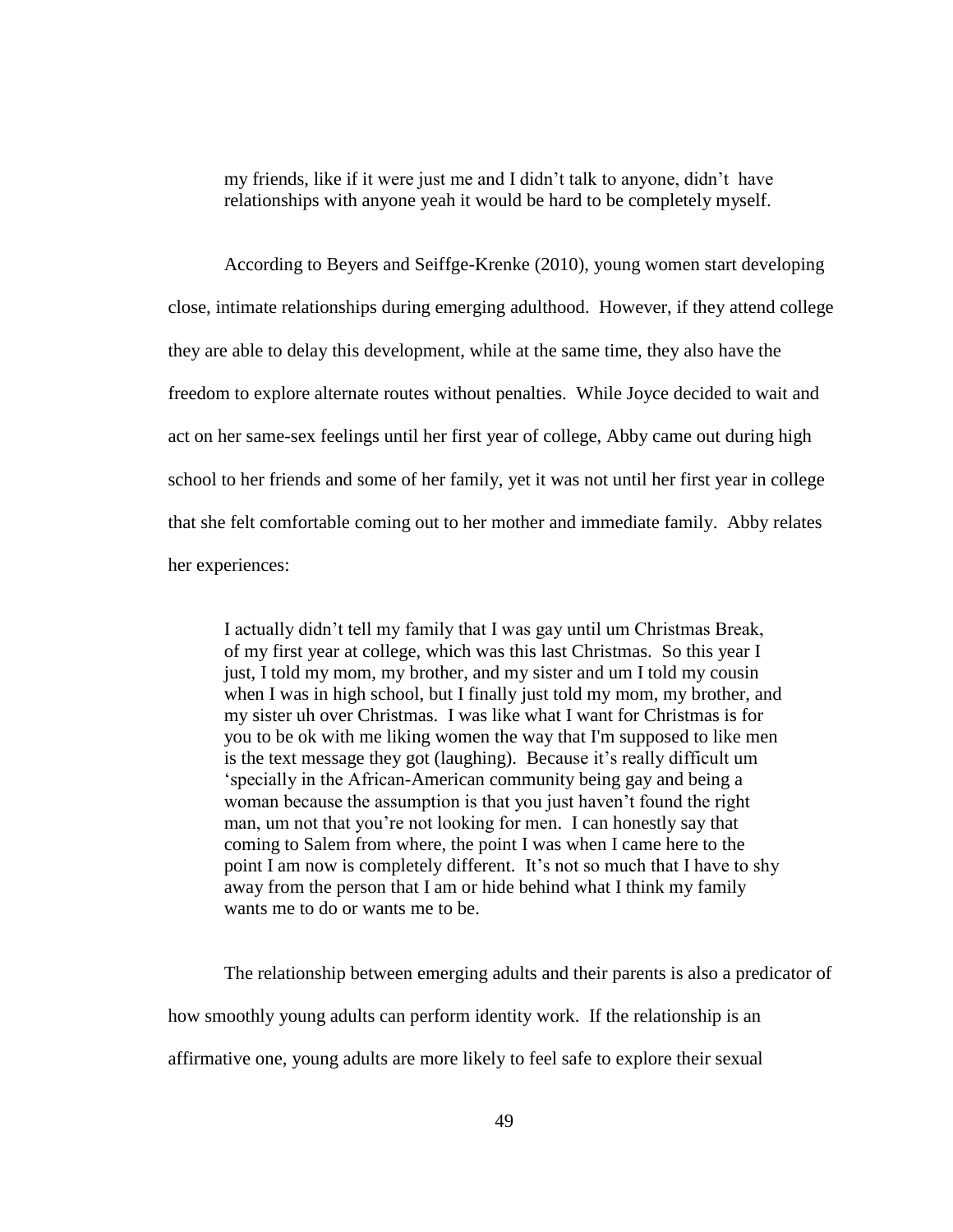identities. The better the parental support, the more apt young women will be to explore multiple identities (Hall & Brassard, 2008).

Five of the young women either were in relationships with young men or had just recently broken up with them. Patty reports that she had started dating a young man from her church and bemoans the fact that church is the only place where she really has any contact with the opposite sex.

Let's see, oh um dating, I actually have a boyfriend now, he goes to William & Mary College, I met him through church, so I guess any interaction that I have with the opposite sex is mostly through church. Um, 'cause that's like the main way I am connected otherwise.

Melissa was one of only two young women I interviewed that had been in stable relationships for any length of time. Beth was still dating the same young man from high school. Melissa talks about how since coming to Salem she has become more confident in her dealings with her boyfriend.

I've been dating, um I've been dating the same guy since I was at State, um we've been together about three and a half years now. We could not be like more opposite me and him but it works. It works out so well, like he gives me a hard time and I give him a hard time. But he is especially prone to uh, because he knows it upsets me he will be like well you know where your place is, like he'll say things like that just to get me started. And it's nice because it's kinda like that you know like to destroy the master's house you have to enter the master's house and it's so nice to have that, that typical white male supremacist point of view being told to me as I'm saying these things and like well this is how I need to start saying it in order to get my point across. So I feel like that relationship has actually flourished since I've been here just because of what it's done on top of my education. It's made me more of an individual coming to Salem.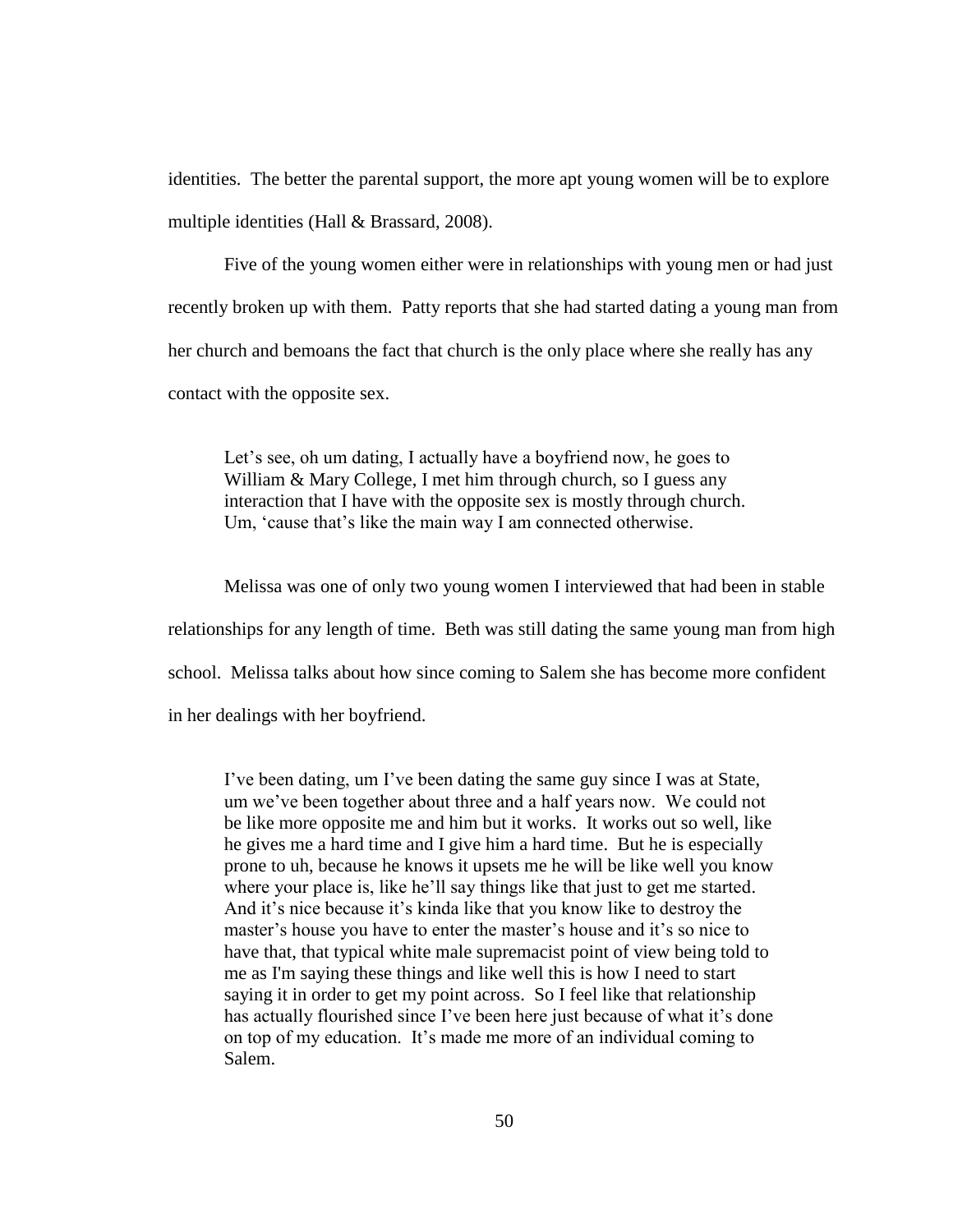While Melissa spoke about her confidence increasing, Beth spoke about her problem with not being able to find her place on a campus where she was not a resident student. Beth, in her words:

Um it was difficult when I first came here um because like I said I didn't know anybody. It was kind of a shock going from high school to college. Um, and it seemed like the students that were on campus they made friends more easily because they had their roommates and their hall mates and they had different activities going on at night for residents that I couldn't necessarily come to. So it took me a few weeks to really fit in, in all of my classrooms and get to know people and start making friends. I think a lot of it may be because I live off campus and I have a boyfriend and a lot of guy friends outside of school.

Carli and Evie talked about how once coming to Salem, they realized that the

relationships they were both in were very controlling. Carli speaks:

I was with the same guy so we were engaged because we were together forever it seemed like and I isolated myself so a lot of my friends would get tired of it, so I only had like two really close friends and my boyfriend, or my fiancé I should say and that was about it, relationship wise. We're not together anymore. Yeah, (chuckling), there's no ring on my finger. We haven't spoken in two years so. We ended it a month before my sophomore year here at Salem. He was very controlling but I didn't notice that until the very end of it, so, it's made me socially awkward when it comes to males, because there's no males really here on campus. I ended my last relationship a year ago April, because I was like every guy I've met can't function on the schedule that I have here. And we can't, we just can't work it out and they get frustrated with me and I get frustrated with them so I kinda cut off guys essentially during my academic years.

Evie echoes several of the same sentiments that Carli mentioned.

It has been a whirlwind of a year. During, I guess starting in January the guy I was dating um we broke up, and I didn't realize, and it's taken me a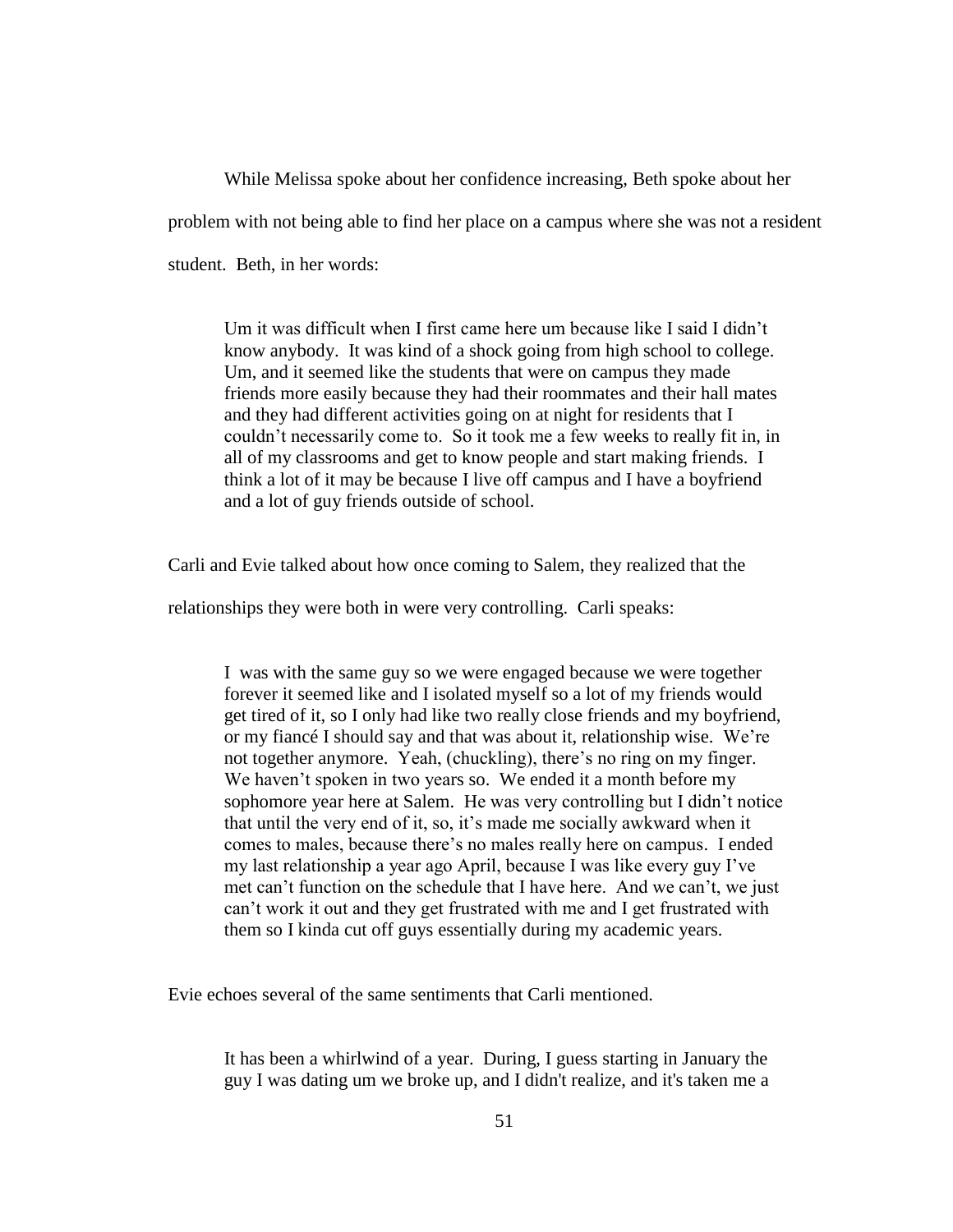few weeks to truly realize, we've been broken up for a month and half now. I was in a very controlling relationship and I'm still very aggravated with myself that I did not see how controlling. Went through a break up with him and it turned into he wanted me at his convenience and I was actually thinking of breaking up with him um just I don't I honestly can't say why I didn't. I was attached and I thought that there was more than what there was and I know so much better now. Um, and even after the fact he still thinks that we're going to be friends so I still hear from him occasionally and I just try to delete it off my phone and but it's just that was very aggravating, so I was dealing with that.

The transition to college is often an exciting and scary time, which can cause significant strain on dating relationships. During this critical time in one's identity development, the importance of this specific geographic space and the creation of relational places are vital in each young woman's experimentation with different identities (Hammers, 2009).

Several of the young women spoke to me about not wanting to be in any relationship while in college. Portia starts out talking about the friendships she had made since attending Salem and then segues into talking about why she did not date.

My first friend here S, we talked all summer. S and K, um we talk every single day. You know I was not used to being around women 24/7, I just was not, this was a lot. The friendships that I had, within or out of my group, I think especially being friends with G, freshman year I didn't like her, um but I think now we, we talk every day. There are certain friendships that I didn't even think that I would be, I wouldn't, I don't think I would've talked to G, because I had this negative label about her and I was like I don't even know this girl, she talks to much, she's crazy. I would have to say um this was probably the best experience that I ever had um here at Salem with all women. Um, I think this was probably the um the best environment for me here. We were on the same playing field and everyone, that's the part of everyone becoming so close, and, I mean, that was not the perception that I thought that I was going to get. I came in and I was like I'm not going to have any friends, this is ridiculous, I'm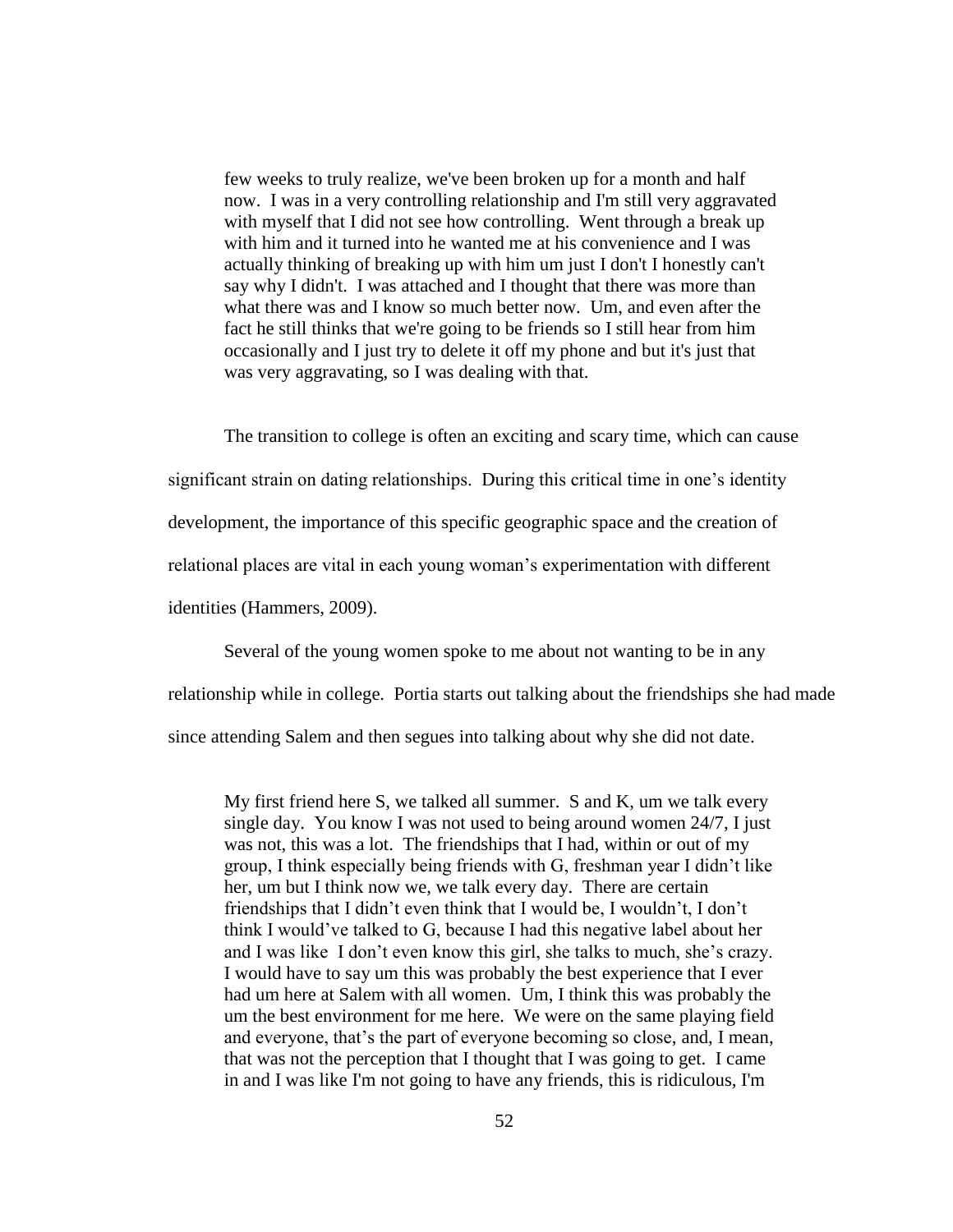just going to do my work and get out of here in four years. But I realize that I was wrong, I was wrong about that a lot. I'm just turned off about dating and going out. My relationships I feel, I've seen a lot of relationships in my four years and I'm very, very observant and I've seen people in relationships that they've had since high school, into college and then they break up and I'm just glad that I didn't have that. But um, I think dating wise, I think um, I've been very content in my own skin so I wasn't really kind of like oh my gosh I'm missing out on something.

Even though Portia made a conscious decision not to date, Bella focused more on the relationships she had developed with other young women on campus and since everyone else in her family dropped out of high school because of pregnancy, she chose not to date.

About my relationship with women, um, I have become more comfortable like being around them, I have made a small group of friends here that I really, really, really like a lot that I wish that our friendship lasts and carries on for years after we graduate. Whenever I stay on campus, I stay with my two friends. It's like we're, yeah, we're pretty much all really, really connected and we hang out a lot. Since starting Salem, I have not had a relationship because in my family I am currently the only one to finish high school without getting a GED, without being pregnant.

Jennifer never really addressed her dating life head on, except to state that she did

not date; rather she focused more on the amount of lesbian and bisexual relationships she

had noticed on campus, all the while affirming her straightness.

They comment about it being an all-women's school and all being gay and being very like just all lesbians, just completely like that because it's a women's college. There are a lot of lesbians but that does not make a school what a school is. Well one person asked me if that was why I didn't want to live on campus is because of all the lesbians, and I have gay people in my family. Being gay does not bother me one bit, if that's what makes you happy, that's where you want to go with your life, and that's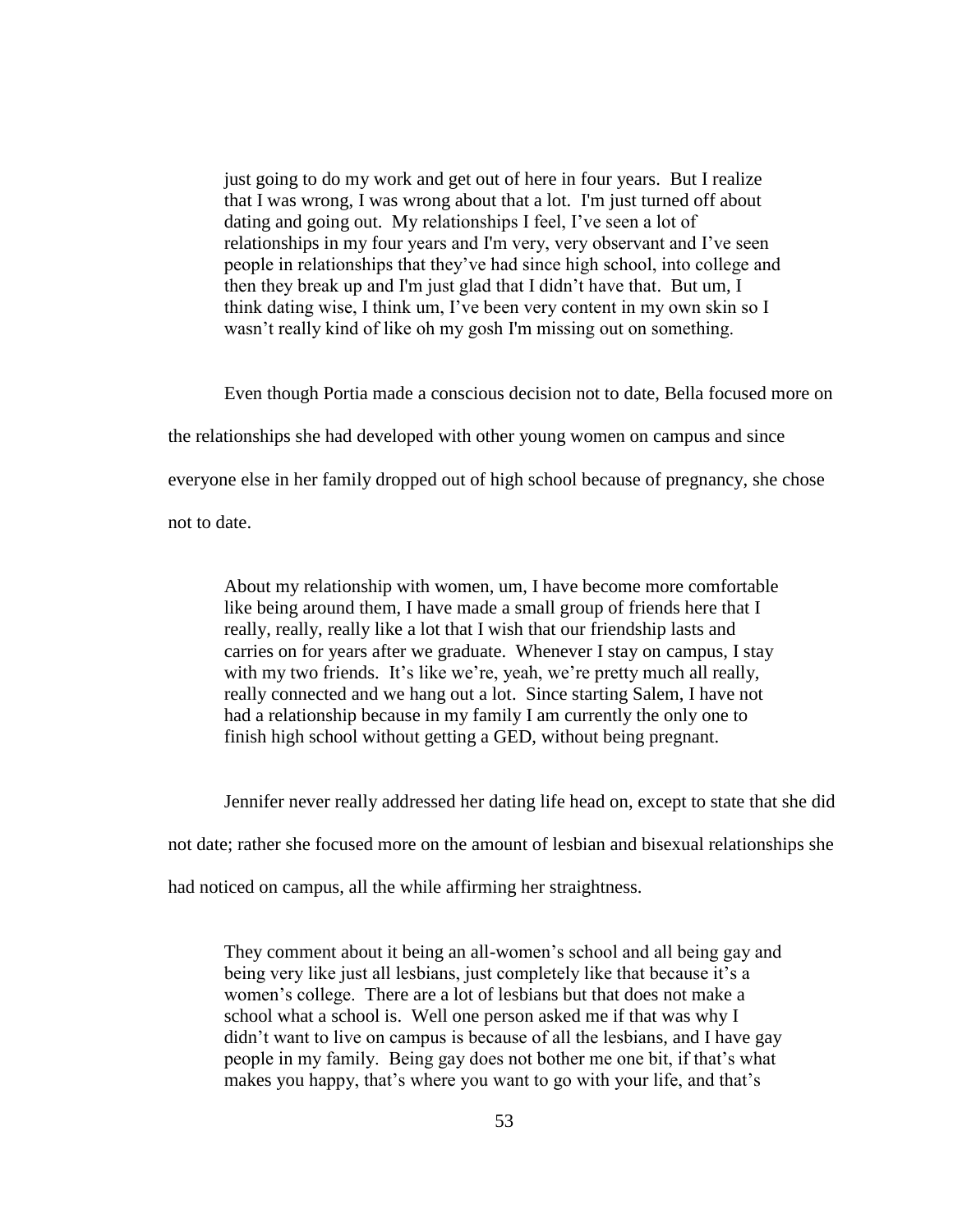what you want to do fine, go for it. My only thing is that I respect you, you respect me. Don't come in on my personal space trying to push that on me and I will not push being straight on you, I respect your choices, you respect mine. I don't date, and haven't since high school.

Four of the young women were concerned with the lack of any young men on

campus, yet in their own words, they admitted young men would have been a distraction.

Emma found that it was more a lack of males on campus in the beginning that affected

her choice in not dating.

I do not have a dating life (laughing) I am a straight girl at an all-women's college meeting men is not as easy as they led us to believe, so (laughing). I don't see that as a bad thing it's really let me focus on my education and my friendships that I have developed here.

Jeanette really enjoyed the all-female aspect even though she acknowledges that the lack

of men on campus somewhat hindered her relationships with young men.

I liked the fact that it was female. Because like I said, at the time, I didn't want guys as a distraction, like I wanted my career first and then get married like when I'm like early thirties or something because that's kind of what my parents did. So um I have had a couple dating relationships. One of them I fell in love for the first time with a Wake guy from my college ministry and I got my heart broken for the first time. It was, it happened over a series of a couple of years we knew each other and um it's, I've seen now that Salem being an all-girls' environment changes the way that you relate to guys. Like there's like almost a disconnect because yeah, like maybe they conform to the world's view of the way men should be more than what we see, but at the same time I think based on that genetic difference and just personality based on gender So I think that definitely played a part in it.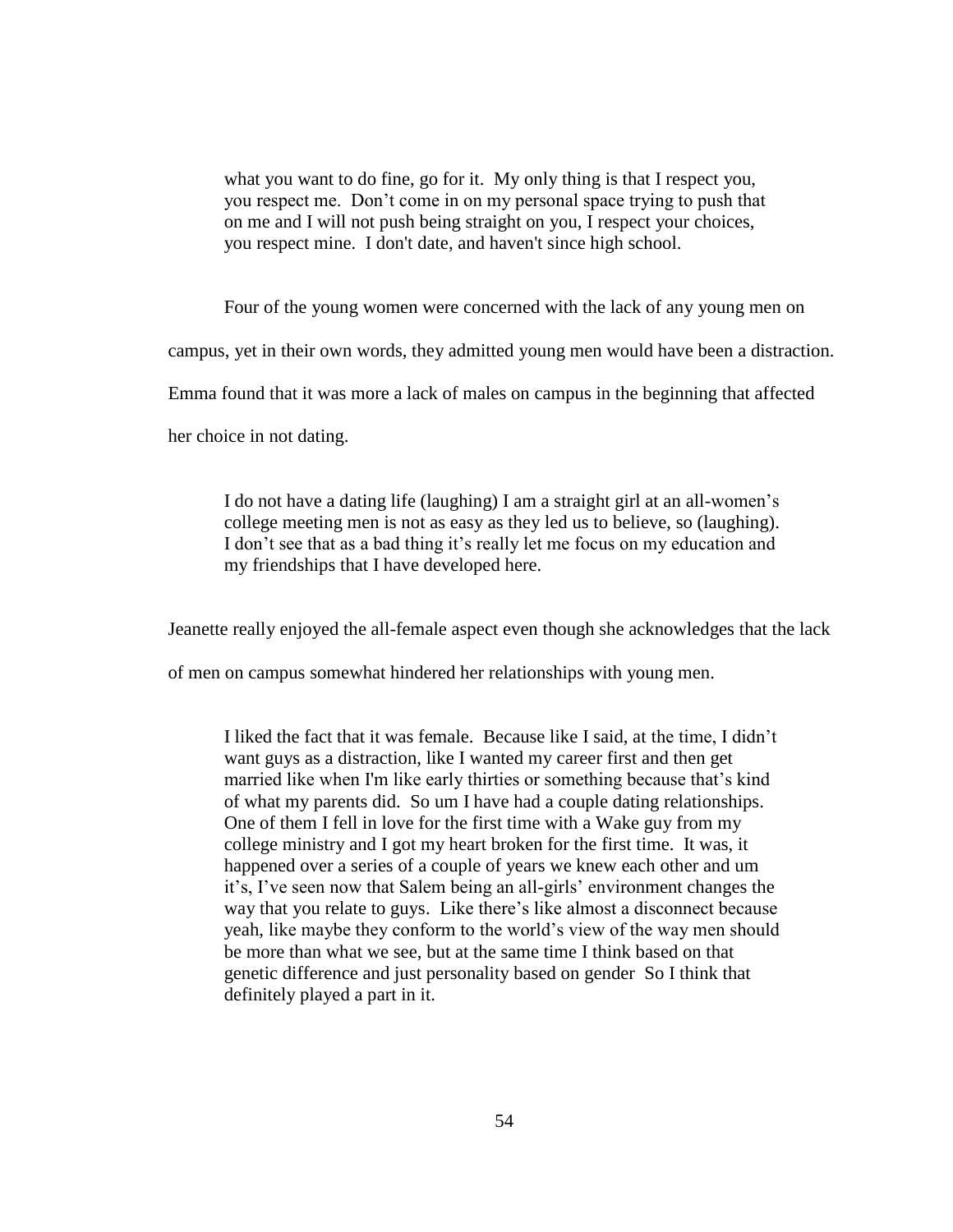Sally and Cathy talked about how neither of them even missed a man. Sally enjoyed

being around other young women "…*who had their head on their shoulders."*

When I was enjoying being at Salem, people were kinda like, what, you do not enjoy, there's no way you can enjoy going there, you know you're missing the boys, you're missing the parties, you're missing all the action and it wasn't, I mean to me it just wasn't that, I really wanted to go as an off-campus. I never really thought about staying on campus and even when I was looking at other schools, I didn't want to stay on campus there either. It was just all female, all the time and you just, you didn't think about it and especially when I got into my major courses, I was you know " stuck with the people who I was going to be stuck with" for three years or whatever and we just all bonded and it you know you never missed a man. I felt like being in that all female environment made us more geared toward what we were really there for anyway. We were there for an education; nobody was really there to screw off anyways. It's just a different; it's a totally different population. I'd never really been around women like this anyways, not a bunch, well I've never been around that many women. But a bunch of women who had their head on their shoulders so to speak and so um my relationships were really strong, really good, and with all of them, black, white, gay, lesbian, whoever you know, we just all, everybody pretty much got along.

Cathy, however, preferred to cultivate her friendships with the other young women on

campus and really did not *"…miss a man in her life."*

Um, I had a really hard first year, but I don't think it had anything to do with it being an all-women's college. Um it was my first time in like a single-sex institution, but I wasn't, it wasn't a weird feeling. The lack of men was never very obvious for me, because I don't really feel the need for a man in my life. Like I have never, I don't know, it just isn't something that I really, I don't know if it's paid that much attention to or noticed or cared about or anything. I feel like I've managed to cultivate a vast array of friendships with many different people but they happened at different times during um my four years, but I think I graduated with pretty strong friendships in a lot of different like friend groups. Um, I know some who like actively seek out finding a partner and then dating but I'm kind of content to not do that, so I haven't really dated at all.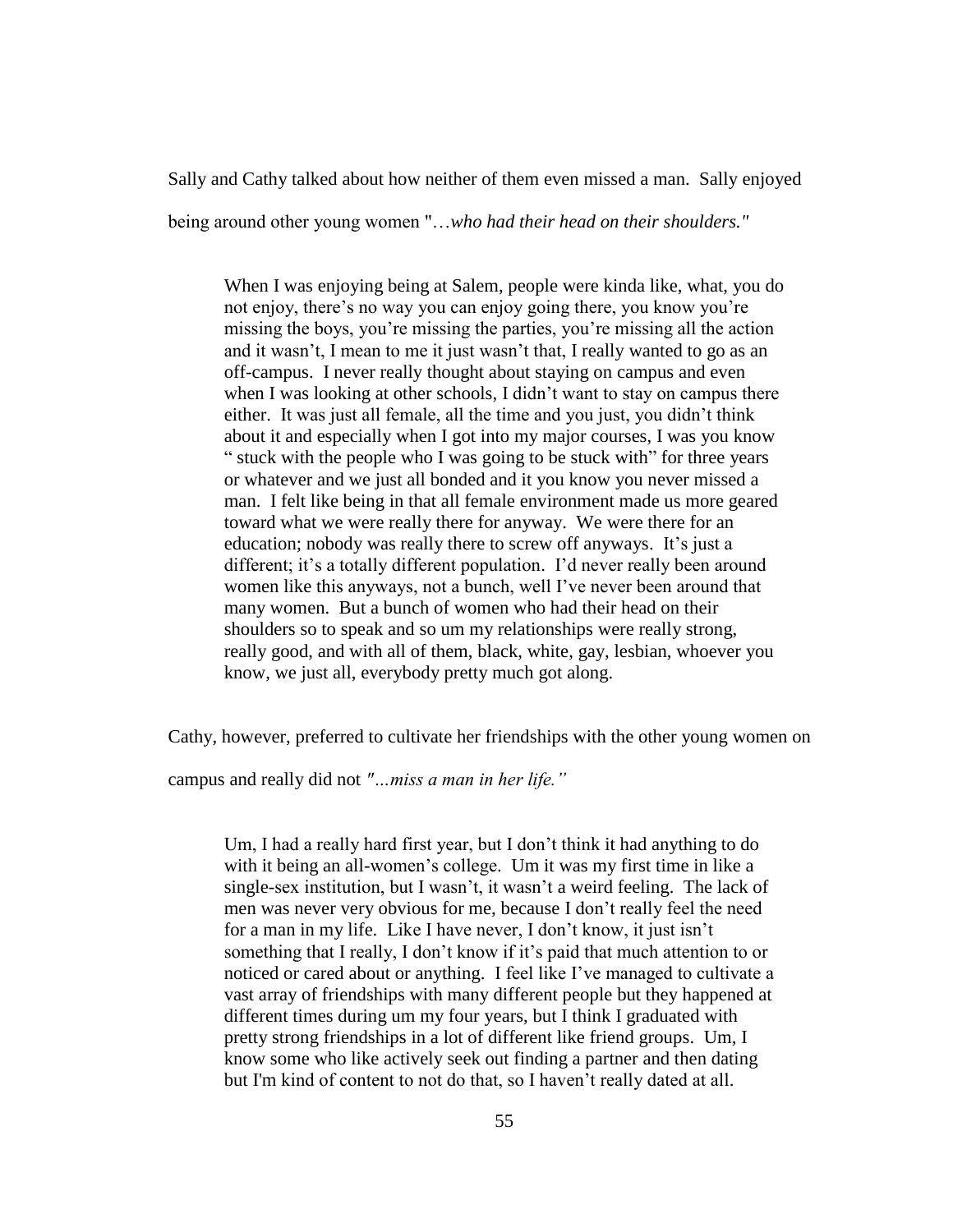Yeah, and it sounds really strange and weird, but yeah, it does, but it's not like that's a reason to not date.

Emma also discusses how Salem encourages the students to develop friendships

as well as her first experience meeting a lesbian.

There's the first year bonding courses, where you go in, that let you meet more variations of people and now they kinda have to meet the same class twice; it gave me a chance to get to know some of my classmates and get to talk to people. I ended up making a friend on my hallway; she lived by herself, when I had first met her nothing had really struck me about her. But that relationship sticks out to me because I remember two weeks after I got here, um, she admitted that she was gay and I had never, my high school was one of those places where it wasn't, it wasn't something that was openly talked about. You weren't supposed to bring home someone of the opposite race let alone someone of the same gender. So when she had said that to me it was really, it was really an interesting experience, because I realized that I didn't care, it's not something that has ever bothered me in our friendship, but it was something that I had always thought would make me bristle, or um something about my upbringing would make me turn away or something and it didn't matter at all.

The time of transition from high school to college gives individuals the opportunity for intense personal and identity development. As stated earlier, this was the first time some of these young women had ever had the opportunity to be in an all-female space. For some young women this was problematic. A number of the young women I interviewed were at a crossroad in their personal journeys. Through their own words, several of them were trying out new identities and ways of being in their world. This facet of emerging adulthood offers many of these young women opportunities for identity exploration that can create feelings of angst within themselves as well as among their peers. Many of them spoke about 'finding myself' and developing new friendships as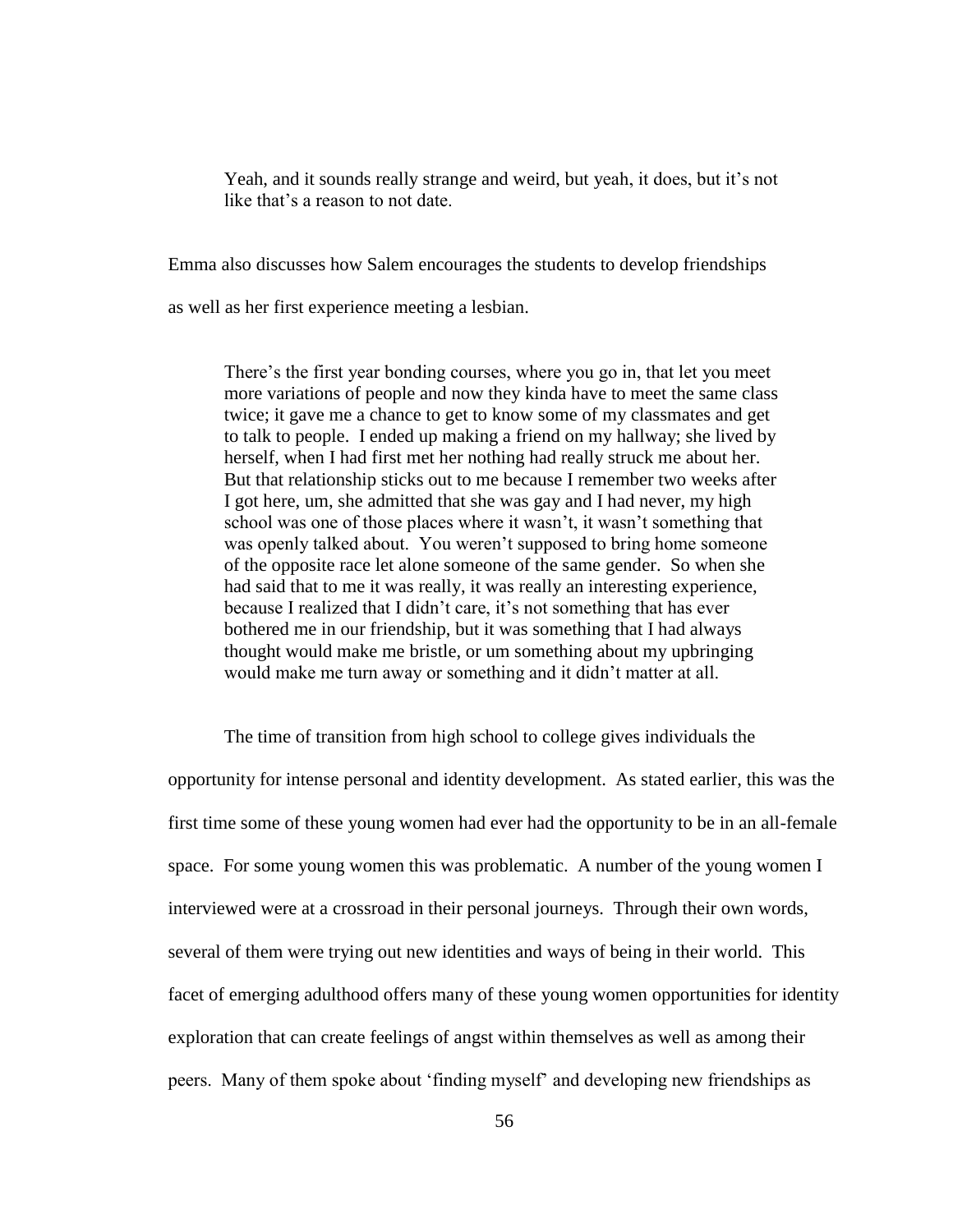reasons for ending romantic relationships as well as not actively participating in the dating scene. This signifies a powerful period of identity evolution and exploration where thoughts relating to love, work, and worldviews occur. According to Lemke (2008), "Each of us internalizes a great deal of the diversity in which we live." (pp. 20- 21). It is during this period of emerging adulthood when the friendships that are formed, are likely to become the most enduring and meaningful non-familial relationships that individuals have.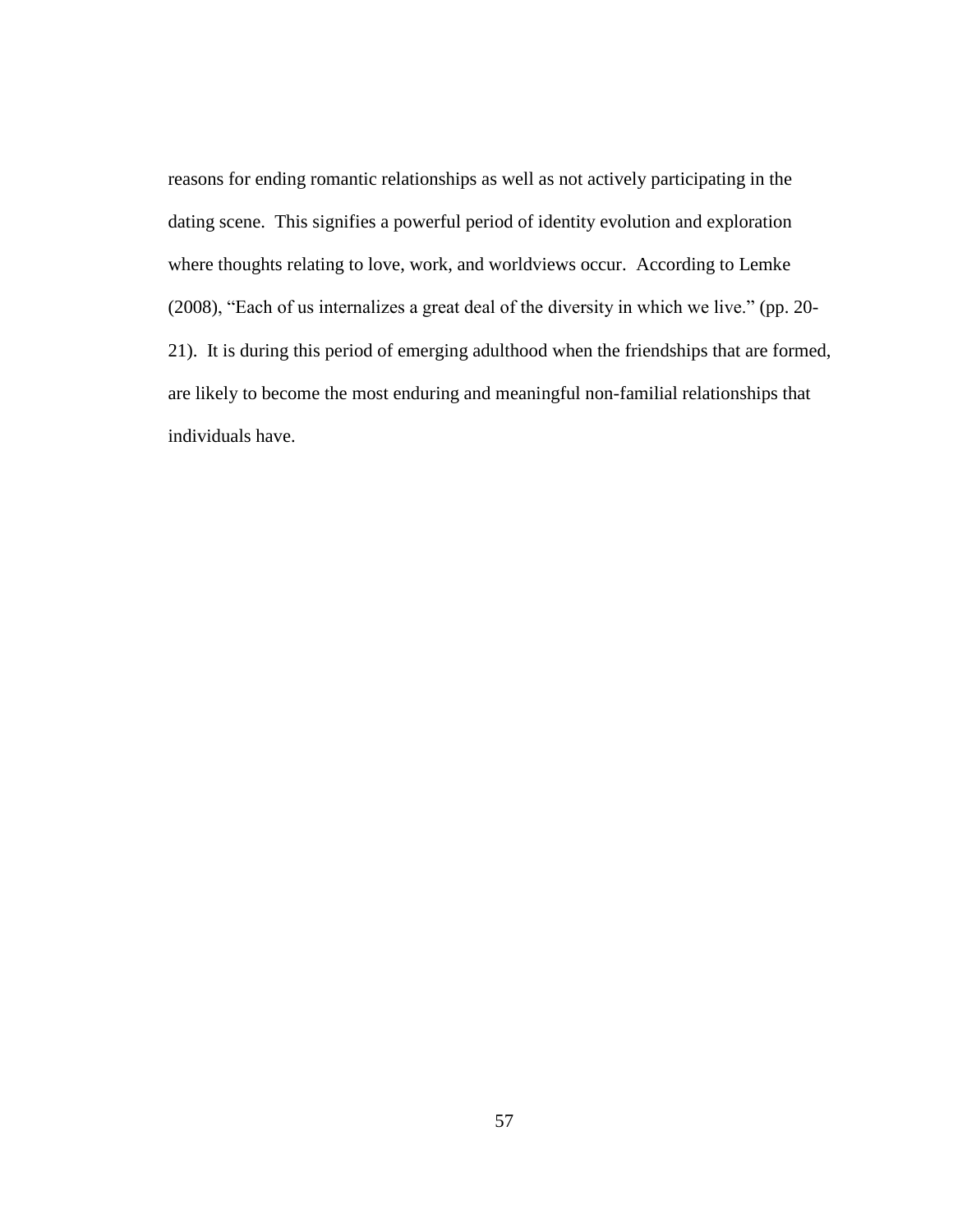# **CHAPTER VII**

## **THE SISTERHOOD**

Among other challenges that develop towards the end of adolescence, an individual must also 'choose' both social as well as self-identities. It is the identity work that an individual does within herself, as well as how this work is accomplished around and with other people, which helps these young women map their identities. The groups that these young women consider they are part of, for instance, nationality, sexuality, student/teacher, as well as friendships, provide meaning to them regarding who they are in connection to these groups. Fitting into a group is considered a critical aspect of personal identity development. The relationship between place and identity indicate that personal identity work is impacted by the patches of geography we occupy and changes every time we interact with our surroundings both knowingly and reflexively.

As women, we are socialized from birth to perform for and compete against men. However, in an all-female educational space, this path is challenged; the rules are completely different. It is within this space that friendships are developed sans men, which changes the dynamics of these friendships dramatically. There are not many men other than professors and a few male continuing education students. The young women are expected to hold all the offices in the Student Government Association, Honor Council, and multiple student groups. For most of these young women, this is a radical

58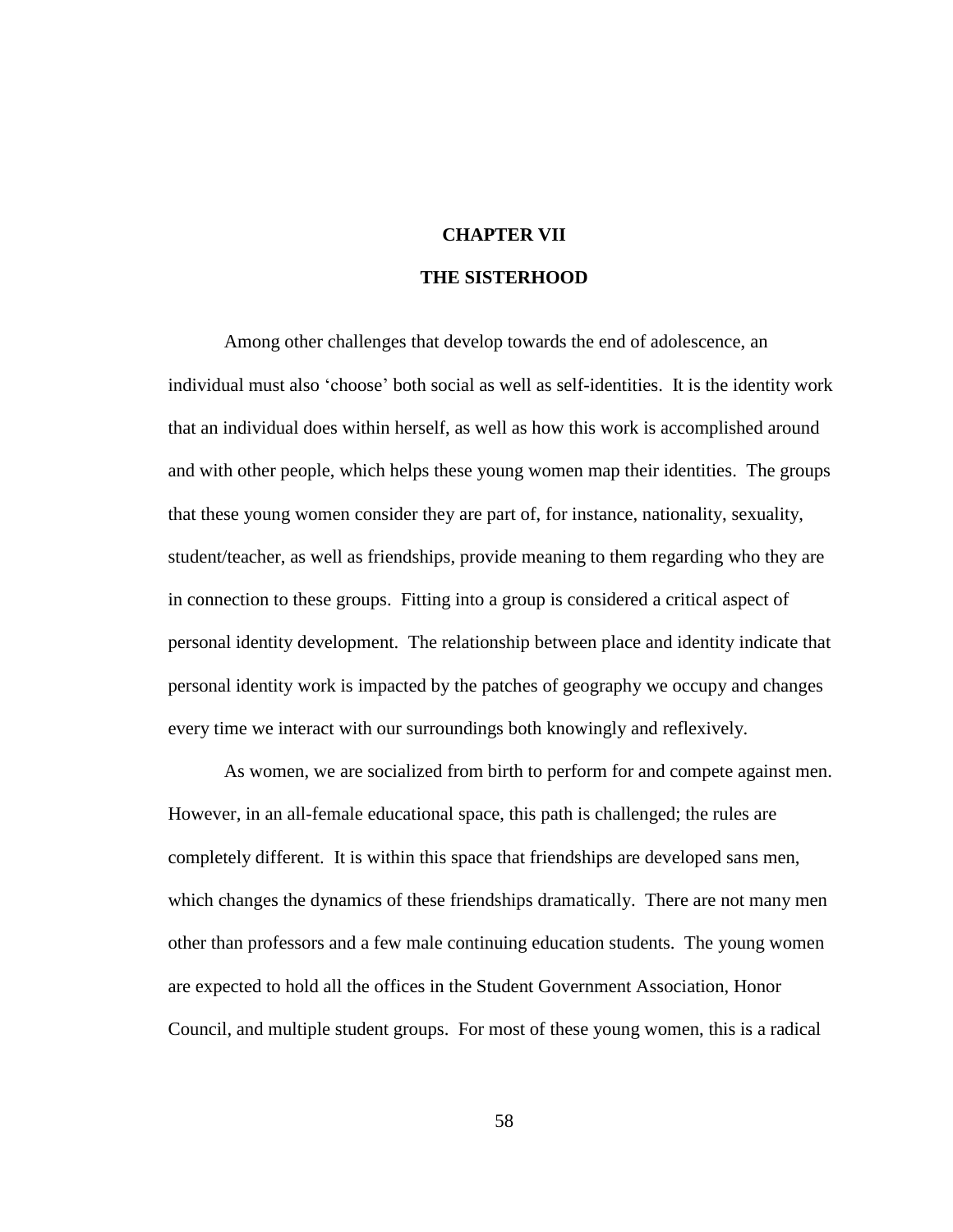change from what they have been exposed to. An educational environment is one of the most important spaces for young women to do identity work (Bedard & Marks, 2010).

Young women's friendship groups are usually characterized by the dyad of best friends rather than multiple close friends and as being more emotionally close and supportive (Azmitia, Ittel, & Radmacher, 2005). However, within an all-female space the young women spend the majority of their time together, which tends to foster multiple close friendships with each other. There is a noticeable difference in the level of closeness between these friendships. This in turn creates a sense of community and sisterhood among the students. In this chapter, I will explore how these young women navigated these new friendships once they arrived on campus. One of the ways in which Salem promoted these friendships was via Big Sis/Little Sis. Several of the young women addressed this concept of friendship.

Jeanette describes how her Big Sis/Little Sis relationship began and how it was one of the most rewarding relationships for her.

I was leaving for Italy that semester, that was Fall, and I had met my little, I only had one little, and I had met her once before leaving and I discovered that no one was "dating" her if you will, so I asked her right there like will you be my little after what, meeting her two hours. Oh my gosh, she's so great! We connect even now, I was thinking last night, it's been a week since I've talked to her and I feel like lost like not talking to her. But, um we were great together, like I love her. This past year was a little more difficult too with just all the stresses being on us, and she got a boyfriend, which changed the relationship quite a bit, but I love her. It was great! Like you must have a closer relationship with just about everyone on campus, because it is so small. When you're in college, you see them just about every day. You live with them, you have, and you're with them more, so I think it yields itself to developing a stronger relationship than in high school.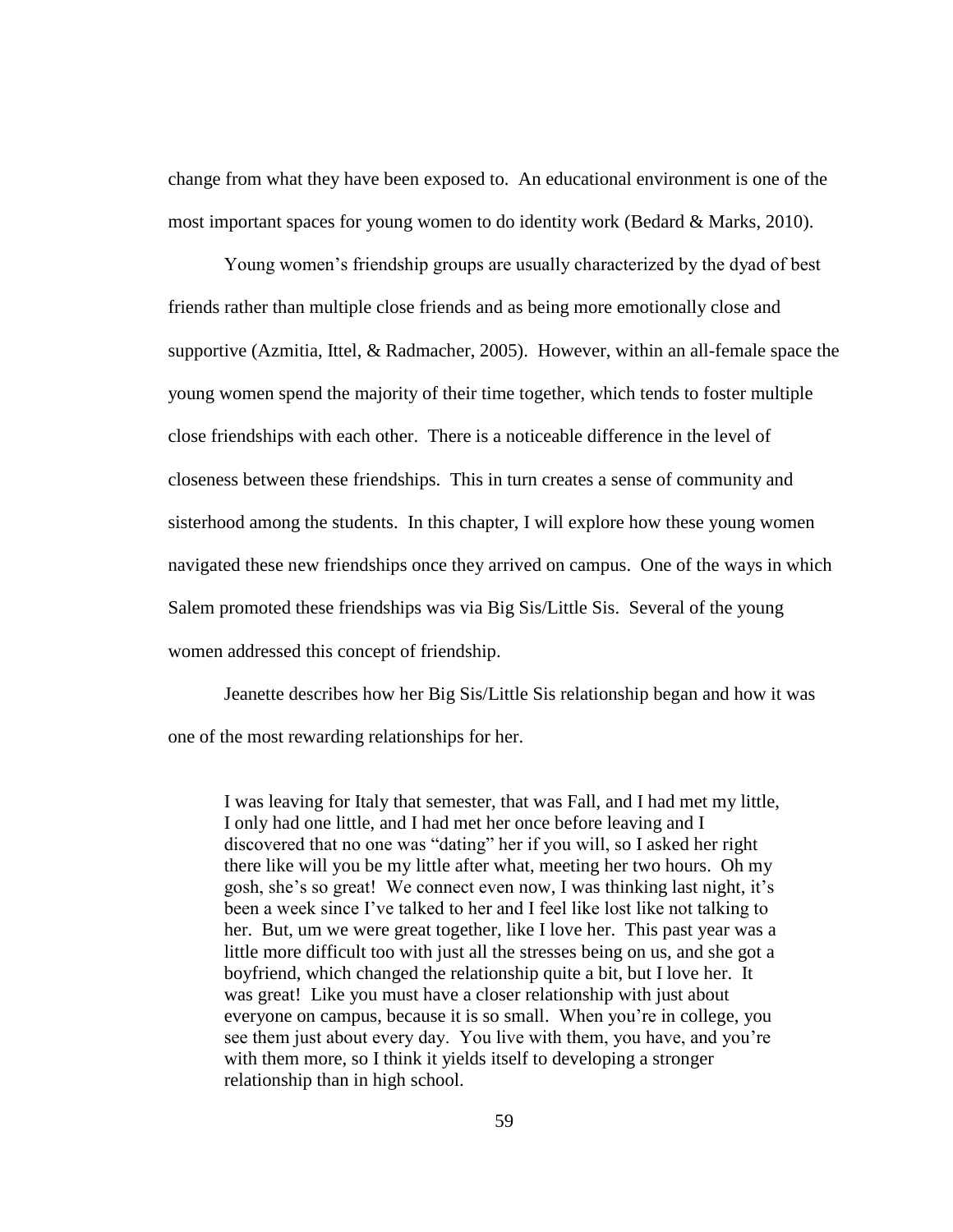Bella has four 'littles'. She explains how this occurred as well as how she lost her 'big'.

I have four littles. I argued over one because like three other people wanted her and that wasn't going to happen because I had talked to her all the summer before. But the other three, I adopted one of them, because her big is not doing anything so I adopted her, but I didn't have to fight for my other two. Because no one knew who one was and everyone thought the other one was too crazy to be a little, which is the truth, she's like insane. But I love them all. We were really comfortable around each other, well we actually talk about things, debate, we're not, we're not like if we don't agree with something that someone else has said we're not afraid to be like, to speak out I feel like I can say anything and won't be judged and my opinion will be respected. I don't have a big anymore. She went crazy my first year, like crazy insane crazy and left notes everywhere. There was this girl that she liked and she wouldn't take no for an answer, she was really weird (whispered). She started leaving notes around campus for this girl to find, it was really weird and she left campus without saying bye to anybody and never came back.

Emma addresses how hard being a 'big' is and what it is like trying to keep up

with her 'little'.

Um, but being a big is really hard. You try to keep in contact with them, keep up with what's going on with them, see if they need help with anything um ask them about things that are going on or going wrong or ask them if they're frustrated with something and tell them how to get around it, especially study habits 'cause that's something that's hard to learn in college.

According to Diamond (2002), young women's friendships can develop into

passionate friendships that emotionally look a lot like romantic love. These feelings may

include enthusiasm, possessiveness, and a sense that losing the friendship would

significantly affect their lives. As noted above, both Jeanette's and Bella's relationships

with their 'littles' and Bella's description of how she 'lost' her 'big' involved some of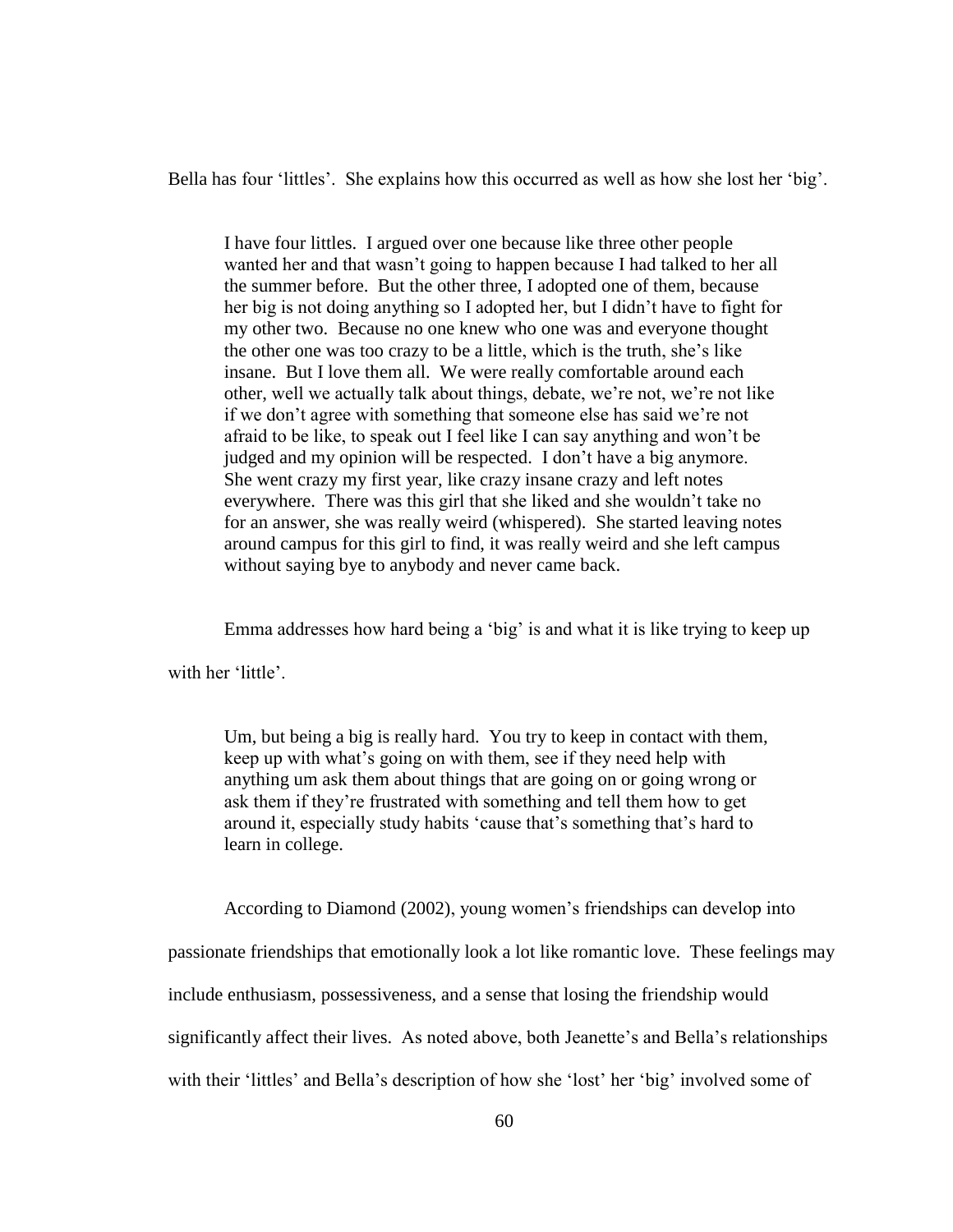these scripts of romantic love. The patches of geography that these young women inhabit also influence these friendships.

Although typically we perceive (our)selves as coterminous with our bodies, our experience of (our)selves also involves the geographic space around us. Emma addresses how this particular patch of geography influenced her relationships with the other students as well as what it is like to be a 'little'.

We really are sisters on this campus, like there isn't a single one of them whom I would trade for anything, they're not all necessarily the best people, they're not going to be all my best friends, but you love them anyway. They make the environment what it is, um it's kind of a beautiful thing, it's this friendship with almost no expectation from you. My big just graduated, I miss her so much. She was about 4'8" maybe, she was really small, um but I loved her to death. When she finally adopted me and um actually became my big it was really, it was really like this heartfelt, really warm experience wherein this person was offering to make you a member of a family of sorts. There's just this huge fondness on this campus for that kind of mentorship and that kind of sister bond that you get with an older student. Big sis/Little sis is kind of what bonds us together as a family and it really encourages that sisterhood.

Beth was not quite certain how to understand the sisterhood initially since she lived off

campus and did not have a 'big'. Yet, she did get to choose a 'little'.

It was a big problem with my incoming off-campus class, so we couldn't, we weren't able to sign up for one they had already chosen. I know me and two other girls never got one. I was kind of upset at first um because they had made such a big deal about big sis/little sis that I didn't get one and I didn't get to experience one. I actually didn't go through the traditional method you know where you read the profiles and you go through this big ceremony and everything. Our first day of classes one of my friends um was an orientation leader and she had met a lot of the first years, and she made a friend over in Babcock and she told me about her and said oh she's so awesome you need to come meet her. So we hung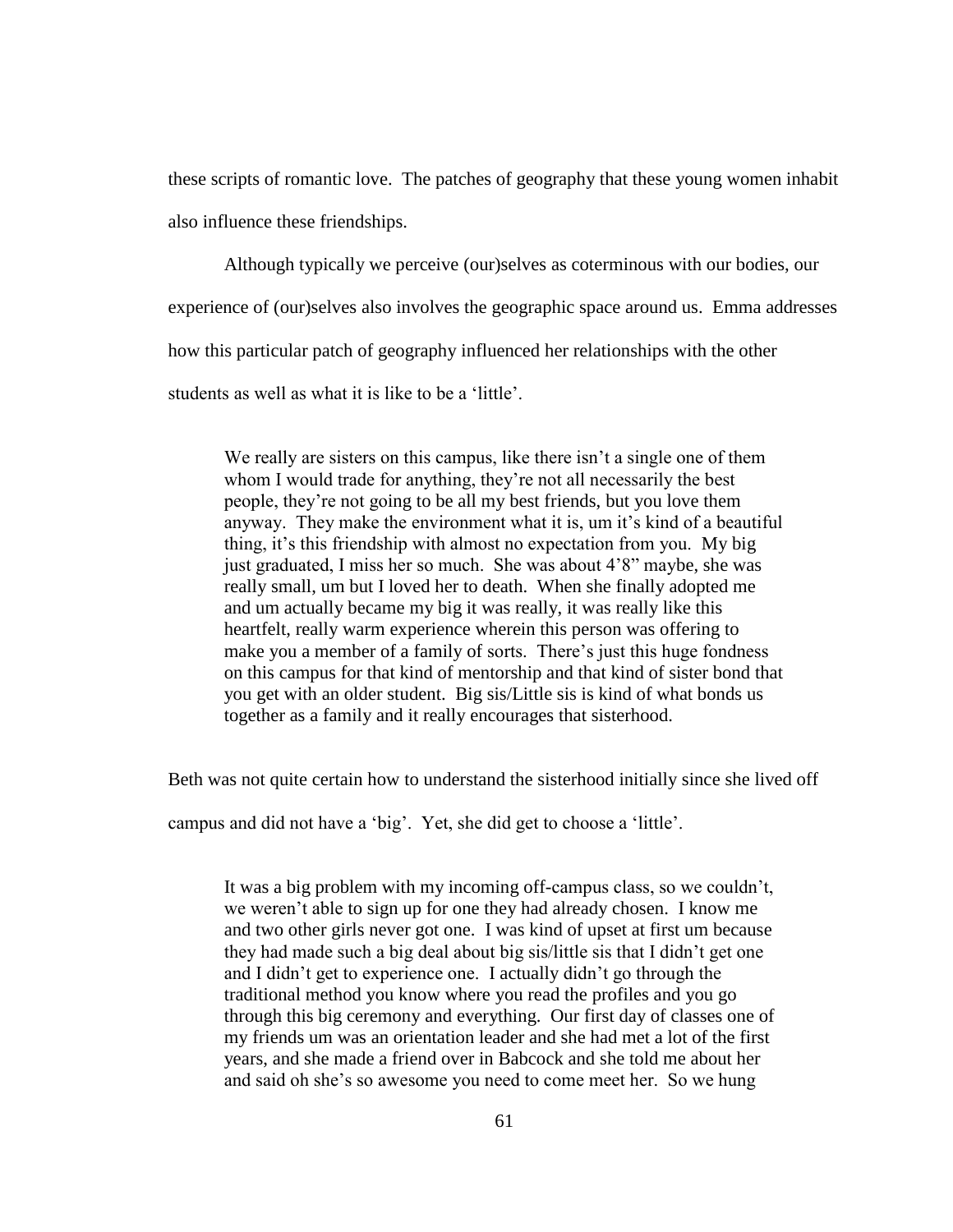out one night and a week later we went to the movies and we were talking about big sis/little sis and it was right before they chose, so um you know we had hung out several times and gotten along great and were becoming friends so I kind of adopted her.

However, now that she is a senior, she realizes just how much she has grown as well as

how much the sisterhood will mean to her once she graduates.

I hope I'll still be talking to these people years and years and years from now. There's a reason they call it the sisterhood. Um I think it's very fitting this idea of the sisterhood. I think that Salem does a great job of fostering the idea of a close-knit community and sisterhood bonds.

Even though Cathy had just graduated when I interviewed her, she spoke about the

sisterhood as a way to form bonds with her classmates.

I think that very specific smallness of it really helped because I was used to like such a small high school and such a close-knit community um that knowing, that like recognizing a lot of faces has been really helpful and I've been able to talk to a lot of people and get to know a lot of people and feel like I know the majority of this campus. When you're at Salem you're part of a sisterhood. To embrace this community and the other people in the community and then like have a growing sense of camaraderie but I think that's still relevant and is still an actual kind of sisterhood, it's just, I think sisterhood is just a way to form the bonds that we are forming with whomever it is with which we're forming them.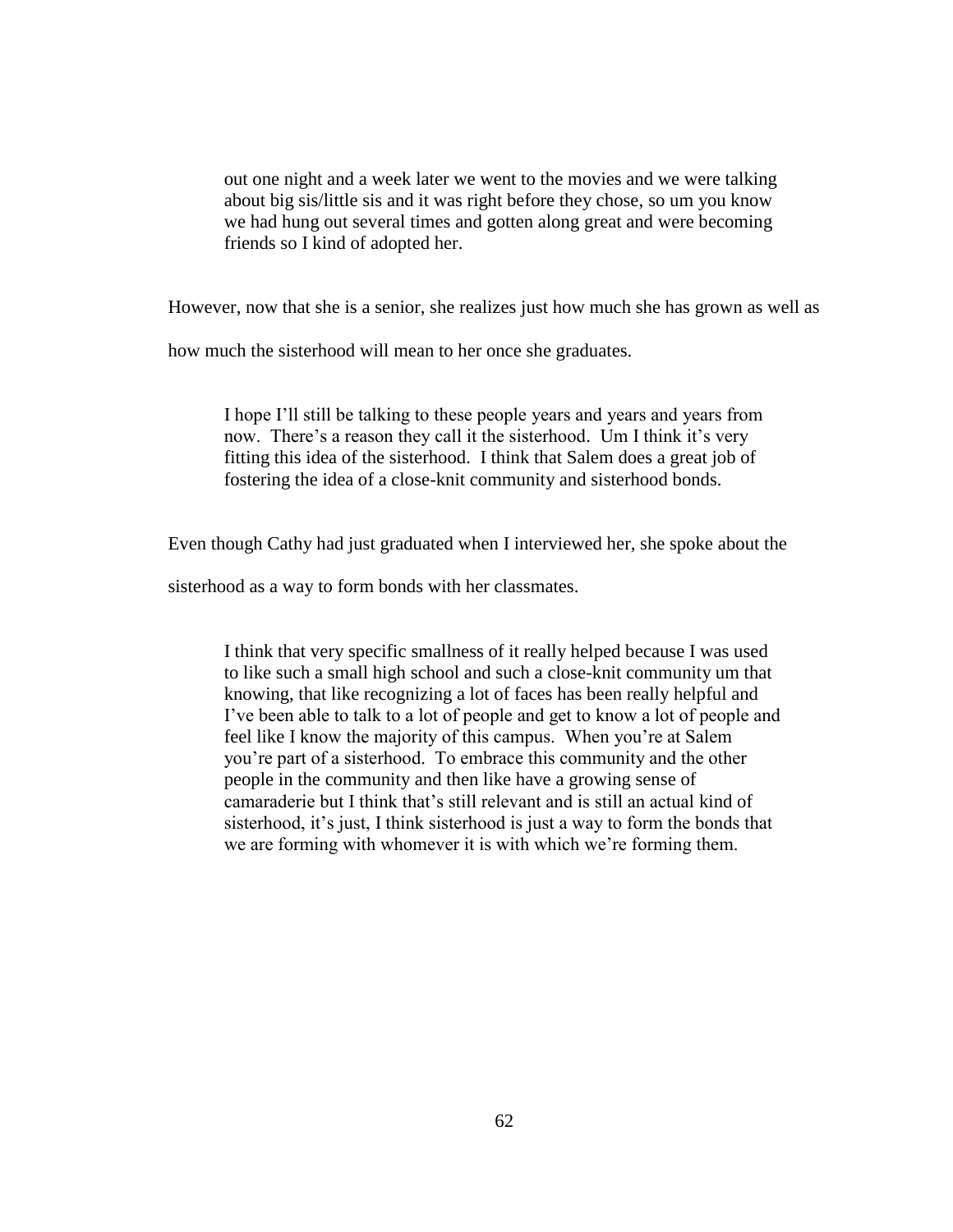Jennifer voiced this same thought and went on to talk about how the sisterhood was a

huge benefit in choosing to attend Salem.

That, that's my one thing I would say is just the sisterhood, the community, the willingness of others to be helpful, and to be knowledgeable about you and who you are as a person, and I think those benefits are huge.

Diamond (2000a) posits that many same-sex friendships are emotionally intimate

and often provide a foundation for a young woman to experience same-sex attraction.

This often blurs the line between romantic relationships and passionate friendships. Amy

relates her experiences with the sisterhood and frames it around her relationships with her

girlfriend.

The friend group I roll with now, I like them a lot because unlike the people I was hanging out with they're, they don't do drama, they just, they don't do it you know. They're very accepting and I'm, I mean I'm weird, so I mean like I do think Salem's female community is closer than other colleges. I can relax and open up around them more because I know I can trust them. Salem is a more open and accepting community of the LGBTQ thing, it gave me more confidence to be who I was and express who I was and start not caring about what other people thought about who I was. The main thing is it's easy to get into a relationship because it is an accepting area. There is definitely a sisterhood and camaraderie that you probably won't find anywhere else.

Joyce also frames her response around the community of acceptance that is fostered on

campus.

I think a lot of people come here because they feel like it's safe to be gay, or queer, or trans, or whatever you classify yourself as, um and I think Salem doesn't realize that, that somehow, perhaps accidentally, or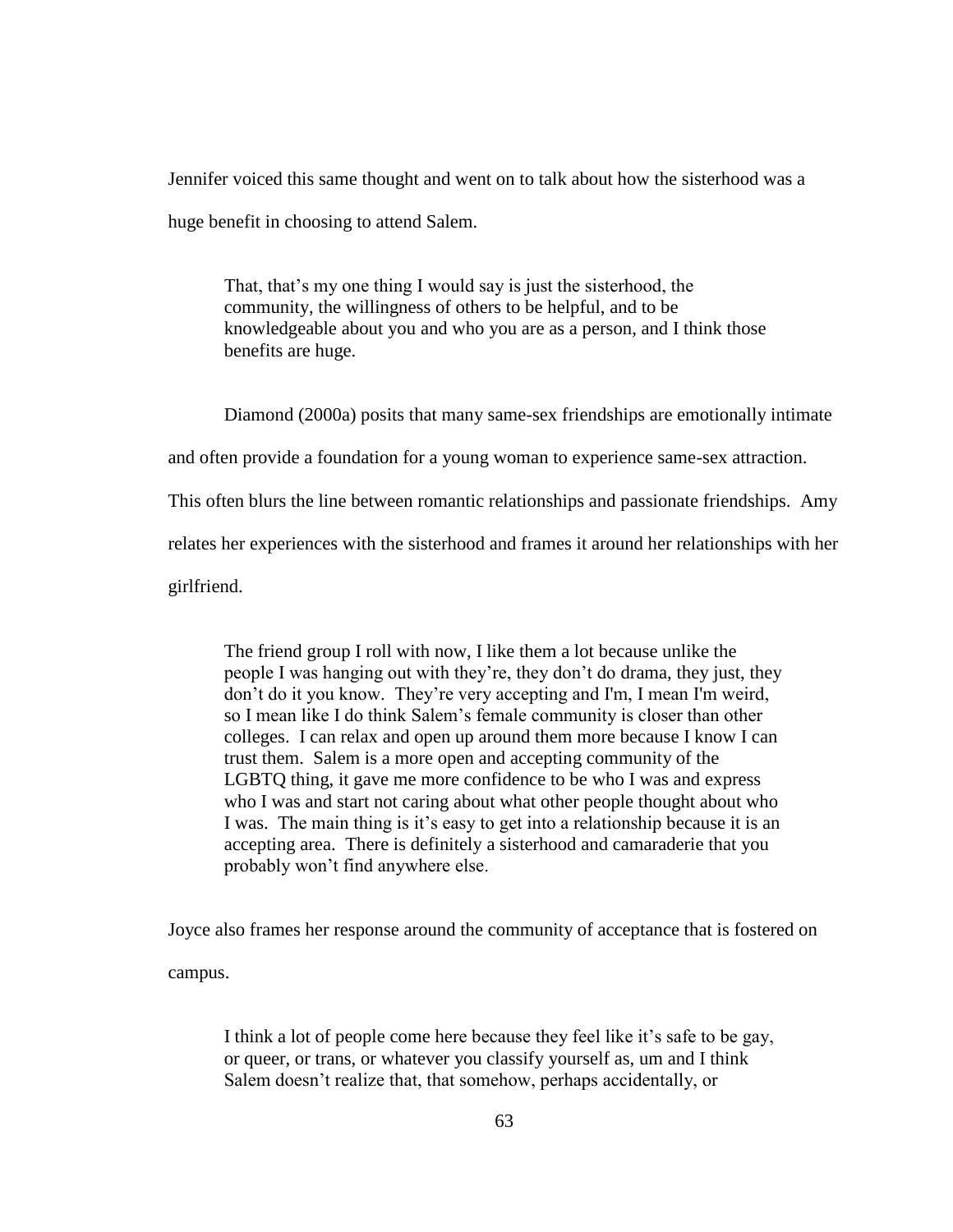unbeknownst to the administration, this community of acceptance has been created, because I don't think that the administration tries to foster that or helps that in anyway, they tell the um the people who hostess not to talk about if they you know have a girlfriend. But through that kind of interesting pressure or denial of the faculty, this like amazing community of acceptance and um sisterhood has formed. I know a lot of people that um would never have considered being honest about who they are at another place that was maybe less accepting or co-ed and here people just are free to kind of explore and express themselves and that's really nice and I think that does come from this idea of sisterhood and treating your fellow Salem students as sisters.

Portia speaks about how she perceived the sisterhood in relation to her race and her

sexuality.

I feel like many of the women that I've met here um have changed my life for the better, have changed my perception, has changed a lot of different things. You know I had always heard, you know, it's going to sound awful, I'd always heard before I went into Salem uh it's just a bunch of lesbians that go there so I didn't know what to expect. I feel like they don't show that we have a lesbian culture here, they try to hide it and then when people come they're like oh my gosh I didn't know. We get the Sisterhood and we believe in the Sisterhood.

Three of the young women spoke about the sisterhood in relation to alumnae.

Abby met an alumna that also understood her campus experiences.

It's crazy to meet a Salem alum because they are soooo enthusiastic and energetic and about you and the fact that you are going to Salem. I wasn't really aware of like that connection or that even that, the fact that that mattered to me but I really like the sisterhood. Like I said it's like a sorority without the nasty aftertaste, like I don't have to wear pink or put my initials on my shirt if I don't want to.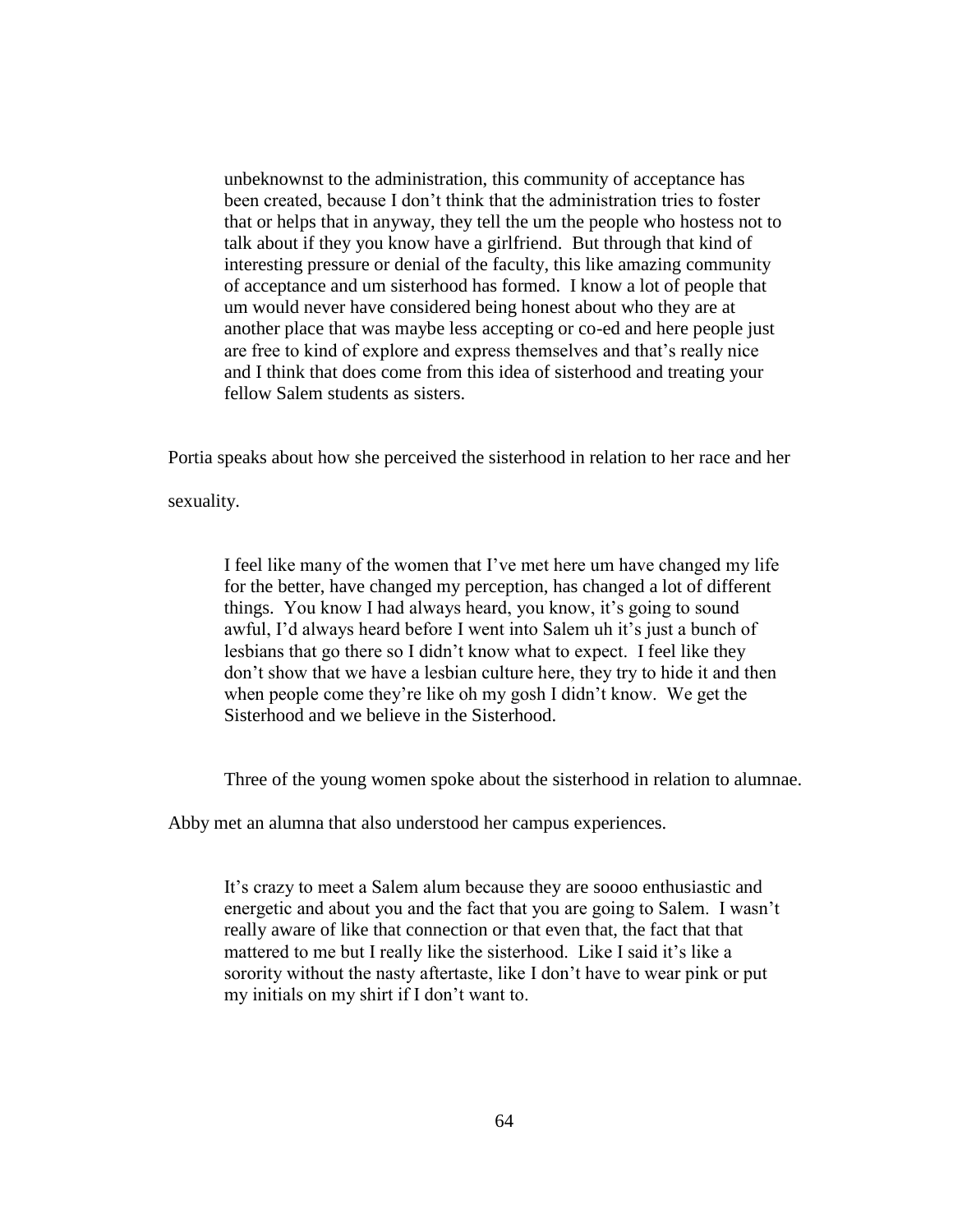Evie also mentioned meeting "Salem Sisters" outside of campus:

If you are in downtown Winston or where ever or somewhere out in the actually community with a Salem Sister or if you see a Salem Sister there is still the constant recognition, which exemplifies the tight knit community that we have. I don't truthfully know how to describe it, um but it's kind of a good feeling and it's definitely a positive because they know what you are going through. Truthfully I don't know if you can describe it in words, it's kinda something you have to experience I guess it's almost the way you have the connection with your family it's kinda like that it's the best way to describe it.

Sally talked about the connections she has with other alumnae.

If you want to go somewhere where you're going to make lasting relationships and have a damn good career one day then go to Salem College. You know it's, it's so cool to be able to have an alum book. You can call an alum in Seattle, WA, because she works at ABC firm, and say hey I'm interested in this, and you know without a shadow of a doubt, that every single person that you call would be like hey come on out here you know intern with us for a day, or shadow us, or how can I answer your questions, how can I help you, you know?

A few of the young women talked about how they thought the sisterhood was

stressed too much. According to Patty:

I think that the sisterhood thing is maybe a little bit inflated. Um and it might have meant something in the past, it may have been more stressed. I think that the sisterhood idea would probably be bigger if I were here, but at the same time I don't know how much of the sisterhood idea is encouraged at events because it's like a traditional event, and how much like it's true, I think that it's kind of hard to distinguish. I mean personally I don't how people would get work done if they were always just like chatting and having a great sisterhood with the entire campus. I just kinda want to have my own space as well, but the relationships are something that I wish I could build more, because you are not like living with people you know.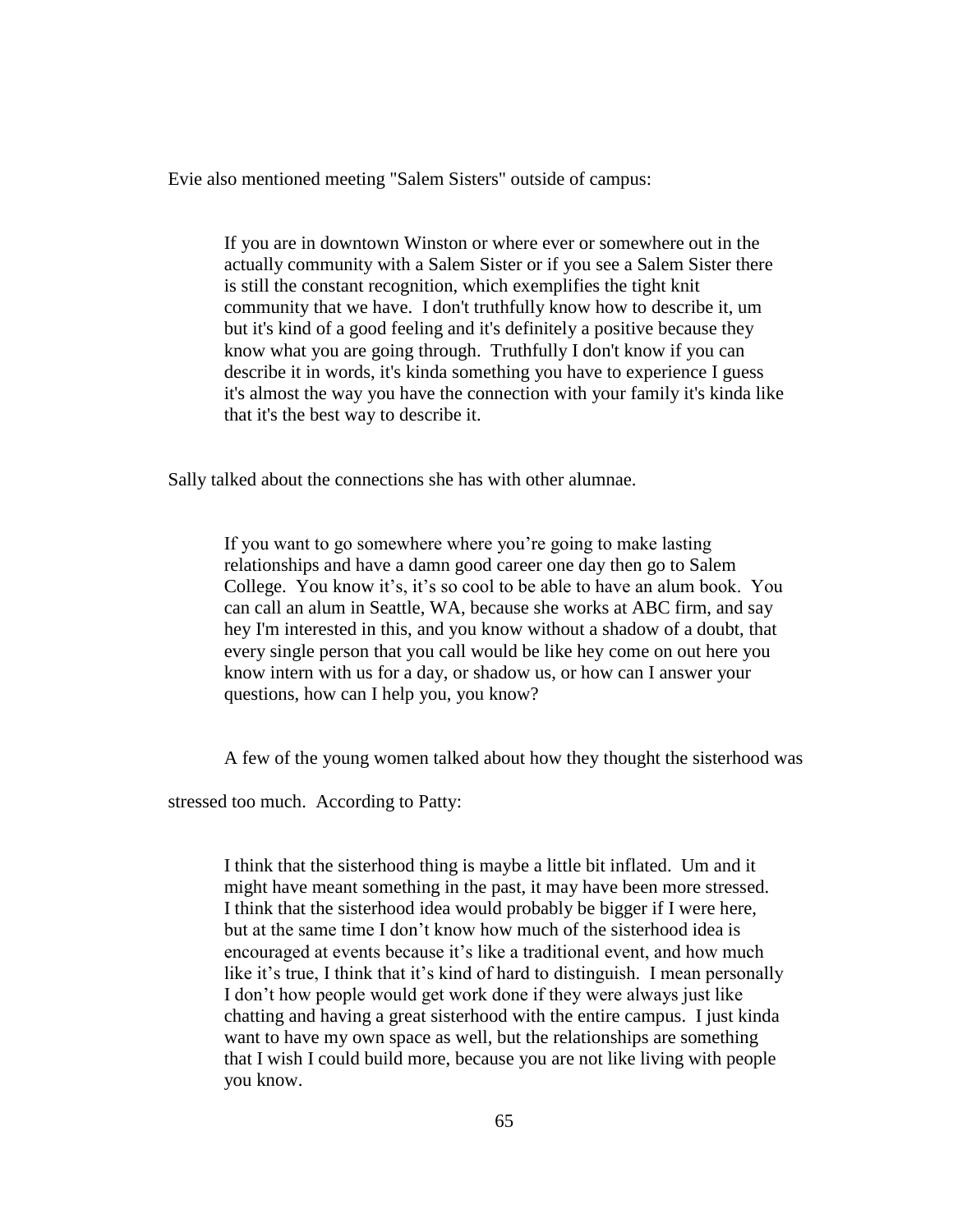Cathy also mentioned how not everyone felt a part of the sisterhood.

I don't think everyone feels like a part of the sisterhood, and I don't think that's because they can't or because of any like, well I'm taking that back, I, I know. I've heard a lot of people who say, who like just think the sisterhood is bullshit. But then I've also heard them say that they love the sisterhood here. They might, I think there are people who feel part of a sisterhood with certain groups of people and not within the whole campus community.

Melissa also mentioned how the sisterhood was not something that she really focused on and related it to a few same-sex relationships she had witnessed at the other university she had attended prior to coming to Salem.

I have made friends at Salem but not friends that I hang out with, outside of Salem, just because there's not, the only time I see people is class and that's, that's not the time to you know socialize for me anyways, 'cause I have a hard enough time as it. And so I'm here to learn I'm not here, I am here to make friends any you know that kind of thing, but that's not my priority whatsoever. We are supposed to be here to support each other. I think that the, the friendships and the relationships here are strong. You see girls holding hands or a kiss on the cheek and things like that, but it's never been PDA no matter what. I don't, it's weird to me, I feel like there is a time and place to have a relationship. I feel like it does happen here because it happened at State. At State they were called lugs, lesbians until graduation.

All of these young women brought a different style of reasoning with them to Salem. A history, if you will, of thinking about spaces, places, and relationships. While each young woman's grammar (logic) for working through their relationships was different, each had fashioned her own place via emotions and relationships within this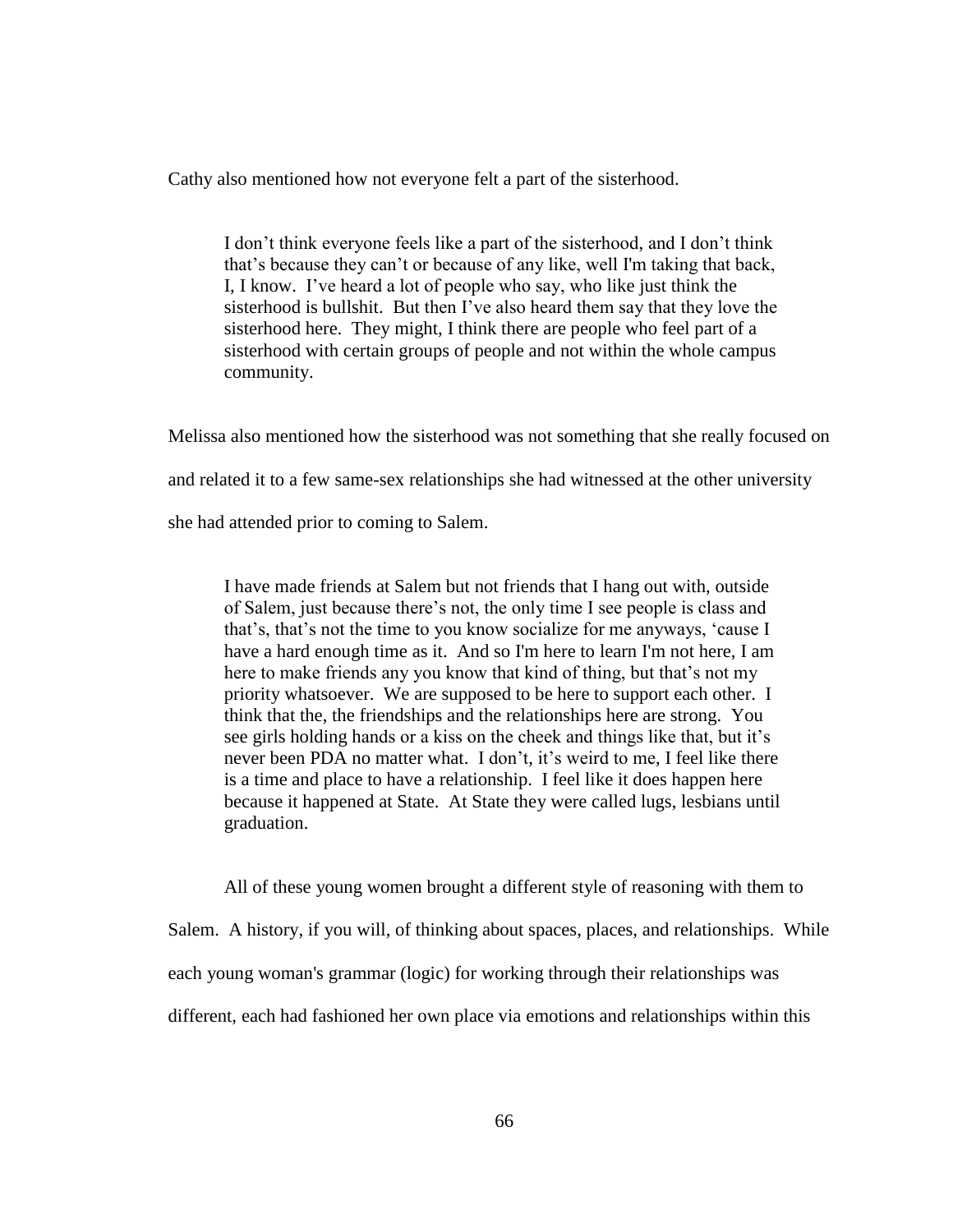geographic space. If we look carefully at how each young woman responded to my questions, we can see their individual maps.

Even though these young women had started mapping their identities before they entered Salem, it was at Salem where their identities were solidified and made manifest. Most of the young women had positive views regarding Big Sis/Little Sis; however, some negative comments were made regarding this institutionalized version of "forced friendships" as well as the ideal type of student that Salem promotes in their marketing campaigns.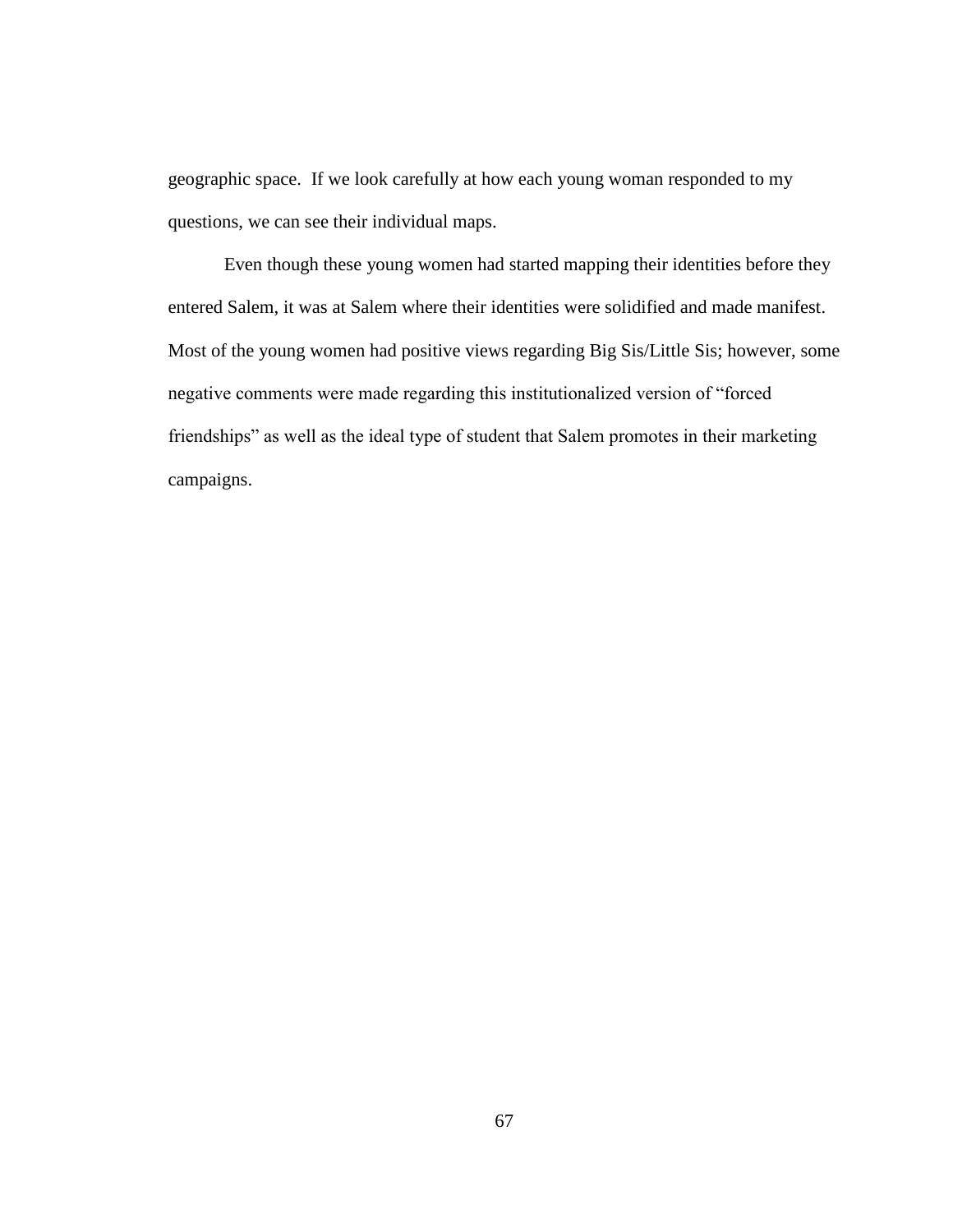#### **CHAPTER VIII**

### **BUT IT'S REALLY NOT LIKE THAT**

#### **"Susie Salem" and the Iconic-Spatial Disconnect**

It is one thing to inhabit a place singularly created for women and quite another to meet, figuratively speaking, the cultural image of the student who ideally occupies that place. Many of the young women that I interviewed described the personal distance they felt from this cultural representation of the ideal Salem student. This iconic figure inhibits the fashioning of place for these young women; she is quite alienating. Most of them used the term "Susie Salem" and still others, the term "Pearl Girl." This identity, the students rightly knew, had been meticulously crafted by the administration to create the ideal Salem College student. While ideal types are frequent conceptual constructs within sociology, created from identifiable facts, they rarely conform to reality because of intentional oversimplification and embellishments.

Many of the students spoke about their perception of Salem from viewing the website and from reading the pamphlets that were distributed at college fairs they had attended.

But they try to put on the perfect Salem woman, like if you look at that Salem magazine right there she's skinny, she's blonde, she's dancing she looks like what Salem wants to portray like all the pictures you see online, all the Salem students are like in their sundresses, wearing their pearls, like you know they're the Salem image and that's what they want to act like all of Salem is. They tend to, they try to put on this "Susie Salem" image.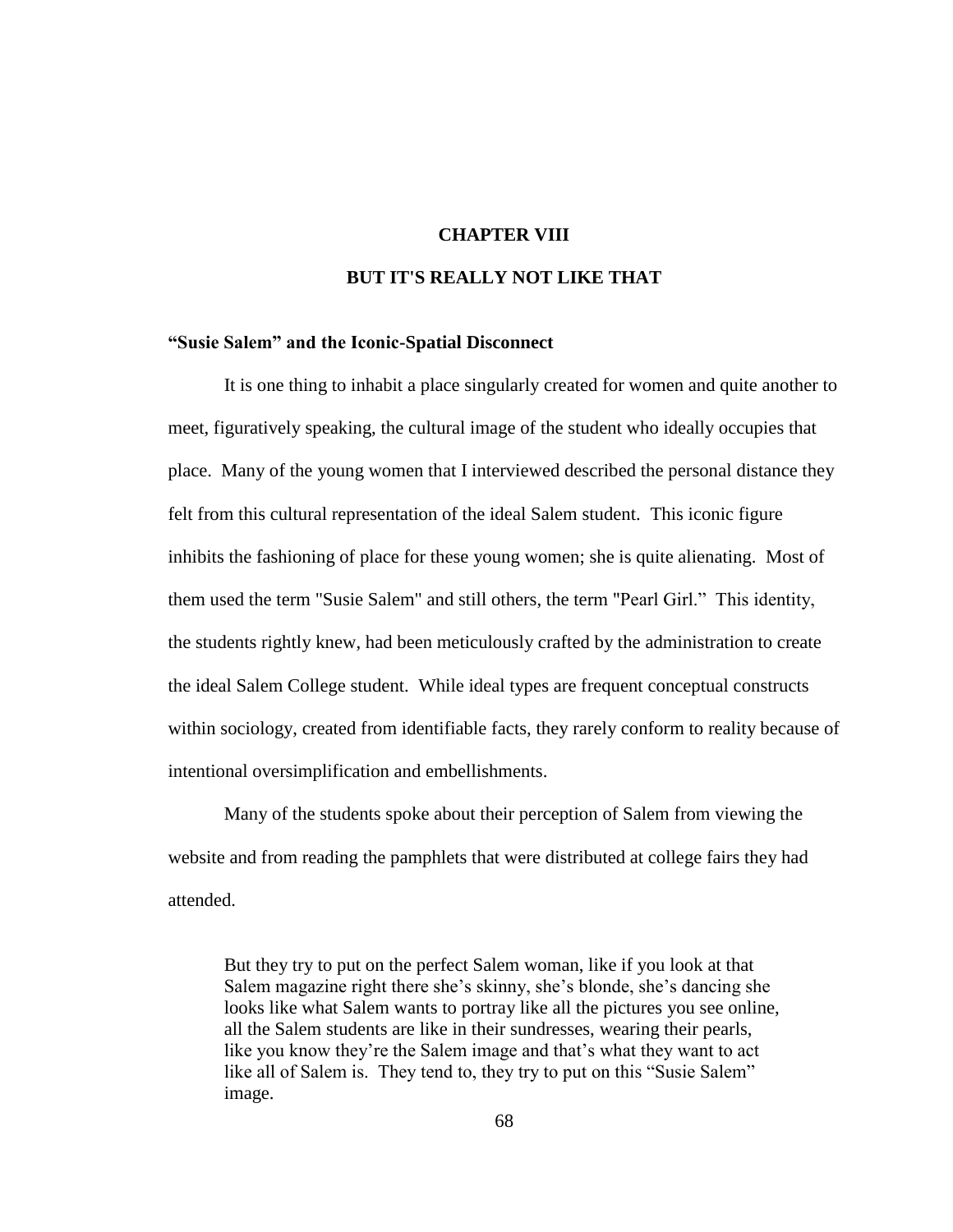Well you know just reading about Salem and looking at the pictures they have when I was applying it didn't look like a college, you know, I was like surely that is not what they do, that's not what they wear, that's not how they act, it's a college.

So the image that Salem really likes to portray is like kind of prim and proper southern girls, 240 years of educating smart, southern, pretty, prissy women kind of. Which is not who comes here anymore.

Um, so it's sort of a funny thing because the administration works so hard to promote this ideal that isn't here, but isn't here in a great way. And there certainly are girls who wear pearls every day and who put makeup on, straighten their hair every morning, and get dressed up but you have people that are like that everywhere, but I would not say that was the majority and that's certainly not the majority of my friends.

…those people that are on the pamphlets do not look like me. They are very much like me but when they put on those fancy, I mean they give you a requirement of what you have to wear in order to be on that thing, so that's not how they dress, they have like that outfit just for those things.

Problems that arise when using an ideal type include a tendency to focus on extremely polarizing issues, while disregarding the links between them as well as the challenges of demonstrating just how different groups and their constituents complement each other within a community, or as in the case of Salem College, an educational space. Several of the students discussed these challenges and how the college continues to portray the perfect Salem student and the subsequent results among the students.

…but they won't let us kinda like represent who we really are so that poses like a threat and it causes people to be like whoa Salem thinks this we have to show that we're not so it causes us to be cliquish and kinda like a revolt which is really weird.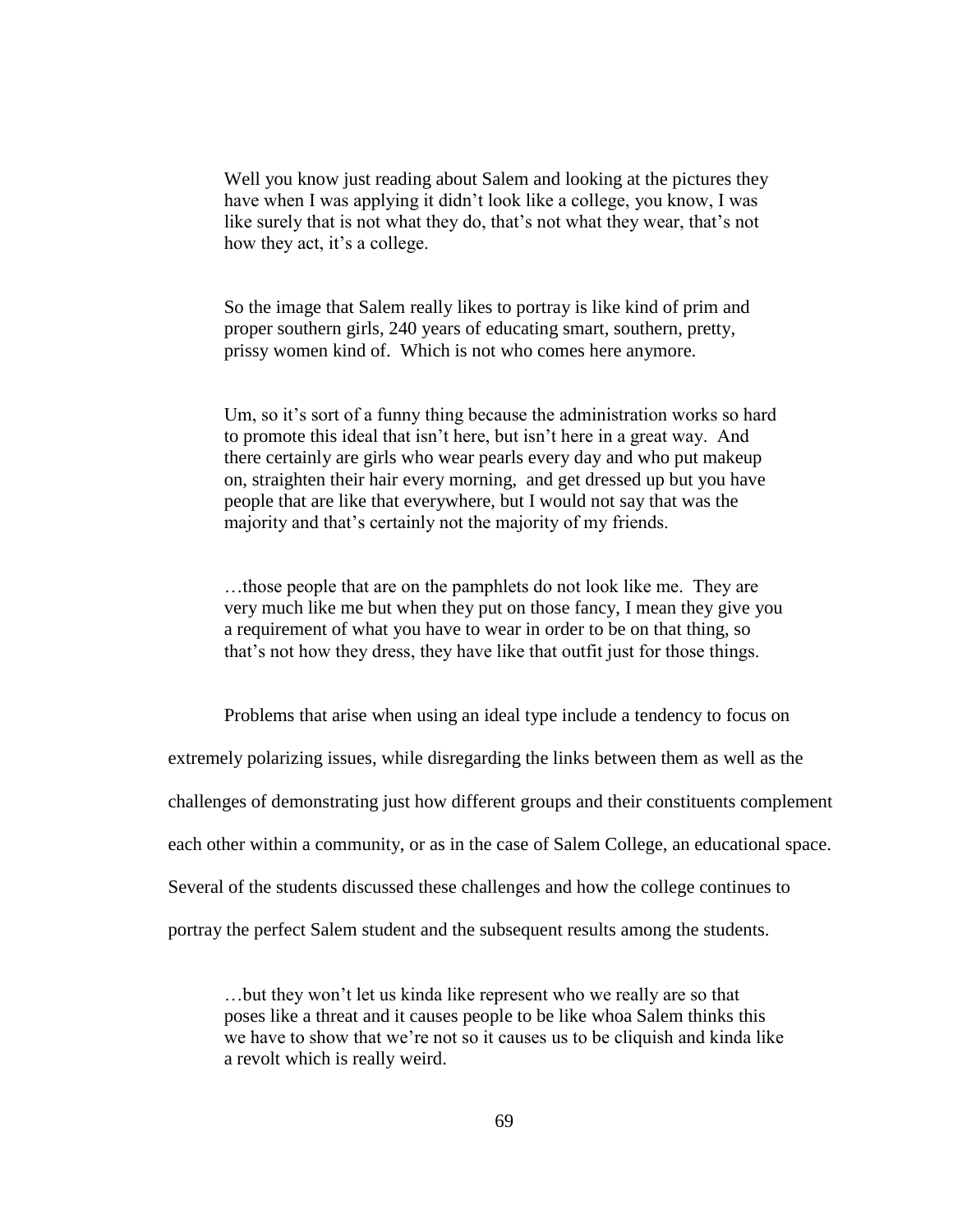Because like it will show in the like the website that it had like one of the black girls she was like dressed in what some people would call like white people clothing, I hate that term, but that wasn't her style but that's what they told her to wear so it caused a lot of people to get mad and it's just it's crazy. Because it, like I said the website, and like how they present Salem to be is what causes a lot of this that's going on, but if they were open saying yeah you know we have this we have this we have a very open LGBT community it would be different but they don't show that on the website or anything when they talk about Salem at all, so it causes a division like those people feel like then they have to stick with one another in order to help each other.

…the people who give the tours and stuff they all fit the Salem image, I mean um, like they try to portray Salem as just that and so the girls who are that come here thinking that I'm going to fit in here great and then they get here and they see someone like me walking by holding hands with a girl or you know they see the random like weird girl running around with face paint or something or they see the girl wearing the tutu, like the people who fit the "Salem image" that came here because they thought it was that are like what is this what did I get myself into. Like they didn't realize they were getting themselves into a very liberal college and they transfer out quickly because I've definitely heard girls make comments like I didn't know there were so many gay people here and like transfer out within three weeks.

Like Salem tries to portray itself as something it's not, not saying you know that Salem shouldn't try to make itself look nice I mean yeah definitely, but you never see pictures of real Salem students, you see the select few students that they want to like make their image about. And like they don't show the students the real Salem, they just put them with the people that fit the perfect image.

This disconnect fosters a subculture of subterfuge among the students. This

feeling of living in a Petri dish creates the framework for several of these young women

to have to forge their perception of who they are with this idea of "Susie Salem." Most of

them are struggling to define themselves against an institutionally defined ideal. The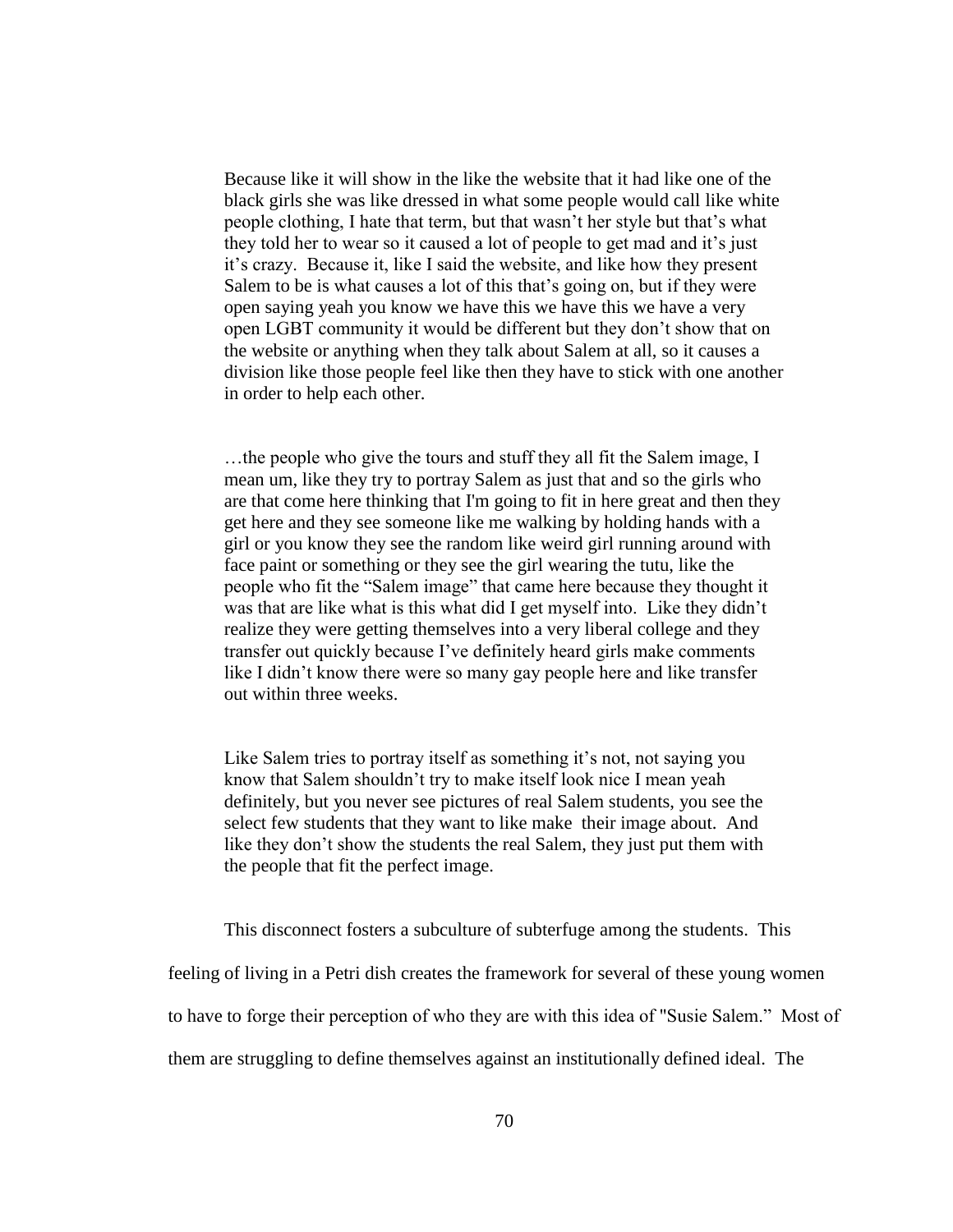actual reality of Salem is jarring to the students and only adds to their confusion. This is in fact an element of the dramaturgical performance that Goffman (1959) describes with the concepts of front stage/back stage. The front stage, where the actor/student officially acts and adheres to traditions, may have significance to the target audience. The student is aware that she is being observed and behaves appropriately. By utilizing the "Susie Salem" persona, the students are able to act like the ideal Salem student within this particular patch of geography known as Salem College. For example, several students mentioned that even though Salem wanted them to dress and act a specific way, it was just that: an act.

Well there was a lot of people, who I felt like, um had that ego kinda control thing and they were, you know the pearl wearing um Susie Salem's, exactly, that's exactly what it was. It was the Susie Salem. So, um, uh, these, these girls were the ones who tried to control as much as they could of your life or what you were doing, or where you were going and this and that. The people who give the tours and stuff they all fit the Salem image, I mean um, like they try to portray Salem as just that.

It's all the generic images um which is interesting just in that, it almost represents our campus but it leaves out a lot, it, it even miscon, like it doesn't actually portray how the "pearl girls" are, it's, I feel like it's a very narrow and stereotypical idea of who it is that wears those clothes or enjoys pearls, which is kind of sad too.

I think Salem definitely chose the "pearl girls" to be like the Frem members and to be on the flyers or whatever those brochure things are that they hand out to prospective students, and what they put on the billboards downtown, and all of that. They definitely pick the All-American girls to be on there and that's definitely not the way Salem is.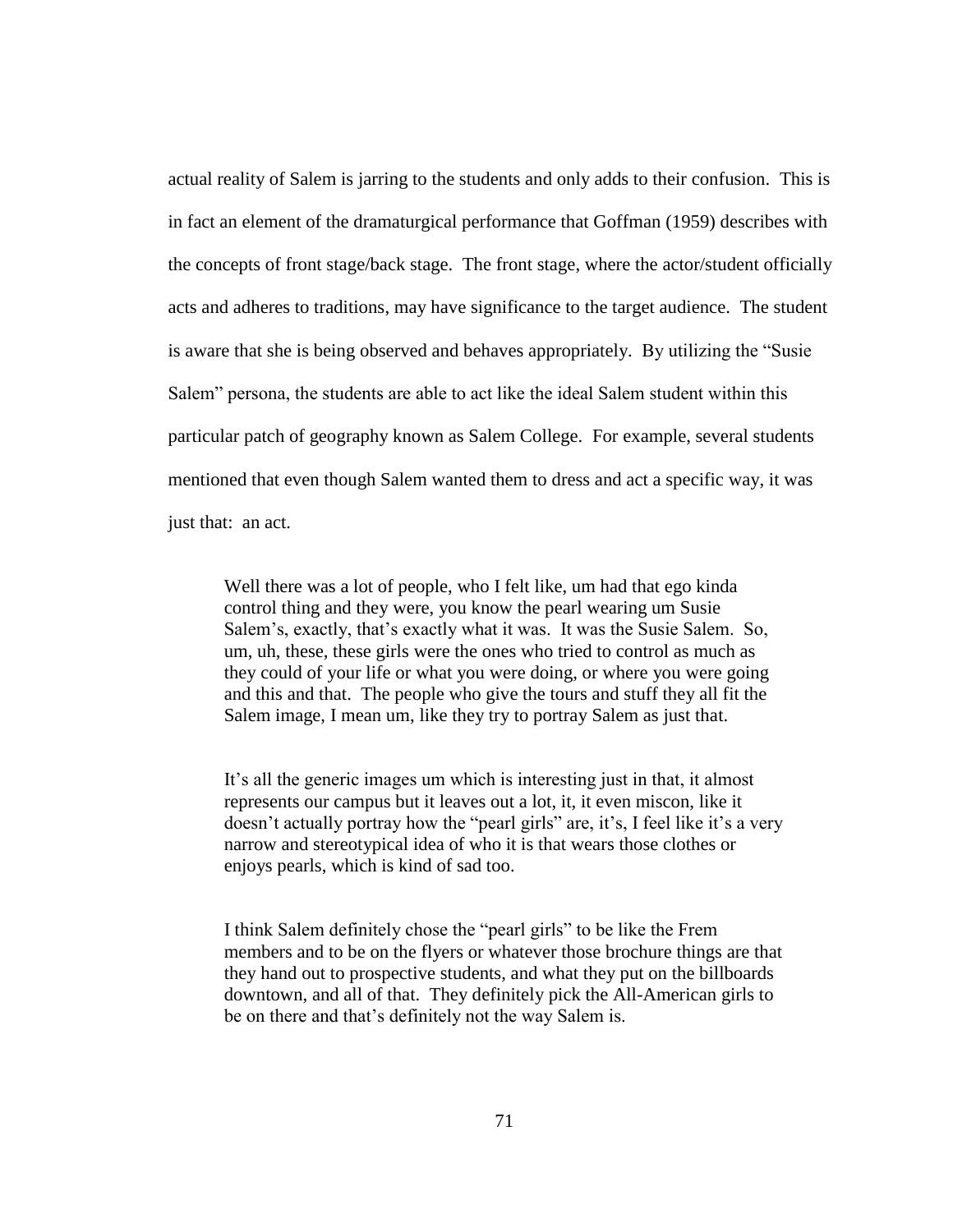The back stage becomes the students own place, for example, their dorm rooms, and is where they can show their "true selves"; however, the main audience is not present. It is where the reality that has been concealed on the front stage can occur. The back stage is entirely independent of the front stage. The students are able to step away from the persona that Salem requires them to project without worrying about disrupting their performances on the front stage, the geographic space of Salem College. Virtually no members of the audience can be found in the back. When the students are in the back stage area they are still in yet another performance, that of camaraderie. The students addressed this concept as well.

We have this, we have a very open LGBT community. It would be different, but they don't show that on the website or anything when they talk about Salem at all, so it causes a division like those people feel like then they have to stick with one another in order to help each other. I came for an off campus lunch thing beforehand, like a week before school started and the girls they had there leading it were the Susie Salem's and Karen and I were sitting there like Oh God what did we get into, like I don't know if this was a right choice or not.

And then once I got on campus, and started meeting all these fun, vibrant, unusual people I was like ok this is great! But you know even walking around I could see girls in their pajamas and little cat fights going on (chuckling) and stuff like that. Um and then staying here you know overnight whenever I was applying I got to see some of, all of that first hand, so I knew when I got here that it wasn't like they described. Um, which kind of made me relieved.

I think it's really interesting when prospectives come because they have this image of what they think Salem is, what they think Salem should be, but when I am your hostess and I am wearing my Chucks and my cargo shorts, you're like but that's not like the girls we saw on the website with the cute little Aeropostale shirts like that's not what we saw, hmm. Salem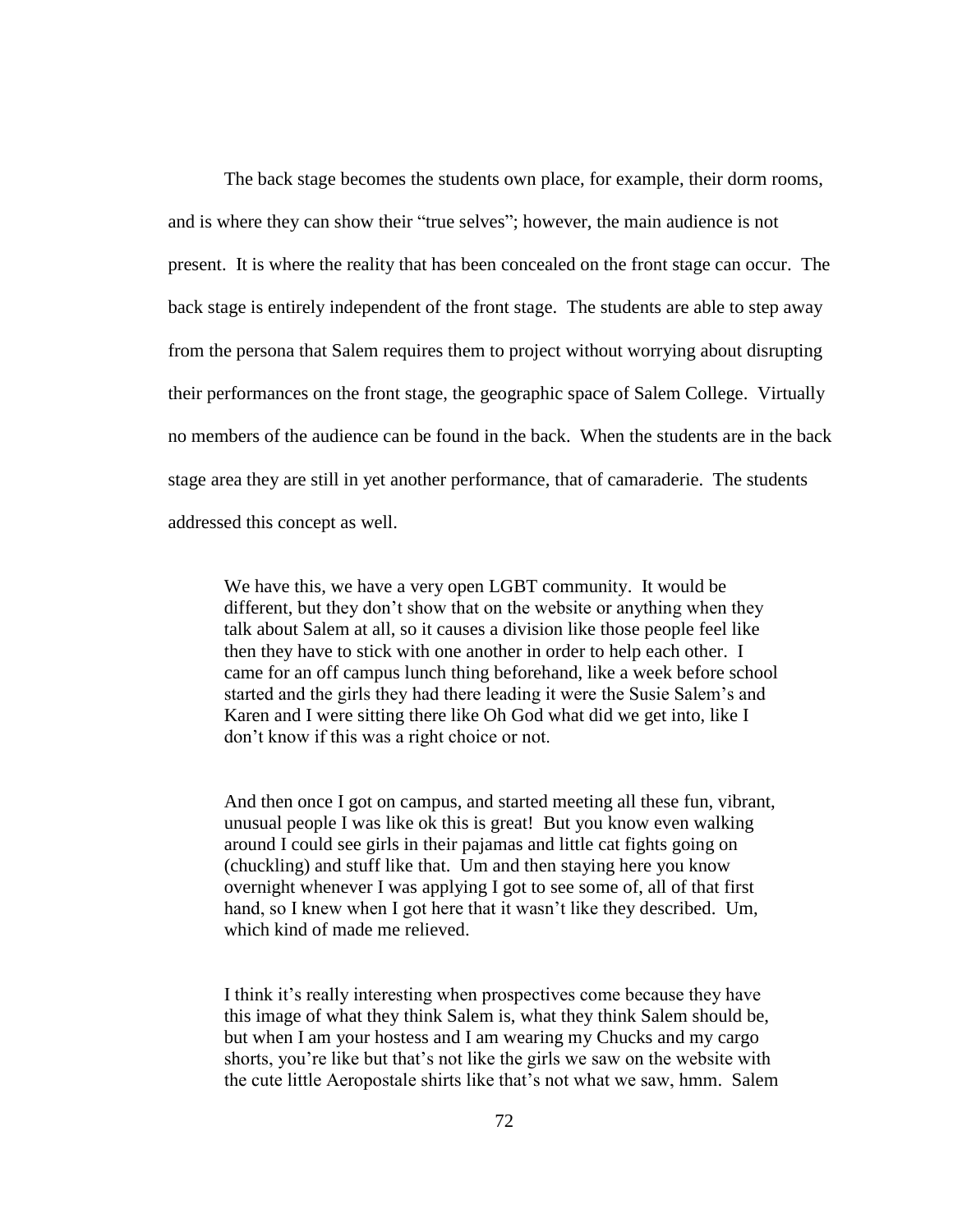is definitely not what I thought it was going to be but I'm glad that it's not what I thought it was going to be because I wouldn't have come here; you have these people who you are like these are some token Susie Salem's but it's really funny because they look like Susie Salem until they open their mouths or until you, you hear how they feel about things and you're like you are a Susie Salem on the surface, that's what you are, you are a Susie Salem impersonator.

I think a lot of people come here because they feel like it's safe to be gay, or queer, or trans, or whatever you classify yourself as, um and I think Salem doesn't realize that, that somehow, perhaps accidentally, or unbeknownst to the administration, this community of acceptance has been created, because I don't think that the administration tries to foster that or helps that in anyway.

They are very much like me but when they put on those fancy, I mean they give you a requirement of what you have to wear in order to be on that thing, so that's not how they dress, they have like that outfit just for those things. And um many of them they don't ask to be on it, they're just like hey you're going to be on the pamphlet, we need you, sorry. Um, many of them are just like you know I'm just chilling with you all, I don't want to identify with that, but they are just put on it.

I know that they paid Kristen to stay in her room on visitation weekend. Kristen was a little wild dresser, she had curly black hair, she dressed in camouflage, no shoes, and she was an out lesbian. Kristen told me that administration paid her to stay in her room during visitation weekends and they furnished her food and movies. So, Kristen would stay in her room so they wouldn't have to see her.

The everyday life of these young women is divided into two realities: their actual

lived experiences and the socially constructed ideal of the Susie Salem persona. The way

the young women deal with these two very distinct realities sometimes can create

conflicts between each other as well as the administration. This interaction between

space, place, and students is where identity emerges. The role that each student plays is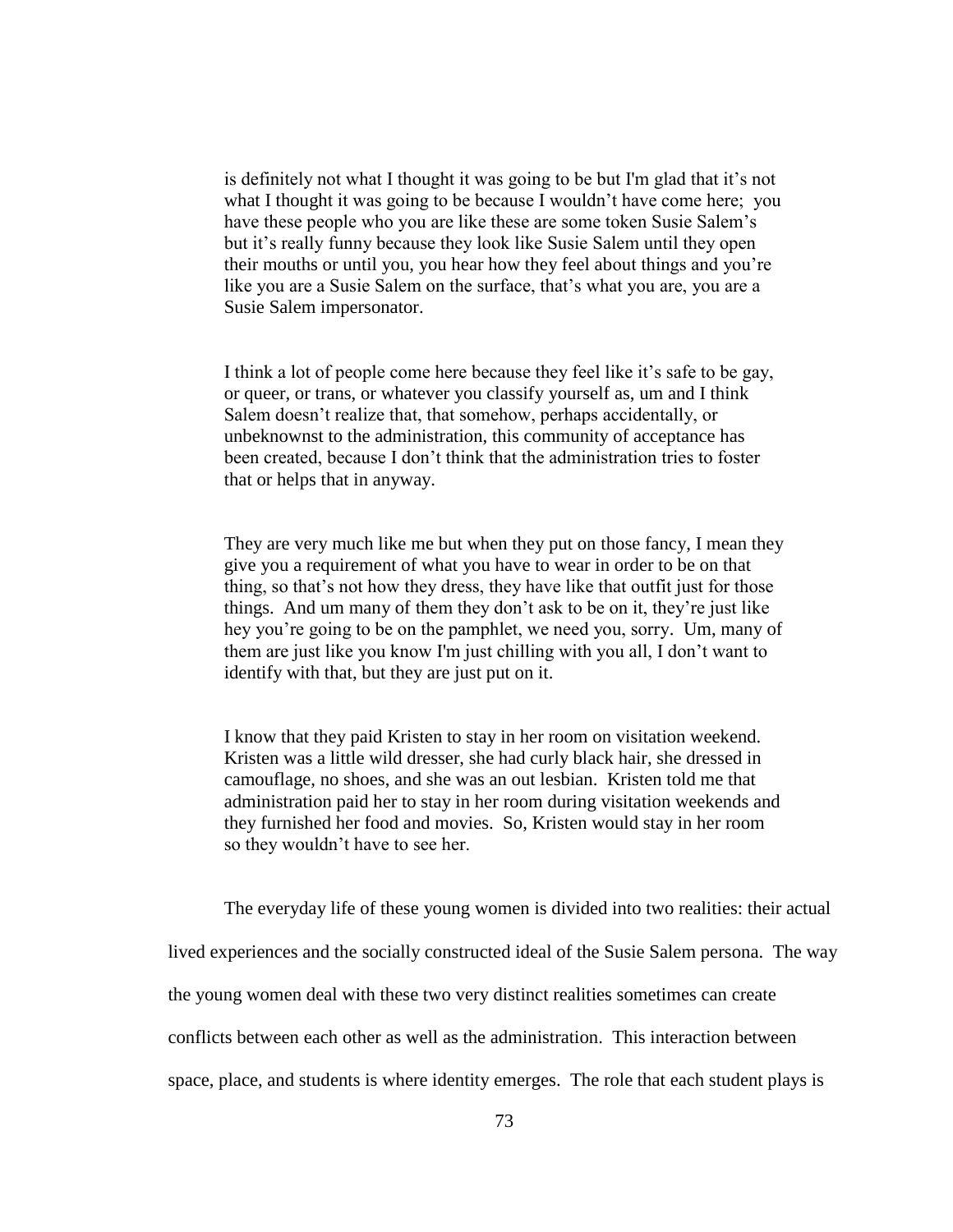made up of several different parts and they choose how and when they show these different parts to others. They may even show different parts to the same people, it depends on the occasion.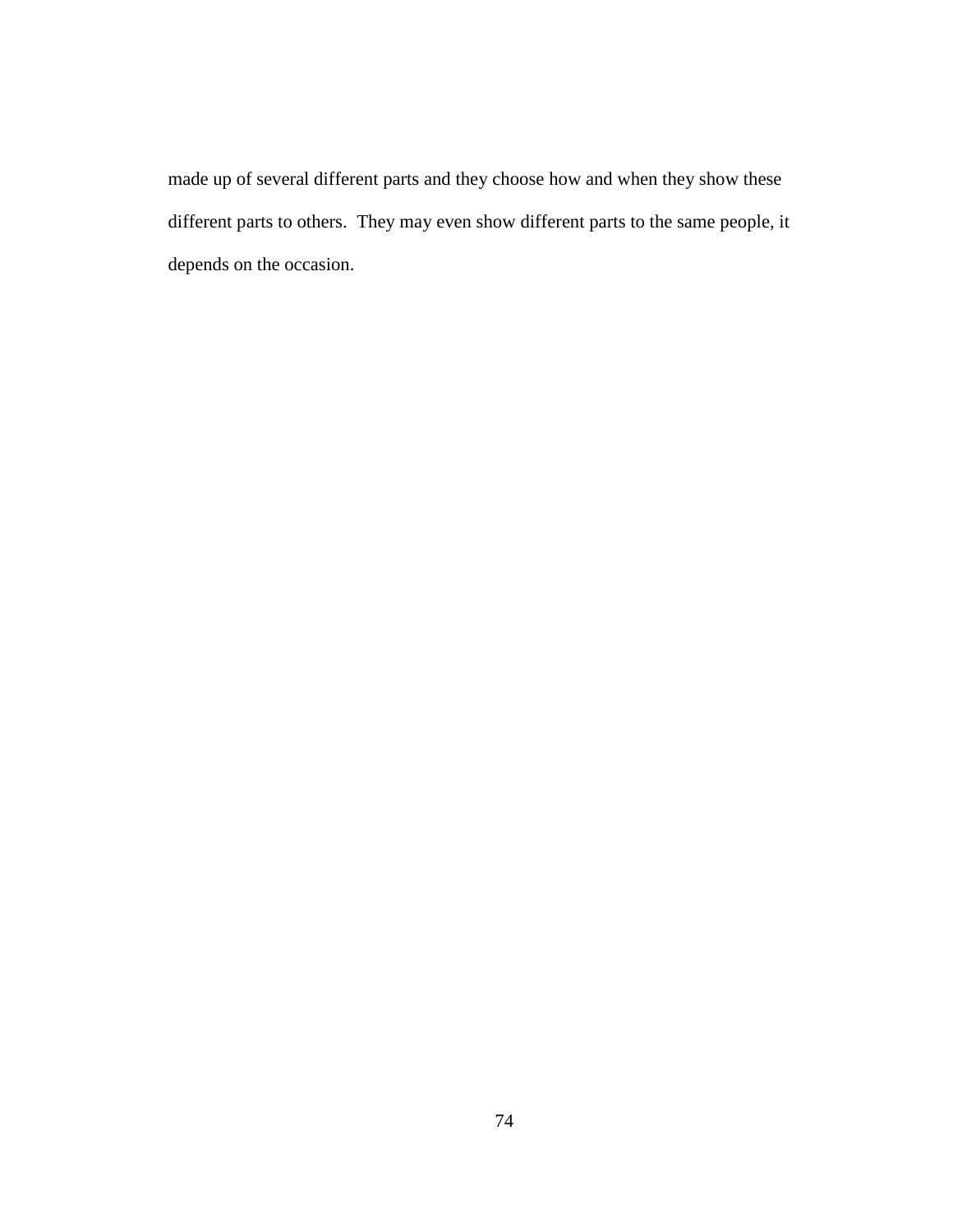#### **CHAPTER IX**

# **DISCUSSION AND COMPLICATIONS**

The aim of this study has been to illuminate and explore how space and place affect young women's sexual identity mapping. The question of space and the notion of place in sociology trouble the margins of our discipline. We have an intuitive understanding of both—we know when we are in a space versus a place. At the start of this work, during the literature review phase, I drew a distinction between space and place. I argued that the key to constructing a more effective perception of these notions is to understand it is not the physical but the relational that defines place and allows for the development of different opinions of place for each individual in this patch of geography known as Salem College. I also included a brief discussion regarding how both sexual orientation and sexual identity make up a portion of the identity work we do over the course of our lifetime.

I have addressed this understanding by highlighting the particular ways in which space and place have played a role in these young women's lives in consolidating their sexual identity. By focusing on the particular instead of the general ways in which young women fashion their identities, I am challenging several expectations we have made in sociology regarding identity work. Personal identity work, as defined in sociology, is a social construct, which includes how we interact with our culture, our family, both chosen and family of origin, as well as our own personal experiences. The journeys we make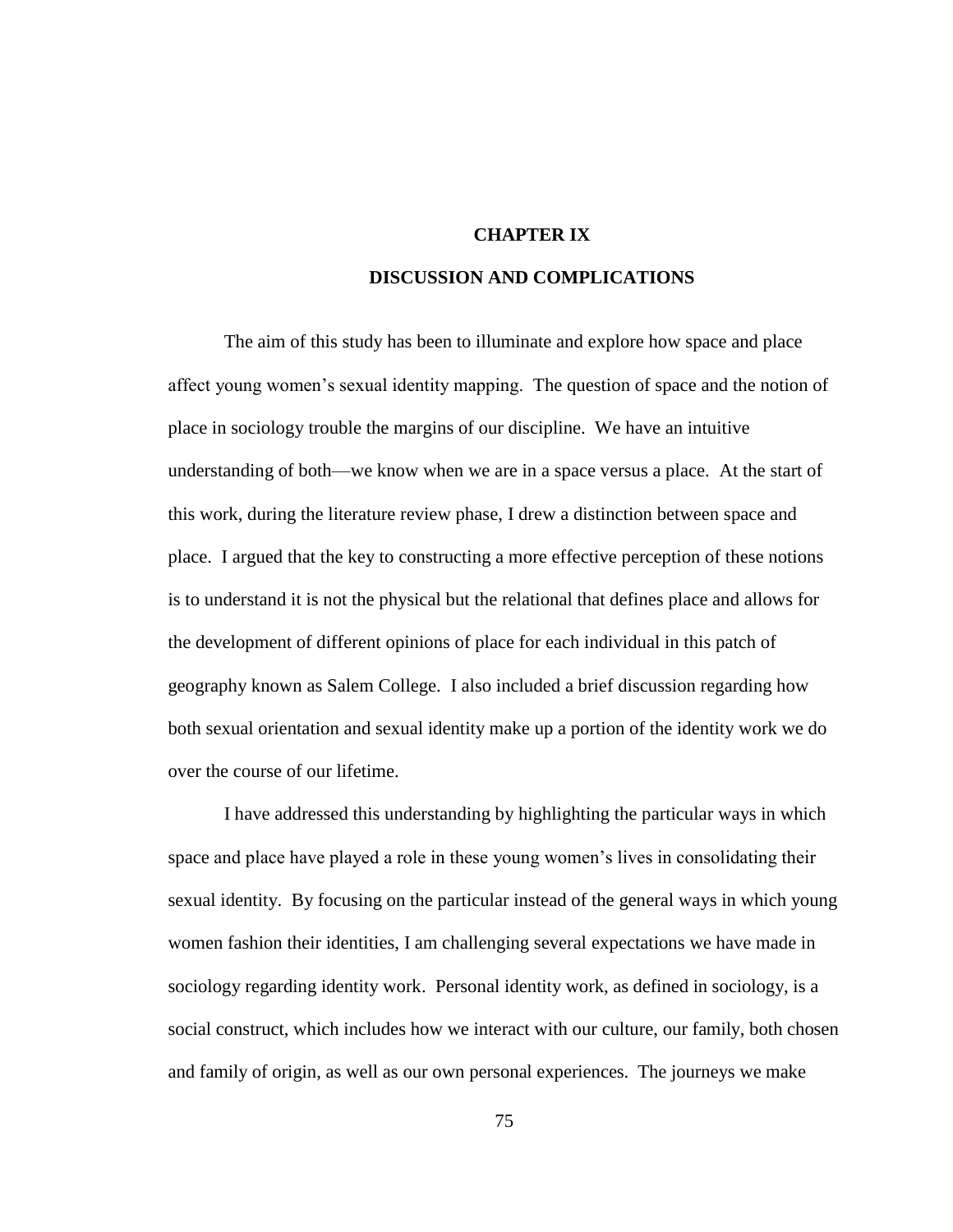through this essential identity work sometimes reveal the internal conflicts that take place as we map and embrace specific aspects of our identities that we may have neglected in our pasts.

I have used the notion of 'work' to get at what Erikson proposed in his identity theory. According to Erikson, it is a bit of a labor, this identity work, in that we are conscious of the process of identity development. Sometimes we become acutely conscious of it and we have identity crises; but he alluded to the idea that as we are aging out of adolescence and even in our latter years we are still working through identity. The work required to move through each stage is met with a quandary, the solution of which, allows each individual to navigate to the following stage. Recognizing this strategy as the classical conceptualization of adolescent identity however, rejects the significance of how space and place help us to map our adult identities.

I have also brought together the ideas of space, place, and identity work around this important notion of who 'I' am as a sexual being. This is significant because while we think we have an all-inclusive working idea surrounding the normative order of sexual identity a close reading of the interview text illuminates nuanced as well as outright accounts that indicate that the generic mapping of who we are could be challenged in one way, shape, or form.

The places that are formed in this college setting, the relationships that emerge, along with the sense of 'who I am' act as sensitizing points in this process of identity work. In trying to answer this important question "Who am I?" these young women must devote a great deal of contemplation as well as make decisions to experiment with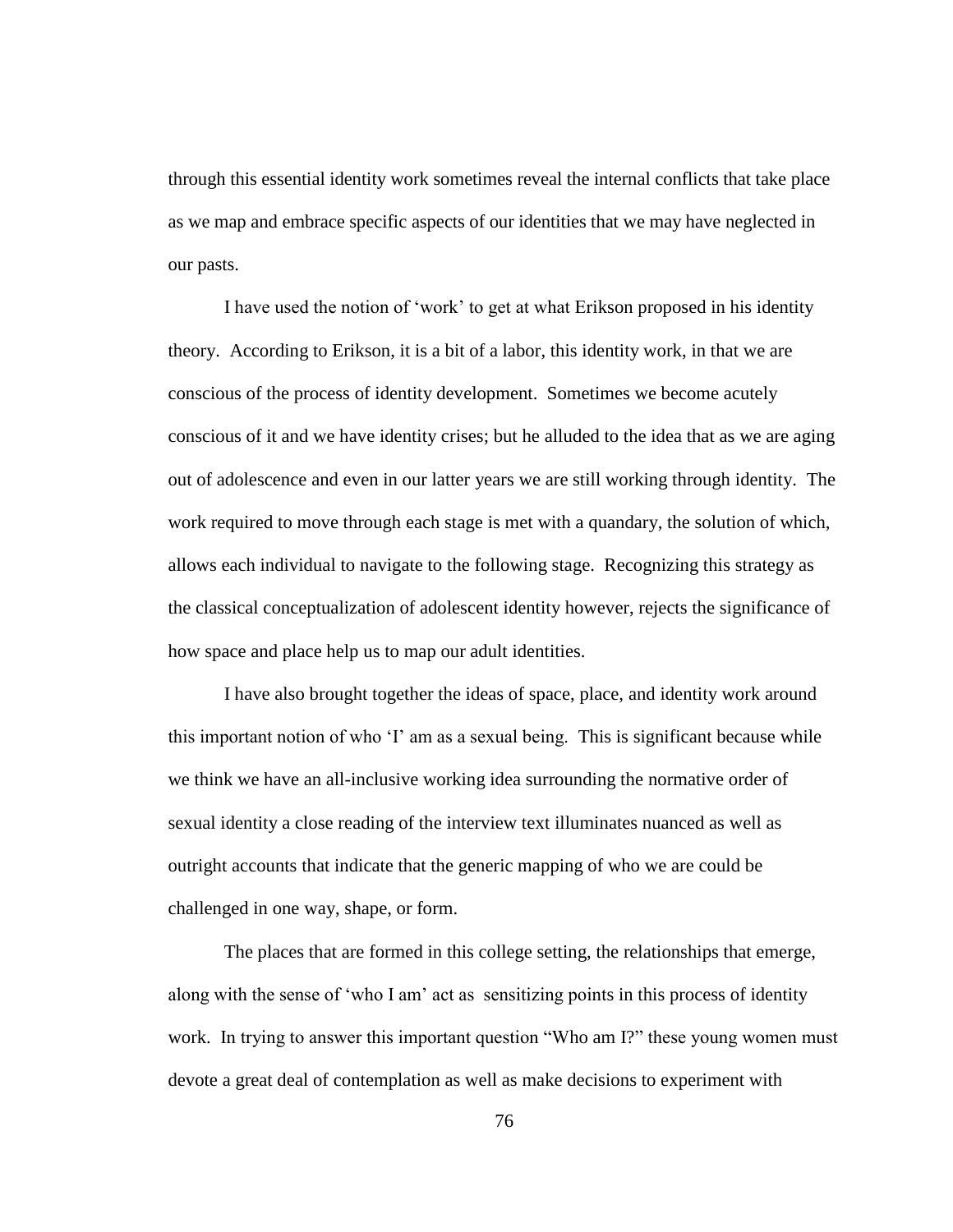different behaviors. In this process of experimentation, these young women must also examine different viewpoints and become more at ease with the completely new roles they are choosing to undertake.

To complicate matters further, our thoughts surrounding place are connected to our ideas surrounding community, group identity, as well as our individual identities. In addition, these ideas have very tangible effects since places are socially constructed and defined differently by different groups. Take for example the identity that Salem College portrays to the public, Susie Salem. This ideal type was created to help define Salem College as safe and nurturing for young women like Susie. However, the young women I interviewed suggest that, for many of them, this was not necessarily so. For these young women, Salem College was rife with places where they could explore and, for some, come to see themselves as someone other than Susie Salem.

#### **Method of Analysis and Limitations**

While both nomothetic and ideographic methods of analyses have their place within our discipline, I have chosen to utilize an ideographic method of analysis. By conducting in-depth interviews, I was able to get to the singular ways in which we live our lives. One of the strengths of using this ideographic method of analysis is that if read carefully one can begin to challenge some of the operative notions about how things are done, why things are done, and with whom things are done surrounding sexual identity work.

However, I am also cognizant of the fact that by focusing on the particular I am not able to move from this type of data into discussions of specific trends or general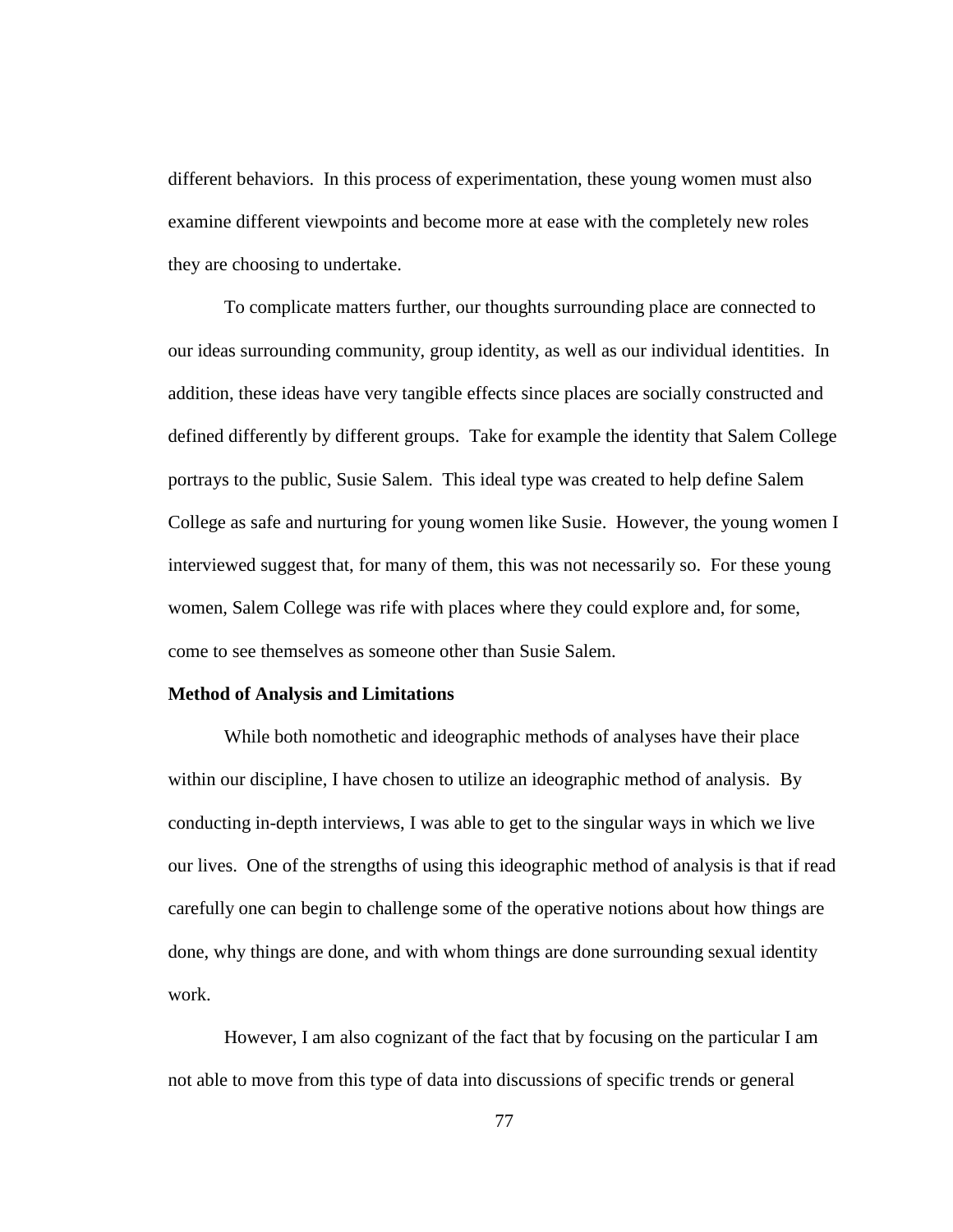statements regarding sexual identity mapping in young adult women. Sexual identity mapping is quite an intricate venture and can be confounded by a variety of circumstances such as cultural factors, ethnicity, gender, sexual orientation, class, genetics, as well as the patches of geography we inhabit.

For most young women, however, emerging adulthood is a time to develop close personal same-sex friendships. Usually when young women enter this period of emerging adulthood it is assumed that they have somewhat already begun fashioning their sexual identities. However, it is the setting of these close passionate friendships, where young women can share intimate, loving, and sometimes sexual feelings with each other, that aids in resolving identity crises and helps solidify who they are as unique sexual beings. Sexual identity mapping is frequently explored during the college years. Independence from family pressures oftentimes permits stigmas to be lessened, as well as having increased amounts of peer support and encouragement.

### **Possibilities for Future Research**

While exploring the particular in the general, I have also been creating all kinds of possible leads for future research in this area. Several issues that need to be addressed are beyond the scope of this thesis. While much work has been done regarding male homosociality, there is a dearth of research surrounding female homosociality. We do not have the language to describe the relationships created between young women that are neither platonic nor romantic. To that end what exactly qualifies a relationship as romantic or platonic? How might these relationships change over time? How do women, who may identify as lesbian, bisexual, or heterosexual over time, understand the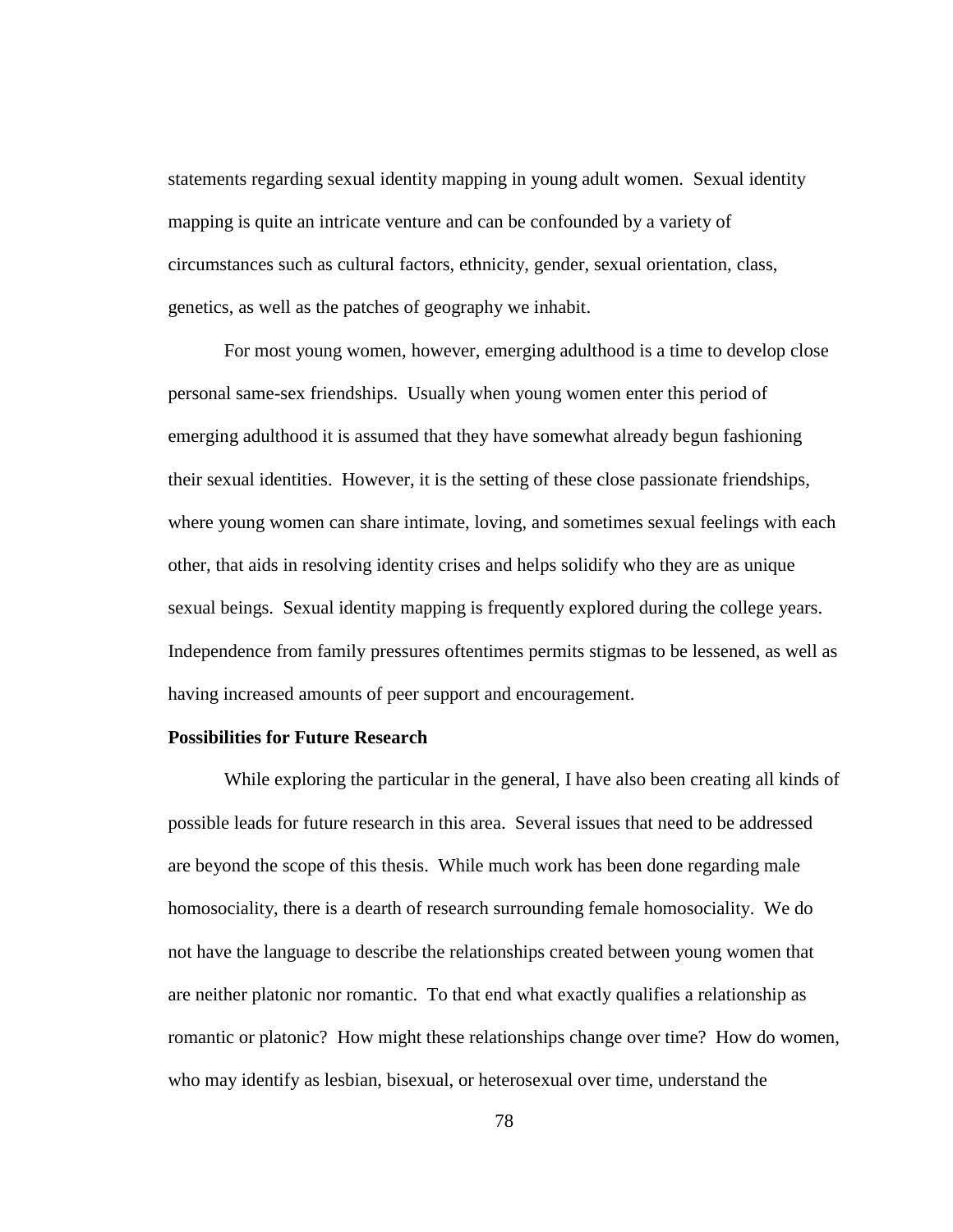constructs of sexuality? How does a co-ed environment change the dynamics of passionate friendships between young adult women?

#### **Final Thoughts**

Each one of us craft (our)selves by joining certain groups and connecting to certain patches of geography to create place. However, we still have to make choices regarding how exactly we will respond to other individuals, our environments, as well as our own selves. Our identities are constantly evolving, shared, and individual works of art. In addition, our identities and selves are not determined immediately and permanently. Each of us has agency whether we decide to take action or not. Some individuals tend to be more open compared to other individuals to opportunities for various identifications and replacing (them)selves, yet there are unquestionably patterns in our performances and in our responses that preserve some stability or at least consistency.

In conclusion, by merging each of these singular case studies together into a collage of stories, I have illustrated how each story shares something with the other, yet remains unique. It is important to recognize how these young women move through this patch of geography known as Salem College, and form life-changing relationships that help mold them into the beings they become. The importance of such constructs cannot be under-valued. Much of their impact is taken for granted and shapes these young women unknowingly. How each of them turns that space into a place is exclusively personal. By identifying the complexity of the intersections of space, place, and identity, place becomes not just a fixed point on a map; rather, it becomes the social practices that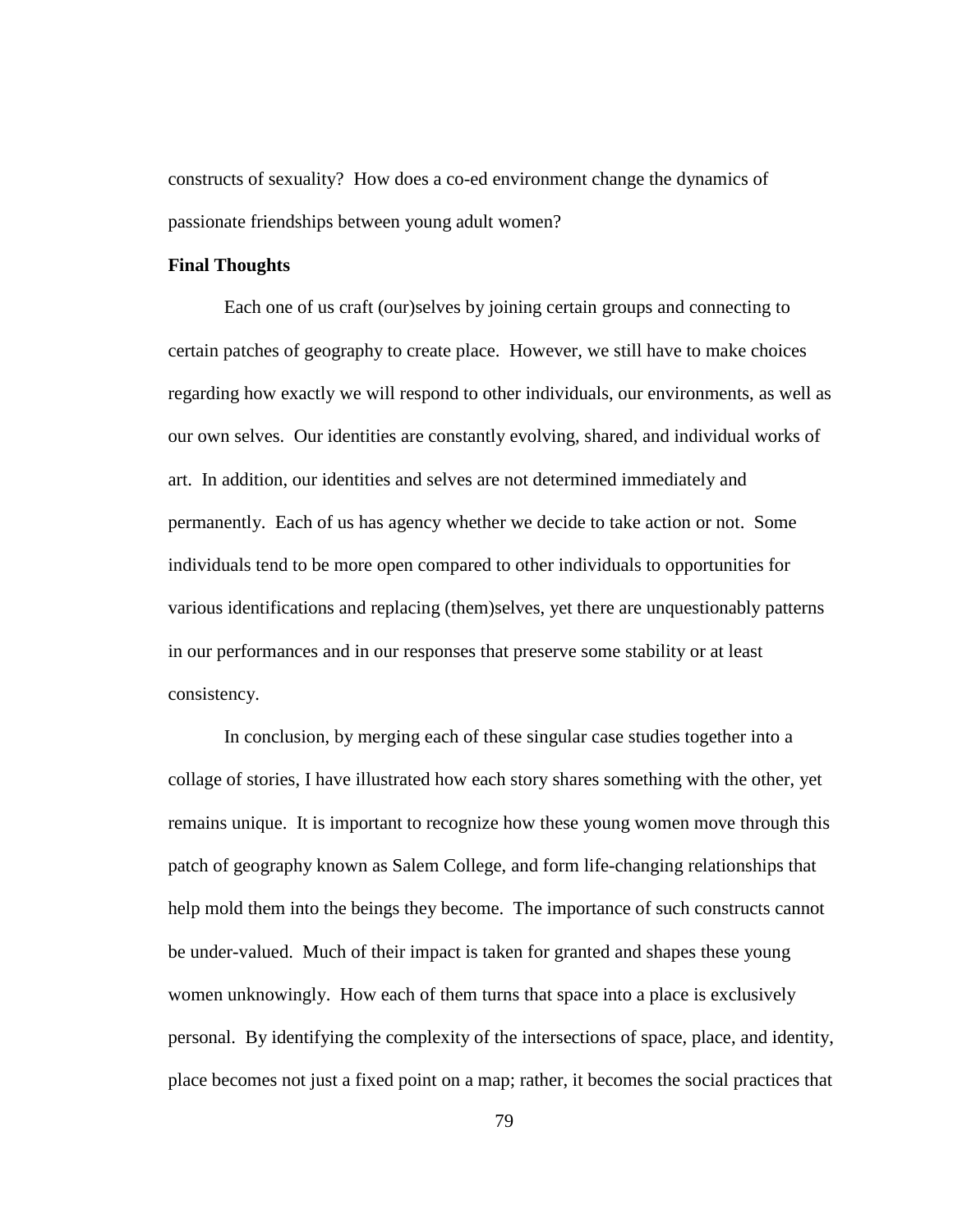intersect with space and the relationships inherent in each place. This in turn defines who belongs to a certain place and how they experience it.

Our personal identities are strongly connected to the patches of geography we occupy. This connection between these patches of geography and place is the heart of our understanding of selfhood and belonging. As we move through these places, our personal and sexual identities are mapped around and through the interactions we have with others. Our identities are not fixed; they are constant creations. The sexual identities of these young women are continuously mapped via the ways in which they fashion this particular patch of geography into relational places where they can consolidate their sexual identities, and are as myriad as the young women I interviewed.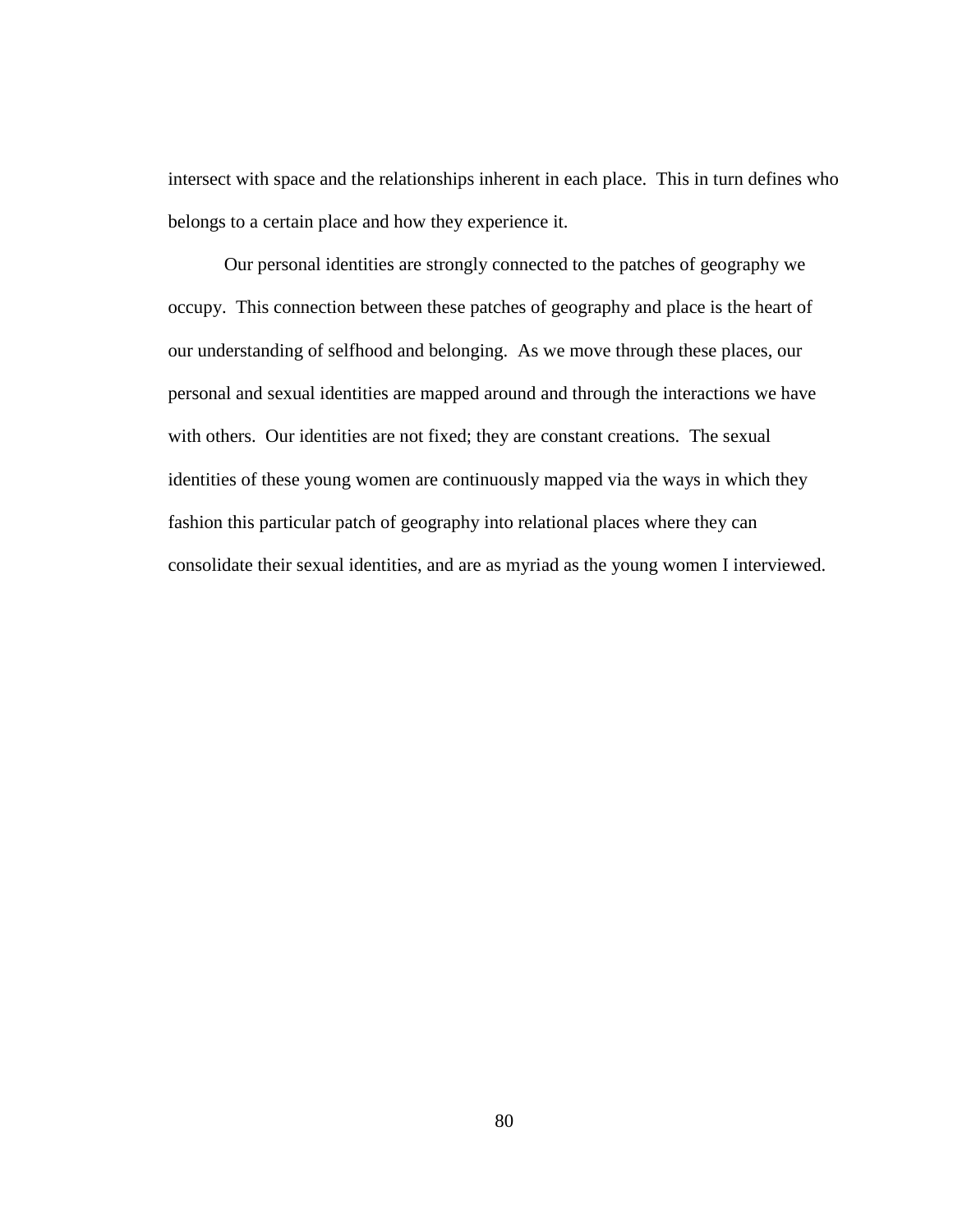#### **WORKS CITED**

- Arnett, J. J. (2000). Emerging adulthood: A theory of development from the late teens through the twenties. *The American Psychologist, 55*(5), 469-480.
- Azmitia, M., Ittel, A., & Radmacher, K. (2005). Narratives of friendship and self in adolescence. *New Directions for Child and Adolescent Development, 107*, 23-39.
- Bailey, J. M., & Zucker, K. J. (1995). Childhood sex-typed behavior and sexual orientation: A conceptual analysis and quantitative review. *Developmental Psychology, 31*(1), 43-55.
- Barker, C. (2008). *Cultural studies: Theory and practice.* Thousand Oaks, CA: Sage.
- Baumeister, R. F. (2000). Gender differences in erotic plasticity: The female sex drive as socially flexible and responsive. *Psychological Bulletin, 126*(3), 347-374.
- Baumeister, R. F., & Stillman, T. (2006). Erotic plasticity: Nature, culture, gender, and sexuality. In R. D. McAnulty, & M. M. Burnette (Eds.), *Sex and sexuality* (Vol. I, pp. 343-359). Westport, CT: Greenwood Press.
- Baumrind, D. (1995). Commentary on sexual orientation: Research and social policy implications. *Developmental Psychology, 31*(1), 130-136.
- Bedard, K. K., & Marks, A. K. (2010). Current psychological perspectives on adolescent lesbian identity development. *Journal of Lesbian Studies, 14*(1), 16-25.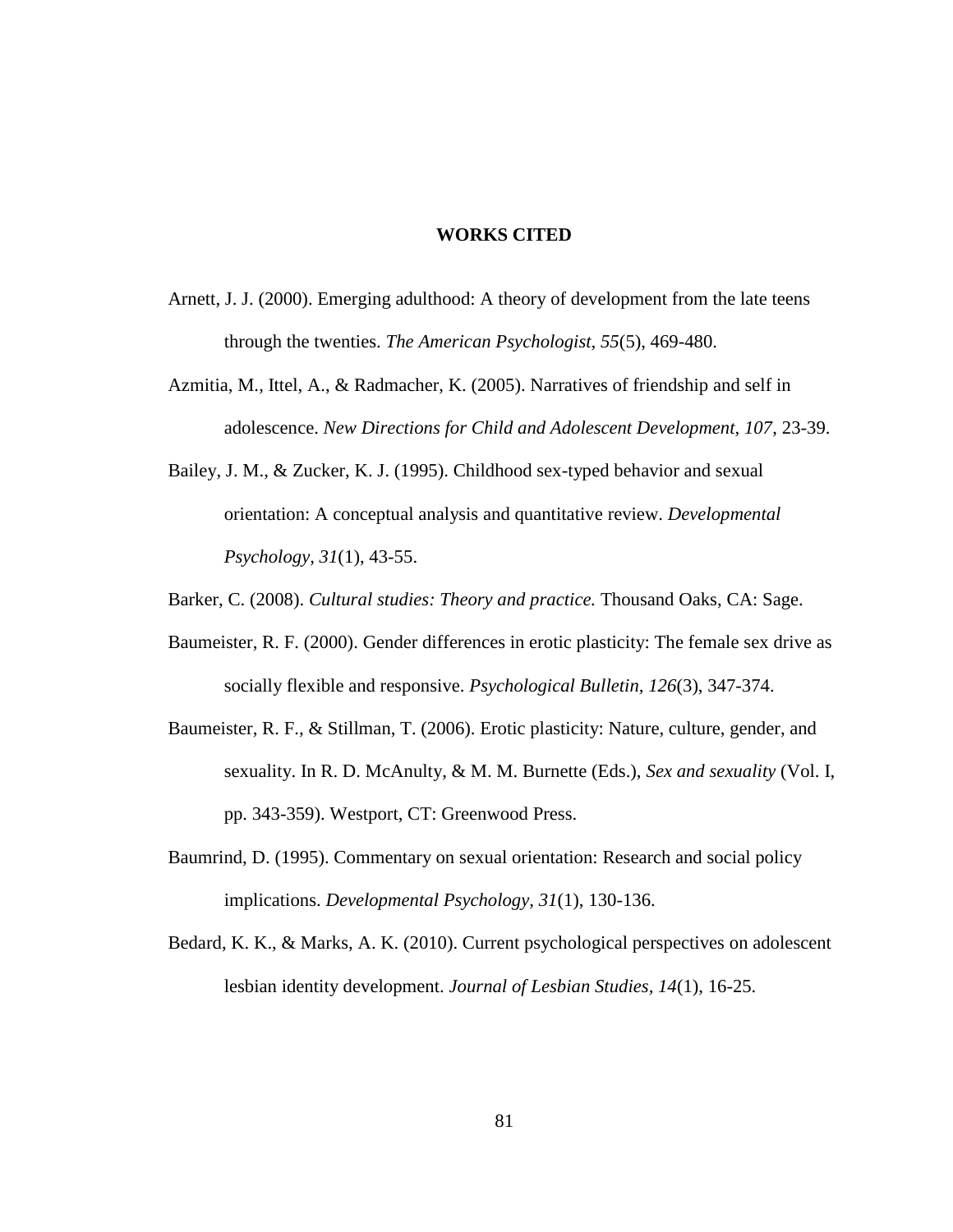- Bell, A. T., Weinberg, M. S., Hammersmith, S. K., & Alfred C Kinsey Institute for Sex Research. (1981). *Sexual preference, its development in men and women.* Bloomington, IN: Indiana University Press.
- Bennett, J. M. (2000). Lesbian-like and the social history of lesbianisms. *Journal of the History of Sexuality, 9*(1/2), 1-24.
- Beyers, W., & Seiffge-Krenke, I. (2010). Does identity precede intimacy? Testing Erikson's theory on romantic development in emerging adults of the 21st century. *Journal of Adolescent Research, 25*(3), 387-415.
- Bird, S. R. (1996). Welcome to the men's club: Homosociality and the maintenance of hegemonic masculinity. *Gender and Society, 10*(2), 120-132.
- Blackwood, E. (2000). Culture and women's sexualities. *Journal of Social Issues, 56*(2), 223-238.
- Browne, K. (2005). Snowball sampling: using social networks to research nonheterosexual women. *International Journal of Social Research Methodology, 8*(1), 47-60.
- Burch, B. (1993). *On intimate terms: The psychology of difference in lesbian relationships.* Urbana, IL: University of Illinois Press.
- Camiz, P. (1996). Can space perception be gender-dependent? *International Review of Sociology, 6*(3), 371-376.
- Cass, V. C. (1984a). Homosexual identity: A concept in need of definition. *Journal of Homosexuality, 9*(2-3), 105-126.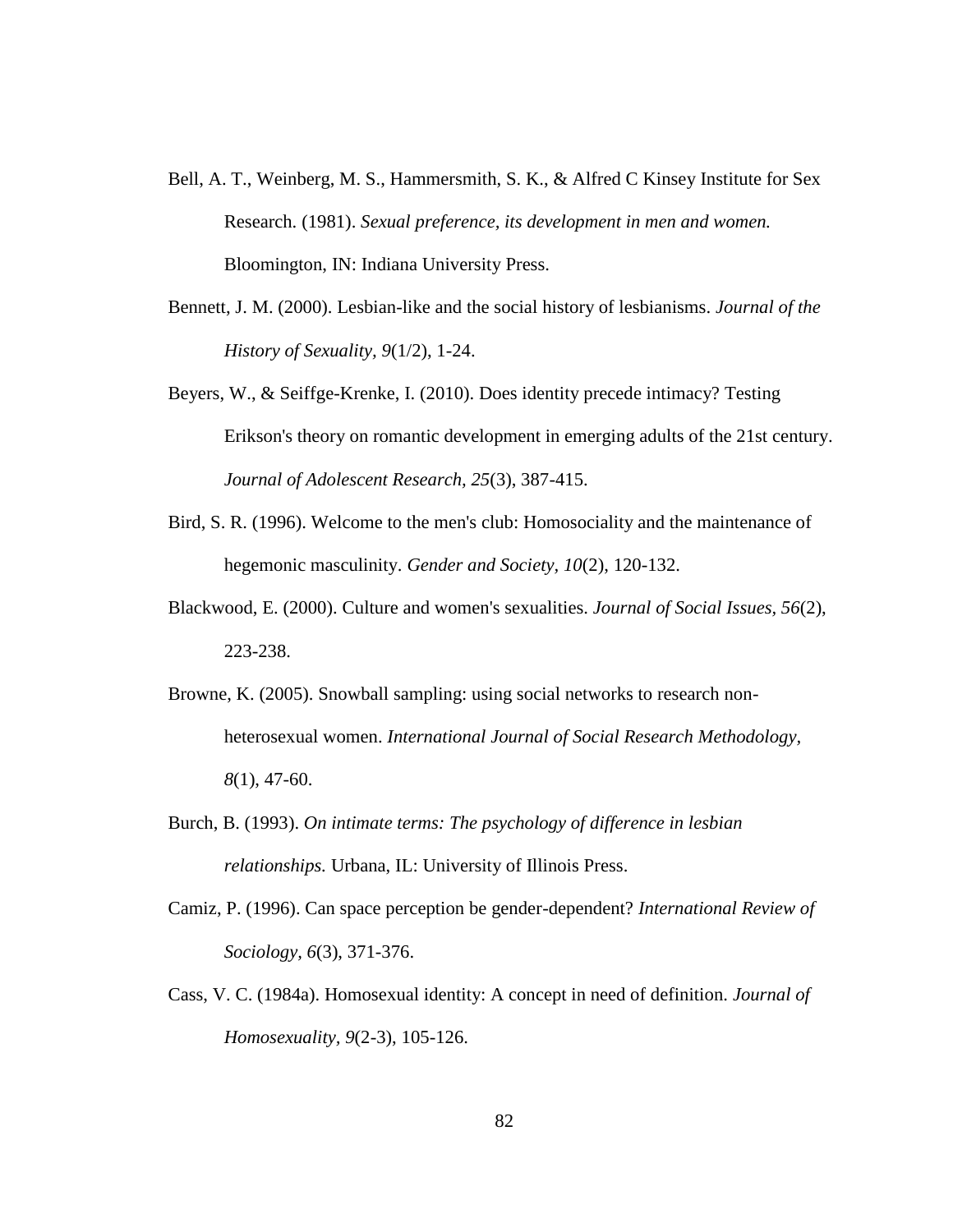- Cass, V. C. (1984b). Homosexual identity formation: Testing a theorectical model. *The Journal of Sex Research, 20*(2), 143-167.
- Cass, V. C. (1990). The implications of homosexual identity formation for the Kinsey model and scale of sexual preference. In D. P. McWhirter, S. A. Sanders, & J. M. Reinisch (Eds.), *Homosexuality/heterosexuality: Concepts of sexual orientation* (pp. 239-266). New York, NY: Oxford University Press.
- Chapman, B. E., & Brannock, J. C. (1987). Proposed model of lesbian identity development: an empirical examination. *Journal of Homosexuality, 14* (3-4), 69- 80.
- Crenshaw, K. (1991). Mapping the margins: Intersectionality, identity politics, and violence against women of color. *Stanford Law Review, 43*(6), 1241-1299.
- Davidson, A. (1992). Sex and the emergence of sexuality. In E. Stein (Ed.), *Forms of desire: Sexual orientation and the social constructionist controversy* (pp. 89-132). New York, NY: Routledge.
- DeCecco, J., & Shively, M. (1984). From sexual identity to sexual relationships: A contextual shift. *Journal of Homosexuality, 9*(2/3), 1-26.
- D'Emilio, J. (1983). *Sexual politics, sexual communities: The making of a homosexual minority in the United States, 1940-1970.* Chicago, IL: University of Chicago Press.
- D'Emilio, J. (1992). *Making trouble: Essays on gay history, politics, and the university.* New York, NY: Routledge.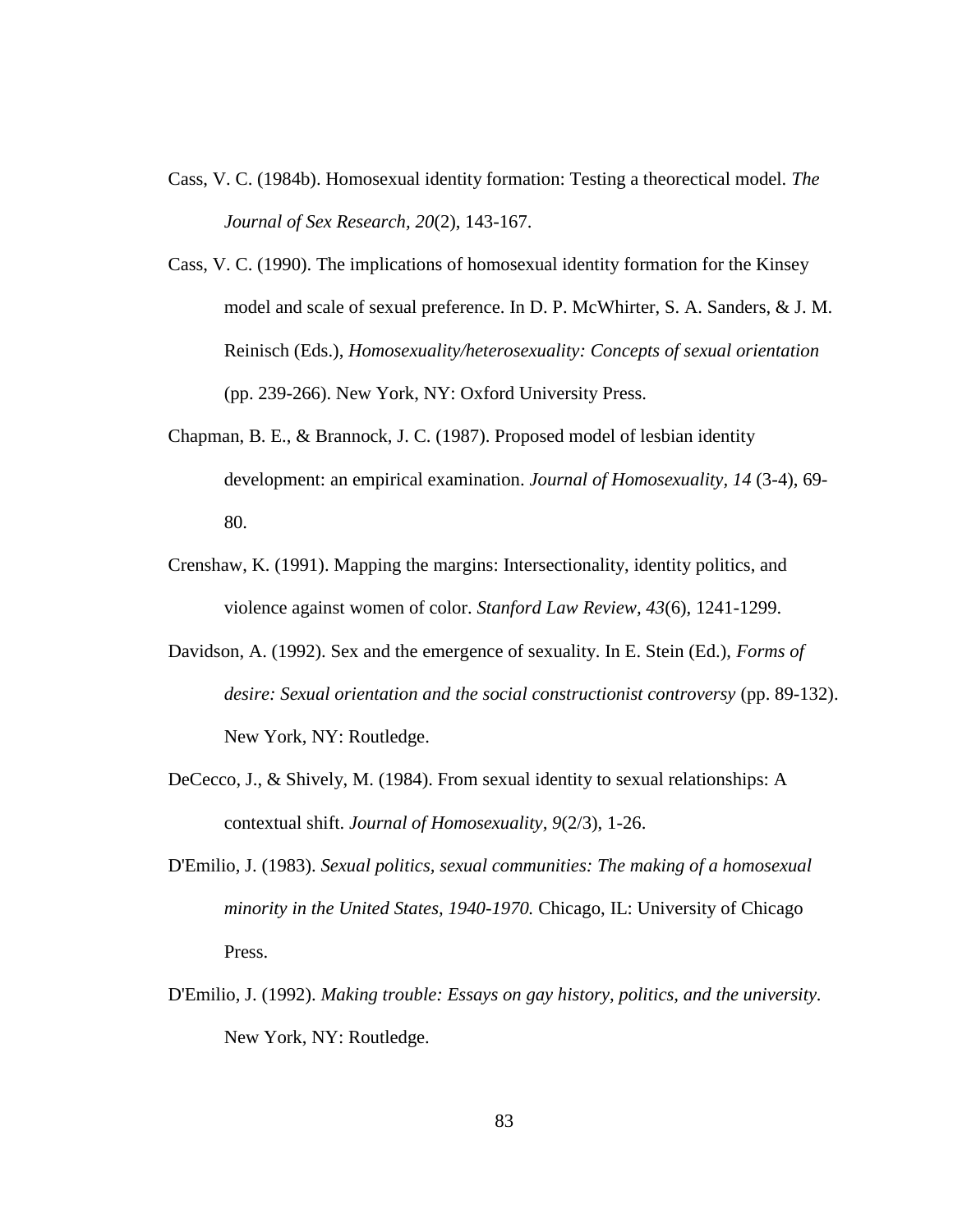- Diamond, L. M. (1998). Development of sexual orientation among adolescent and young adult women. *Developmental Psychology, 34*(5), 1085-1095.
- Diamond, L. M. (2000a). Passionate friendships among adolescent sexual-minority women. *Journal of Research on Adolescence, 10*(2), 191-209.
- Diamond, L. M. (2000b). Sexual identity, attractions, and behavior among young sexualminority women over a 2-year period. *Developmental Psychology, 36*(2), 241- 250.
- Diamond, L. M. (2002). Having a girlfriend without even knowing it: Intimate friendships among adolescent sexual-minority women. *Journal of Lesbian Studies, 6*(1), 5-16.
- Diamond, L. M. (2003). Was it a phase? Young women's relinquishment of lesbian/bisexual identities over a 5-year period. *Journal of Personality and Social Psychology, 84*(2), 354-364.
- Diamond, L. M. (2008). *Sexual fluidity: Understanding women's love and desire.* Cambridge, MA: Harvard University Press.
- Diamond, L. M., & Savin-Williams, R. C. (2000). Explaining diversity in the development of same-sex sexuality among young women. *Journal of Social Issues, 56*(2), 297-313.
- Erikson, E. H. (1968). *Identity, youth, and crisis.* New York, NY: W.W. Norton.
- Finkelstein, J. (1999). The place of place in Sociology. *Postcolonial Studies, 2*(3), 285- 287.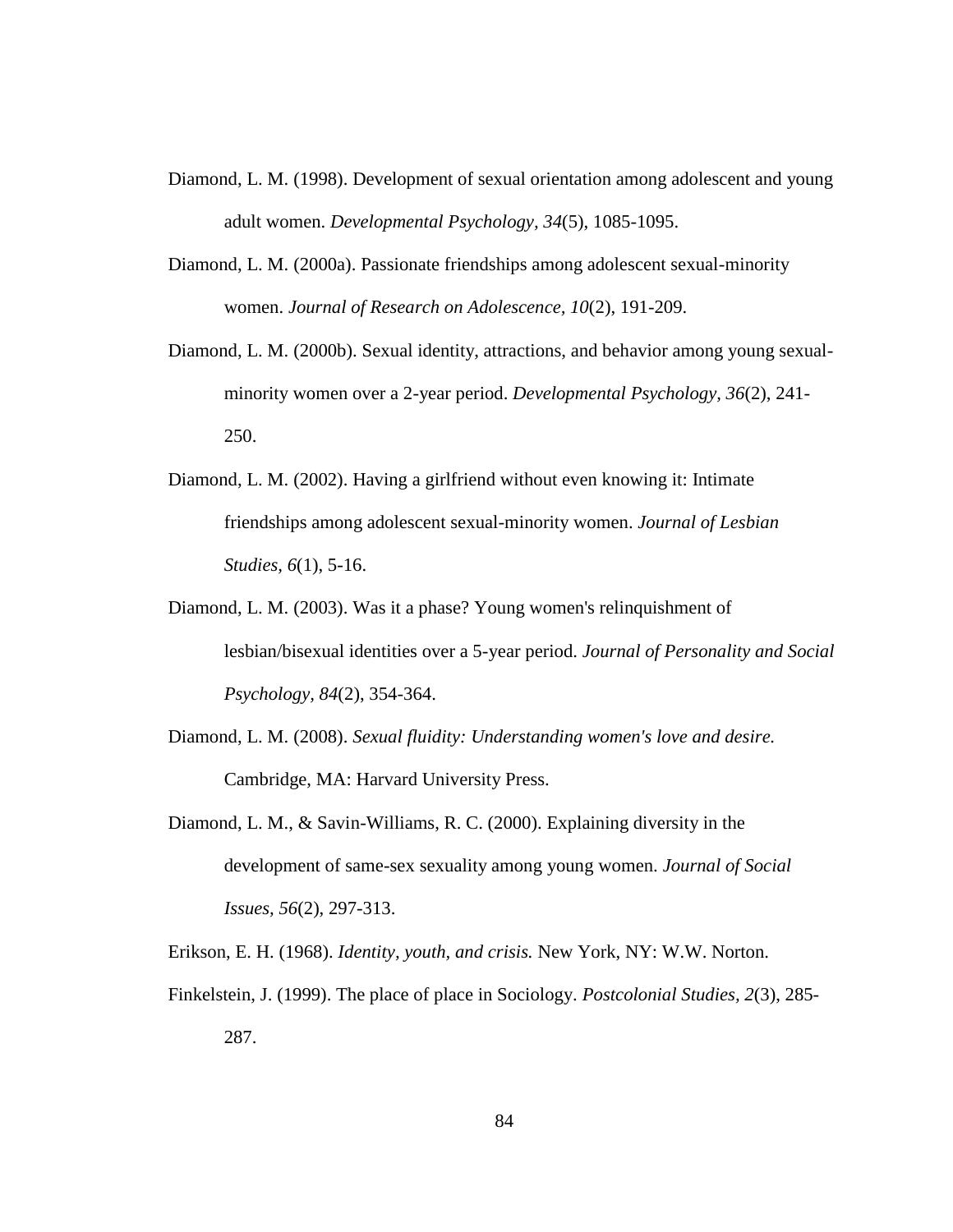- Ford, K., & Norris, A. E. (1993). Urban Hispanic adolescents and young adults: Relationship of acculturation to sexual behavior. *The Journal of Sex Research, 30*(4), 316-323.
- Forest, B. (1995). West Hollywood as symbol: The significance of place in the construction of a gay identity. *Environment and Planning D: Society and Space, 13*(2), 133-157.
- Fullilove, M. T. (1996). Psychiatric implications of displacement: Contributions from the psychology of place. *The American Journal of Psychiatry, 153*(12), 1516-1523.
- Gagnon, J. H. (1990). The explicit and implicit use of the scripting perspective in sex research. *Annual Review of Sex Research, 1*(1), 1-43.
- Gagnon, J. H., & Simon, W. (1973). *Sexual conduct: The social sources of human sexuality.* Chicago, IL: Aldine Publishing.
- Garnets, L. D., & Paplau, L. A. (2000). Understanding women's sexualities and sexual orientations: An introduction. *Journal of Social Issues, 53*(2), 181-192.
- Geertz, C. (1988). *Works and Lives.* Palo Alto, CA: Stanford University Press.
- Gieryn, T. F. (2000). A space for place in Sociology. *Annual Review of Sociology, 26*(1), 463-496.
- Giles, J. (2006). Social construction and sexual desire. *Journal for the Theory of Social Behavior, 36*(3), 225-238.
- Goffman, E. (1959). *The presentation of self in everyday life.* New York, NY: Anchor Books.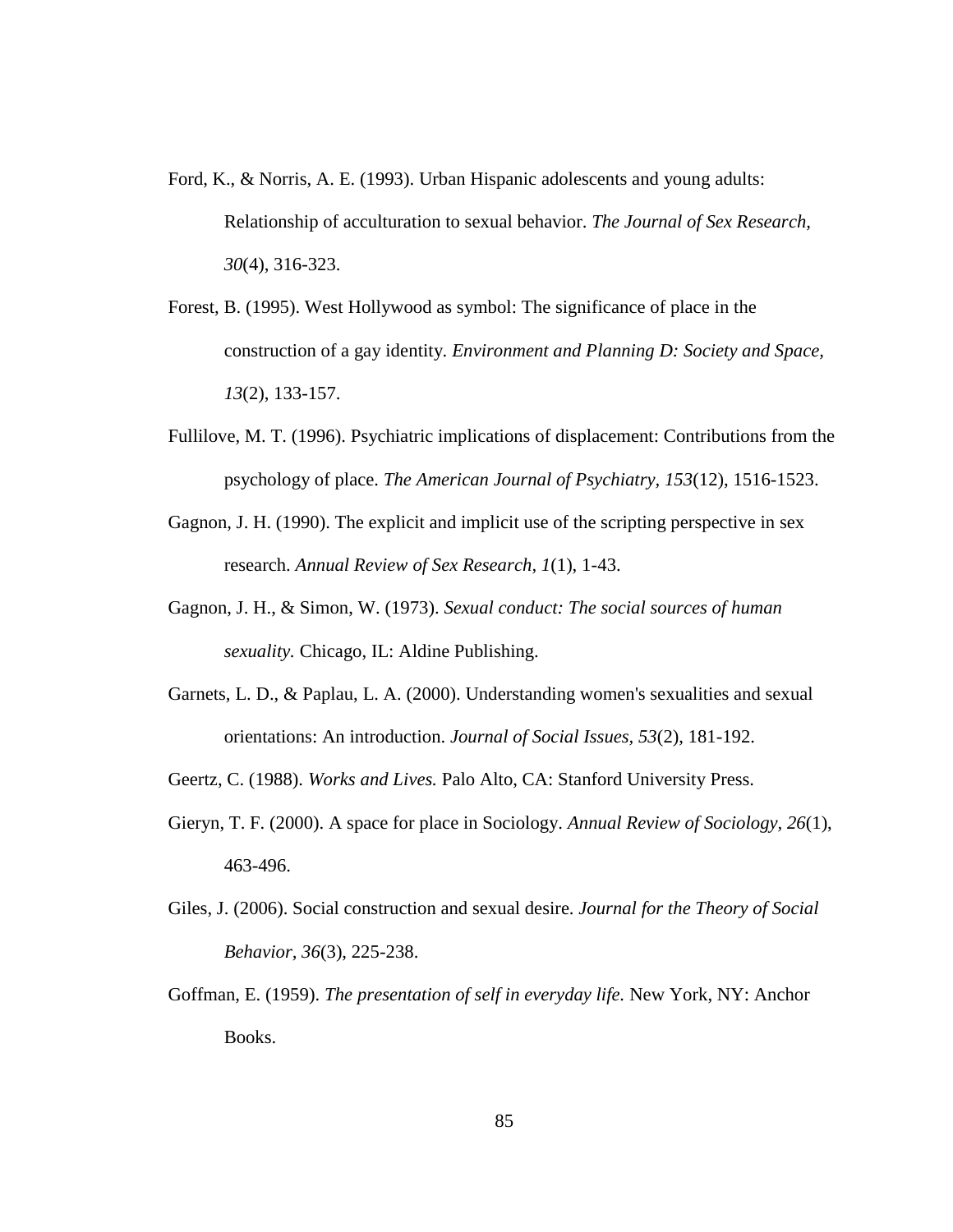- Griffin, C. (2000). Absences that matter: Constructions of sexuality in studies of young women's friendships. *Feminism & Psychology, 10*(2), 227-245.
- Hall, S. P., & Brassard, M. R. (2008). Relational support as a predicator of identity status in an ethnically diverse early adolescent sample. *The Journal of Early Adolescence, 28*(1), 92-114.
- Hammers, C. (2009). Space, agency, and the transfiguring of lesbian queer desire. *Journal of Homosexuality, 56*(6), 757-785.
- Hayden, K. (2000). Stigma and Place: Space, community, and the politics of reputation. In N. K. Denzin (Ed.), *Studies in Symbolic Interaction* (Vol. 23, pp. 219-239). Greenwich, CT: JAI Press.
- Hogg, M. A., Terry, D. J., & White, K. M. (1995). A tale of two theories: A critical comparison of identity theory with social identity theory. *Social Psychology Quarterly, 58*(4), 255-269.
- James, W. (2012). *The will to believe and other essays.* New York, NY: CreateSpace Independent Publishing Platform.
- Jenkins, W. J. (2010). Can anyone tell me why I'm gay? What research suggests regarding the origins of sexual orientation. *North American Journal of Psychology, 12*(2), 279-296.
- Kaplan, D. (2005). Public intimacy: Dynamics of seduction in male homosocial interactions. *Symbolic Interaction, 28*(4), 571-595.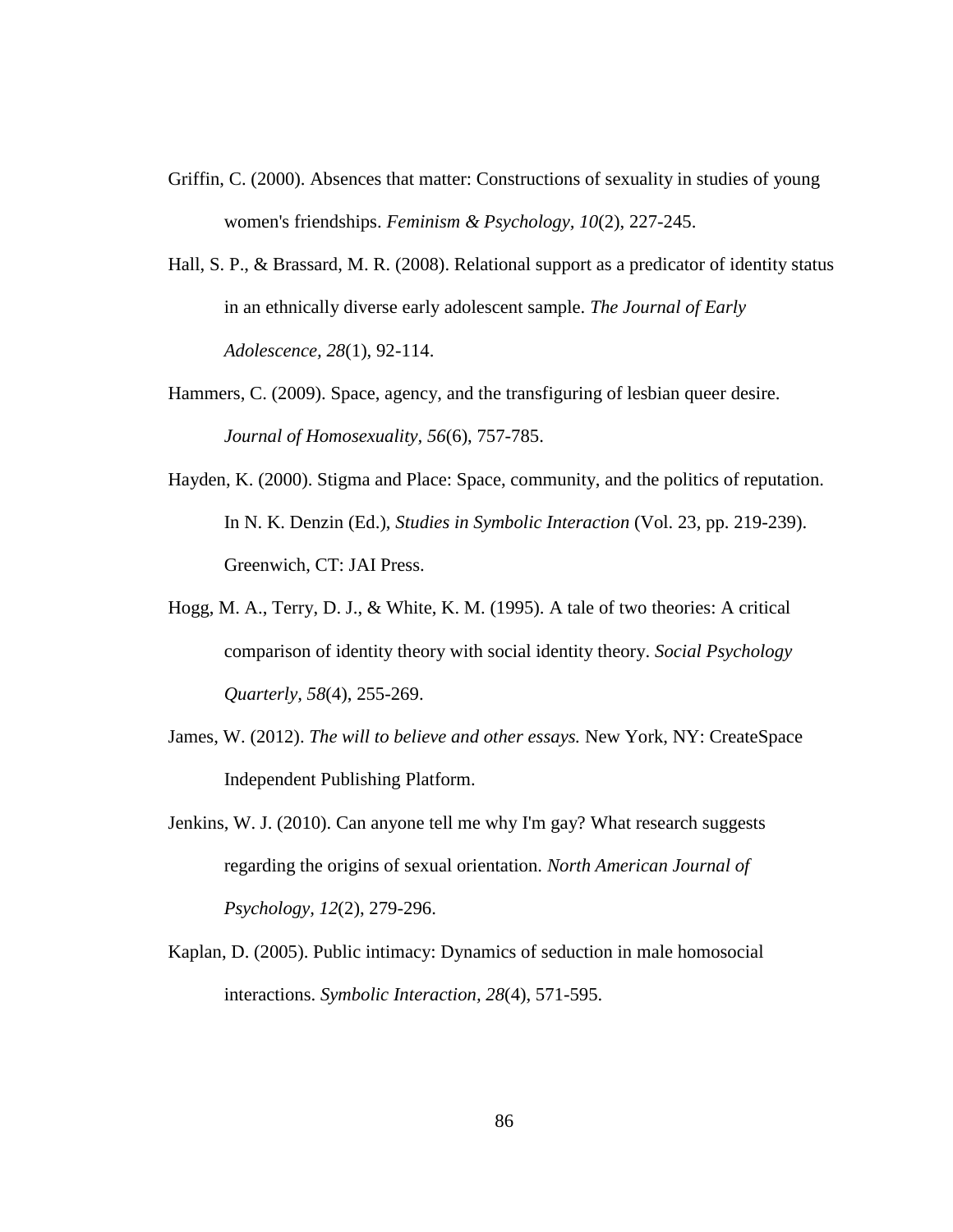- Kauth, M. R. (2006). Sexual orientation and identity. In R. D. McAnulty, & M. M. Burnette (Eds.), *Sex and sexuality* (Vol. I, pp. 153-184). Westport, CT: Greenwood Press.
- Kimmel, M. S. (2000). *The gendered society.* New York, NY: Oxford University Press.
- Kimmel, M. S. (2006). *Manhood in America: A cultural history.* New York, NY: Oxford Universtiy Press.
- Kitzinger, C. (1987). *The social construction of lesbianism.* Newbury Park, CA: Sage Publications.
- Laws, J. L., & Schwartz, P. (1977). *Sexual scripts: The social construction of female sexuality.* Hinsdale, IL: Dryden Press.
- Lemke, J. L. (2008). Identity development and desire: Critical questions. In C. R. Caldas-Coulthard, & R. Iedema (Eds.), *Identity trouble: Critical discourse and contested identities* (pp. 17-42). Basingstoke, England: Palgrave Macmillian.
- Lipman-Blumen, J. (1976). Toward a homosocial theory of sex roles: An explanation of the sex segregation of social institutions. *Signs, 1*(3), 15-31.
- McDowell, L. (1999). *Gender, identity, and place: Understanding feminist geographies.* Minneapolis, MN: University of Minnesota Press.
- McElwain, A. D., Grimes, M. E., & McVicker, M. L. (2009). The implications of erotic plasticity and social constructionism in the formation of female sexual identity. *Journal of Feminist Family Therapy, 21*(2), 125-139.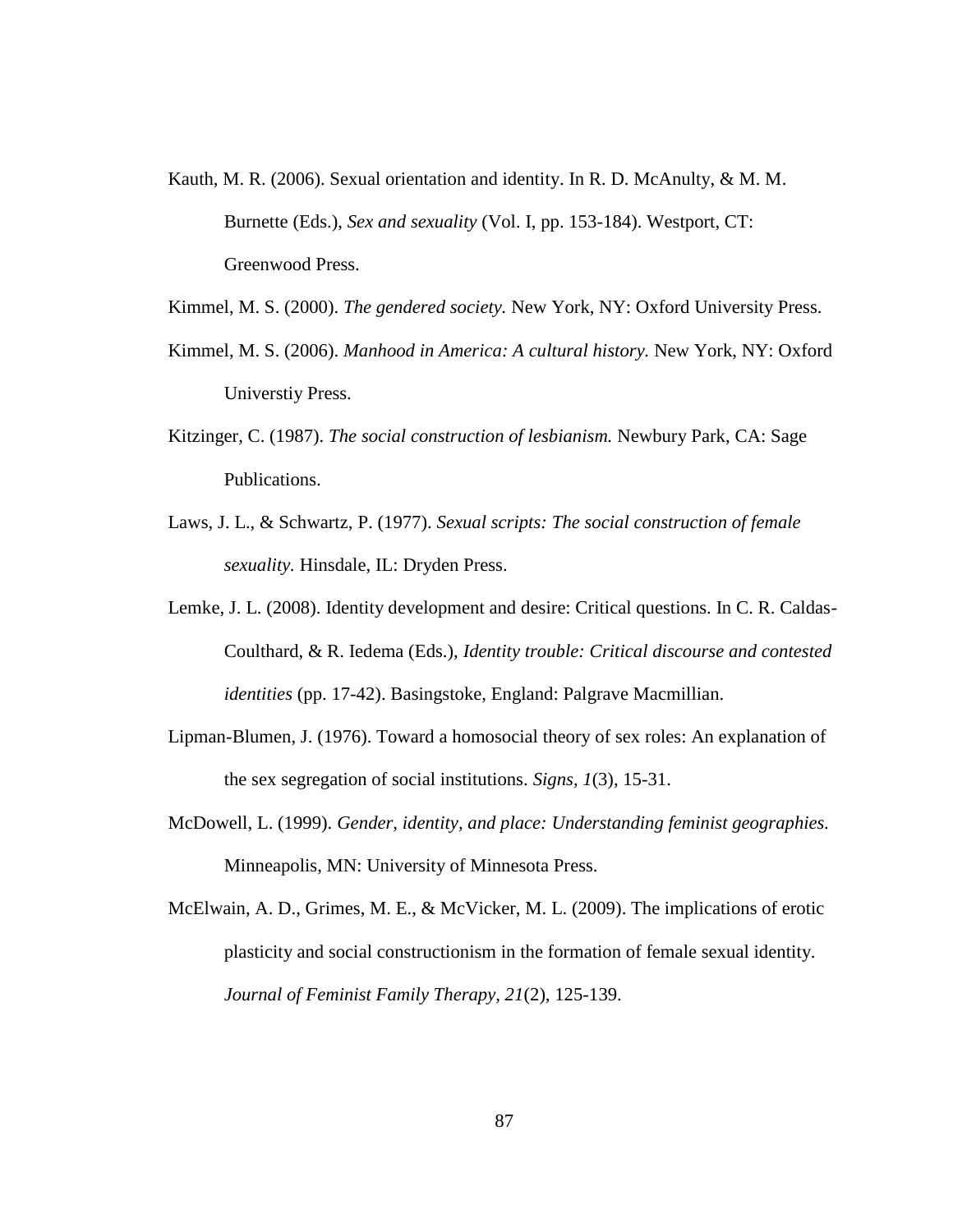- Meier, A., Hull, K. E., & Ortyl, T. A. (2009). Young adult relationship values at the intersection of gender and sexuality. *Journal of Marriage and Family, 71*(3), 510- 525.
- Milton, H. L., & MacDonald, G. J. (1984). Homosexual identity formation as a developmental process. *Journal of Homosexuality, 9*(2-3), 91-104.
- Noy, C. (2008). Sampling Knowledge: The hermeneutics of snowball sampling in qualitative research. *International Journal of Social Research Methodology, 11*(4), 327-344.
- Ohnstad, A. (2009). If I am not straight or gay, who am I? *Clinical Social Work Journal, 37*(4), 357-367.
- Peplau, L. A., & Huppin, M. (2008). Masculinity, femininity and the development of sexual orientation in women. *Journal of Gay and Lesbian Mental Health, 12*(1/2), 145-165.
- Peplau, L. A., Spaulding, L. R., Conley, T. D., & Veniegas, R. C. (1999). The development of sexual orientation in women. *Annual Review of Sex Research, 10*(1), 70-99.
- Rosario, M., Schrimshaw, E. W., Hunter, J., & Braun, L. (2006). Sexual identity development among lesbian, gay, and bisexual youths: Consistency and change over time. *Journal of Sex Research, 43*(1), 46-58.
- Rosario, M., Schrimshaw, E. W., Hunter, J., & Levy-Warren, A. (2009). The coming-out process of young lesbian and bisexual women: Are there butch/femme differences in sexual identity development? *Archives of Sexual Behavior, 38*(1), 34-49.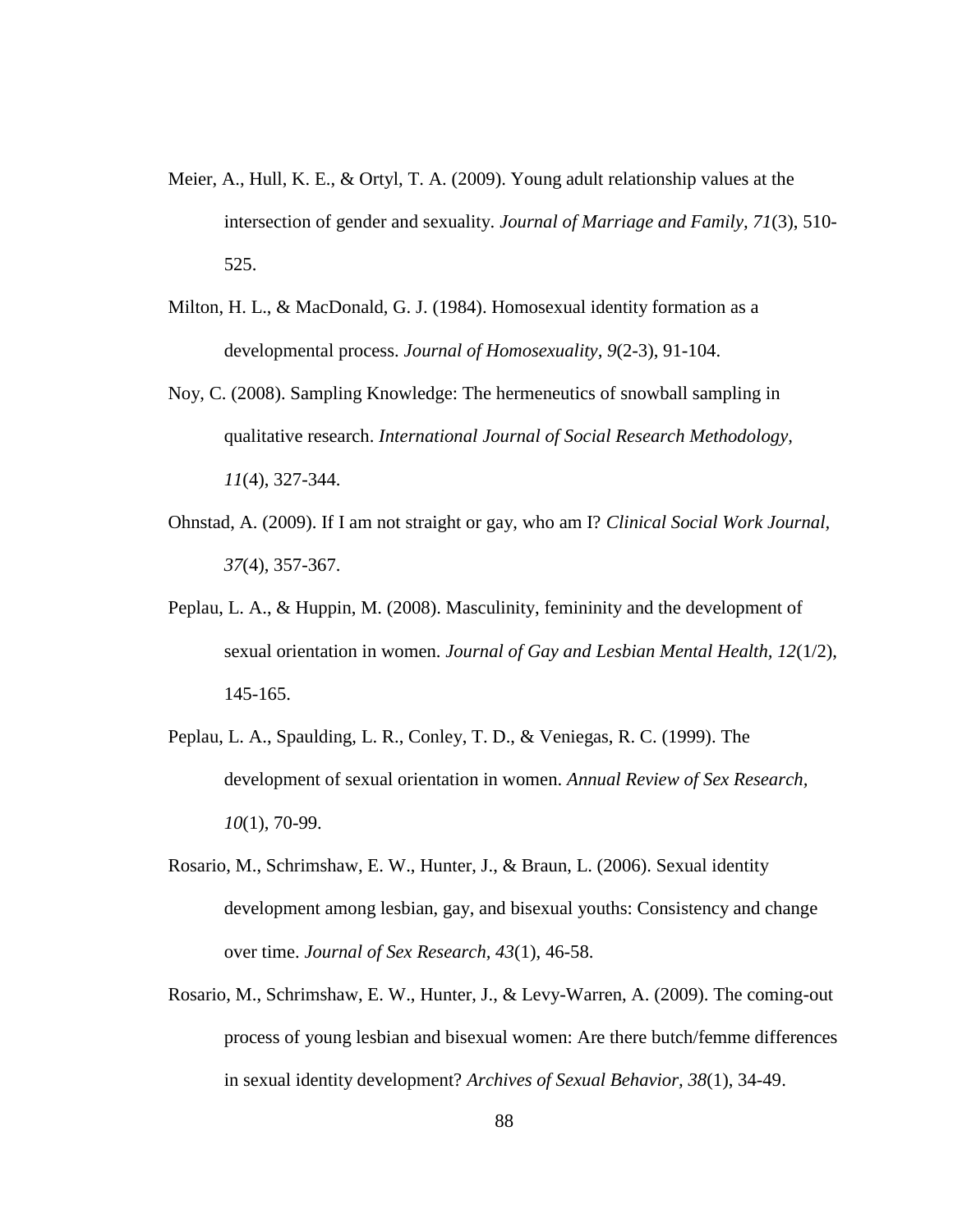Rose, S. M., & Zand, D. (2002). Lesbian dating and courtship from young adulthood to midlife. *Journal of Lesbian Studies, 6*(1), 85-109.

Rosing, I. (2003). The gender of space 1. *Philosophy & Geography, 6*(2), 189-211.

- Savin-Williams, R. C. (1998). *"--And then I became gay: Young men's stories.* New York, NY: Routledge.
- Savin-Williams, R. C. (2001). A critique of research on sexual minority youths. *Journal of Adolescence, 24*(1), 5-13.
- Savin-Williams, R. C., & Diamond, L. M. (2000). Sexual identity trajectories among sexual-minority youths: Gender comparisions. *Archives of Sexual Behavior, 29*(6), 607-627.
- Sedgwick, E. K. (1985). *Between men: English literature and male homosocial desire.* New York, NY: Columbia Univeristy Press.
- Shaffir, W., & Stebbins, R. A. (1991). *Experiencing fieldwork: An inside view of qualitative research.* Newbury Park, CA: Sage Publications.
- Sinclair, G. D. (2009). Homosexuality in the military: A review of the literature. *Journal of Homosexuality, 56*(6), 701-718.
- Stedman, R. C. (2002). Toward a Social Psychology of place: Predicting behavior from place-based cognitions, attitude, and identity. *Environment and Behavior, 34*(5), 561-581.
- Stets, J. E., & Burke, P. J. (2000). Identity theory and social identity theory. *Social Psychology Quarterly, 63*(3), 224-237.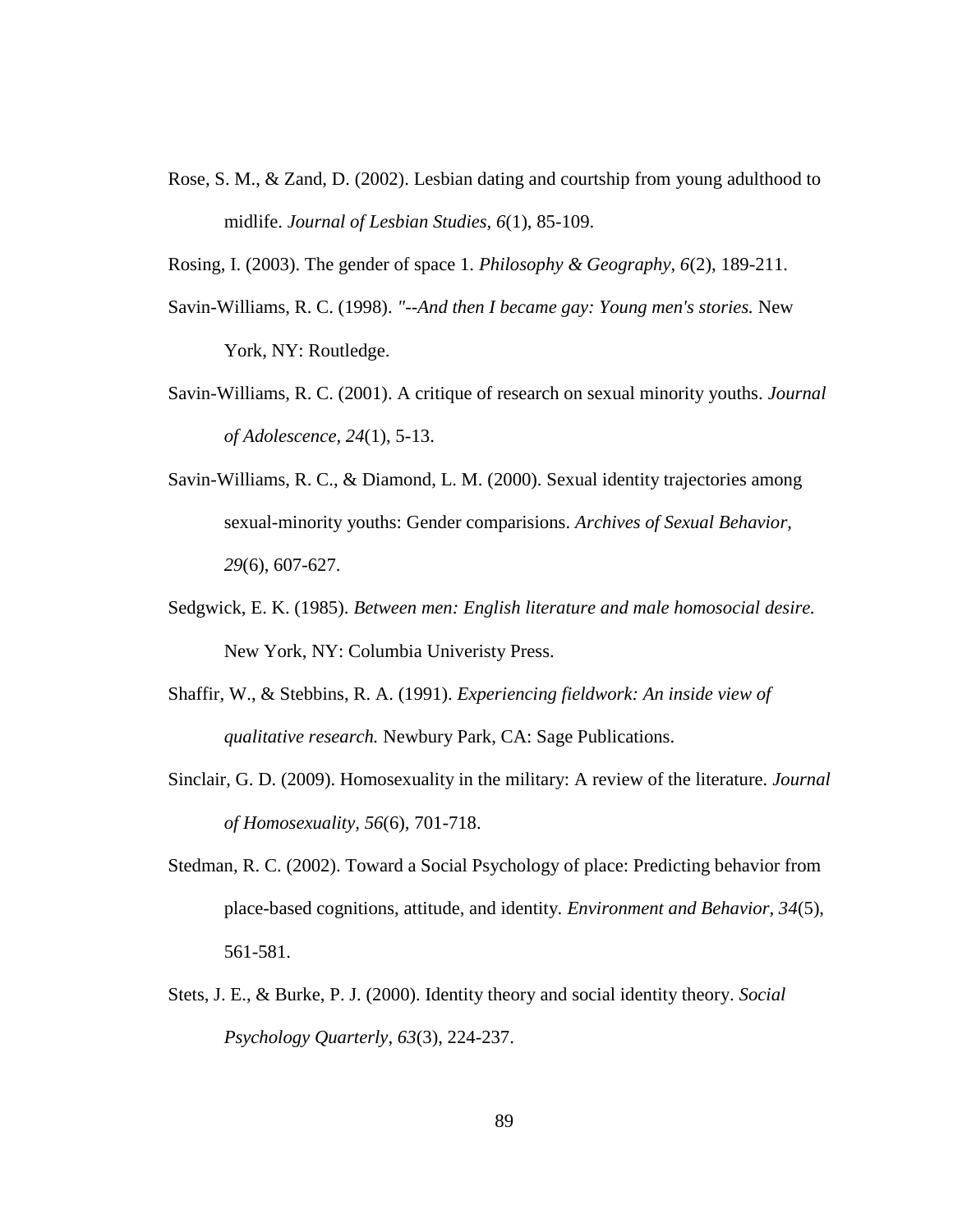- Strauss, A. L., & Corbin, J. M. (1990). *Basics of qualitative research: Grounded theory procedures and techniques.* Newbury Park, CA: Sage Publications.
- Troiden, R. R. (1988). *Gay and lesbian identity: A sociological analysis.* Dix Hills, NY: General Hall.
- Umiker-Sebeok, J. (1996). Power and construction of gendered spaces. *International Review of Sociology, 6*(3), 389-403.
- Valentine, G. (1993a). (Hetero)sexing space: Lesbian perceptions and experiences of everyday spaces. *Environment and Planning D: Society and Space, 11*(4), 395- 413.
- Valentine, G. (1993b). Negotiating and managing multiple sexual identities: lesbian timespace strategies. *Transactions of the Institute of British Geographers, 18*(2), 237- 243.
- Valentine, G. (1996). (Re)Negotiating the heterosexual street: Lesbian productions of space. In N. Duncan (Ed.), *BodySpace: Destabilizing geographies of gender and sexuality* (pp. 146-155). New York, NY: Routledge.
- Vianello, M. (1996). Gender, space and power. *International Review of Sociology, 6*(3), 333-355.
- Williams, D. R., Patterson, M. E., Roggenbuck, J. W., & Watson, A. E. (1992). Beyond the commodity metaphor: Examining emotional and symbolic attachment to place. *Leisure Sciences: An Interdisciplinary Journal, 14*(1), 29-46.

Winter, M. (2004). ReConceptualizing the gay teen. *Human Ecology, 32*(1), 14-16.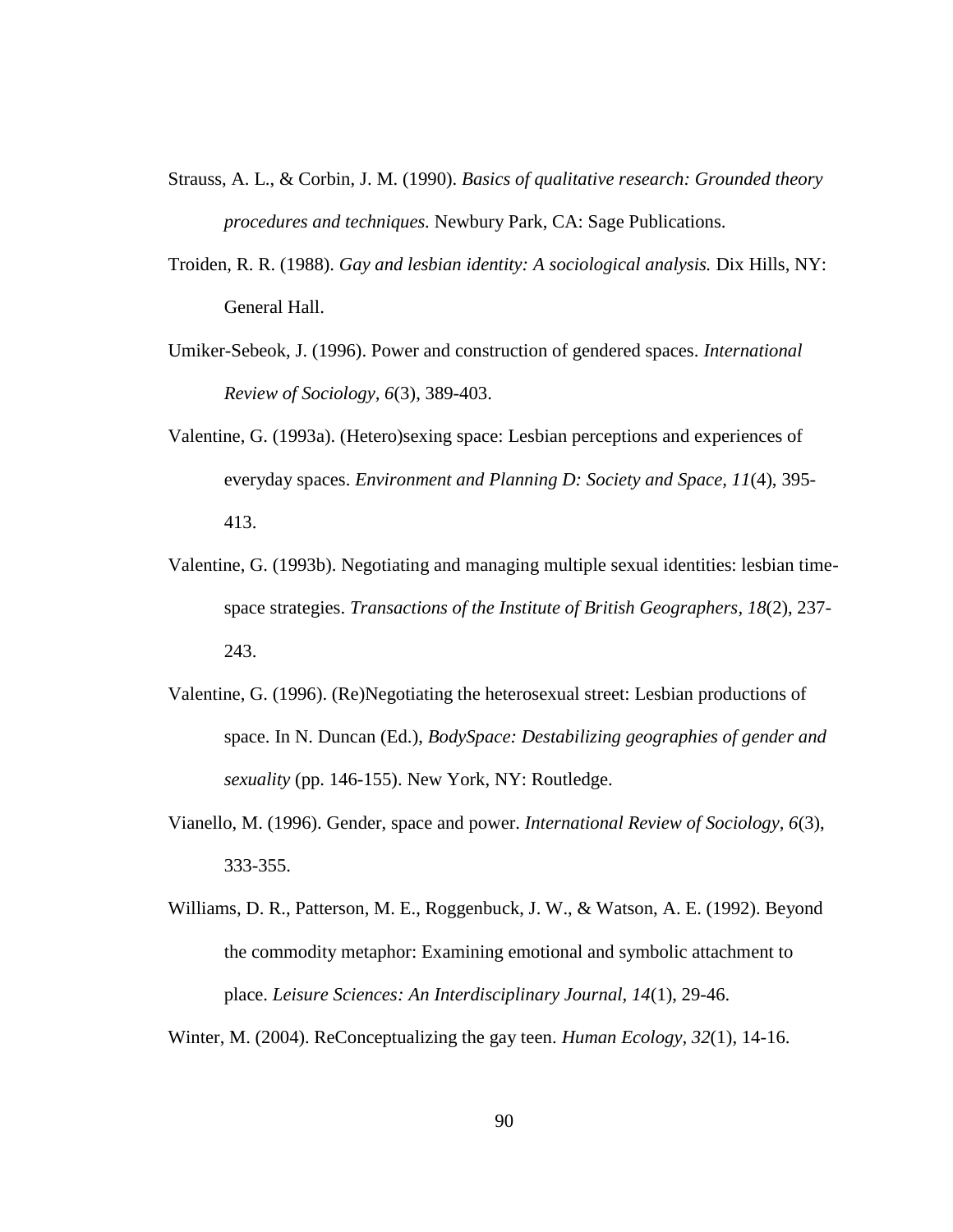### APPENDIX A

### CONSENT FORM

### **UNIVERSITY OF NORTH CAROLINA AT GREENSBORO**

### *CONSENT TO ACT AS A HUMAN PARTICIPANT*

Project Title: <u>Are we there yet? The mapping of sexual identity over time</u> Project Director: Steve Kroll-Smith

Participant's Name:

This is a research project. The intent of this study is to understand and describe the personal identity mapping that occurs during the formative college years for women. The purpose of this research project is to gain knowledge and understanding about the effects of relational space on female personal identity mapping, with a specific emphasis on the question of knowledge and discovery.

Your part in this study will assist me in achieving a better understanding of identity mapping that occurs in an educational space. You have been selected as a participant in this research study because you are either an alumna or a current student at Salem College.

If you agree to be in the study, all that will be required of you is to sign this consent form and be interviewed by me, Myra Lynn Doyle. These interviews will take approximately one hour to one hour and a half. There will be two interview sessions over the course of two months. There are no costs to you or payments made for participating in this study.

The Institutional Review Board at the University of North Carolina at Greensboro has determined that participation in this study poses minimal risk to participants. The information that is gathered from this study will be used to write articles and/or book(s). With your permission, interviews will be audio taped. Because your voice will be potentially identifiable by anyone who hears the tape, your confidentiality for things you say on the tape cannot be guaranteed; however, the researcher will restrict access to the tape as described below. In the event of loss or theft of audiotapes, I will immediately terminate the study.

At no stage of the writing and publication process will your identity be revealed. I will use a pseudonym in my personal notes, and no one will have access to them besides me. My hand written notes and audio tapes will be stored in a locked file cabinet, the interview transcriptions will be stored on a jump drive that will be password protected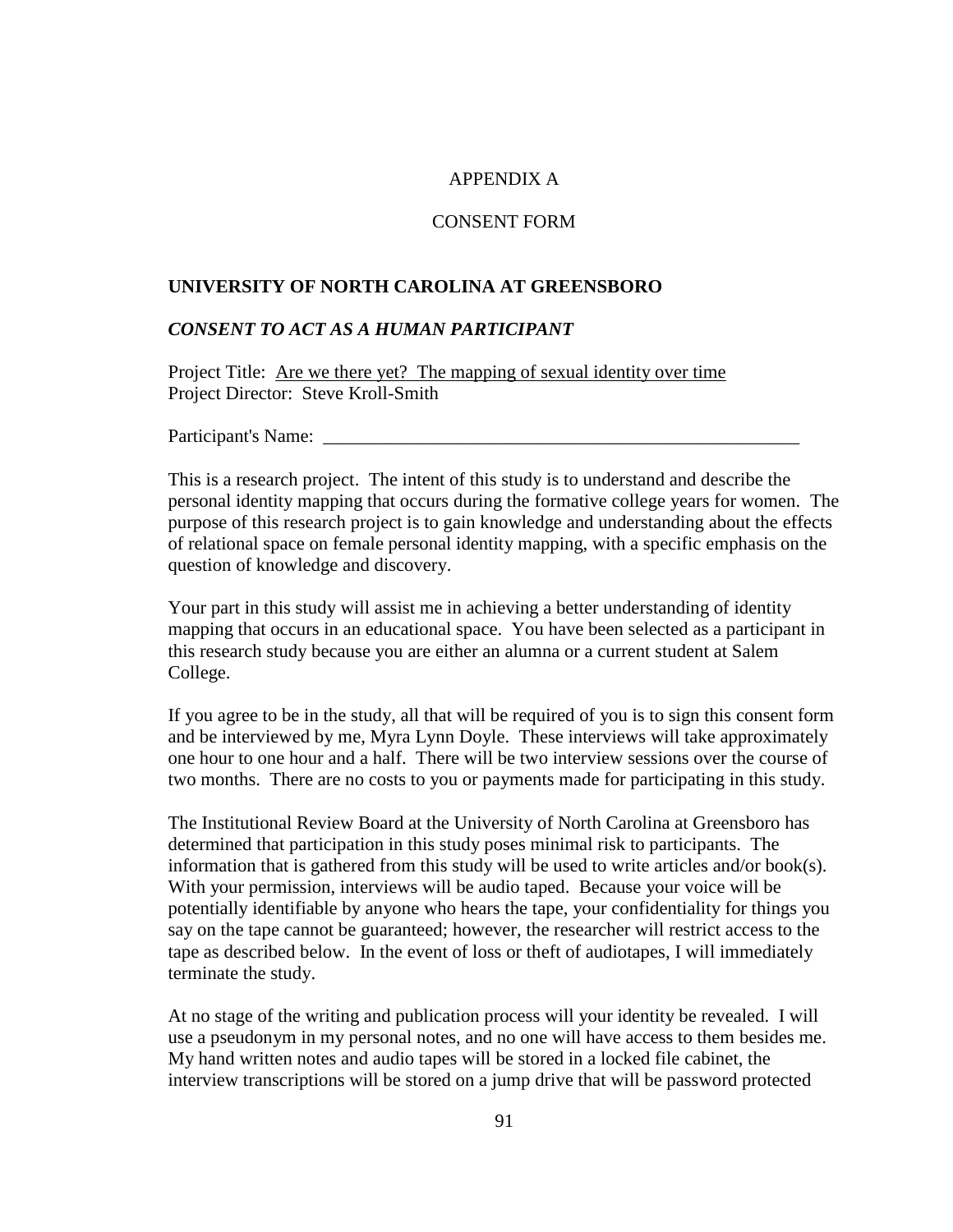and stored in a locked file cabinet. All information obtained in this study is strictly confidential unless disclosure is required by law. I guarantee that the following conditions will be met:

1) Your real name will not be used at any point in the articles and books further written and published; you and any other person involved in your case will be given pseudonyms that will be used in all verbal and written reports, and publications. You can choose this pseudonym yourself if you wish so.

2) If you grant permission for audiotaping, no audio tapes will be used and/or played for any purpose other than to do this study. At your discretion, they will be destroyed or returned to you.

3) Your participation in this research is voluntary; you have the right to refuse to participate or to withdraw at any time, without penalty. If you do withdraw, it will not affect you in any way. If you choose to withdraw, you may request that any of your data, which has been collected, be destroyed unless it is in a de-identifiable state.

If you have any concerns about your rights, how you are being treated or if you have questions, want more information or have suggestions, please contact Eric Allen in the Office of Research Compliance at UNCG at 1-855-251-2351. Questions, concerns, or complaints about this project or benefits or risks associated with being in this study can be answered by Myra Doyle who may be contacted at [mldoyle2@uncg.edu](mailto:mldoyle2@uncg.edu) or 336-692- 7117.

There are no direct benefits to participants in this study. The information provided by this study will add to the literature already available concerning personal identity mapping over time. In addition, this study will identify the complexity of intersectionality of space, place, culture, and personal identity mapping.

If significant new information relating to the study becomes available which may relate to your willingness to continue to participate; this information will be provided to you.

#### **Voluntary Consent by Participant:**

By signing this consent form, you are agreeing that you have read it, or that it has been read to you and you fully understand the contents of this document and are openly willing to consent to take part in this study. All of your questions concerning this study have been answered. By signing this form, you are agreeing that you are 18 years of age or older and are agreeing to participate, or have the individual specified above as a participant participate, in this study described to you by Myra Lynn Doyle.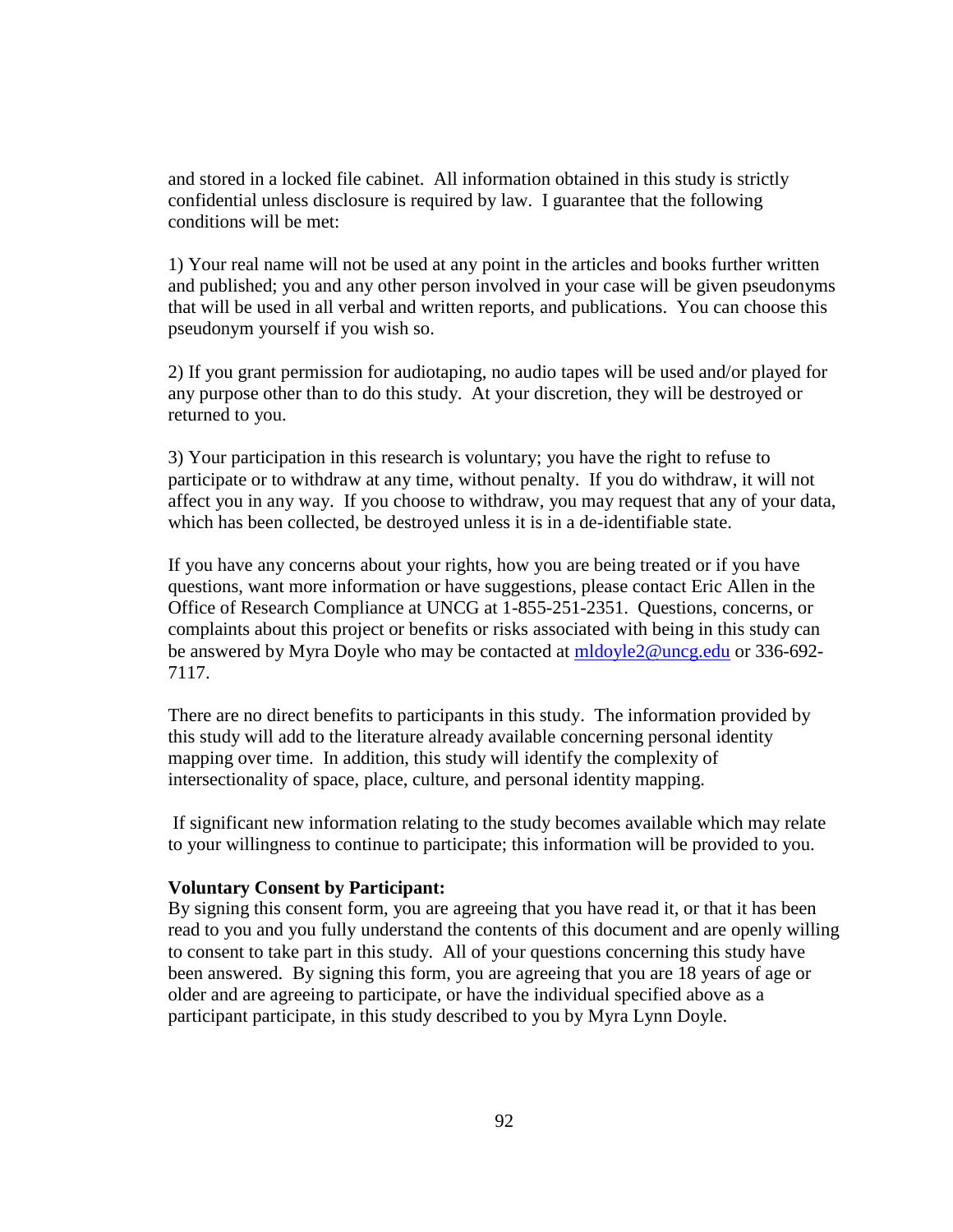Additionally:

|                                                                                                                                                                                                                               | Do you grant permission to be interviewed? Yes ________ No _______    |  |
|-------------------------------------------------------------------------------------------------------------------------------------------------------------------------------------------------------------------------------|-----------------------------------------------------------------------|--|
| Do you grant permission to be audiotaped? Yes ________ No _______                                                                                                                                                             |                                                                       |  |
|                                                                                                                                                                                                                               | Do you grant permission to be photographed? Yes _________ No ________ |  |
|                                                                                                                                                                                                                               |                                                                       |  |
| Date and the same state of the state of the state of the state of the state of the state of the state of the state of the state of the state of the state of the state of the state of the state of the state of the state of |                                                                       |  |
| Researcher                                                                                                                                                                                                                    | Signature                                                             |  |
| Date                                                                                                                                                                                                                          |                                                                       |  |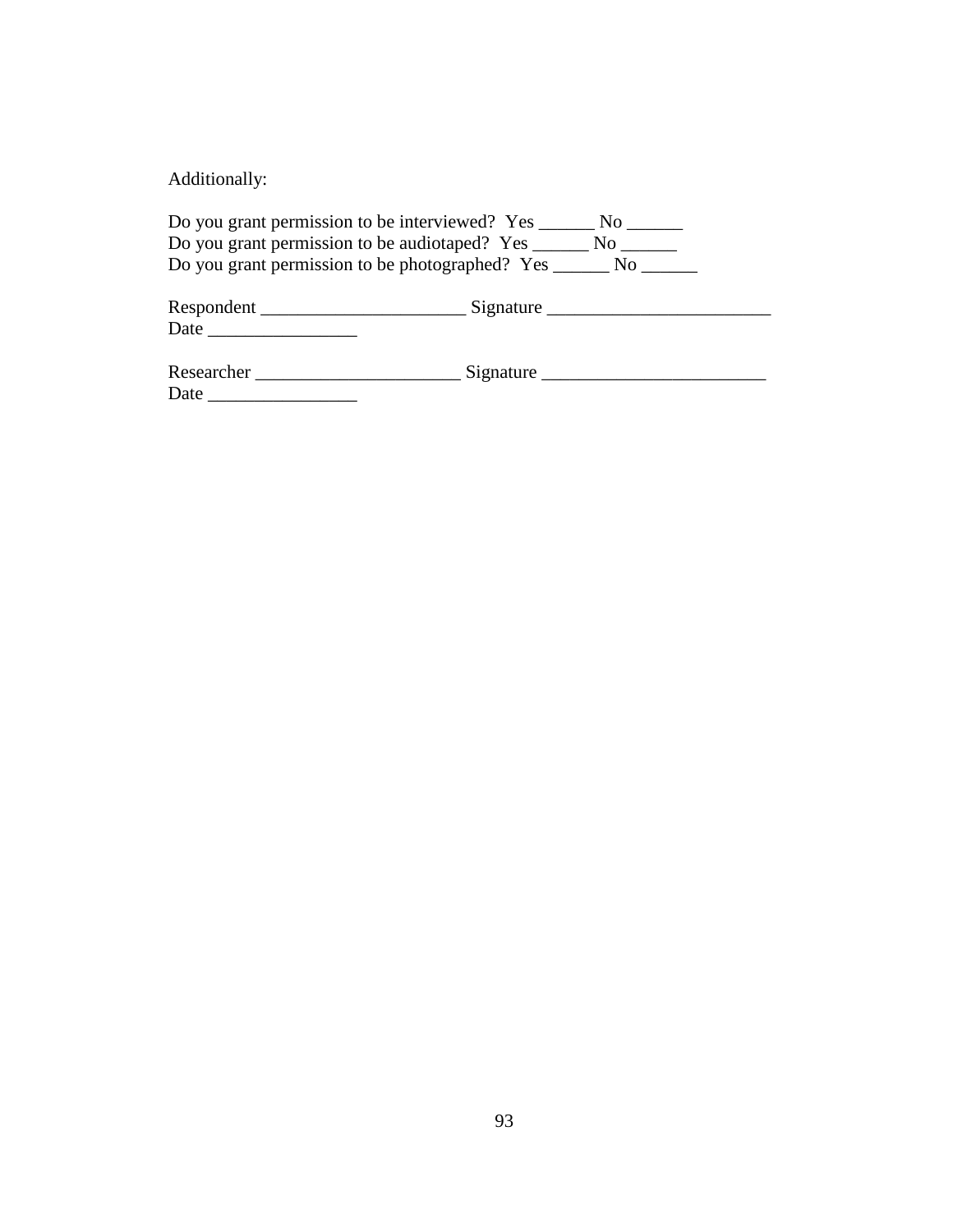# APPENDIX B

# INTERVIEW PROTOCOL

# Theme 1: BEFORE

In thinking back on your high school years, talk to me a little about how you experienced

yourself as a young woman in that context. What was it like to be you in high school?

- Relationships with young men
- Relationships with family
- Relationships with young women
- Feelings in each of these relationships

# Theme 2: TRANSITION

In thinking about your decision to attend Salem College, talk to me a little about how you

came to the conclusion to choose Salem College. What was the decision process like for

you?

- Factors that played a part
- Role of family in decision-making process
- Feelings surrounding this decision
- Most important factor

## Theme 3: AFTER

Now, fast forward to your experiences at Salem College, talk to me a little about you…

- Types of experiences
- Effect of all female environment
- Relationships with other students
- Relationships with family
- Dating relationships